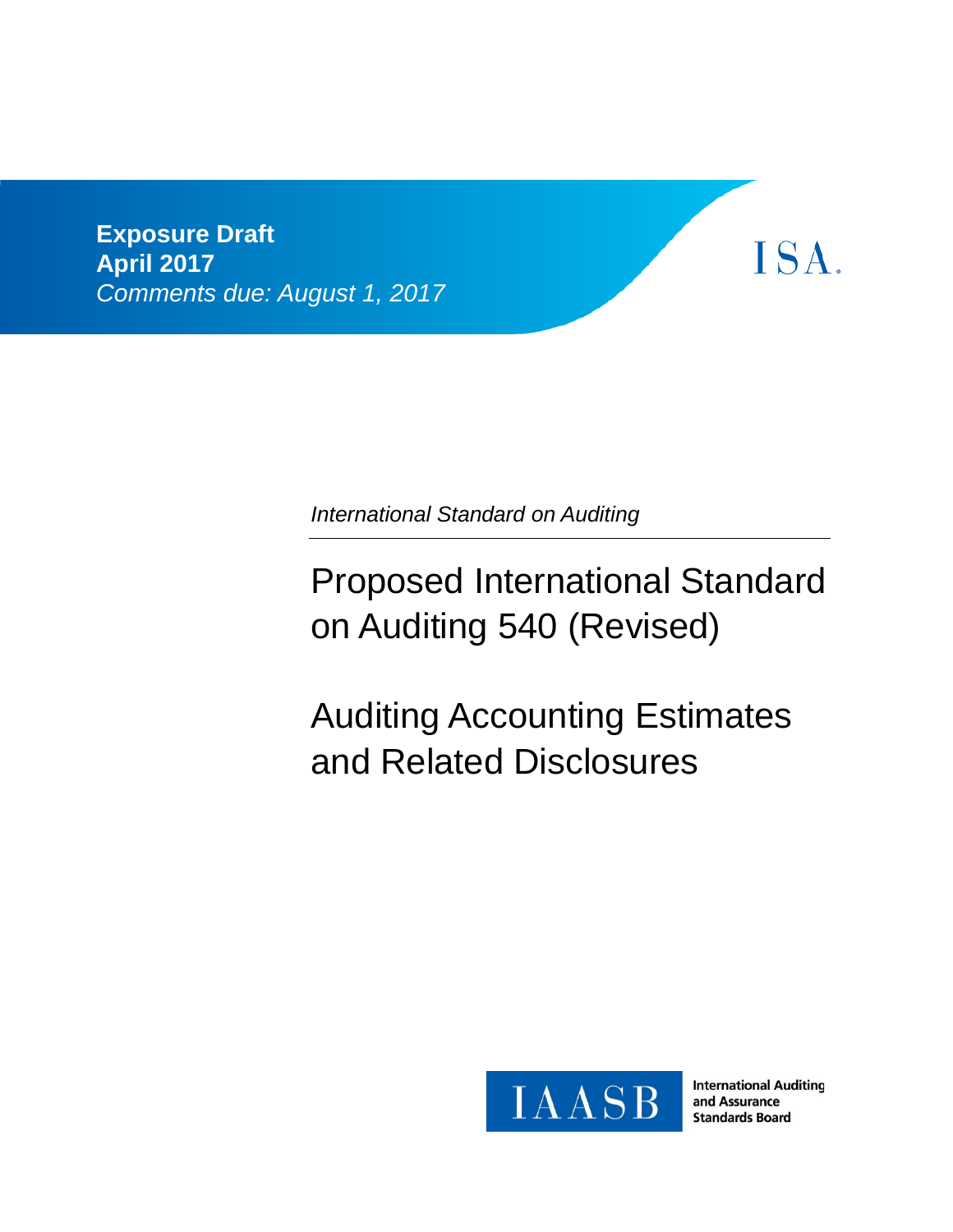#### **About the IAASB**

This Exposure Draft was developed and approved by the International Auditing and Assurance Standards Board (IAASB).

The objective of the IAASB is to serve the public interest by setting high-quality auditing, assurance, and other related standards and by facilitating the convergence of international and national auditing and assurance standards, thereby enhancing the quality and consistency of practice throughout the world and strengthening public confidence in the global auditing and assurance profession.

The IAASB develops auditing and assurance standards and guidance for use by all professional accountants under a shared standard-setting process involving the Public Interest Oversight Board, which oversees the activities of the IAASB, and the IAASB Consultative Advisory Group, which provides public interest input into the development of the standards and guidance. The structures and processes that support the operations of the IAASB are facilitated by the International Federation of Accountants (IFAC).

For copyright, trademark, and permissions information, please see page 90.



**International Auditing** and Assurance Standards Board.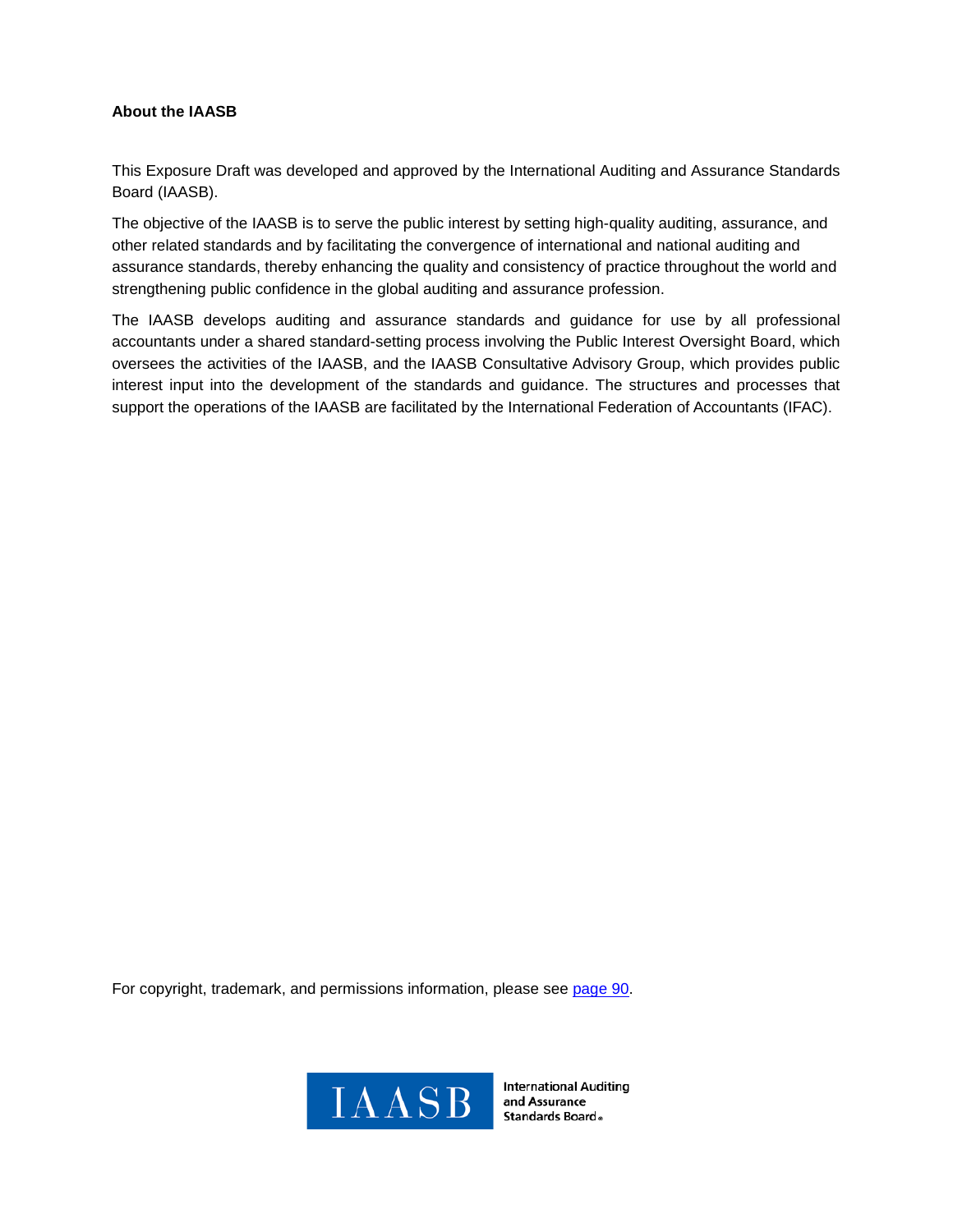# **REQUEST FOR COMMENTS**

This Exposure Draft, Proposed ISA 540 (Revised), *Auditing Accounting Estimates and Related Disclosures,* was developed and approved by the International Auditing and Assurance Standards Board® (IAASB®).

The proposals in this Exposure Draft may be modified in light of comments received before being issued in final form. **Comments are requested by August 1, 2017.**

Respondents are asked to submit their comments electronically through the IAASB website, using the "Submit a Comment" link. Please submit comments in both a PDF and Word file. First-time users must register to use this feature. All comments will be considered a matter of public record and will ultimately be posted on the website.

This publication may be downloaded from the IAASB website: www.iaasb.org. The approved text is published in the English language.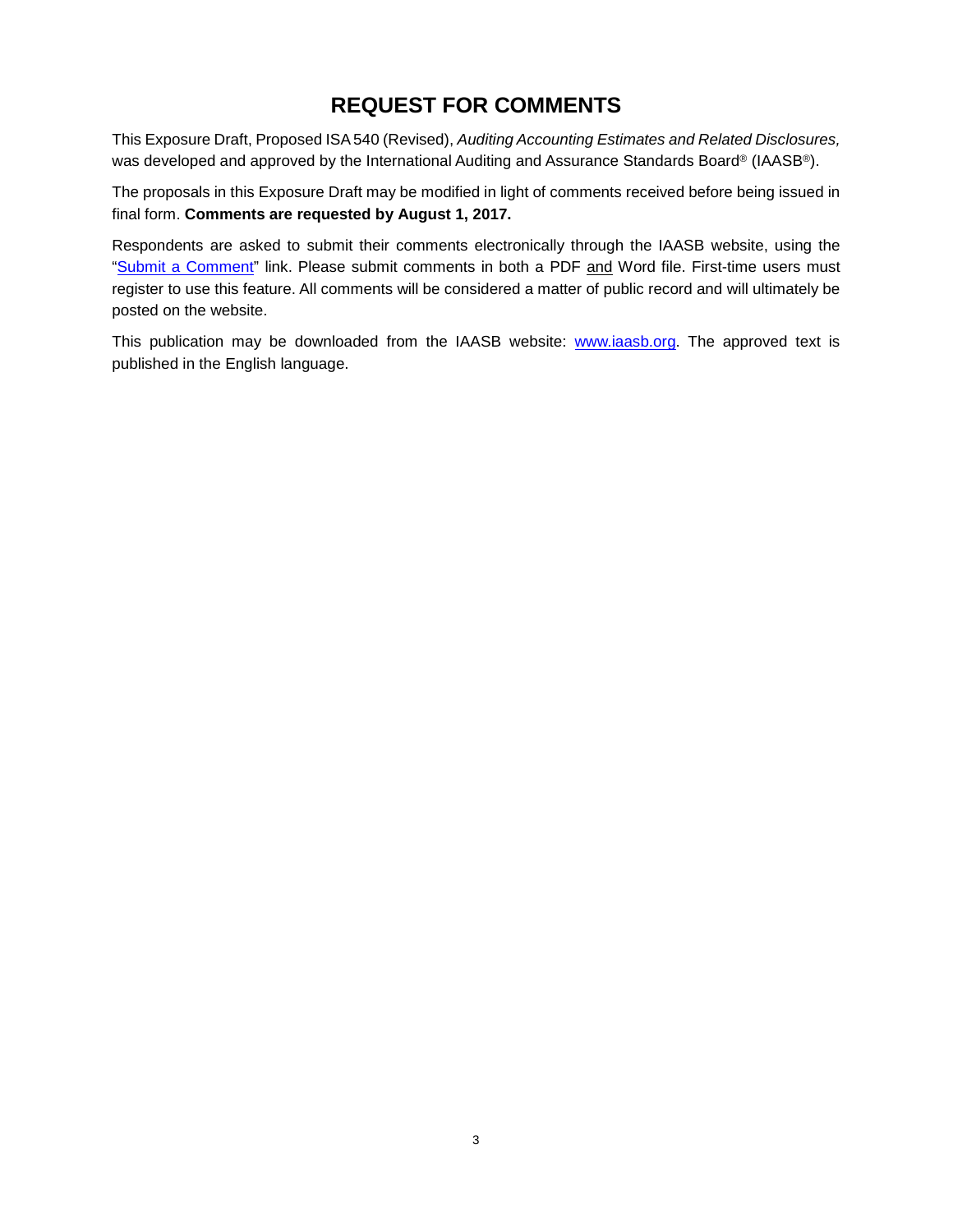# **EXPLANATORY MEMORANDUM**

# **CONTENTS**

|                                                                           | Page |
|---------------------------------------------------------------------------|------|
|                                                                           | 6    |
|                                                                           | 6    |
|                                                                           | 7    |
|                                                                           | 18   |
| <b>Exposure Draft</b>                                                     |      |
| Proposed International Standard on Auditing (ISA) 540 (Revised), Auditing | 20   |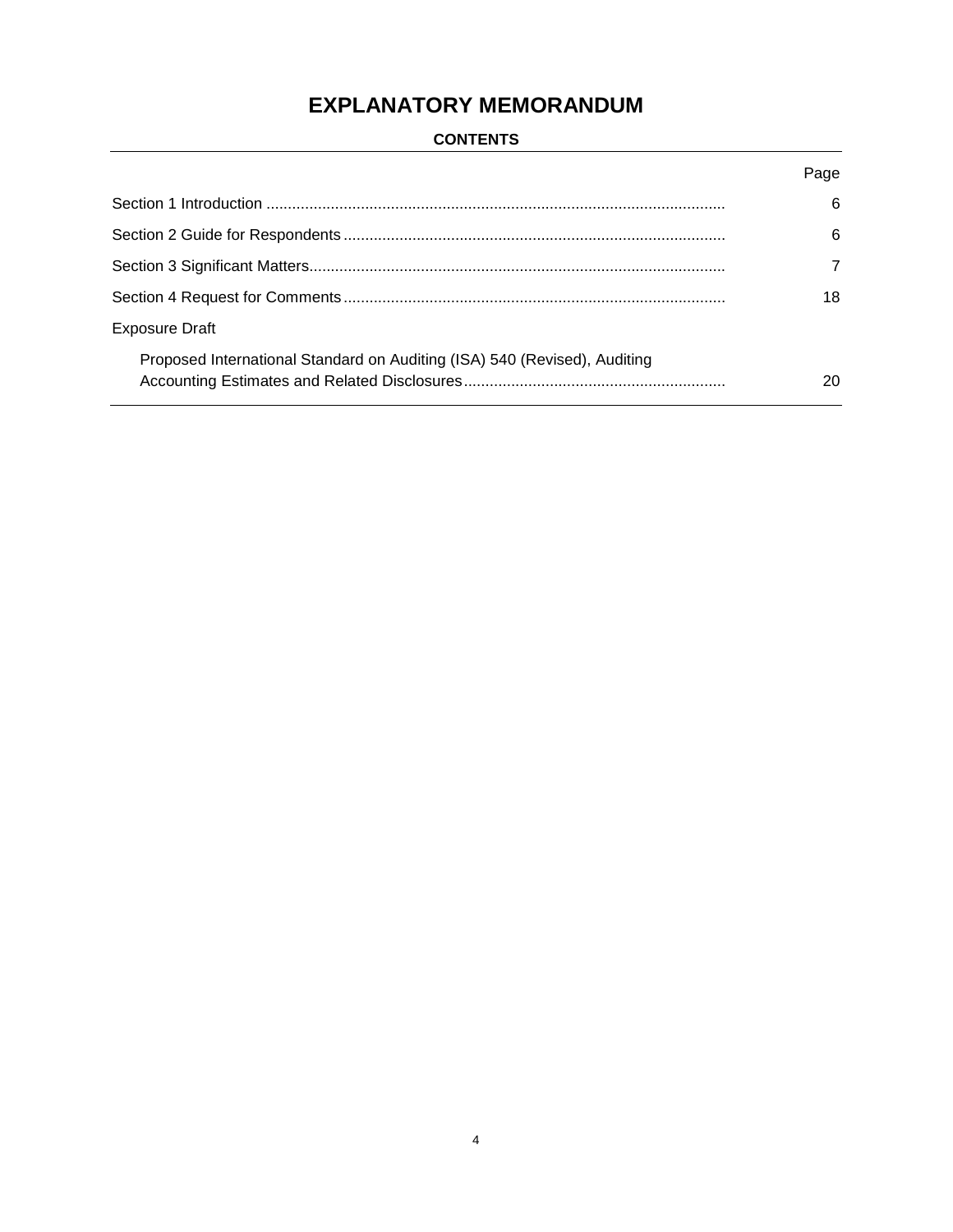#### **Executive Summary**

This exposure draft (ED) of proposed International Standard on Auditing (ISA) 540 (Revised), *Auditing Accounting Estimates and Related Disclosures* (ED-540) is the result of a significant effort over the last two years. In early 2015, the International Auditing and Assurance Standards Board (IAASB) commenced a project to address issues relevant to the audits of financial institutions, as well as ISA 540 more broadly. Outreach activities with regulators and other key stakeholders, along with the impending adoption of IFRS 9,<sup>1</sup> pointed to the need for the IAASB to focus attention in the near term on revisions to ISA 540.<sup>2</sup>

The objective of ED-540 is for the auditor to obtain sufficient appropriate audit evidence to evaluate whether accounting estimates and related disclosures are reasonable in the context of the applicable financial reporting framework, or are misstated. ED-540 includes enhanced requirements for risk assessment procedures and the auditor's work effort in responding to the assessed risks of material misstatement to support this evaluation.

ED-540 highlights that the auditor's identification and assessment of the risks of material misstatement for accounting estimates, and the auditor's responses to those assessed risks, are affected by complexity, the need for the use of judgment by management, and estimation uncertainty. Accordingly, these three factors are incorporated throughout ED-540. ED-540 also emphasizes the important considerations regarding complex models, forward-looking information, and internal controls in auditing accounting estimates.

Professional skepticism plays a central role in the audit of accounting estimates. ED-540 contains several key provisions that are designed to enhance the auditor's application of professional skepticism and consideration of the potential for management bias, including enhanced risk assessment requirements, more granular requirements with respect to obtaining audit evidence, and requirements to "stand back" and evaluate the audit evidence obtained.

The IAASB also sought to make ED-540 scalable, recognizing that the standard applies to all accounting estimates. The ED-540 requires the auditor, when dealing with accounting estimates with low inherent risk, to determine whether one or more specific further audit procedures that may provide sufficient appropriate audit evidence in the circumstances. For inherent risk that is not low, the auditor is required to design further audit procedures to obtain audit evidence about matters relating to complexity, judgment or estimation uncertainty, to the extent these factors are the reasons for the assessed risks of material misstatement.

The ED also includes conforming amendments to ISA 260 (Revised),<sup>3</sup> ISA 500,<sup>4</sup> and ISA 580.<sup>5</sup> Of particular note are the conforming amendments to ISA 500, which deal with the audit evidence implications of external information sources.

 <sup>1</sup> International Financial Reporting Standard (IFRS) 9, *Financial Instruments*

<sup>2</sup> ISA 540, *Auditing Accounting Estimates, Including Fair Value Accounting Estimates, and Related Disclosures*

<sup>3</sup> ISA 260 (Revised), *Communication with Those Charged with Governance*

<sup>4</sup> ISA 500, *Audit Evidence* 

<sup>5</sup> ISA 580, *Written Representations*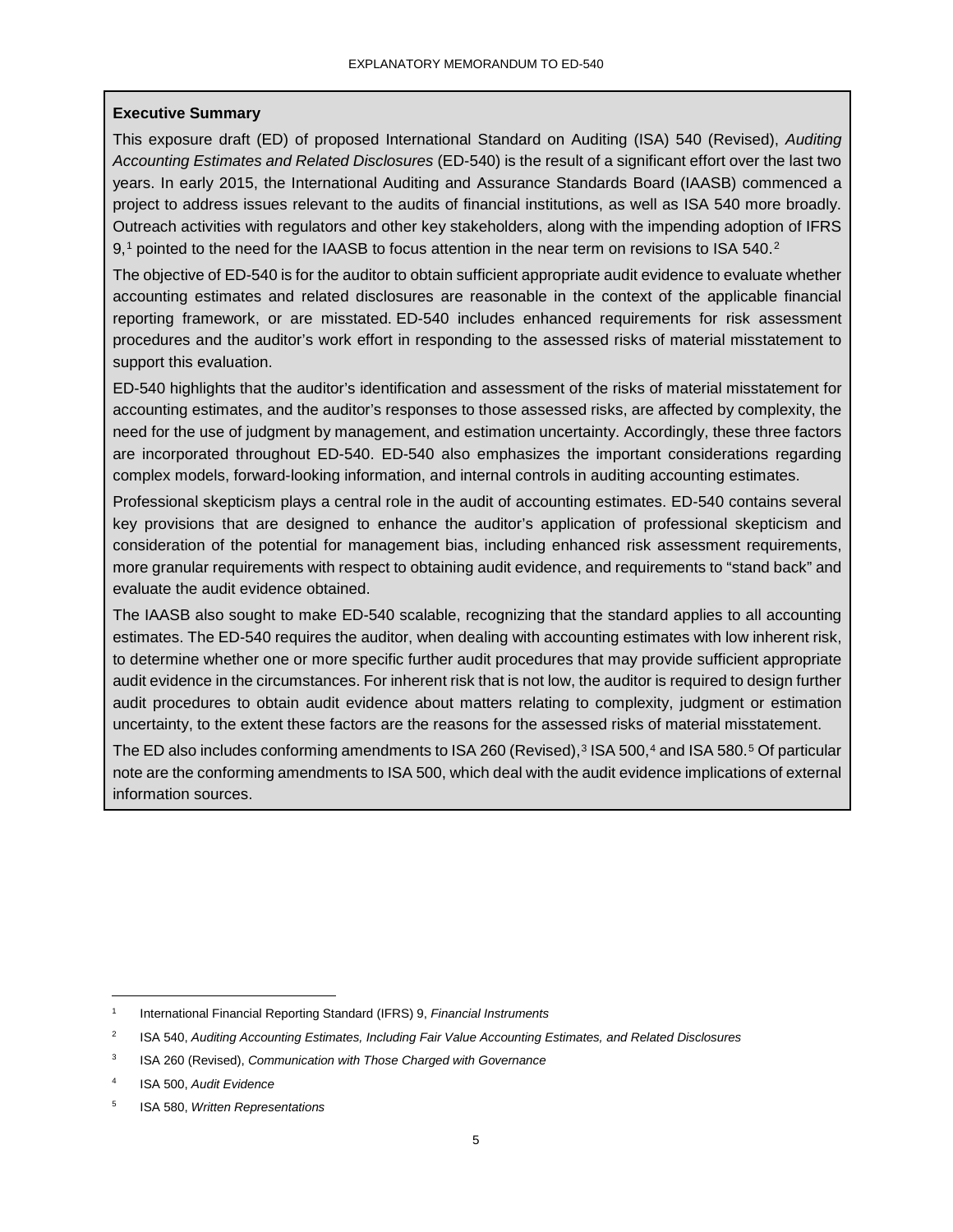# **Section 1 Introduction**

1. This memorandum provides background to, and an explanation of ED-540, which was approved for exposure by the IAASB in March 2017.

#### **Section 1-1 – Background**

- 2. The IAASB consultations in developing its *Strategy for 2015–2019*<sup>6</sup> and related *Work Plan for 2015– 2016*<sup>7</sup> indicated a need for the IAASB to take action to address issues relevant to the application of ISA 540 in audits of financial institutions, as well as more broadly.
- 3. Since early 2015, the IAASB has undertaken outreach activities to identify issues regarding the auditing of accounting estimates for financial institutions and other entities. The outreach included meetings with representatives of the International Accounting Standards Board, United States Public Company Accounting Oversight Board, the Financial Stability Board, the Basel Committee on Banking Supervision's Accounting Expert Group, the International Association of Insurance Supervisors, and the International Forum of Independent Audit Regulators – as well as auditors (including small and medium practitioners), industry groups, preparers, and others.
- 4. The outreach indicated that regulators and auditors of financial institutions were of the view that the IAASB should focus on the issues for audits of financial institutions arising from IFRS 9, ahead of its effective date for financial statements for annual periods beginning on or after January 1, 2018, and a similar project conducted by the United States Financial Accounting Standards Board. These standards adopt expected credit loss models for loan loss provisions, which fundamentally changes the way that banks and other entities will account for their loan assets and other credit exposures.
- 5. After listening to key stakeholders, including the IAASB Consultative Advisory Group and the Public Interest Oversight Board, the IAASB concluded that most, if not all, of the issues identified with respect to expected credit losses would be equally relevant when auditing other complex accounting estimates.<sup>8</sup> Accordingly, it was concluded that a holistic revision of ISA 540 should be undertaken as a matter of priority. The Task Force issued a project update<sup>9</sup> in early 2016 to summarize the audit challenges identified with respect to expected credit losses and set out initial thinking on how these challenges may be addressed under the current ISAs.

# **Section 2 Guide for Respondents**

The IAASB welcomes comments on all matters addressed in this ED, but especially those identified in the Request for Comments section. Comments are most helpful when they refer to specific paragraphs, include the reasons for the comments, and make specific suggestions for any proposed changes to wording. Respondents are free to address only questions relevant to them from the Request for Comments section. When a respondent agrees with proposals in this ED (especially those calling for change in current practice), it will be helpful for the IAASB to be made aware of this view as this cannot always be inferred when not stated.

 <sup>6</sup> www.ifac.org/system/files/publications/files/IAASB-Strategy-2015-2019\_0.pdf

<sup>7</sup> www.ifac.org/system/files/publications/files/IAASB-Work-Plan-2015-2016.pdf

<sup>&</sup>lt;sup>8</sup> For example, the impending Insurance Contracts standard that the IASB is expected to issue in 2017.

<sup>9</sup> www.ifac.org/system/files/publications/files/IAASB-ISA-540-Project-Publication.pdf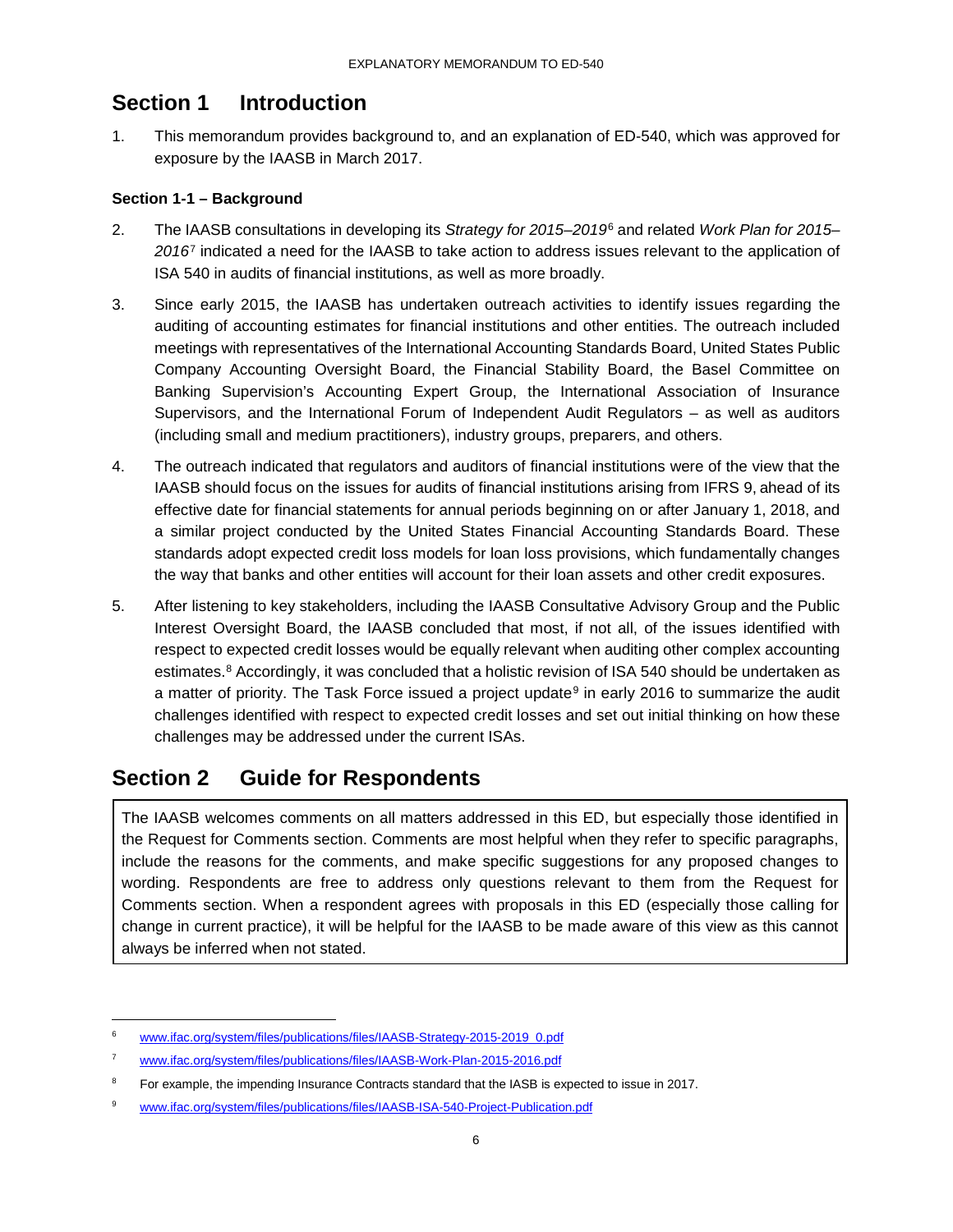# **Section 3 Significant Matters**

### **Section 3A – Public Interest Issues Addressed in ED-540**

*6.* Although all the proposals in ED-540 are made with the public interest in the forefront, revisions that are most important in supporting the public interest are set out below.

## *Modernizing the ISA for an Evolving Business Environment*

- 7. In proposing revisions to ISA 540, the IAASB recognized that serving the public interest included modernizing ISA 540 for evolving financial reporting frameworks. Making accounting estimates in accordance with IFRS 9 and other recent financial reporting standards will often give rise to greater estimation uncertainty, require greater use of modelling and forward-looking information, and involve the need for an enhanced control or governance environment. These financial reporting standards often require enhanced disclosures that explain the basis on which accounting estimates have been made and the significant judgments and assumptions involved.
- 8. The IAASB also decided that, given the increasing use of external information sources in making accounting estimates (such as pricing services for financial instruments), improving and clarifying the requirements and application material regarding the use of information from such sources as audit evidence is in the public interest (see Section 3E below).
- 9. In modernizing the ISA, the IAASB also sought to make the new and enhanced requirements scalable. Although ED-540 addresses the auditing of all accounting estimates, the IAASB saw merit in explicitly treating accounting estimates with an assessed risk of material misstatement that is based on low inherent risk differently to those where inherent risk is not low (see section 3C-1 below).

#### *Fostering an Appropriately Independent and Skeptical Mindset of the Auditor*

- 10. The IAASB recognizes the central role that professional skepticism plays in the audit of accounting estimates. ED-540 contains several key provisions that are designed to enhance the auditor's application of professional skepticism, including:
	- Enhanced risk assessment requirements (see section 3B below) provide a better basis for identifying and assessing the risks of material misstatement related to accounting estimates;
	- More granular requirements regarding obtaining audit evidence when inherent risk is not low; and
	- Requirements to "stand back" and evaluate the audit evidence obtained regarding the accounting estimates, including both corroborative and contradictory audit evidence.

#### *Use of the Term "Reasonable"*

11. The word "reasonable" is used in both extant ISA 540 and ED-540 in the objective and many key requirements. In extant ISA 540, the objective of the standard uses the term "reasonable" for accounting estimates but "adequate" for disclosures, although neither term is defined or explained further. The IAASB concluded that both the accounting estimate and the related disclosures should be "reasonable" in the context of the applicable financial reporting framework, as continuing to use "adequate" may inappropriately suggest that disclosures are less important than the accounting estimate itself.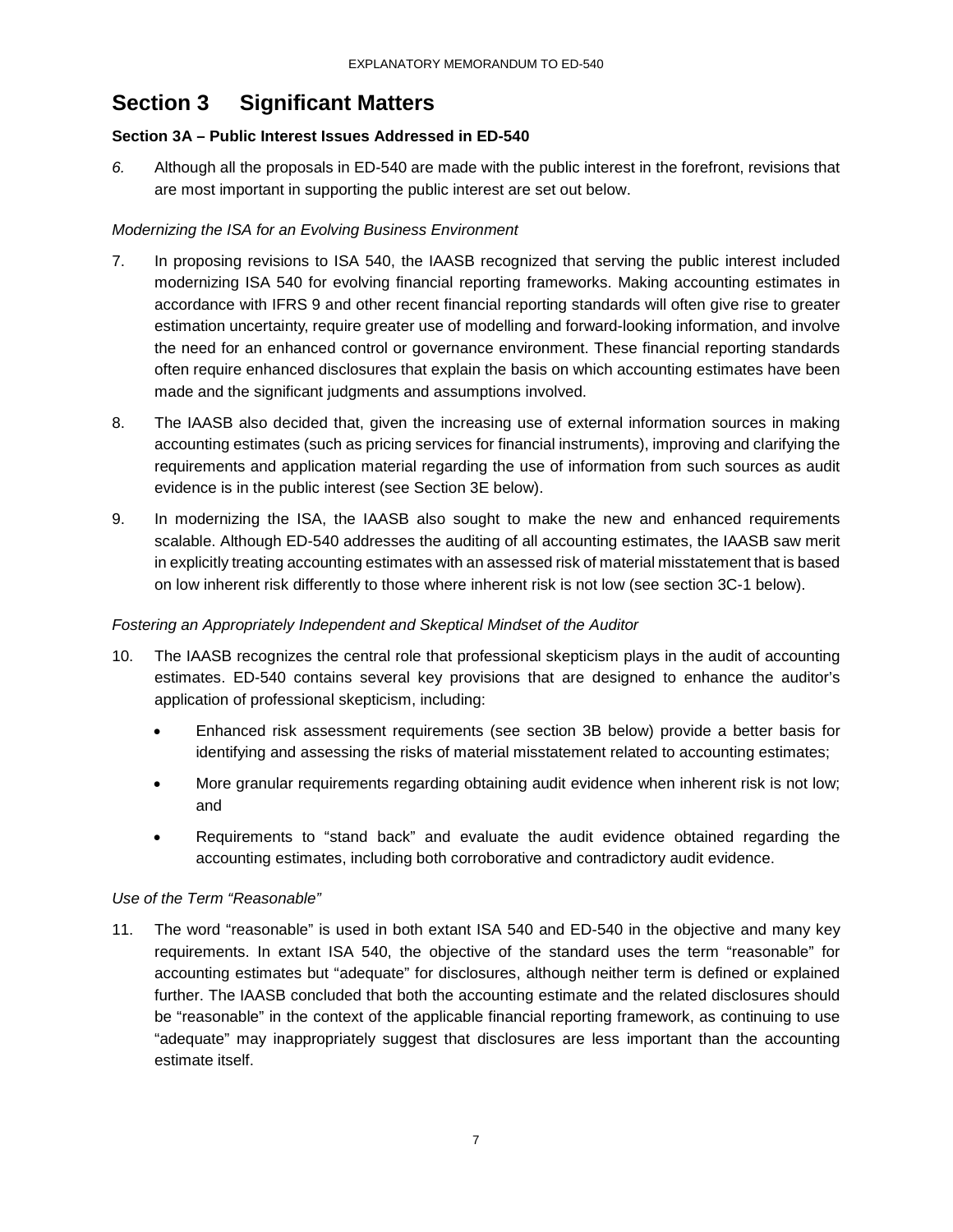- 12. The IAASB debated whether "reasonable" is a sufficiently clear and high threshold. It was suggested that the subjective nature of the term may not adequately promote, and could undermine, the exercise of professional skepticism. The IAASB considered alternative approaches, before concluding that "reasonable" would be most appropriate terminology, provided that guidance was included as to its meaning. The IAASB has therefore provided guidance in the application material (see paragraph A2) regarding factors that may be relevant to the auditor's evaluation of whether the accounting estimates and related disclosures are reasonable. Guidance has also been provided in paragraph A3 regarding the term "appropriate," which is used in a number of paragraphs throughout ED-540, including, most importantly, in describing what "reasonable" means (see also section 3C-2 below).
- 13. In aligning the objective of ED-540 to refer to "reasonable in the context of the applicable financial reporting framework" for the accounting estimate and related disclosures, the IAASB recognized that ISA 700 (Revised) uses the terms "appropriate" and "adequate" in relation to disclosures.10 Noting a degree of inconsistency, the IAASB decided not to make conforming amendments to ISA 700 (Revised) at this time, but rather to consider the need to do so as part of the planned postimplementation review of that ISA.

#### *Other Matters*

14. ED-540 contains a number of other proposals in the public interest. The ED includes a new requirement (see section 3D) to enhance the communication in accordance with ISA 260 (Revised) between auditors and those charged with governance about accounting estimates, and to provide a stronger basis for the communication about the auditor's views about significant qualitative aspects of the entity's accounting practices.<sup>11</sup>

### **Section 3B – Risk Assessment and Related Activities**

#### *An Enhanced Approach to Risk Assessment*

15. As a result of the outreach conducted during the development of ED-540, one of the focus areas for the project was the risk assessment requirements, and particularly what could be done to reinforce professional skepticism. The importance of enhancing the risk assessment requirements was also highlighted in the findings from the ISA Implementation Monitoring project.<sup>12</sup> These findings indicated inconsistency in the extent to which auditors obtain an understanding of accounting estimates (including the underlying data, the models used in making the accounting estimates, the internal consistency of management assumptions used, and how management has understood and addressed estimation uncertainty). In addition, these findings indicated that changes in the business environment, including the increased use of information technology systems, the use of information from external sources, and the importance of the regulatory environment in certain industries are not emphasized in extant ISA 540. As a result of these inputs, the IAASB concluded that the risk assessment requirements needed to be more specific to address the auditing challenges in an increasingly complex business environment and increased complexity in financial reporting frameworks.

 $10$  ISA 700, paragraphs 13(b), 13(e), and 39(b)(iii)

<sup>11</sup> See ISA 260 (Revised), paragraph 16(a)

<sup>12</sup> www.iaasb.org/projects/isa-implementation-monitoring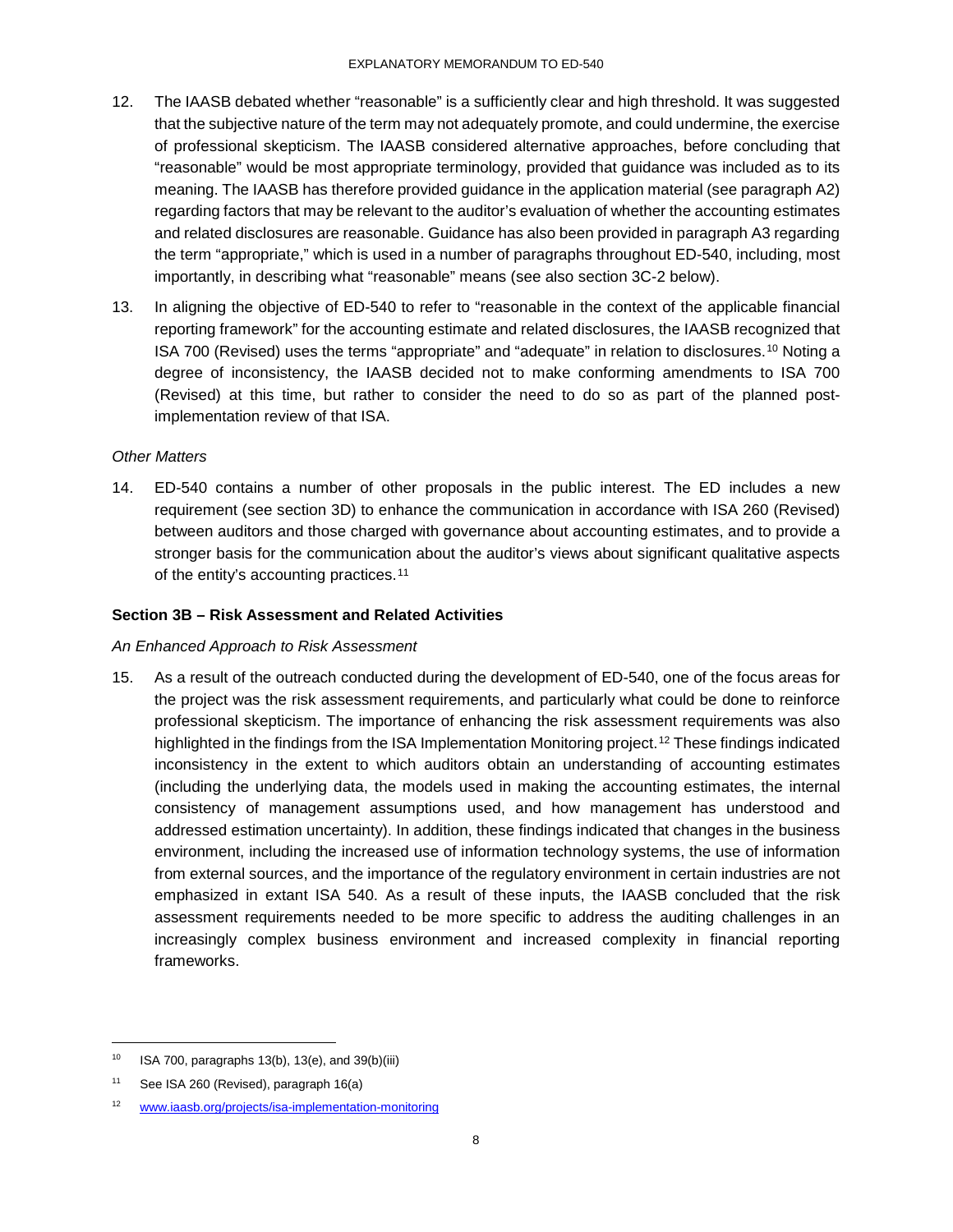- 16. In addition to other changes, paragraph 10 of ED-540 addresses these points through:
	- Paragraph 10(b), which requires the auditor to obtain an understanding of the regulatory factors, if any, relevant to accounting estimates. The IAASB believes that, given the important role of regulators in certain industries, such as the banking and insurance industry, obtaining such an understanding may assist the auditor in determining whether additional disclosures are required, and may provide an indication of areas in which there may be a potential for management bias. The application material also highlights that there may be separate regulatory reporting requirements that are not consistent with the requirements of the applicable financial reporting framework, such as requirements for regulatory capital maintenance purposes (see paragraphs A14–A15).
	- Paragraph 10(c), which requires the auditor to obtain an understanding of the nature of the accounting estimates and related disclosures that the auditor expects to be included in the entity's financial statements. The IAASB noted that requiring this understanding enhances the application of professional skepticism in the risk assessment process by avoiding or mitigating cognitive biases, such as confirmation bias. The auditor may obtain the required understanding based on the auditor's past knowledge and experience (including that obtained through other audits), the auditor's understanding of the applicable financial reporting framework, or the auditor's understanding of the nature of the entity and its environment (see paragraph A16).
	- Paragraphs 10(e)(i) and A26–A31, give greater emphasis to obtaining an understanding of the use of models, and factors that may be relevant in obtaining that understanding. The IAASB noted that the use of models has increased due to changes in accounting standards, such as the introduction of an expected credit loss model, and the increased complexity of the business environment. Therefore, the IAASB was of the view that enhancing the requirements and related application material with respect to management's use of models will assist auditors in performing a robust risk assessment. The related application material includes factors that the auditor may consider in obtaining an understanding of the models used and related control activities.
	- Paragraph 10(e)(iii), which requires the auditor to obtain an understanding of the process used to select data, including the source(s) of that data and how management identifies significant data.<sup>13</sup> The IAASB recognizes that accounting estimates are increasingly generated using data that comes in large volumes, is derived from complex information technology systems, or is from systems that traditionally have not been part of the financial reporting process. The IAASB was therefore of the view that more specificity in the risk assessment and further enhancements in the application material (see paragraphs A39–A42) would foster a more consistent work effort in addressing these circumstances.
	- Paragraph 10(f), which requires the auditor to obtain an understanding of each of the components of internal control, as described in ISA 315 (Revised),  $14$  as they relate to making accounting estimates. The IAASB recognized that the requirements and application material needed to be modernized for more complex environments as in these environments, oversight by those charged with governance is critical to ensure that models are appropriate in the

 $13$  ED-540, paragraph A35A explains that significant data is data for which a reasonable variation in the data would materially affect the measurement of the accounting estimate.

<sup>14</sup> ISA 315 (Revised), *Identifying and Assessing the Risks of Material Misstatement through Understanding the Entity and Its Environment*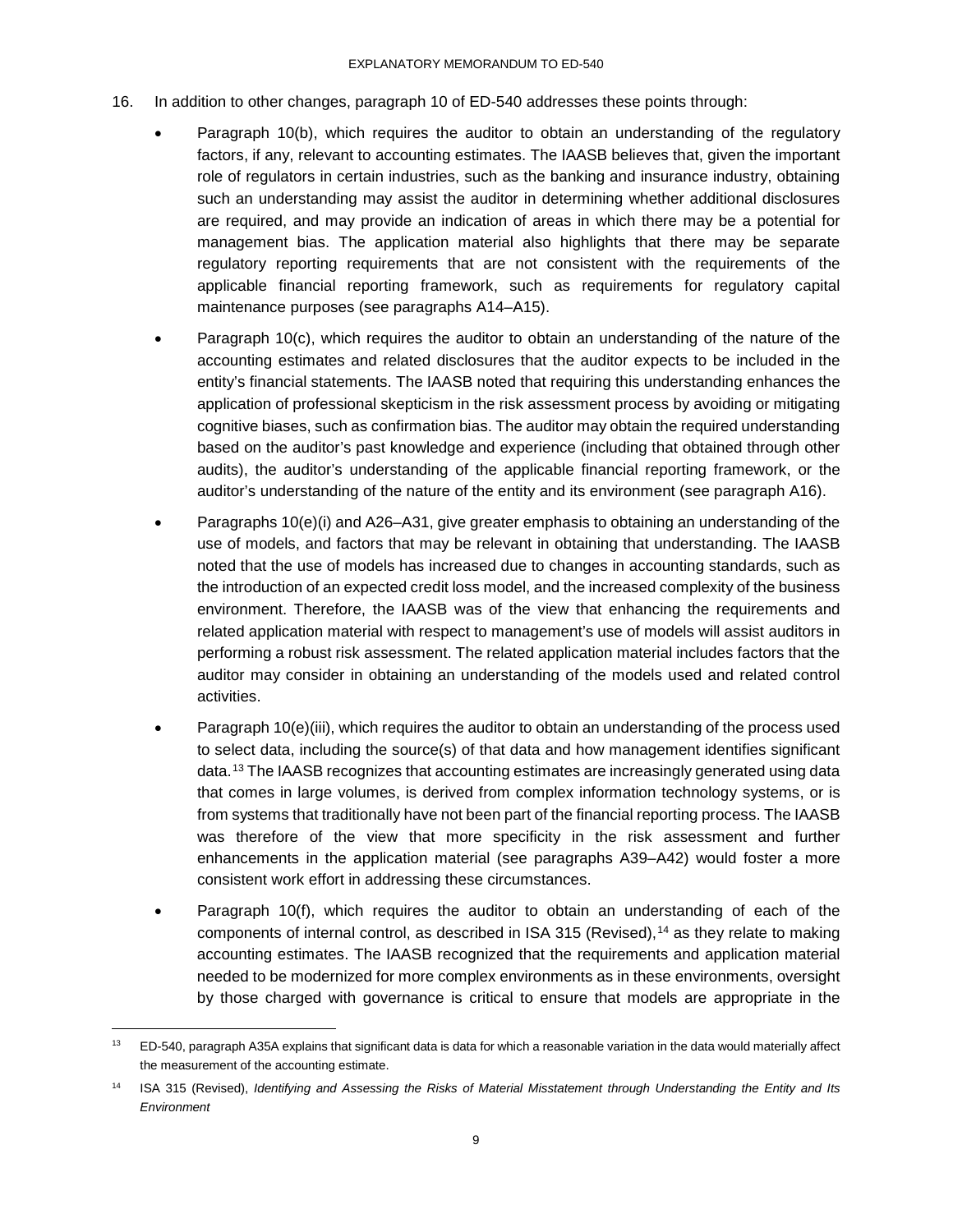circumstances, and that appropriate assumptions and data are used. The related application material (see paragraphs A48–A60) provides extensive guidance about matters that the auditor may consider in obtaining this understanding.

#### *Identifying and Assessing the Risks of Material Misstatement*

17. Extant ISA 540 focuses specifically on estimation uncertainty with respect to the identification and assessment of the risks of material misstatement. Outreach performed by the IAASB indicated that there may be other factors that influence the risks of material misstatement in relation to an accounting estimate. Therefore, the IAASB discussed possible other factors and concluded that the

following three factors are most likely to influence the risks of material misstatement in relation to making an accounting estimate:

- Complexity;
- The need for the use of judgment by management; and
- Estimation uncertainty.
- 18. The three factors are mentioned in the introduction section of ED-540 (see paragraphs 2 and 3), and the application material (see paragraphs A79–A93). Appendix 2 provides further background on the factors. Together, these sections provide material to aid understanding of each of the factors, and the interrelationships among them.

#### *Significant Risks*

19. Extant ISA 540 has an emphasis on determining whether any of the accounting estimates that have been identified as having high estimation uncertainty give rise to significant risks. In developing ED-540, other factors were identified that have to be considered in identifying and assessing the risks of material misstatement relating to accounting estimates (see paragraphs 17 and 18). In addition, more granular requirements have been introduced (see Section 3C-1) to obtain sufficient audit evidence about specified matters when those factors are reasons for a risk of material misstatement and inherent

#### **Factors**

Throughout ED-540 reference is made to the factors of complexity, the need for the use of judgment by management, and estimation uncertainty. In the view of the IAASB, these factors are important in the identification and assessment of, and response to, the risks of material misstatement relating to accounting estimates. This table provides a summary of these factors.

#### *Complexity*

The Board recognized that the business environment has become more complex since the last time ISA 540 was revised. The increasingly complex business environment has also increased the complexity in making accounting estimates. Complexity in making accounting estimates can arise from the method used, including modelling, and the data on which the accounting estimate is based.

#### *Judgment*

Judgment will be used by management in the selection or application of appropriate methods, the selection or development of appropriate assumptions, and the selection or interpretation of data. Accounting estimates that require the need for significant judgment by management increase the risk of intentional or unintentional management bias.

#### *Estimation Uncertainty*

Estimation uncertainty arises from factors that give rise to an inherent lack of precision in the measurement of an accounting estimate. Although the concept of estimation uncertainty was included in extant ISA 540, ED 540 further highlights the need for management to understand and address estimation uncertainty, and how this relates to the auditor's evaluation of the reasonableness of management's point estimate and related disclosures.

risk is not low. The IAASB concluded that determining whether an accounting estimate is a significant risk involves considering relevant factors (including those in paragraph 28 of ISA 315 (Revised)) in relation to all accounting estimates not just those where there is high estimation uncertainty (see paragraph 15 of ED-540).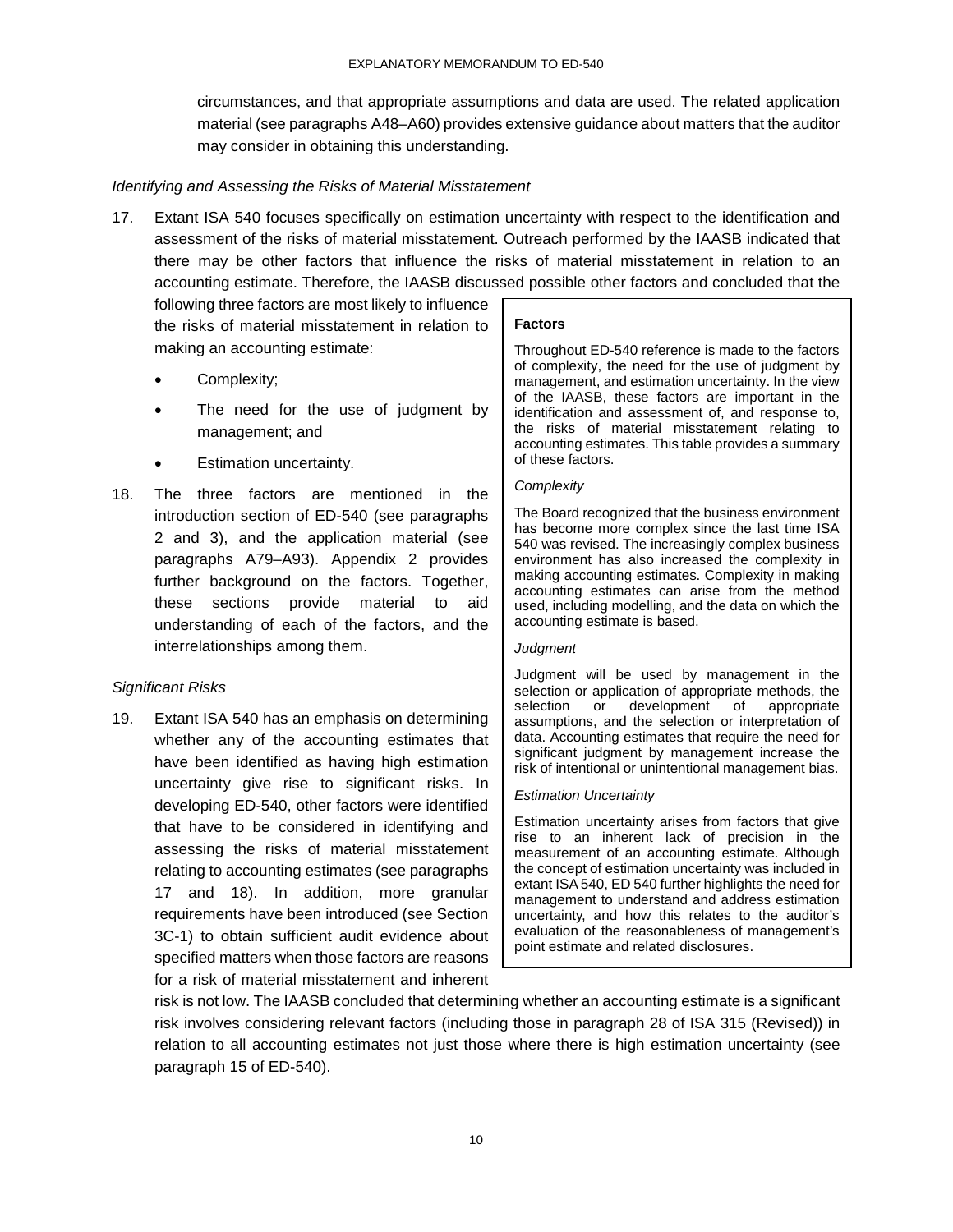#### *Retrospective Review*

20. The IAASB's deliberations and outreach discussions highlighted the importance of the retrospective review (see paragraph 11). It was agreed that the value of the retrospective review could be enhanced by highlighting that it can also be performed over several periods or over a shorter period (such as a half-year or quarterly). In addition, the IAASB agreed to clarify that the auditor is required to take into account the characteristics of the accounting estimates in determining the nature and extent of the retrospective review.

#### *Consideration of Whether Specialized Skills or Knowledge are Required*

21. Given the increasingly complex nature of certain accounting estimates the IAASB considered how to emphasize the importance of considering whether specialized skills and knowledge are required in auditing accounting estimates. The IAASB noted that extant ISA 540 has a requirement (see paragraph 14) for such a consideration as part of the auditor's response to the assessed risk of material misstatement. The IAASB decided to add a similar requirement in relation to the identification and assessment of the risks of material misstatement to emphasize the importance of considering the need for specialized skills or knowledge earlier in the process and in relation to understanding or identifying and assessing the risks of material misstatement (see paragraph 12).

#### **Section 3C – Work Effort**

#### *Section 3C-1 – Obtaining Audit Evidence about Accounting Estimates*

- 22. Extant ISA 540 requires the auditor to undertake one or more of four responses to the risks of material misstatement relating to an accounting estimate. In brief, the four responses are:
	- Determine whether events occurring up to the date of the auditor's report provide audit evidence regarding the accounting estimate;
	- Test how management made the accounting estimate and the data on which it is based;
	- Test the operating effectiveness of the controls over how management made the accounting estimate, together with appropriate substantive procedures; and
	- Develop a point estimate or a range to evaluate management's point estimate.
- 23. During outreach and the related IAASB discussions, it was noted that the approach in extant ISA 540 does not require the auditor to select the most appropriate procedure, and does not specify the circumstances in which each of the responses is required to be applied (though guidance on this is included in the application material). It was also noted that, in some cases, auditors may not identify and assess risks at a sufficiently granular level, which may result in the development of further audit procedures that do not adequately address the risks.
- 24. Banking and insurance regulators noted that the auditor's testing of the operating effectiveness of controls relating to accounting estimates, in particular controls over models, can be critical in auditing accounting estimates. However, it was noted that extant ISA 540 does not require the auditor to focus on this aspect of the audit, and has limited references to controls in the work effort requirements (see paragraph 13(c) of extant ISA 540). A controls-based approach was seen to be particularly important for audits of financial institutions given the nature of their accounting estimates, and the complexity and judgment often involved in management's selection of methods, assumptions and data in making those accounting estimates.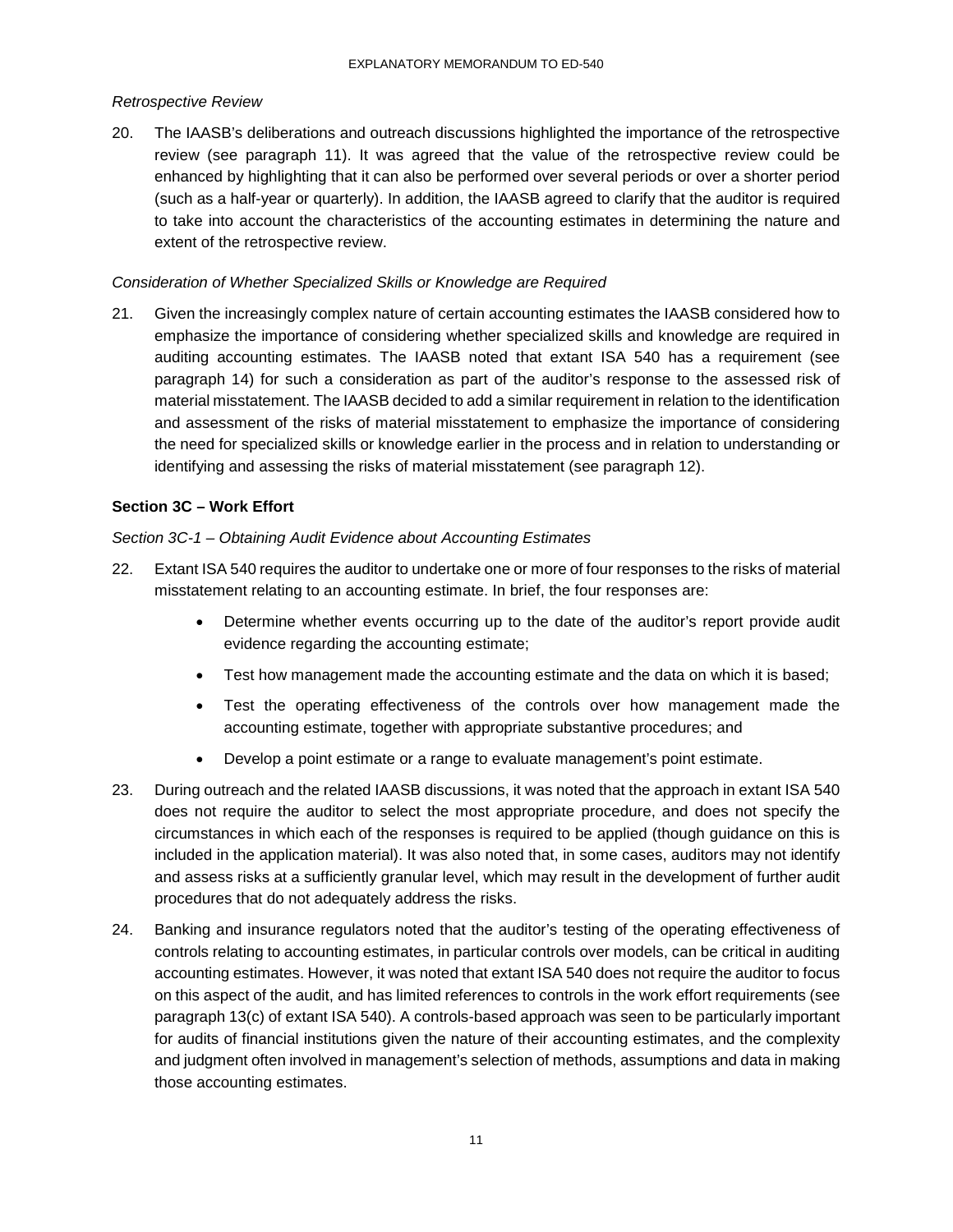- 25. By contrast, the IAASB also heard concerns that an overly prescriptive approach for all accounting estimates would be impractical and unnecessary when dealing with accounting estimates with low inherent risk.
- 26. In response to these concerns, the IAASB chose to develop an approach (see paragraphs 15–20) that:
	- (a) Builds upon the factors discussed in paragraph 16 above so that the requirements can better address specific circumstances (see Section 3C-2 below);
	- (b) For risks of material misstatement where inherent risk is not low, identifies certain matters that may result from a specific risk of material misstatement, rather than addressing responses for seeking audit evidence about accounting estimates;
	- (c) Supports scalable application of the standard by introducing more detailed objective based requirements to design and perform further audit procedures to obtain sufficient appropriate audit evidence about certain matters, only when inherent risk is not low. When inherent risk is low, the auditor determines whether one or more further audit procedures adopting one or more responses would provide sufficient appropriate audit evidence regarding the assessed risks of material misstatement (see paragraph 15(a)). When inherent risk is not low, the auditor's further audit procedures are required to include procedures to obtain audit evidence about certain matters in applicable circumstances when one or more of the factors are a reason for the assessment of the risk of material misstatement (see paragraph 15(b));
	- (d) Notes that the auditor's further audit procedures (whether substantive tests or test of controls) have to be responsive to the reasons for the assessment given to the risk of material misstatement and that the higher the assessed risk of material misstatement, the more persuasive the audit evidence needs to be. This reminds the auditor of the obligation under ISA 33015 and reinforces the need for the auditor's responses to be commensurate with the assessed risks of material misstatement; and
	- (e) Reinforces the need to test the operating effectiveness of controls when the auditor intends to rely on those controls relating to accounting estimates or when substantive procedures alone cannot provide sufficient appropriate audit evidence at the assertion level (see paragraph 16).

# *Section 3C.2 – Work Effort When There is Complexity, Judgment, or Estimation Uncertainty*

- 27. When inherent risk is not low, ED-540 would require that the auditor's further audit procedures include procedures to obtain audit evidence about the matters in paragraphs 17–20, when applicable. The matters in those paragraphs relate to specific assessed risks of material misstatement that are relevant when the reasons for the assessment include complexity, the need for the use of judgment by management, or estimation uncertainty.
- 28. The requirements in paragraphs 17–19 are not drafted in the form of procedures that shall all be performed, or a list of possible procedures from which the auditor shall choose. Instead, these paragraphs contain requirements that are focused on objectives that the procedures selected by the auditor need to accomplish. These requirements are intended to guide the auditor in designing and performing further audit procedures to obtain sufficient appropriate audit evidence about the specific

 $15$  ISA 330, paragraph  $7(b)$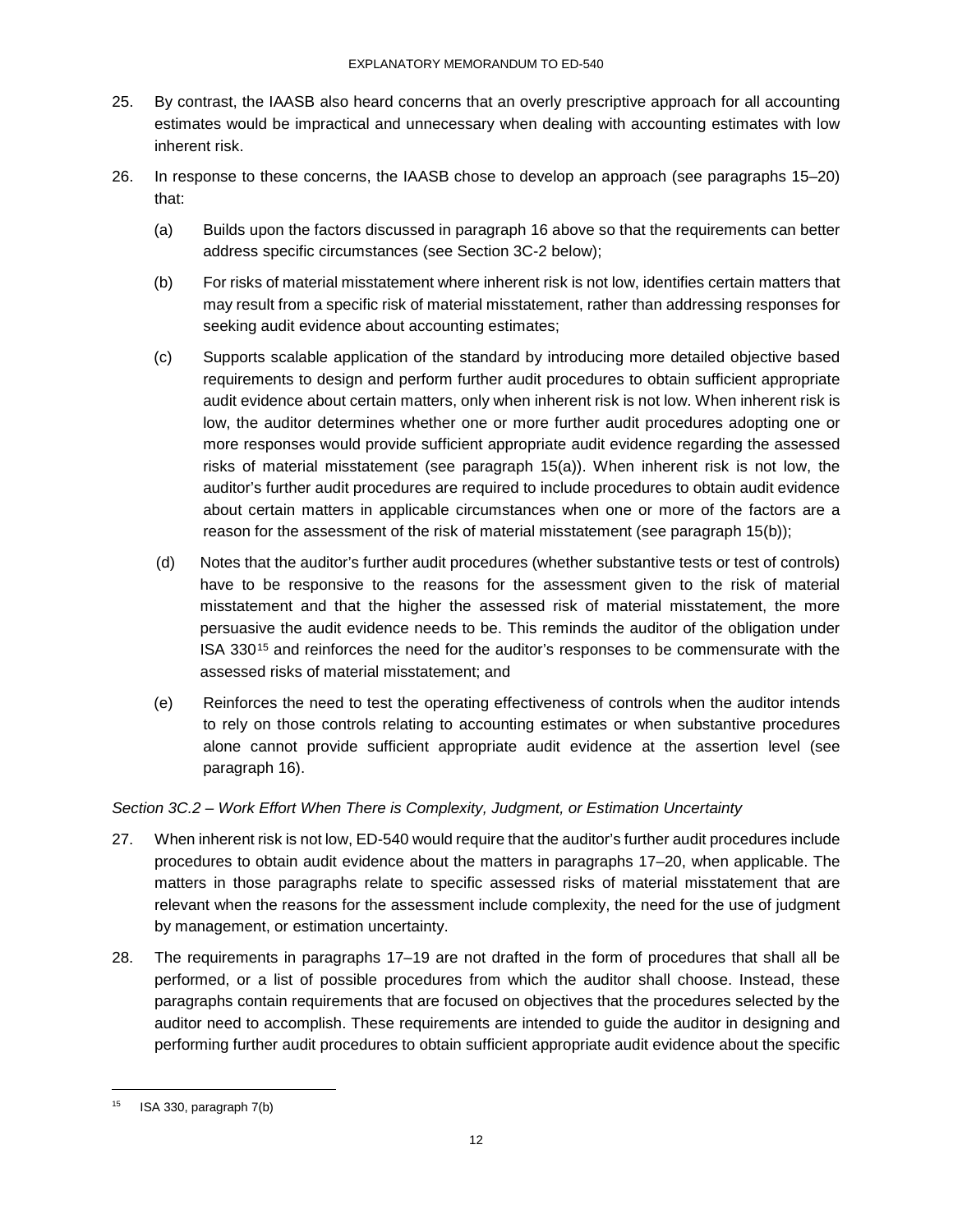matters that are relevant when one or more of the factors of complexity, judgment, or estimation uncertainty are reasons for the assessed risk of material misstatement.

- 29. For example, when the reason for the assessment given to a risk of material misstatement include the need for the use of judgment by management, paragraph 18 directs the auditor to design and perform procedures to obtain audit evidence about management's judgments in the selection of the method, the significant data or significant assumptions, and about management's judgments when the application of the method involves complex modelling. Paragraphs 18(a)-(c) set out the specific objective based requirements relevant when each of the three factors is a reason for the assessment.
- 30. The IAASB believes that this approach provides a suitable granular work effort, which is targeted at the reasons given to the assessment of the risks of material misstatement. The IAASB believes that the use of objective based requirements will enable their proportionate application in terms of the nature (whether substantive procedures or tests of controls), timing and extent of the procedures performed, recognizing that the higher the assessed risk of material misstatement, the more persuasive the audit evidence needs to be. In addition, it is believed that this approach also helps to clarify the intent of the auditor's procedures (that is, to be responsive to the reasons for the assessed risk of material misstatement, as required by ISA 330).

#### Significant Risks

31. In developing ED-540, the IAASB noted that the requirements reserved for significant risks in extant ISA  $540^{16}$  would also be applicable in relation to many risks that are not be determined to be significant risks. Accordingly, the IAASB has not continued to include specific requirements for significant risks in ED-540. Instead, significant risks are also included under the risk factors driven approach discussed above. Paragraphs 15 and 16 of ED-540 drive the auditor's response to all risks of material misstatement, including significant risks, and the more granular requirements in paragraphs 17–20 apply when the inherent risk is not low

#### Focus on the Use of an Auditor's Point Estimate or Ranges

- 32. One of the procedures in extant ISA 540 that the auditor can undertake to respond to the assessed risks of material misstatement is to develop an auditor's point estimate or range to evaluate management's point estimate (see paragraph 22 above). If the auditor concludes that it is appropriate to use an auditor's range, extant ISA 540 requires the auditor to "narrow the range", based on the audit evidence available, until all outcomes in the range are considered reasonable.
- 33. The guidance in extant ISA 540 on narrowing the range indicates, among other matters, that the auditor's range is required to encompass all "reasonable outcomes" rather than all possible outcomes and that ordinarily a range that has been narrowed to be equal to or less than performance materiality is adequate for evaluating management's point estimate (although it also notes that in some industries it may not be possible to do so). It also describes a two-step process for narrowing the range by eliminating, from the range of all possible outcomes, those at the extremities (judged by the auditor to be unlikely to occur) and continuing to narrow the range, based on audit evidence available, until all outcomes in the range are considered reasonable. The IAASB discussed concerns that this approach to "narrowing the range", coupled with a lack of explanation about what would constitute a "reasonable outcome", could result in an auditor's range that is inappropriately wide and agreed not to retain this approach.

Extant ISA 540, paragraphs 15, 16, 17, 20 and 23(a)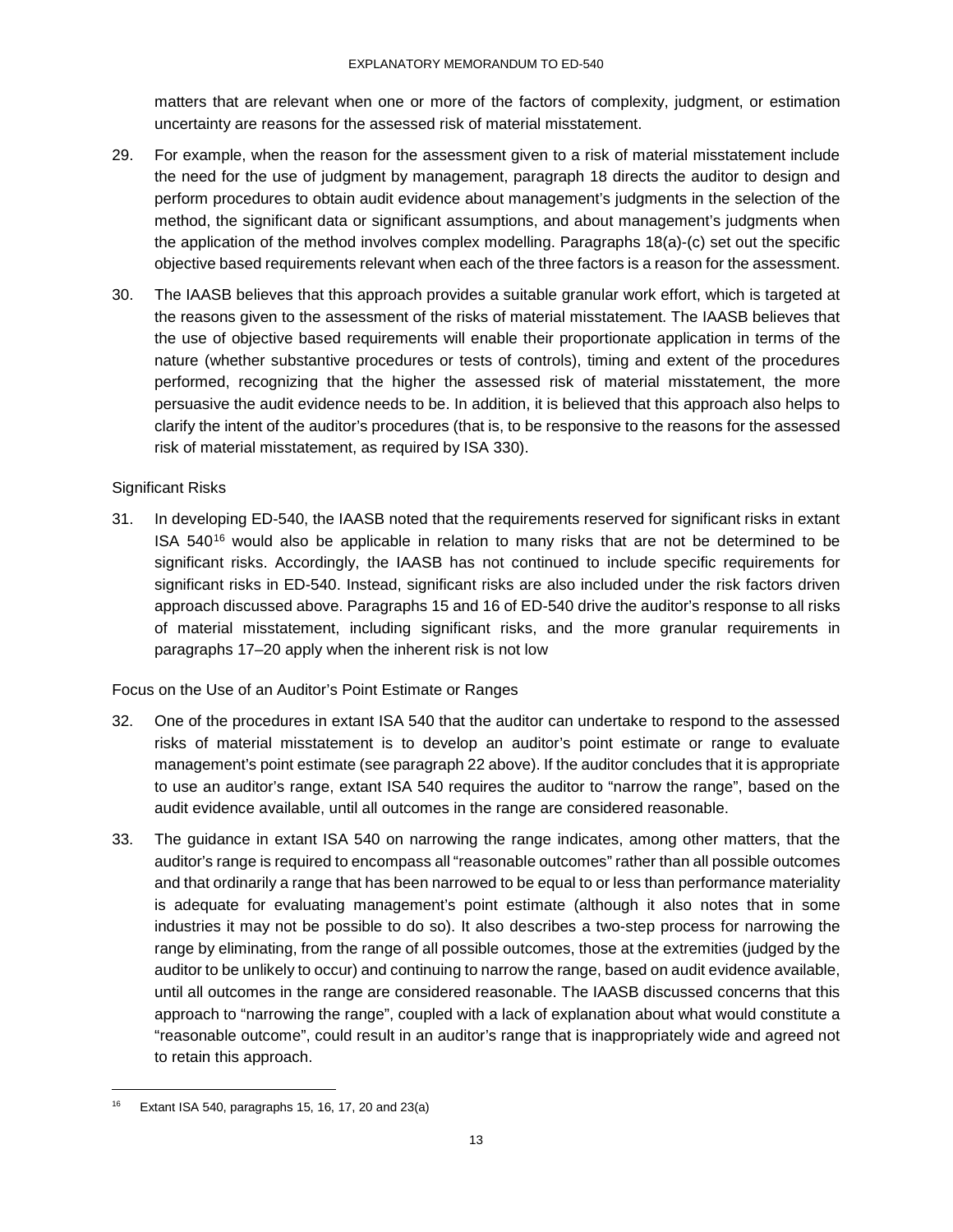- 34. The IAASB also noted the importance of clarity in the requirements regarding the auditor's response to the risk of material misstatement relating to estimation uncertainty. Accordingly, when the reasons for the assessment given to a risk of material misstatement include estimation uncertainty, and inherent risk is not low, ED-540 requires the auditor to obtain sufficient appropriate audit evidence about whether management has taken appropriate steps to understand and address estimation uncertainty and to develop a point estimate and related disclosures that are reasonable. If, in the auditor's judgment, management has not done so, the auditor is required, to the extent possible, to develop an auditor's point estimate or range to enable the auditor to evaluate the reasonableness of management's point estimate and the related disclosures that describe the estimation uncertainty (see paragraph 19).
- 35. The IAASB further acknowledged the importance of the auditor's consideration of how management has taken steps to understand and address estimation uncertainty and has depicted the estimation uncertainty in the financial statements, that is, whether management has selected an appropriate point estimate, and has developed appropriate related disclosures in the financial statements that describe the estimation uncertainty, in view of the requirements and other objectives of the applicable financial reporting framework. The IAASB has therefore included in ED-540 additional application material to assist the auditor in considering these matters, and in evaluating the reasonableness of management's point estimate and related disclosures (see paragraphs A113–A125).
- 36. If the auditor concludes that it is appropriate to develop an auditor's range, paragraph 20 requires the auditor to include in that range only amounts that:
	- Are supported by the audit evidence; and
	- The auditor has evaluated to be reasonable in the context of the measurement objectives and other requirements of the applicable financial reporting framework.
- 37. These requirements are also supported by application material (see paragraphs A128–A134). The application material describes how the auditor may develop a point estimate or range, including, for example, using management's model and selecting alternative assumptions or data sources to develop a point estimate or range (see paragraph A131).
- 38. The application material also highlights the need to consider whether there is an indication of management bias in the selection of the assumptions, data or method (see paragraph A133), and the implications in circumstances when the auditor's range is multiples of materiality for the financial statements as a whole (see paragraph A134). In these circumstances, ED-540 indicates that the auditor's evaluation of the reasonableness of the disclosures about estimation uncertainty becomes increasingly important, and also has potential implications for the auditor's evaluation of whether sufficient appropriate audit evidence has been obtained and of whether a misstatement exists.
- 39. ED-540 also includes application material addressing the determination of the misstatement when management's point estimate differs from the auditor's point estimate or range (see paragraphs A143–A146).

#### *Section 3.C-3 – The Importance of "Standing Back"*

40. In discussing professional skepticism for ED-540, the IAASB noted that a "stand back" provision at the assertion level for accounting estimates would improve auditors' focus on obtaining sufficient appropriate audit evidence in relation to accounting estimates, particularly those for which inherent risk is not low. Accordingly, the IAASB believed that, when inherent risk is not low and the reasons for the assessment given to the risk of material misstatement include complexity, the need for the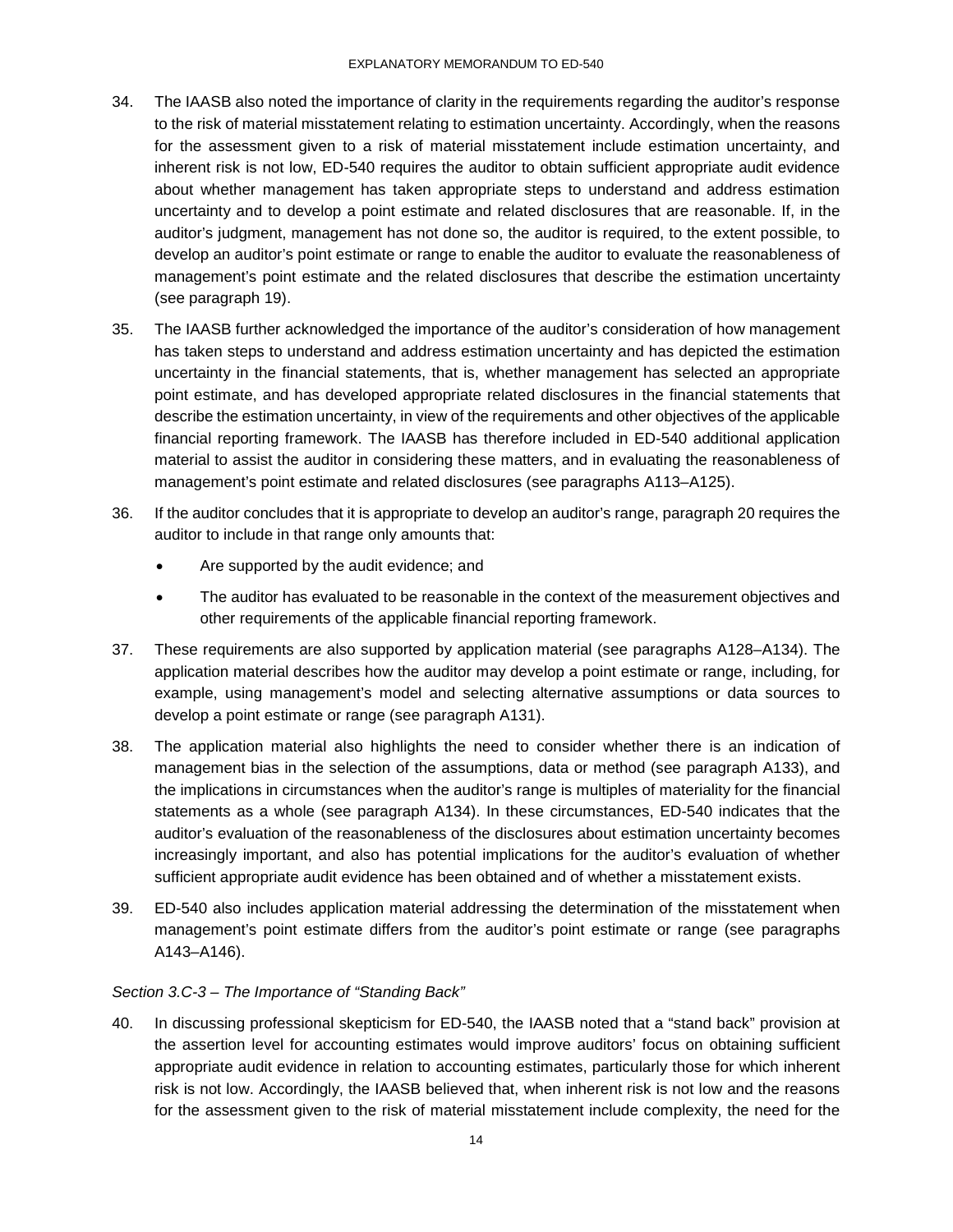use of judgment by management, or estimation uncertainty and inherent risk, it is particularly important for the auditor to step back and re-evaluate certain matters with respect to each of those accounting estimates.

- 41. As a result, the IAASB decided to include a stand back provision in paragraph 22, which requires the auditor to evaluate whether, based on the audit procedures performed and the audit evidence obtained, the assessed risks of material misstatement remain appropriate; sufficient appropriate audit evidence has been obtained; and management's decisions relating to the recognition, measurement, presentation, and disclosure of these accounting estimates in the financial statements are in accordance with the applicable financial reporting framework. The application material (see paragraphs A139–A141) explains the purpose of the requirement, and provides a practical example and guidance on accounting estimates that have not been recognized but may need to be disclosed.
- 42. The IAASB considered, but rejected, explicitly including reference to professional skepticism in paragraph 22 on the basis that including references to professional skepticism in specific requirements, but not others, would not improve professional skepticism, as long as the requirements reinforced the concept. The IAASB also included a requirement (see paragraph 23) to consider all relevant audit evidence obtained, whether corroborative or contradictory to highlight this important element of professional skepticism.

## *Section 3C-4 – Audit Evidence about Disclosures*

- 43. In addition to the requirement addressing whether the disclosures related to accounting estimates are in accordance with the applicable financial reporting framework, extant ISA 540 requires the auditor, for significant risks only, to evaluate the adequacy of disclosures regarding estimation uncertainty.
- 44. The IAASB has noted the increasingly important role of disclosures in financial reporting, and particularly with respect to accounting estimates, and has already completed a project addressing the audit implications of disclosures in general.17 The IAASB noted that, in many cases, disclosures relating to accounting estimates are critical to users' understanding of the accounting policies applied, the nature and extent of estimation uncertainty, key judgments and other matters relating to accounting estimates and more so when estimation uncertainty is high.
- 45. ED-540 continues the IAASB's emphasis on the importance of disclosures by including requirements addressing:
	- (a) Disclosures for all accounting estimates (see paragraph 21). This paragraph requires the auditor to obtain audit evidence about whether the disclosures are reasonable in the context of the applicable financial reporting framework and:
		- i. In the case of a fair presentation framework, whether management has provided the disclosures beyond those specifically required by the framework that are necessary to achieve the fair presentation of the financial statements as a whole, or
		- ii. In the case of a compliance framework, whether the disclosures are those that are necessary for the financial statements not to be misleading.
	- (b) Disclosures that describe estimation uncertainty (see paragraph 19 (a)(ii) of ED-540). This requirement is based on the extant ISA 540 requirement to evaluate the adequacy of

www.ifac.org/publications-resources/addressing-disclosures-audit-financial-statements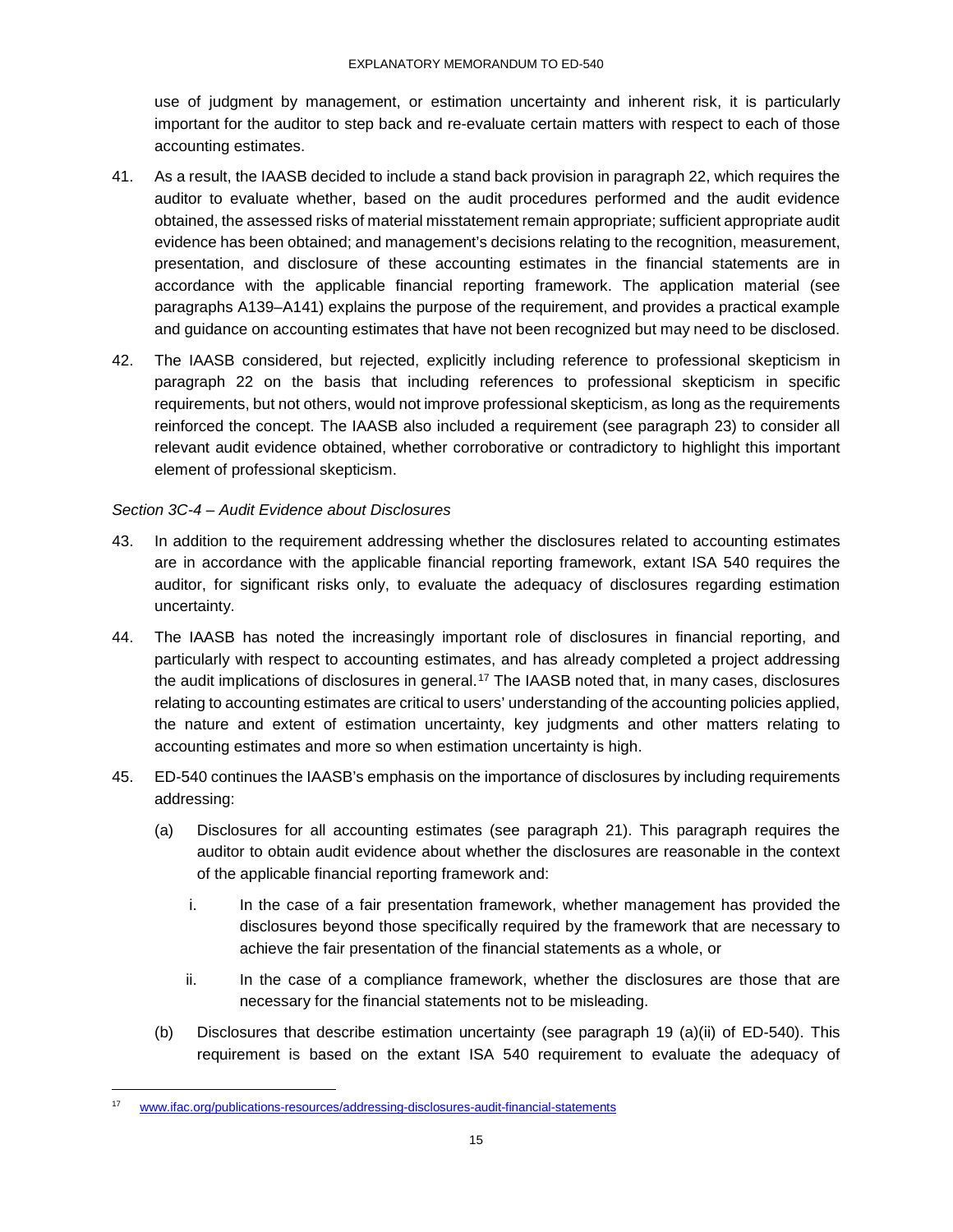disclosures for accounting estimates that give rise to significant risks, but is extended to all accounting estimates affected by risks of material misstatement when the reasons for the assessment include estimation uncertainty and inherent risk is not low (see also paragraph 33).

#### **Section 3D – Other Matters**

#### *Communication with Those Charged with Governance*

- 46. The IAASB recognized the importance of a two-way dialogue between the auditor and those charged with governance. In ED-540, the IAASB has included a new requirement (see paragraph 26) to place more emphasis on communications with those charged with governance or management regarding accounting estimates, including providing a basis for the communication about the auditor's views about significant qualitative aspects of the entity's accounting practices and the extent to which the accounting estimates and their related disclosures are affected by, or subject to, complexity, the need for the use of judgment by management, estimation uncertainty, or other relevant factors.<sup>18</sup>
- 47. The application material to paragraph 26 includes guidance on communications with regulators (see paragraph A157). The IAASB was of the view that this application material is particularly important for audits of financial institutions. It was also noted that a possible future International Auditing Practice Note on the communication between the auditor and financial institution regulators could elaborate how such communications could be addressed in those circumstances.

#### *Documentation*

48. The IAASB considered the merits of expanding the documentation requirement to provide more specificity. The IAASB concluded that the documentation requirements in ISA 230<sup>19</sup> would already apply to many of the auditor's judgments required by ED-540. Accordingly, ED-540 includes new application material that links the requirement to ISA 230, and highlights aspects of the auditor's work under ED-540 that likely would give rise to judgments that would be documented under ISA 230 (see paragraph A158). In addition, the extant ISA 540 documentation requirement has been extended to include documentation of indicators of possible management bias, if any, and the auditor's evaluation thereof in forming the opinion on the financial statements as a whole.

#### *Appendix 1*

49. Appendix 1 discusses different types of measurement bases that may be relevant in making accounting estimates. It is intended to provide context for the auditor's consideration of the extent to which the factors of complexity, the need for the use of judgment by management, and estimation uncertainty may be inherent in the use of a particular measurement basis. This appendix replaces the appendix in extant ISA 540 on fair value measurements and disclosures.

<sup>&</sup>lt;sup>18</sup> See ISA 260 (Revised), paragraph 16(a).

<sup>19</sup> ISA 230, *Audit Documentation*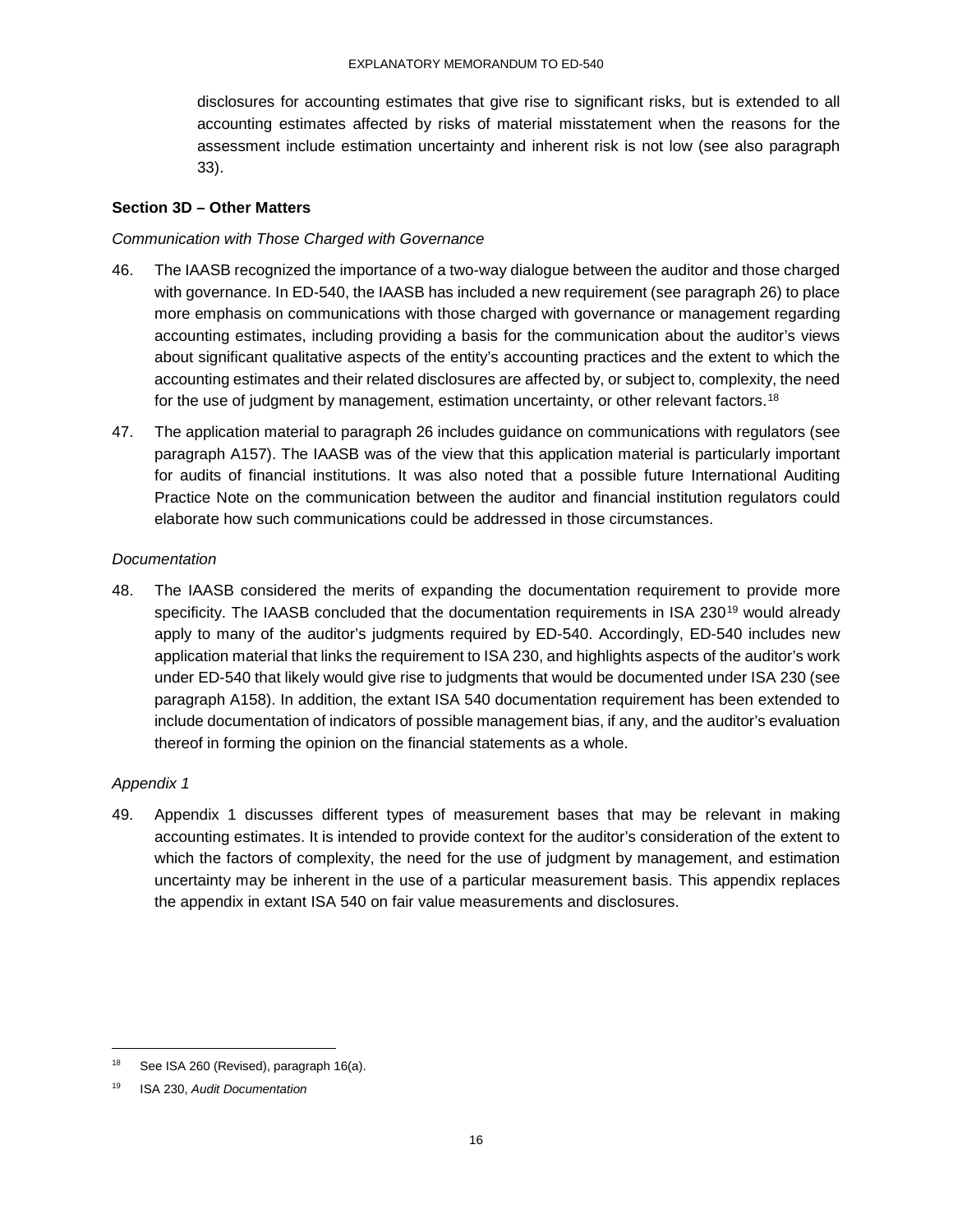### **Section 3E - Conforming and Consequential Amendments**

#### *ISA 500, Audit Evidence*

50. In the Project Proposal,<sup>20</sup> the IAASB acknowledged that amendments to ISA 500 and ISA 540 may be needed to clarify the distinction between a third-party pricing source and a management's expert.

#### Scope

- 51. The IAASB noted that many entities use external parties as a source of non-pricing related information in preparing the financial statements and concluded that conforming and consequential amendments should also be made for non-pricing data obtained from external information sources. Paragraph A1B of ISA 500 includes examples of both pricing and non-pricing data. Given the nature of such data, the IAASB was of the view that it would be more appropriate to refer to external information sources instead of third-party pricing sources.
- 52. The IAASB proposes the following conforming and consequential amendments to ISA 500:
	- A definition of an external information source (see paragraph 5cA of ISA 500) with related application material that explains how an external information source differs from a management's expert (see paragraphs A1A-A1C of ISA 500).
	- Specifically including external information sources in paragraph 7 of ISA 500.
	- New application material addressing audit evidence considerations related to external information sources (see paragraphs A33A-A33H of ISA 500). These paragraphs include material regarding factors about the relevance and reliability of information obtained from an external information source, specific material on fair value measurements, and when management and the auditor use the same information source.
- 53. In considering these amendments, the IAASB noted that the IAASB's Work Plan for 2017-2018<sup>21</sup> includes a project to determine revisions necessary to ISA 500. This raised the question within the IAASB whether the amendments to ISA 500 should be exposed in ED-540, whether they should be considered as part of a project to revise ISA 500 more holistically, or whether the amendments should be made within ISA 540. As addressing external information sources as part of ED-540 would be responsive to stakeholders, especially banking and insurance regulators, the IAASB concluded that external information sources should be addressed as part of the project to revise ISA 540. The IAASB also decided that the changes to ISA 500 should be strictly limited to external information sources.

#### *Other Conforming Amendments*

- 54. The IAASB agreed to propose conforming amendments to ISA 260 (Revised) and ISA 580. The conforming amendments to ISA 260 (Revised) are needed given the addition of a requirement related to the communication with those charged with governance and management. The proposed changes to ISA 260 (Revised) include highlighting matters that the auditor may communicate with those charged with governance related to accounting estimates (included in Appendix 2 of ISA 260 (Revised)) and highlighting the factors of complexity, judgement and estimation uncertainty).
- 55. The conforming amendment to the illustrative representation letter, as included in Appendix 2 of ISA 580, was made to keep the representation letter aligned with paragraph 22 of ED-540.

 <sup>20</sup> www.ifac.org/system/files/publications/files/IAASB-ISA-540-Project-Proposal.pdf

<sup>21</sup> www.ifac.org/publications-resources/iaasb-work-plan-2017-2018-enhancing-audit-quality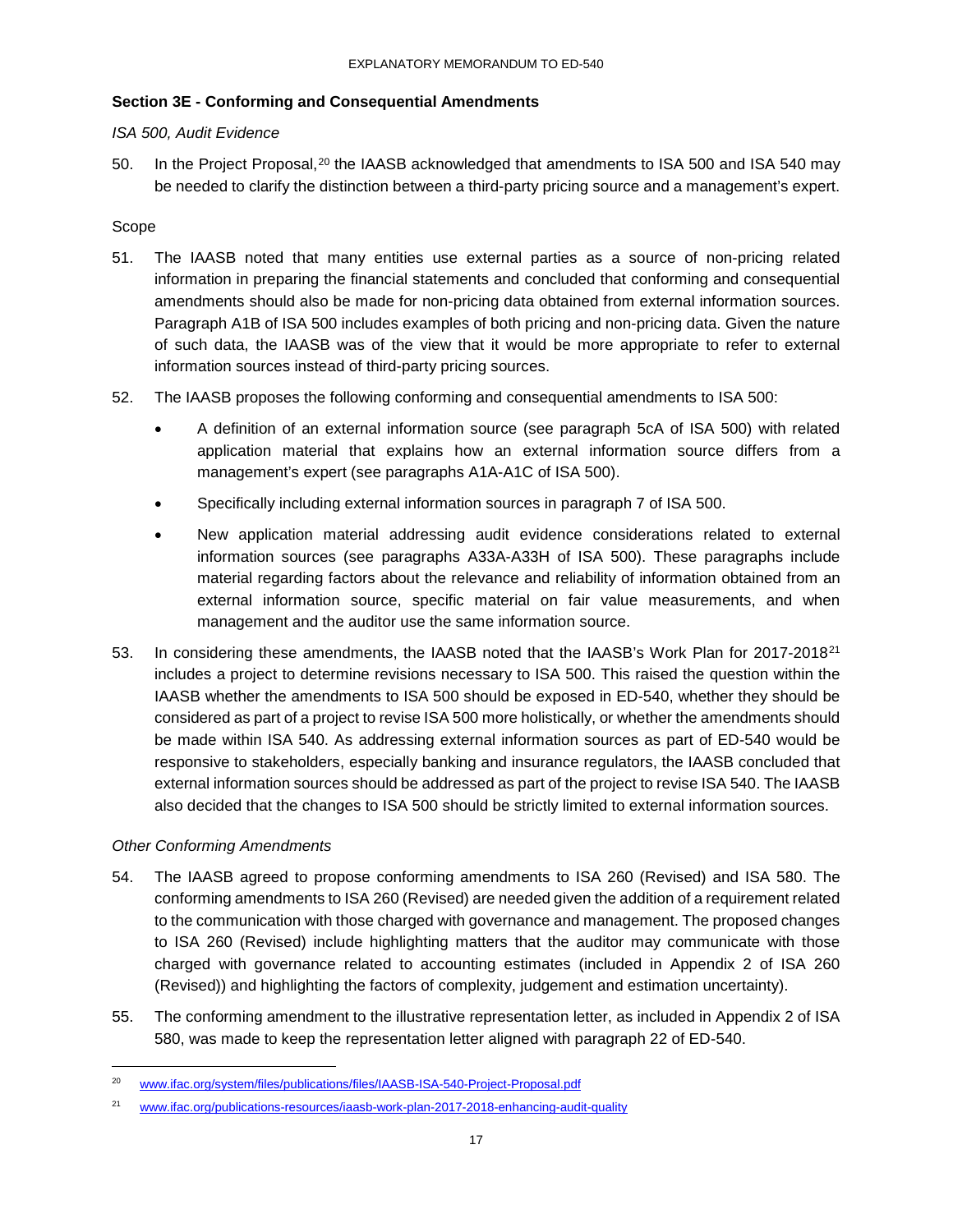# **Section 4 Request for Comments**

Respondents are asked to comment on the clarity, understandability and practicality of application of the requirements and related application material of ED-540. In this regard, comments will be most helpful if they are identified with specific aspects of ED-540 and include the reasons for any concern about clarity, understandability and practicality of application, along with suggestions for improvement.

## **Overall Questions**

- 1) Has ED-540 been appropriately updated to deal with evolving financial reporting frameworks as they relate to accounting estimates?
- 2) Do the requirements and application material of ED-540 appropriately reinforce the application of professional skepticism when auditing accounting estimates?

## **Focus on Risk Assessment and Responses**

- 3) Is ED-540 sufficiently scalable with respect to auditing accounting estimates, including when there is low inherent risk?
- 4) When inherent risk is not low (see paragraphs 13, 15 and 17–20):
	- a) Will these requirements support more effective identification and assessment of, and responses to, risks of material misstatement (including significant risks) relating to accounting estimates, together with the relevant requirements in ISA 315 (Revised) and ISA 330?
	- b) Do you support the requirement in ED-540 (Revised) for the auditor to take into account the extent to which the accounting estimate is subject to, or affected by, one or more relevant factors, including complexity, the need for the use of judgment by management and the potential for management bias, and estimation uncertainty?
	- c) Is there sufficient guidance in relation to the proposed objectives-based requirements in paragraphs 17 to 19 of ED-540? If not, what additional guidance should be included?
- 5) Does the requirement in paragraph 20 (and related application material in paragraphs A128–A134) appropriately establish how the auditor's range should be developed? Will this approach be more effective than the approach of "narrowing the range", as in extant ISA 540, in evaluating whether management's point estimate is reasonable or misstated?
- 6) Will the requirement in paragraph 23 and related application material (see paragraphs A2–A3 and A142–A146) result in more consistent determination of a misstatement, including when the auditor uses an auditor's range to evaluate management's point estimate?

# **Conforming and Consequential Amendments**

7) With respect to the proposed conforming and consequential amendments to ISA 500 regarding external information sources, will the revision to the requirement in paragraph 7 and the related new additional application material result in more appropriate and consistent evaluations of the relevance and reliability of information from external information sources?

# **Request for General Comments**

8) In addition to the requests for specific comments above, the IAASB is also seeking comments on the matters set out below: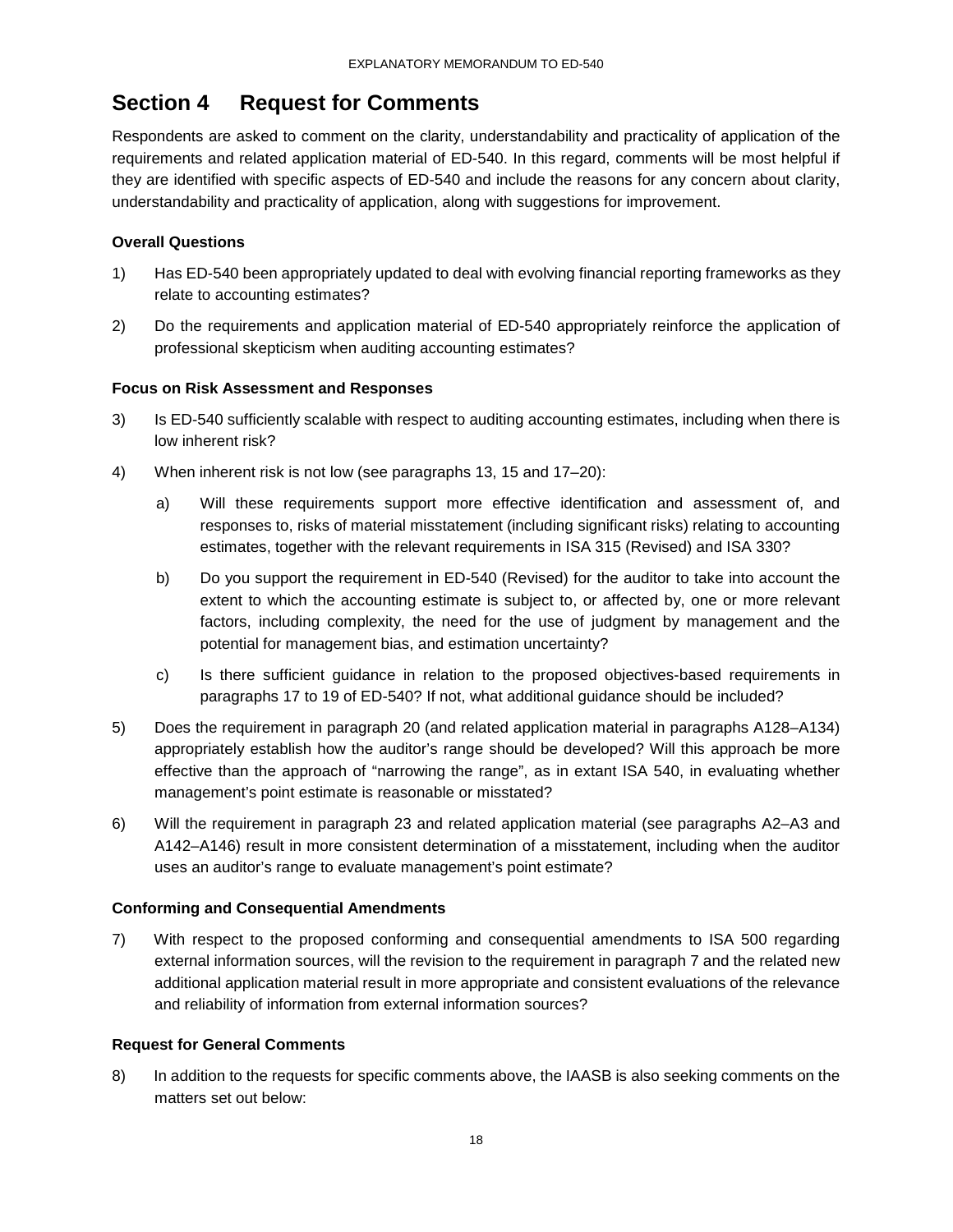- (a) Translations—Recognizing that many respondents may intend to translate the final ISA for adoption in their own environments, the IAASB welcomes comment on potential translation issues respondents note in reviewing the ED-540.
- (b) Effective Date—Recognizing that ED-540 is a substantive revision, and given the need for national due process and translation, as applicable, the IAASB believes that an appropriate effective date for the standard would be for financial reporting periods ending approximately 18 months after the approval of a final ISA. Earlier application would be permitted and encouraged. The IAASB welcomes comments on whether this would provide a sufficient period to support effective implementation of the ISA.

## **Invitation for Field Testing**

The IAASB recognizes that the significance of accounting estimates to audits of all types of entities may make the impact of this ED particularly significant for audit practices. Accordingly, the IAASB welcomes field testing of the proposals by auditors of all different sizes and in relation to auditing different estimates (i.e., subject to varying degrees of complexity, judgment, and estimation uncertainty).

Interested auditors should contact Brett James, IAASB Deputy Director, at **brettjames@iaasb.org** for further information on the field testing information package.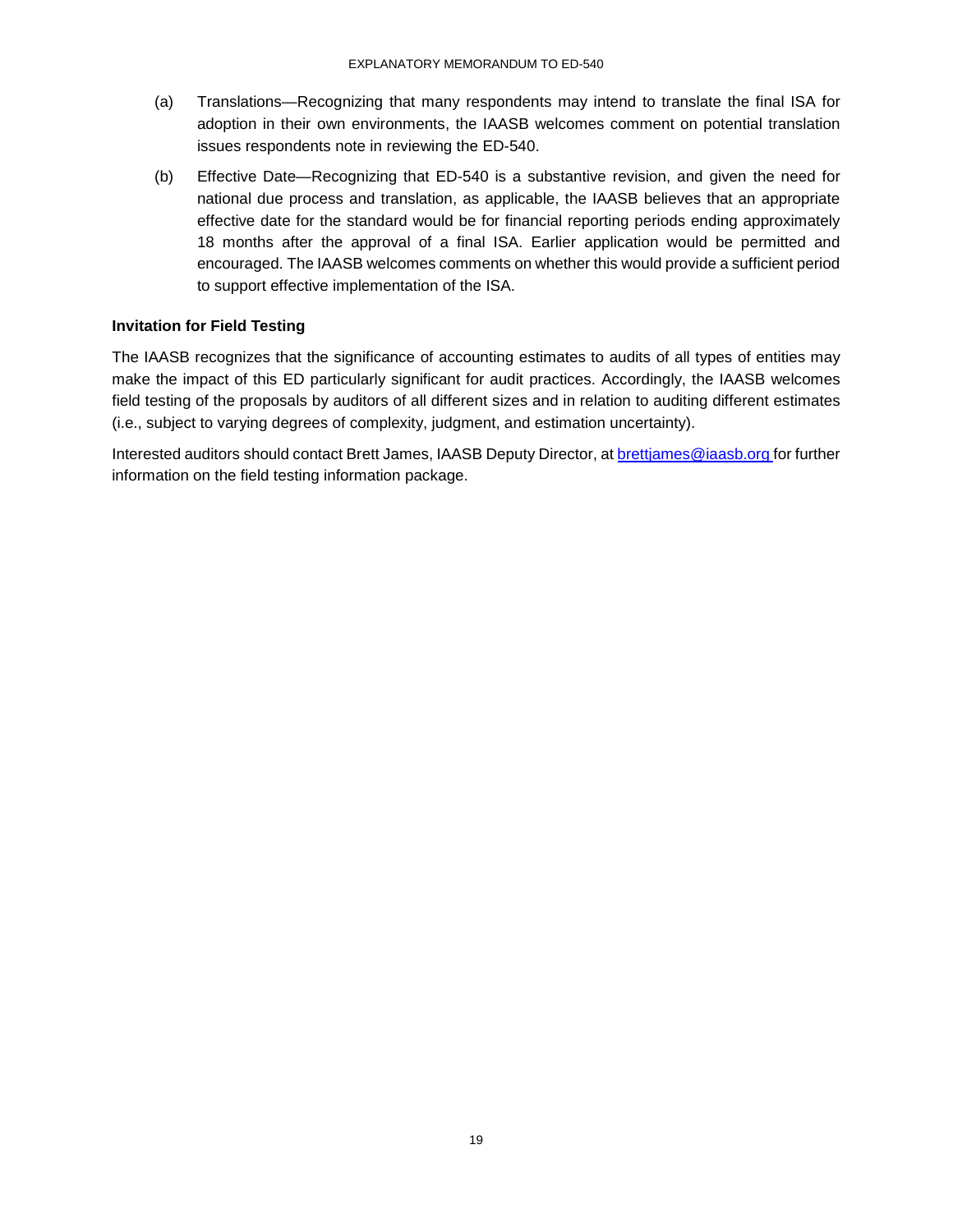# **PROPOSED INTERNATIONAL STANDARD ON AUDITING 540 (REVISED) AUDITING ACCOUNTING ESTIMATES AND RELATED DISCLOSURES**

(Effective for audits of financial statements for periods beginning on or after [TBA].

### **CONTENTS**

|                                                                | Paragraph      |
|----------------------------------------------------------------|----------------|
| <b>Introduction</b>                                            |                |
|                                                                | 1              |
|                                                                | $2 - 3$        |
|                                                                | $4 - 6$        |
|                                                                | 7              |
|                                                                | 8              |
|                                                                | 9              |
| <b>Requirements</b>                                            |                |
|                                                                | $10 - 12$      |
|                                                                | 13             |
|                                                                | $14 - 20$      |
|                                                                | 21             |
|                                                                | $22 - 23$      |
|                                                                | 34             |
|                                                                | 25             |
| Communication with Those Charged With Governance or Management | 26             |
|                                                                | 27             |
| <b>Application and Other Explanatory Material</b>              |                |
|                                                                | A <sub>1</sub> |
|                                                                | $A2 - A3$      |
|                                                                | $A4 - A8$      |
|                                                                | A9-A70         |
|                                                                | A71-A93        |
|                                                                | A94-A134       |
|                                                                | A135-A138      |
|                                                                | A139-A141      |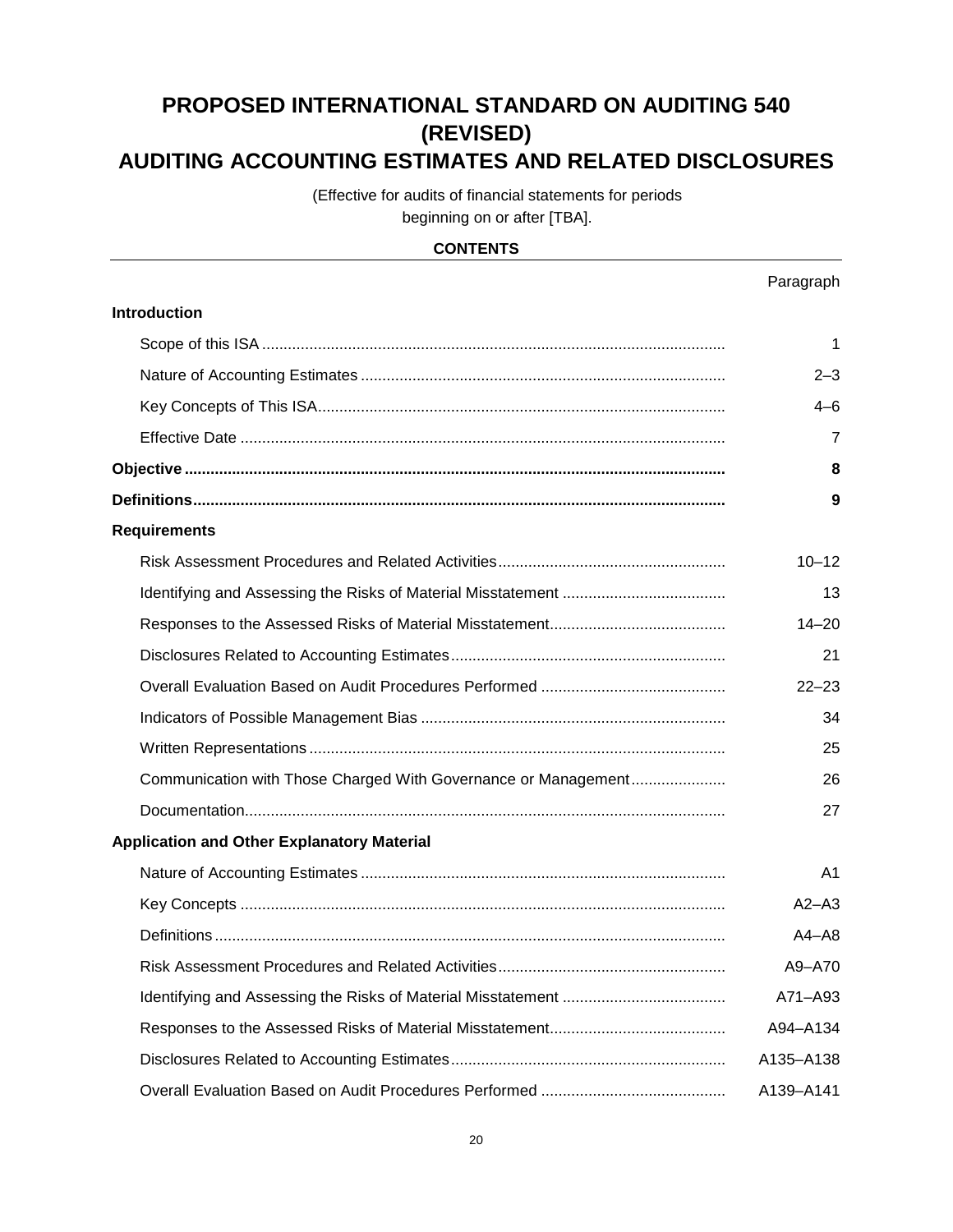#### PROPOSED INTERNATIONAL STANDARD ON AUDITING 540 (REVISED) AUDITING ACCOUNTING ESTIMATES AND RELATED DISCLOSURES

| A142-A146 |
|-----------|
| A147-A152 |
| A153-A154 |
| A155-A157 |
| 66        |
|           |

Appendix 1: Measurement Bases of Accounting Estimates

Appendix 2: Factors That May be Indicators of Risks of Material Misstatement for Accounting Estimates

International Standard on Auditing (ISA) 540 (Revised), *Auditing Accounting Estimates and Related Disclosures*, should be read in conjunction with ISA 200, *Overall Objectives of the Independent Auditor and the Conduct of an Audit in Accordance with International Standards on Auditing*.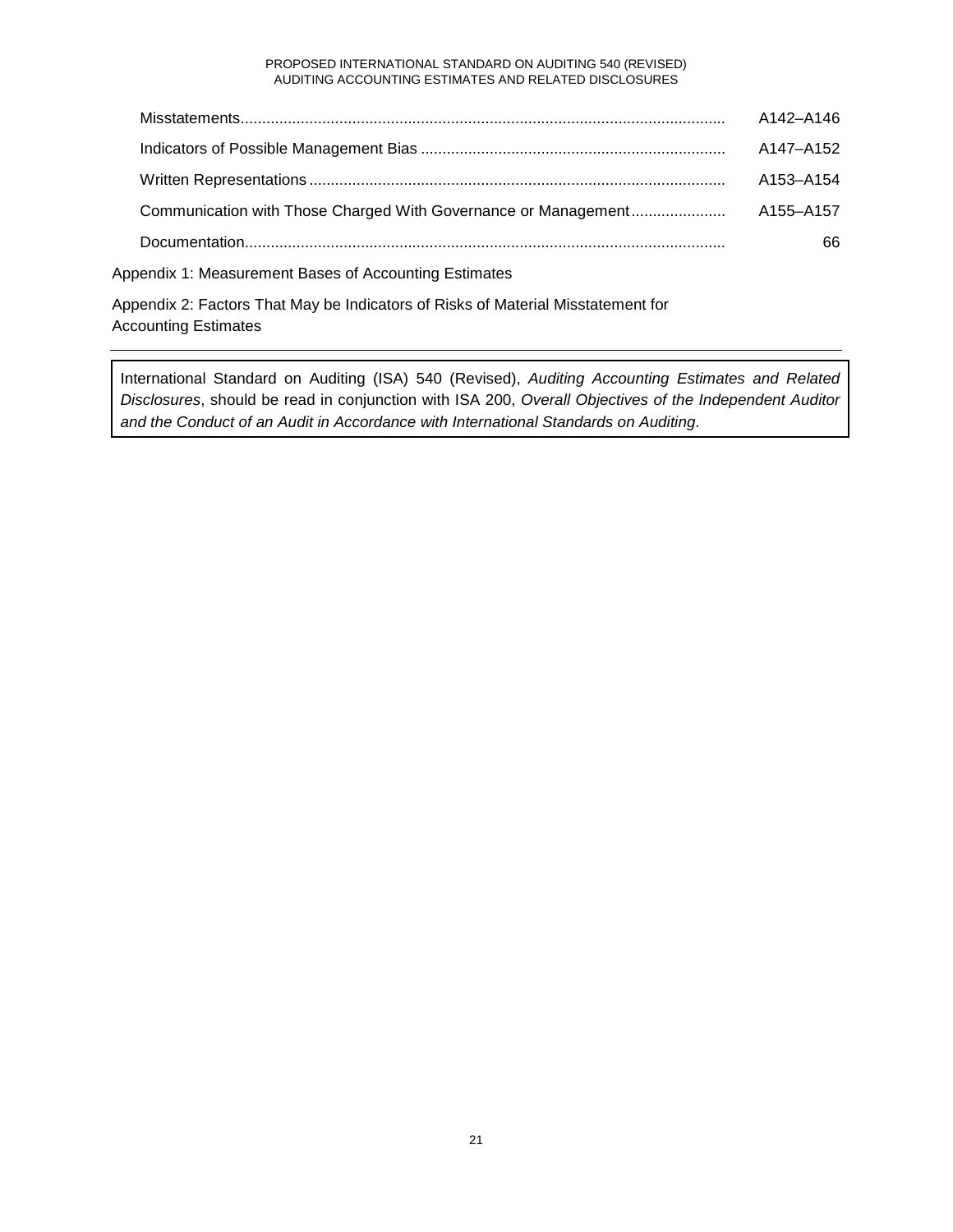# **Introduction**

## **Scope of this ISA**

1. This International Standard on Auditing (ISA) deals with the auditor's responsibilities relating to accounting estimates and related disclosures in an audit of financial statements. Specifically, it expands on how ISA 315 (Revised), $^{22}$  ISA 330, $^{23}$  ISA 500 $^{24}$  and other relevant ISAs are to be applied in relation to accounting estimates. It also includes requirements and guidance on misstatements of individual accounting estimates, and indicators of possible management bias.

### **Nature of Accounting Estimates**

- 2. Many financial statement items are susceptible to an inherent lack of precision in their measurement, which is referred to as estimation uncertainty. In the ISAs, such financial statement items are referred to as accounting estimates. Accounting estimates vary widely in nature, and their measurement may also be subject to, or affected by, complexity and the need for the use of judgment by management. The extent to which they are subject to or affected by complexity and judgment is often related closely to the extent to which they are subject to or affected by estimation uncertainty. Accordingly, the auditor's identification and assessment of the risks of material misstatement relating to accounting estimates, and the auditor's responses to those assessed risks are affected by these three factors, and the interrelationship among them. (Ref: Para: A1, Appendix 1, Appendix 2)
- 3. When an accounting estimate is being made, its susceptibility to misstatement may increase because of the need to:
	- (a) With respect to complexity:
		- (i) Apply appropriate specialized skills or knowledge in the selection, design or application of the method used to make the accounting estimate, including when the method involves complex modelling.
		- (ii) Appropriately consider the relevance and reliability of the data used, whether the data is obtained from internal sources or from external information sources.
		- (iii) Maintain the integrity of the data used.
	- (b) With respect to the use of judgment by management:
		- (i) Appropriately take into account available information when selecting methods, assumptions, or data.
		- (ii) Mitigate the risk of management bias.
	- (c) With respect to estimation uncertainty:
		- (i) Take appropriate steps to address estimation uncertainty.
		- (ii) Select an appropriate management point estimate or make appropriate related disclosures in the financial statements.

 <sup>22</sup> ISA 315 (Revised), *Identifying and Assessing the Risks of Material Misstatement through Understanding the Entity and Its Environment*

<sup>23</sup> ISA 330, *The Auditor's Responses to Assessed Risks*

<sup>24</sup> ISA 500, *Audit Evidence*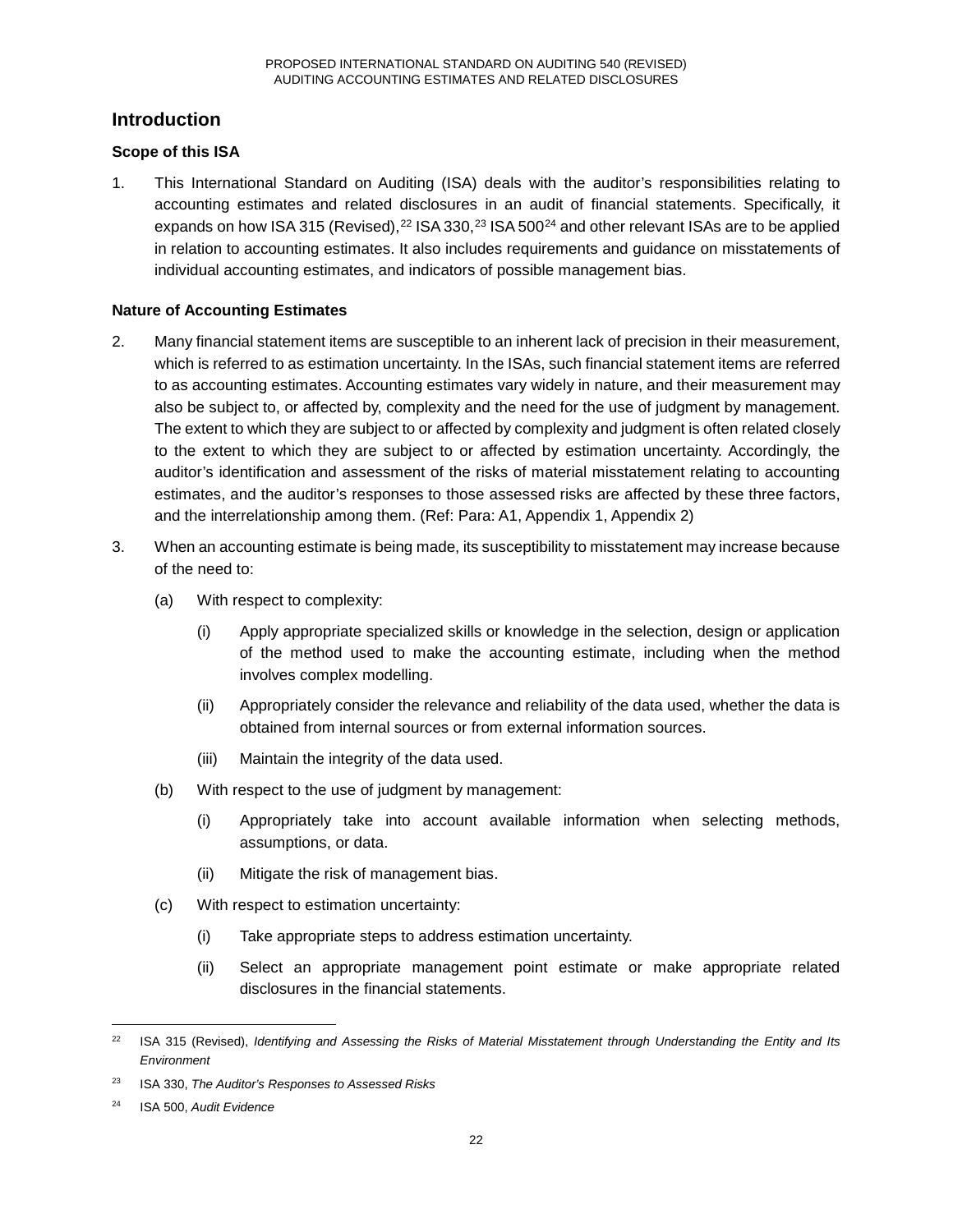## **Key Concepts of This ISA**

- 4. This ISA focuses the auditor's attention on designing and performing further audit procedures (including, where appropriate, tests of controls) responsive to the reasons for the assessment given to the assessed risks of material misstatement, particularly when those reasons include complexity, judgment or estimation uncertainty. This ISA also recognizes that the factors of complexity, judgment or estimation uncertainty are interrelated and that there are inherent limitations in reducing estimation uncertainty beyond certain limits.
- 5. The application of professional skepticism by the auditor is particularly important to the auditor's work relating to accounting estimates. Professional skepticism also is important because there is a particular risk of management bias affecting accounting estimates due to their subjective, potentially complex and uncertain nature.
- 6. This ISA requires an evaluation of accounting estimates based on the audit procedures performed and the audit evidence obtained. In doing so, the auditor is required to evaluate whether the accounting estimates, and related disclosures, are reasonable in the context of the applicable financial reporting framework. (Ref: Para. A2–A3).

#### **Effective Date**

7. This ISA is effective for audits of financial statements for periods beginning on or after [TBA].

# **Objective**

- 8. The objective of the auditor is to obtain sufficient appropriate audit evidence about whether:
	- (a) Accounting estimates, whether recognized or disclosed in the financial statements; and
	- (b) Related disclosures in the financial statements,

are reasonable in the context of the applicable financial reporting framework.

# **Definitions**

- 9. For purposes of the ISAs, the following terms have the meanings attributed below:
	- (a) Accounting estimate A monetary amount, prepared in accordance with the requirements of the applicable financial reporting framework, the measurement of which is subject to estimation uncertainty. (Ref: Para. A4)
	- (b) Auditor's point estimate or auditor's range An amount, or range of amounts, respectively, developed by the auditor in evaluating management's point estimate. (Ref: Para. A5)
	- (c) Estimation uncertainty The susceptibility of an accounting estimate to an inherent lack of precision in its measurement. (Ref: Para. A6)
	- (d) Management bias A lack of neutrality by management in the preparation of information. (Ref: Para. A7)
	- (e) Management's point estimate The amount selected by management for recognition or disclosure in the financial statements as an accounting estimate.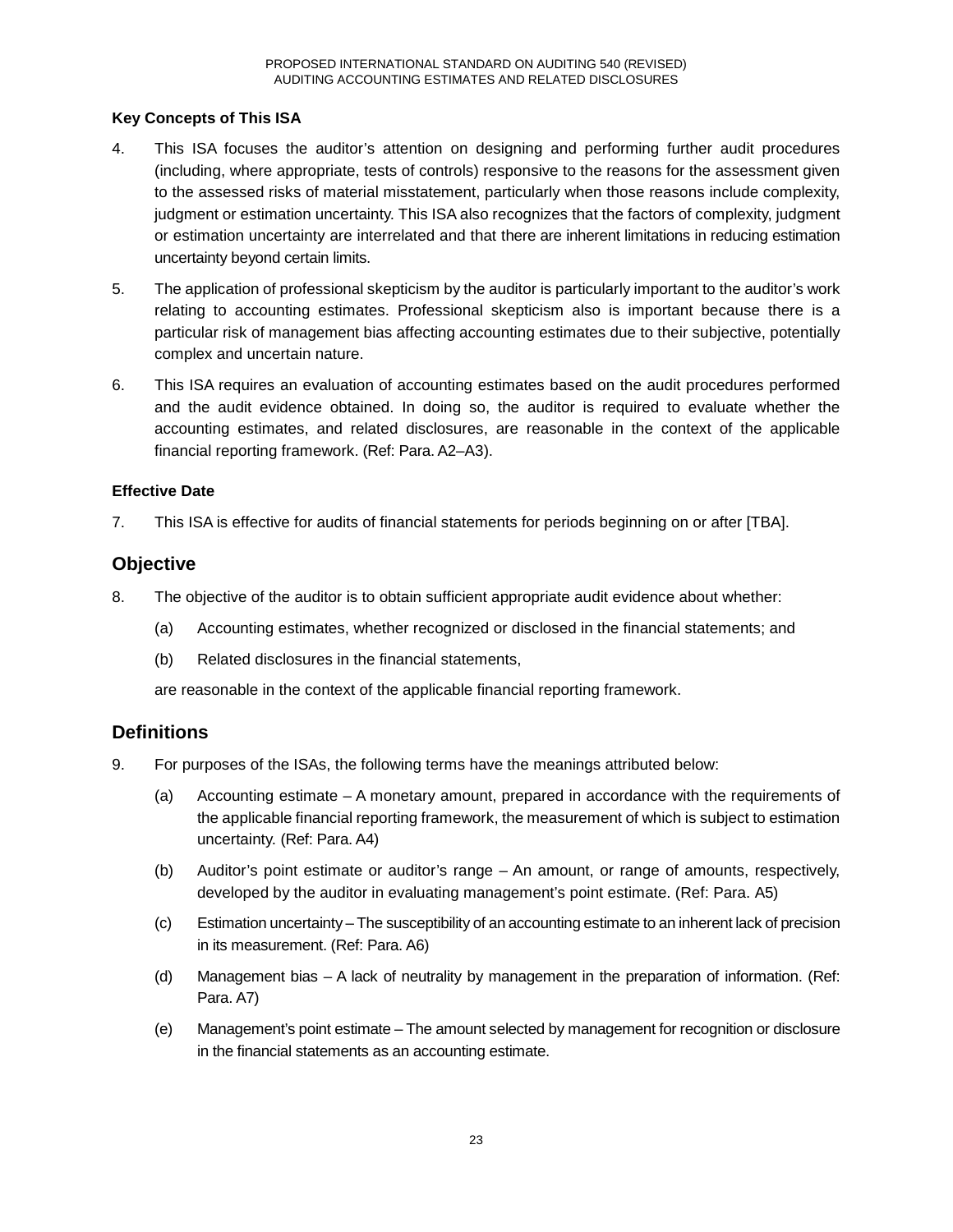(f) Outcome of an accounting estimate – The actual monetary amount that results from the resolution of the underlying transaction(s), event(s) or condition(s) addressed by an accounting estimate. (Ref: Para A8)

# **Requirements**

### **Risk Assessment Procedures and Related Activities**

- 10. When performing risk assessment procedures and related activities to obtain an understanding of the entity and its environment, including its internal control, as required by ISA 315 (Revised),<sup>25</sup> the auditor shall obtain an understanding of the following: (Ref: Para. A9–A10)
	- (a) The requirements of the applicable financial reporting framework relevant to accounting estimates, including the recognition criteria, measurement bases and the related presentation and disclosure requirements. (Ref: Para. A11–A13)
	- (b) Regulatory factors, if any, relevant to accounting estimates.26 (Ref: Para. A14–A15)
	- (c) The nature of the accounting estimates and related disclosures that the auditor expects to be included in the entity's financial statements. (Ref: Para. A16–A17)
	- (d) How management identifies those transactions, events and conditions that may give rise to the need for accounting estimates to be recognized or disclosed in the financial statements. In obtaining this understanding, the auditor shall make inquiries of management about changes in circumstances that may give rise to new, or the need to revise existing, accounting estimates. (Ref: Para. A18–A23)
	- (e) How management makes accounting estimates, including: (Ref: Para. A24–A25)
		- (i) The methods used, how they are selected or designed, and how they are applied, including the extent to which they involve modelling; (Ref: Para. A26–A31)
		- (ii) The process used to select assumptions, including alternatives considered and how management identifies significant assumptions; (Ref: Para. A32–A38)
		- (iii) The process used to select data, including the source(s) of that data and how management identifies significant data; (Ref: Para. A39–A42)
		- (iv) The extent to which management has applied specialized skills or knowledge, including whether a management's expert has been used; (Ref: Para. A43–A44)
		- (v) How the risk of management bias is identified and addressed; (Ref: Para. A45)
		- (vi) How management has addressed estimation uncertainty; and (Ref: Para. A46)
		- (vii) How management has addressed the need for a change from the prior period in the methods, assumptions or data used, and if so, the nature of, and reasons for, such changes. (Ref: Para. A47).
	- (f) Each of the components of internal control as they relate to making accounting estimates.<sup>27</sup> (Ref: Para. A48–A60)

 $25$  ISA 315 (Revised), paragraphs 5–6 and 11

<sup>&</sup>lt;sup>26</sup> ISA 315 (Revised), paragraph  $11(a)$ 

<sup>27</sup> ISA 315 (Revised), paragraphs 14–24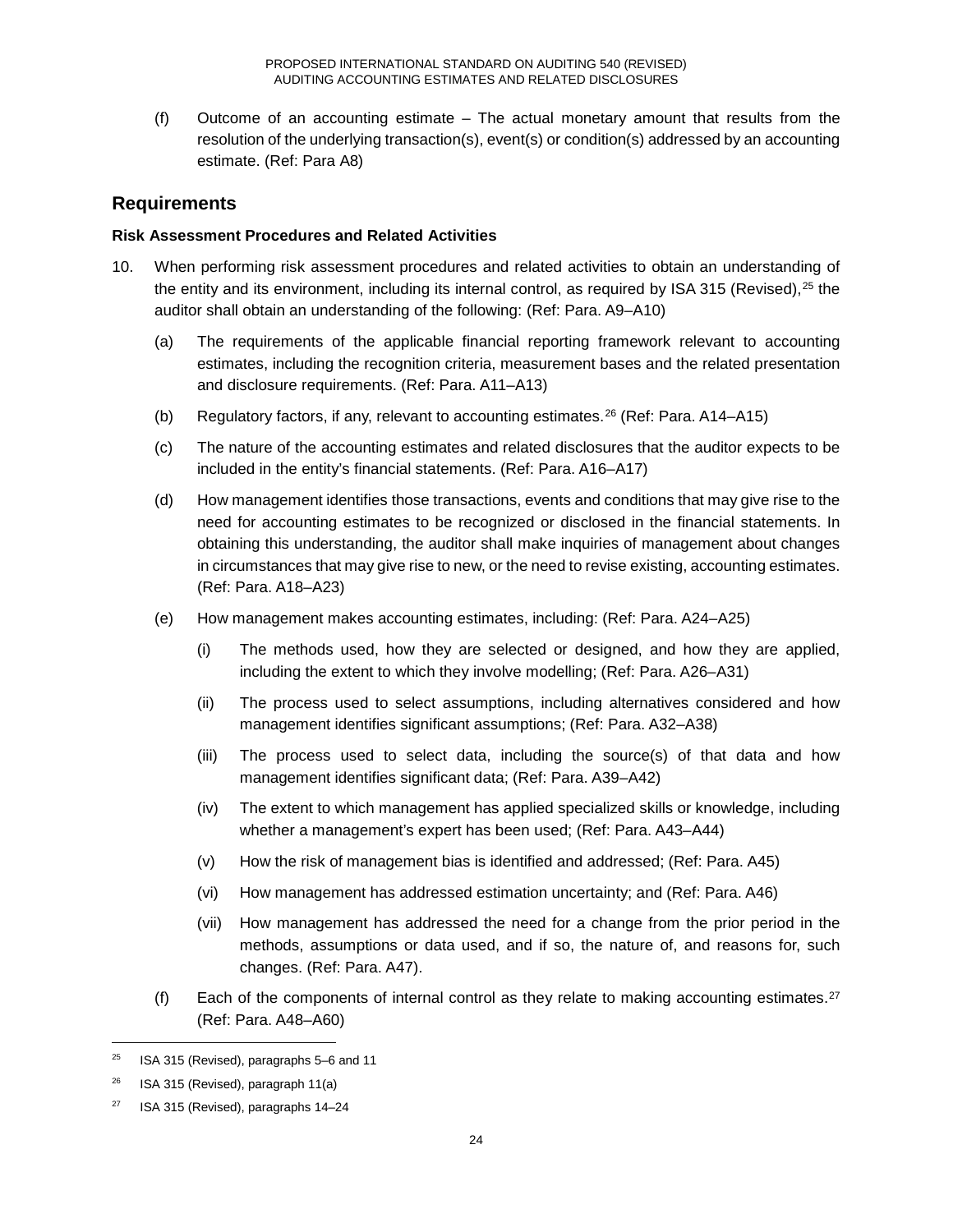- 11. The auditor shall review the outcome of accounting estimates included in the previous period financial statements, or, where applicable, their subsequent re-estimation to assist in identifying and assessing the risk of material misstatement in the current period. The auditor shall take into account the characteristics of the accounting estimates in determining the nature and extent of that review. The review is not intended to call into question judgments about previous period accounting estimates that were appropriate based on the information available at the time they were made. (Ref: Para. A61–A66)
- 12. The auditor shall determine whether specialized skills or knowledge are required, in order to perform the risk assessment procedures, or to identify and assess the risks of material misstatement. (Ref: Para. A67–A70)

#### **Identifying and Assessing the Risks of Material Misstatement**

- 13. In applying ISA 315 (Revised), the auditor is required to identify and assess the risks of material misstatement, at the financial statement and assertion levels, and to determine whether any of the risks of material misstatement identified are, in the auditor's judgment, significant risks. In identifying and assessing risks of material misstatements in relation to an accounting estimate, the auditor shall take into account the extent to which the accounting estimate is subject to, or affected by, one or more, relevant factors, including: (Ref: Para. A71–A78)
	- (a) Complexity in making the accounting estimate, including:
		- (i) The extent to which the method, including modelling, involves specialized skills or knowledge; and (Ref: Para. A79–A81)
		- (ii) The difficulty, if any, in obtaining relevant and reliable data and maintaining the integrity of that data; (Ref: Para. A82)
	- (b) The need for the use of judgment by management and the potential for management bias, including with respect to methods, assumptions, and data; and (Ref: Para. A83–A85)
	- (c) Estimation uncertainty, including the extent to which the accounting estimate is sensitive to the selection of different methods or to variations in the assumptions and data used. (Ref: Para. A86–A93)

#### **Responses to the Assessed Risks of Material Misstatement**

- 14. In responding to the assessed risks of material misstatement related to accounting estimates, the auditor shall determine whether specialized skills or knowledge are required to design and perform audit procedures, or to evaluate the results of those procedures. (Ref: Para. A67–A70)
- 15. In applying ISA 330, the auditor is required to design and perform further audit procedures to respond to the assessed risks of material misstatement, including significant risks, at the assertion level. In doing so: (Ref: Para A94–A95)
	- (a) When inherent risk is low, the auditor shall determine whether one or more of the following further audit procedures would provide sufficient appropriate audit evidence regarding the assessed risk(s) of material misstatement in the circumstances: (Ref: Para A96)
		- (i) Obtaining audit evidence about events occurring up to the date of the auditor's report;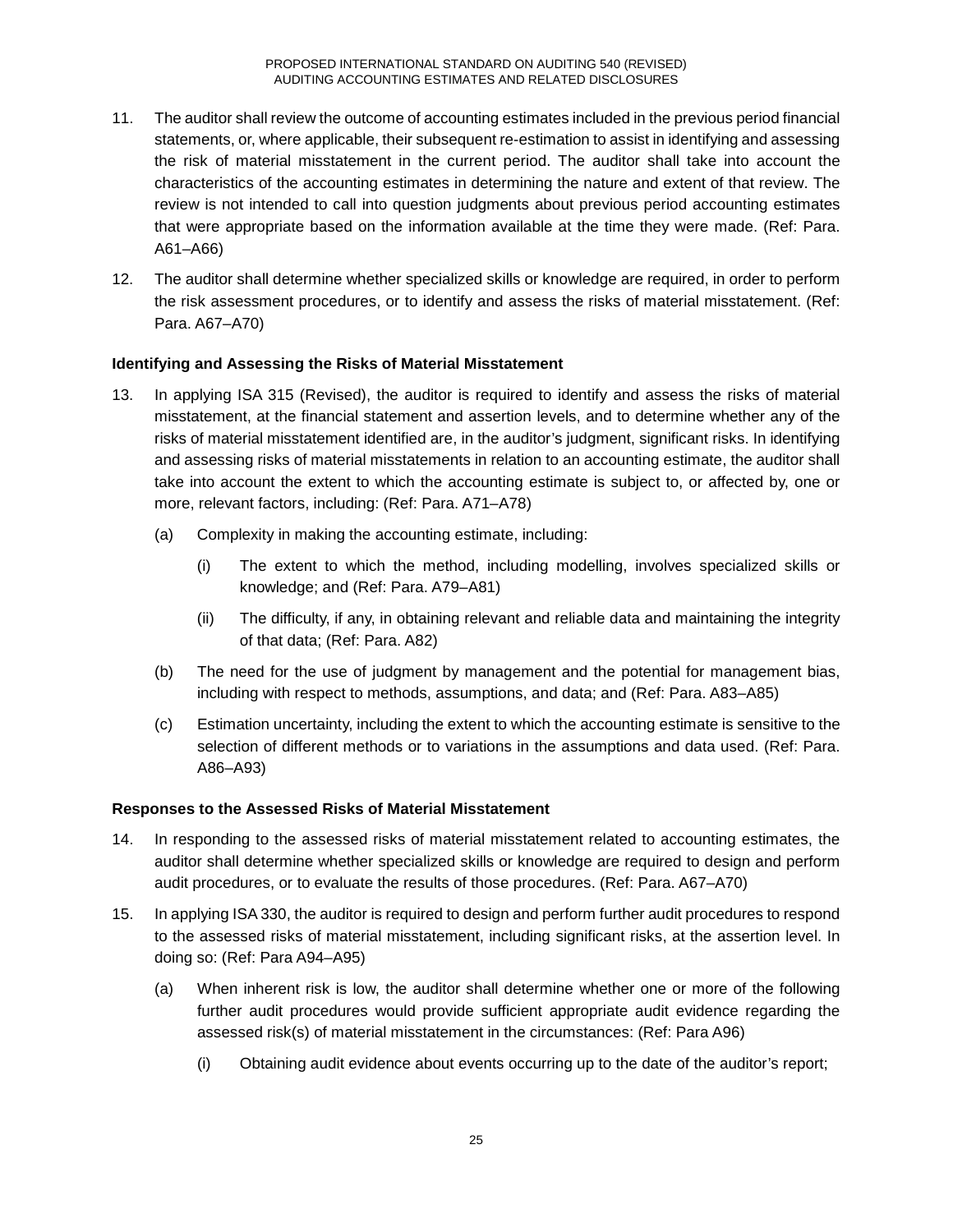- (ii) Testing how management made the accounting estimate and the data on which it is based; or
- (iii) Developing a point estimate or range based on available audit evidence to evaluate management's point estimate.
- (b) When inherent risk is not low, the auditor's further audit procedures shall include procedures to obtain audit evidence about the matters in paragraphs 17–20, when applicable. (Ref: Para A97)

The auditor's further audit procedures shall be responsive to the reasons for the assessment given to the risk of material misstatement in accordance with paragraph 13, recognizing that the higher the assessed risk of material misstatement the more persuasive the audit evidence needs to be.

16. If the auditor intends to rely on controls relating to accounting estimates, or if substantive procedures alone cannot provide sufficient appropriate audit evidence at the assertion level, the auditor shall design and perform tests of controls to obtain sufficient appropriate audit evidence as to their operating effectiveness.28 (Ref: Para A98–A100)

## *Complexity*

- 17. In complying with paragraph 15(b), when the reasons for the assessment given to the risk of material misstatement include complexity related to management's use of a complex method (including complex modelling), or when management's method otherwise involves the use of specialized skills or knowledge, the auditor shall obtain sufficient appropriate audit evidence about the following matters: (Ref: Para A101–A104)
	- (a) Whether the method, and significant data and significant assumptions, are appropriate in the context of the applicable financial reporting framework;
	- (b) Whether significant data is relevant and reliable.<sup>29</sup>
	- (c) Whether management has appropriately understood or interpreted significant data, including with respect to contractual terms. (Ref: Para. A105)
	- (d) Whether the integrity of significant data and significant assumptions has been maintained in applying the method; and (Ref: Para. A106)
	- (e) Whether the calculations are mathematically accurate and appropriately applied.

#### *Judgment*

- 18. In complying with paragraph 15(b), when the reasons for the assessment given to the risk of material misstatement include the need for the use of judgment by management, the auditor shall obtain sufficient appropriate audit evidence about the following matters:
	- (a) When the accounting estimate involves the use of significant data or significant assumptions:
		- (i) Whether management's judgments regarding the selection and use of the method and the significant data and significant assumptions: (Ref: Para A107)

 <sup>28</sup> ISA 330, paragraph 8

 $29$  ISA 500, paragraph 7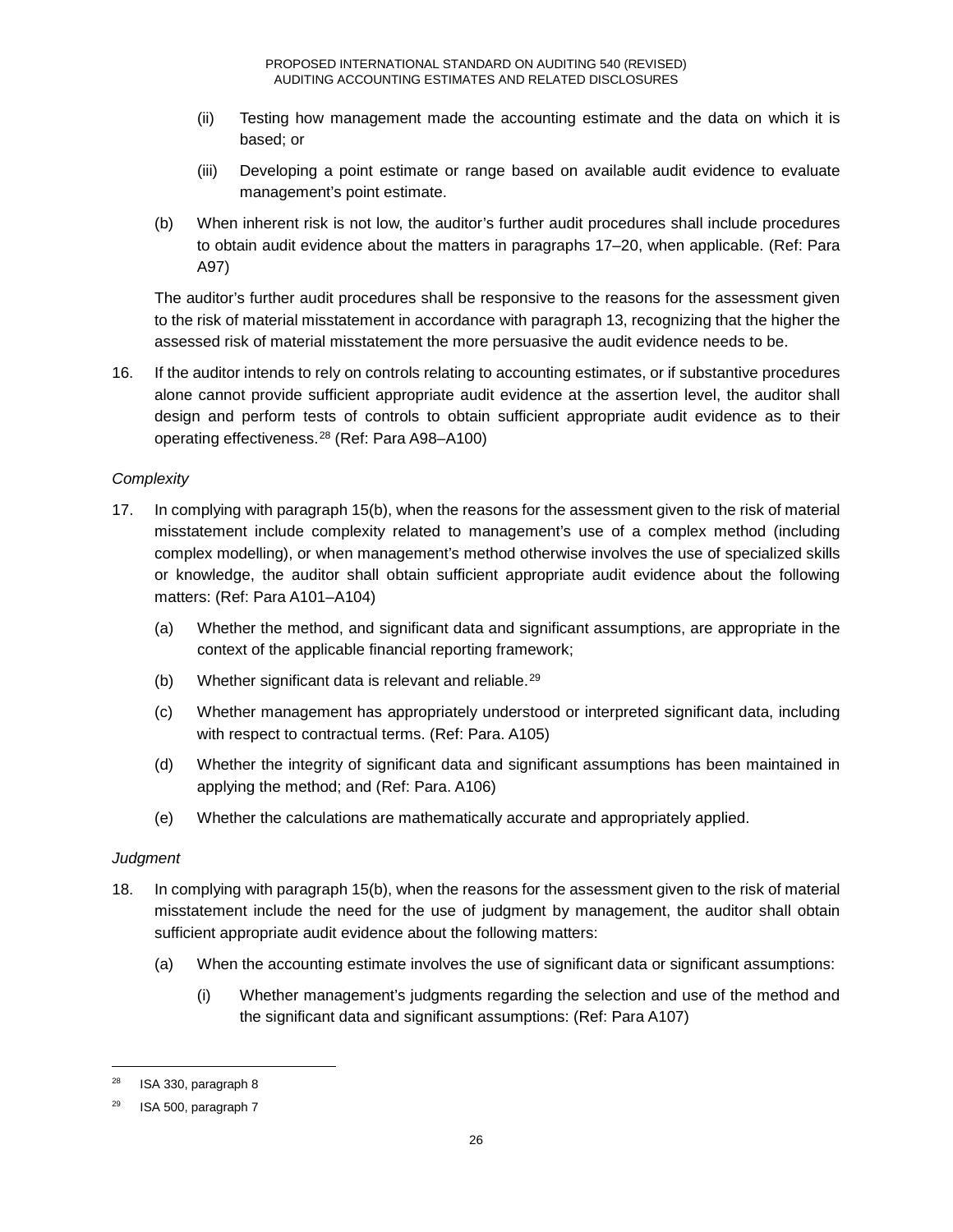- a. Are appropriate in the context of the measurement objectives and other requirements of the applicable financial reporting framework; or
- b. Give rise to indicators of possible management bias.
- (ii) Whether management's judgments about changes from previous periods in the method or the significant data or significant assumptions, are appropriate (Ref: Para. A108– A110).
- (iii) Whether significant assumptions are consistent with each other and with those used in other accounting estimates or with assumptions used in other areas of the entity's business activities.
- (b) When relevant to the appropriateness of the significant assumptions or the appropriate application of the requirements of the applicable financial reporting framework, whether management has the intent to carry out specific courses of action and has the ability to do so. (Ref: Para. A111);
- (c) When management's application of the method involves complex modelling, whether judgments made have been applied consistently and whether, when applicable:
	- (i) The design of the model meets the measurement objective of the applicable financial reporting framework and is appropriate in the circumstances;
	- (ii) Changes, if any, from the previous period's model are appropriate in the circumstances; and
	- (iii) Adjustments, if any, to the output of the model are consistent with the measurement objective of the applicable financial reporting framework and are appropriate in the circumstances. (Ref: Para A112)

#### *Estimation Uncertainty*

- 19. In complying with paragraph 15(b), when the reasons for the assessment given to the risk of material misstatement include estimation uncertainty:
	- (a) The auditor shall obtain sufficient appropriate audit evidence about whether, in the context of the applicable financial reporting framework:
		- (i) Management has taken appropriate steps to understand and address the estimation uncertainty, and develop a point estimate that meets the measurement objective; and (Ref: Para. A113–A115)
		- (ii) Management's point estimate is reasonable, and the disclosures in the financial statements that describe the estimation uncertainty are reasonable. (Ref: Para. A116– A125)
	- (b) When, based on the audit evidence obtained, in the auditor's judgment, management has not appropriately understood and addressed the estimation uncertainty, the auditor shall, to the extent possible, develop an auditor's point estimate or range to enable the auditor to evaluate the reasonableness of management's point estimate and the related disclosures in the financial statements that describe the estimation uncertainty. (Ref: Para A126–A134)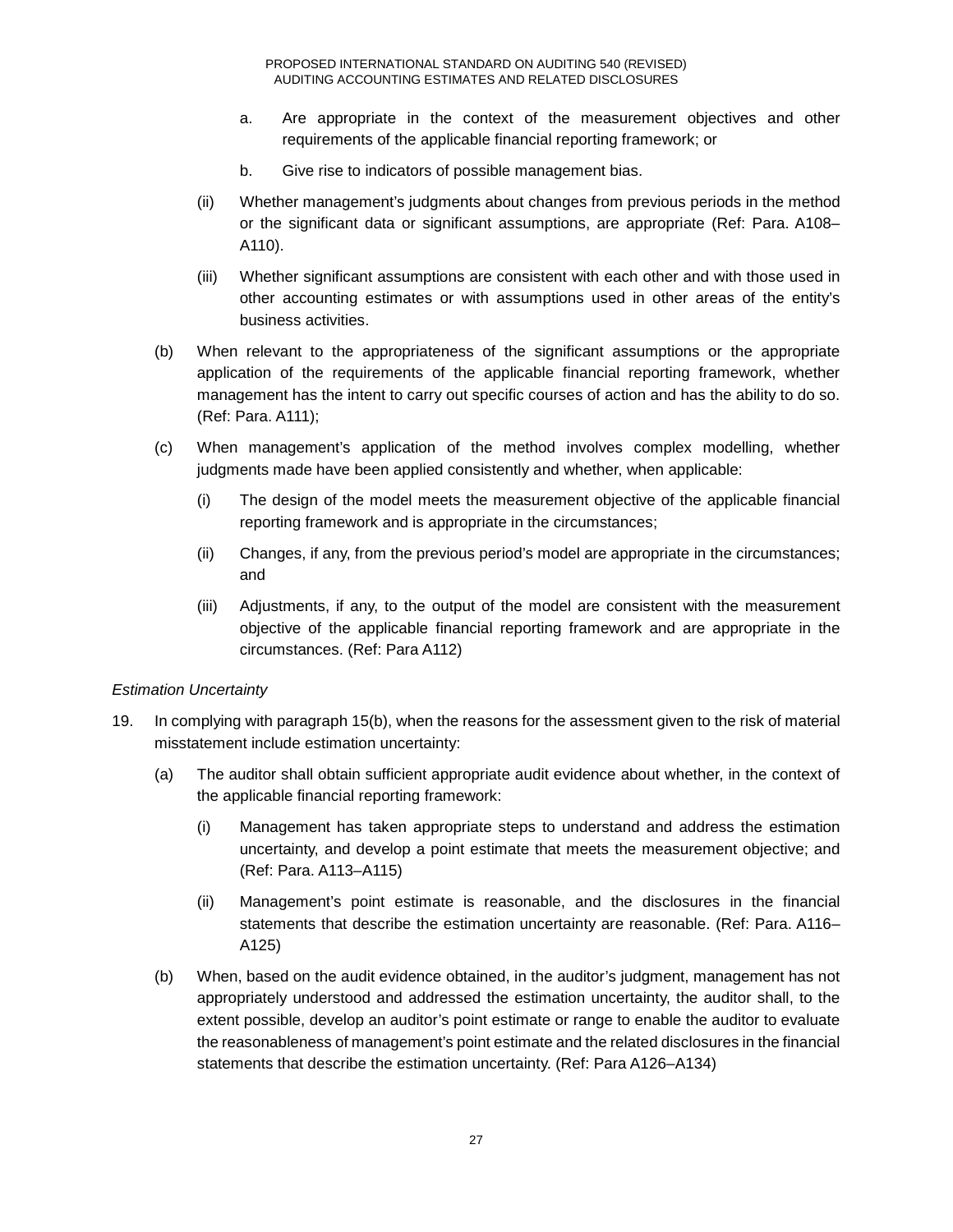- 20. If the auditor concludes that it is appropriate to develop an auditor's range, the auditor shall only include in that range amounts that:
	- (a) Are supported by the audit evidence; and
	- (b) The auditor has evaluated to be reasonable in the context of the measurement objectives and other requirements of the applicable financial reporting framework.

#### **Disclosures Related to Accounting Estimates**

- 21. The auditor shall obtain sufficient appropriate audit evidence about whether the disclosures related to accounting estimates are reasonable in the context of the requirements of the applicable financial reporting framework including: (Ref: Para. A135–A138)
	- (a) In the case of a fair presentation framework, whether management has provided the disclosures beyond those specifically required by the framework that are necessary to achieve the fair presentation of the financial statements as a whole, or
	- (b) In the case of a compliance framework, whether the disclosures are those that are necessary for the financial statements not to be misleading.

#### **Overall Evaluation Based on Audit Procedures Performed**

- 22. In applying ISA  $330^{30}$  to each accounting estimate for which the auditor's further audit procedures are required to address the matters in paragraphs 17–19, the auditor shall evaluate, based on the audit procedures performed and audit evidence obtained, whether: (Ref: Para A139–A141)
	- (a) The assessments of the risks of material misstatement at the assertion level remain appropriate, including when indicators of possible management bias have been identified;
	- (b) Sufficient appropriate audit evidence has been obtained; and
	- (c) Management's decisions relating to the recognition, measurement, presentation and disclosure of these accounting estimates in the financial statements are in accordance with the applicable financial reporting framework.
- 23. Based on the audit procedures performed and the audit evidence obtained, the auditor shall evaluate whether the accounting estimates and related disclosures are reasonable in the context of the applicable financial reporting framework, or are misstated. In making this evaluation, the auditor shall consider all relevant audit evidence obtained whether corroborative or contradictory. If the auditor is unable to obtain sufficient appropriate audit evidence, the auditor shall evaluate the implications for the audit.31 (Ref: Para. A2, A142–A146)

#### **Indicators of Possible Management Bias**

24. The auditor shall evaluate whether judgments and decisions made by management in making the accounting estimates included in the financial statements, even if they are individually reasonable, indicate possible bias on the part of the entity's management. When indicators of possible bias are identified the auditor shall evaluate the implications for the audit. (Ref: Para. A147–A152)

 <sup>30</sup> ISA 330, paragraphs 25 and 26

<sup>31</sup> ISA 330, paragraph 27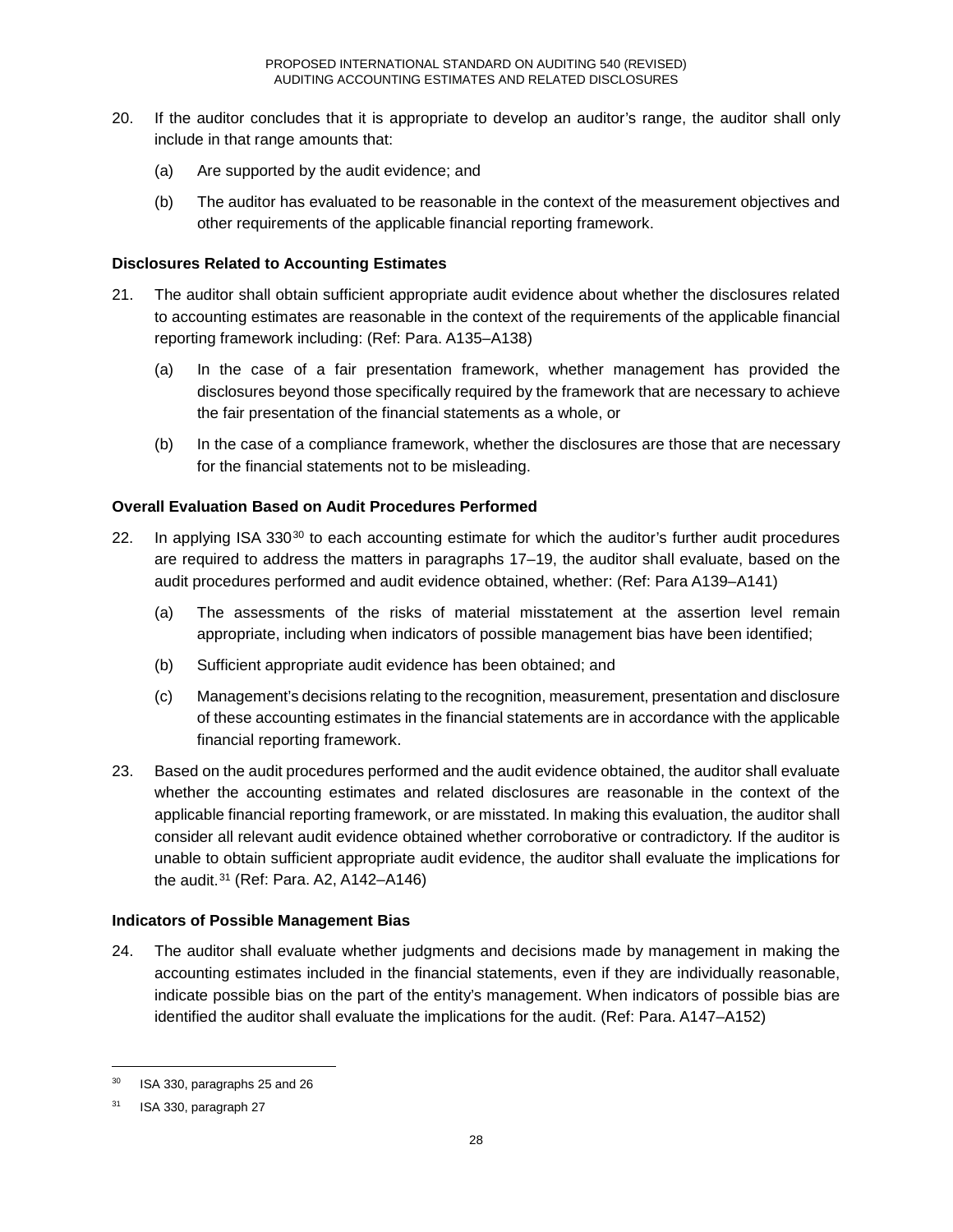#### **Written Representations**

25. The auditor shall obtain written representations from management and, when appropriate, those charged with governance that they believe the methods, significant data, and significant assumptions used in making the accounting estimates and their related disclosures are appropriate to achieve recognition, measurement or disclosure that is reasonable in the context of the applicable financial reporting framework. The auditor shall also consider the need to obtain representations about specific accounting estimates, including in relation to the methods, assumptions, or data used. (Ref: Para. A153–A154)

#### **Communication with Those Charged With Governance or Management**

26. In applying ISA 260 (Revised)**<sup>32</sup>** and ISA 265,**<sup>33</sup>** the auditor is required to communicate with those charged with governance or management about certain matters, including significant qualitative aspects of the entity's accounting practices and significant deficiencies in internal control, respectively. In doing so, the auditor shall consider the matters, if any, to communicate related to the extent to which the accounting estimates and their related disclosures are affected by, or subject to, complexity, the need for the use of judgment by management, estimation uncertainty, or other relevant factors. (Ref: Para. A155–A157)

#### **Documentation**

- 27. The audit documentation shall include: 34
	- (a) The basis for the auditor's evaluation of the reasonableness of the accounting estimates and related disclosures; and
	- (b) Indicators of possible management bias, if any, and the auditor's evaluation thereof in forming the auditor's opinion on whether the financial statements as a whole are materially misstated. (Ref: Para. A158–A159)

\* \* \*

# **Application and Other Explanatory Material**

#### **Nature of Accounting Estimates** (Ref: Para. 2)

- A1. Examples of situations where accounting estimates may be required include:
	- Inventory obsolescence.
	- Warranty obligations.
	- Depreciation method.
	- Outcome of long term contracts.
	- Estimated costs arising from litigation settlements and judgments.
	- Expected credit losses.

 <sup>32</sup> ISA 260 (Revised), *Communication with Those Charged with Governance*, paragraph 16(a)

<sup>33</sup> ISA 265, *Communicating Deficiencies in Internal Control to Those Charged with Governance and Management* paragraph 9

<sup>34</sup> ISA 230, *Audit Documentation*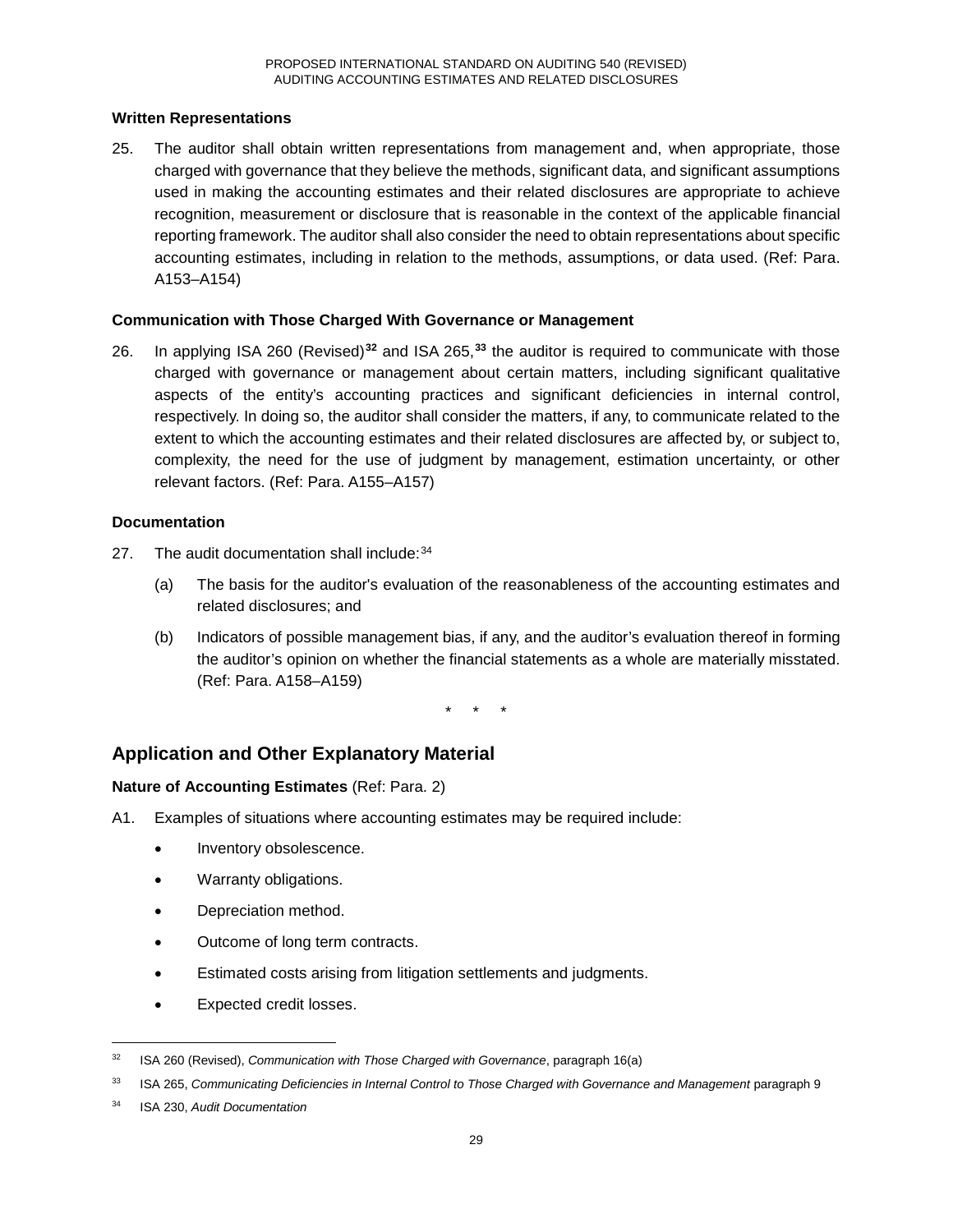- Insurance contract liabilities.
- Financial instruments, including complex financial instruments that are not traded in an active market.
- Employee pension liabilities.
- Share-based payments.
- Assets or liabilities acquired in a business combination, including goodwill and intangible assets.
- Property or equipment held for disposal.
- Transactions involving the exchange of assets or liabilities between independent parties without monetary consideration, for example, a non-monetary exchange of plant facilities in different lines of business.
- Infrastructure asset valuation.

## **Key Concepts** (Ref: Para. 6, 23)

- A2. The auditor is required to obtain sufficient appropriate audit evidence about whether the accounting estimates and related disclosures are reasonable in the context of the applicable financial reporting framework. Reasonable, in the context of the applicable financial reporting framework,<sup>35</sup> means that all the relevant requirements of the applicable financial reporting framework have been applied appropriately, including those that address:
	- The making of the accounting estimate, including the selection of the method, assumptions and data from available alternatives in view of the nature of the accounting estimate and the facts and circumstances of the entity;
	- The selection of a management's point estimate that is representative of the range of reasonably possible outcomes of the measurement process; and
	- The disclosures about the accounting estimate, including disclosures about how the accounting estimate was developed and that explain the nature, extent, and sources of estimation uncertainty.

Other considerations that may be relevant to the auditor's consideration of whether the accounting estimates and related disclosures are reasonable in the context of the applicable financial reporting framework include whether:

- The data and assumptions used in making the accounting estimate are consistent with each other and with those used in other accounting estimates or areas of the entity's business activities; and
- The accounting estimate takes into account appropriate information as required by the applicable financial reporting framework.
- A3. The term "appropriate" is used in this ISA to mean in a manner that both complies with the requirements of the applicable financial reporting framework and that, in doing so, reflects judgments that are consistent with the measurement basis in the applicable financial reporting framework.

 <sup>35</sup> See also ISA 700 (Revised), *Forming an Opinion and Reporting on Financial Statements*, paragraph 13(c).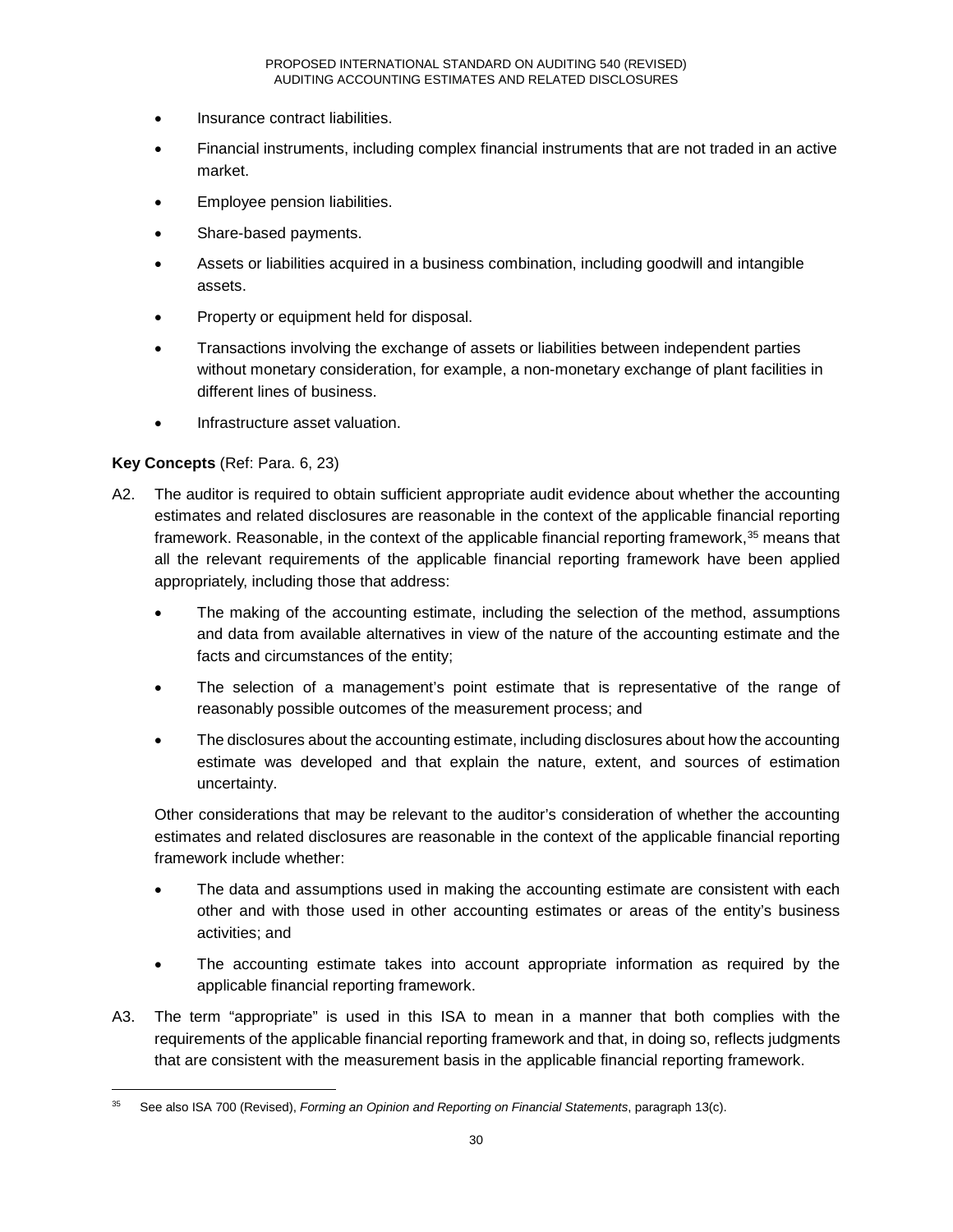## **Definitions**

#### *Accounting Estimate* (Ref: Para. 9(a))

A4. Accounting estimates are monetary amounts that may be classes of transactions or account balances recognized in the financial statements, but also include accounting estimates used in disclosures or used to make judgments about whether or not to recognize or disclose a monetary amount.

#### *Auditor's Point Estimate or Auditor's Range* (Ref: Para. 9(b))

A5. An auditor's point estimate or range may be developed for an accounting estimate as a whole (for example, the expected credit losses for a particular loan portfolio or the fair value of different types of financial instruments), or a component of an accounting estimate (for example, an amount to be used as a significant assumption or significant data for an accounting estimate). A similar approach may be taken by the auditor in developing an amount or range of amounts in evaluating an item of data or an assumption (for example, an estimated useful life of an asset).

#### *Estimation Uncertainty* (Ref: Para. 9(c))

A6. Estimation uncertainty is an inherent characteristic of accounting estimates. The nature and implications of estimation uncertainty are discussed further in Appendix 2.

#### *Management Bias* (Ref: Para. 9(d))

A7. Financial reporting frameworks often call for neutrality, that is, freedom from bias. The inherent lack of precision in the measurement of accounting estimates gives rise to the need for the use of judgment by management. Such judgment may be influenced by unintentional or intentional management bias (for example, as a result of motivation to achieve a desired profit target or capital ratio). The susceptibility of an accounting estimate to management bias increases with the extent to which there is a need for judgment in making the accounting estimate. Management bias may be difficult to detect at an account level and may only be identified when considered in groups of accounting estimates, all accounting estimates in aggregate, or when observed over a number of accounting periods.

#### *Outcome of an Accounting Estimate* (Ref: Para. 9(f))

A8. Some accounting estimates, by their nature, do not have an outcome that is relevant for the auditor's work performed in accordance with this ISA. For example, an accounting estimate may be based on perceptions of market participants at a point in time. Accordingly, the price realized when an asset is sold or a liability is transferred may differ from the related accounting estimate made at the reporting date because, with the passage of time, the market participants' perceptions of value have changed.

#### **Risk Assessment Procedures and Related Activities** (Ref: Para. 10)

- A9. In relation to performing the risk assessment procedures and related activities required by paragraph 10 of this ISA for the entity's accounting estimates, the auditor's primary consideration is whether the understanding obtained is sufficient to:
	- Identify and assess the risks of material misstatement, including determining whether, in the auditor's judgment, any of those risks are significant risks; and
	- Plan the nature, timing and extent of further audit procedures.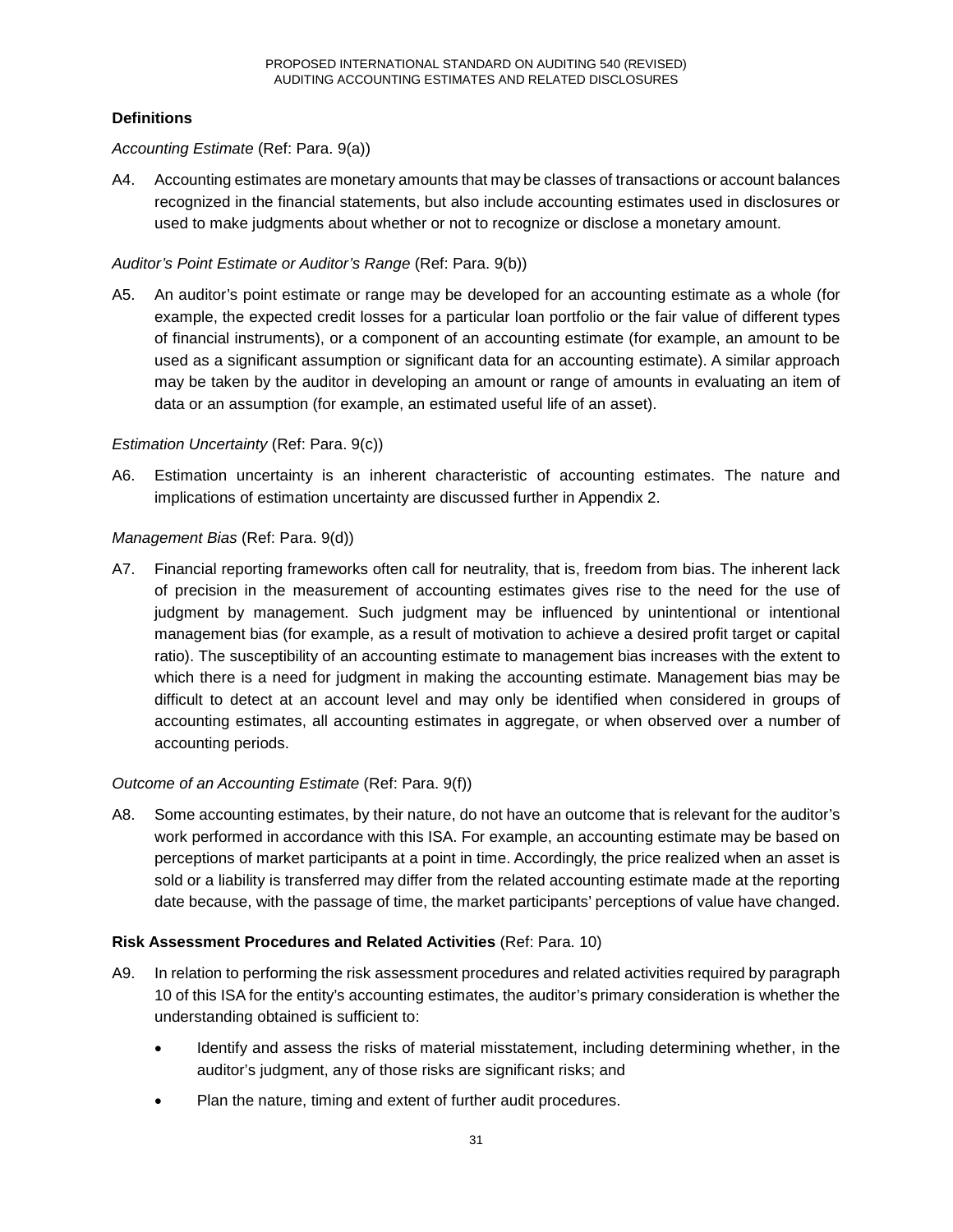A10. ISA 315 (Revised) notes that smaller entities may use less structured means and simpler processes and procedures to achieve their objectives.<sup>36</sup> Further, for entities that have simple businesses, processes relevant to financial reporting may also be uncomplicated, including as they relate to accounting estimates. In those situations, the extent of the understanding of the matters in paragraph 10 is likely influenced by the extent to which these matters are relevant to the entity (for example the entity may be subject to few, if any, regulatory factors or specialized skills or knowledge may not have been applied in making the accounting estimates). Obtaining this understanding may be primarily achieved through inquiries from management with appropriate responsibilities for the financial statements. ISA 315 (Revised) also notes that the manner in which the auditor's understanding of the entity and its environment are documented is for the auditor to determine using professional judgment. For example, in audits of small entities the documentation may be incorporated in the auditor's documentation of the overall strategy and audit plan. $37$  For entities that have simple businesses and processes relevant to financial reporting, the auditor's documentation may be simple in form and relatively brief.

# *Obtaining an Understanding of the Requirements of the Applicable Financial Reporting Framework* (Ref: Para. 10(a))

- A11. Obtaining an understanding of the requirements of the applicable financial reporting framework provides the auditor with a basis for discussion with management and, where applicable, those charged with governance about how management has applied those requirements relevant to the accounting estimates, and about the auditor's determination of whether they have been applied appropriately. This understanding also may assist the auditor in communicating with those charged with governance when the auditor considers a significant accounting practice, that is acceptable under the applicable financial reporting framework, not to be the most appropriate in the circumstances of the entity.38
- A12. For certain accounting estimates, financial reporting frameworks may prescribe or provide guidance on the basis for selecting management's point estimate, which may be, for example, the most likely outcome39 or a discounted probability-weighted expected value. Depending on the circumstances, it may be possible for the accounting estimate to be determined directly, or it may be possible to select a management point estimate only after considering alternative assumptions or the range of possible measurement outcomes.
- A13. Financial reporting frameworks may specify criteria for, or guidance on, the disclosure of information concerning judgments, assumptions, or other sources of estimation uncertainty relating to accounting estimates.

# *Obtaining an Understanding of Regulatory Factors* (Ref: Para. 10(b))

A14. Obtaining an understanding of the regulatory factors that are relevant to accounting estimates (for example regulation established by banking and insurance regulators) may assist the auditor in determining whether the regulatory framework:

<sup>&</sup>lt;sup>36</sup> ISA 315 (Revised) paragraph A53

<sup>37</sup> ISA 315 (Revised) paragraph A152–A153

<sup>38</sup> ISA 260 (Revised), paragraph 16(a)

Different financial reporting frameworks may use different terminology to describe point estimates determined in this way.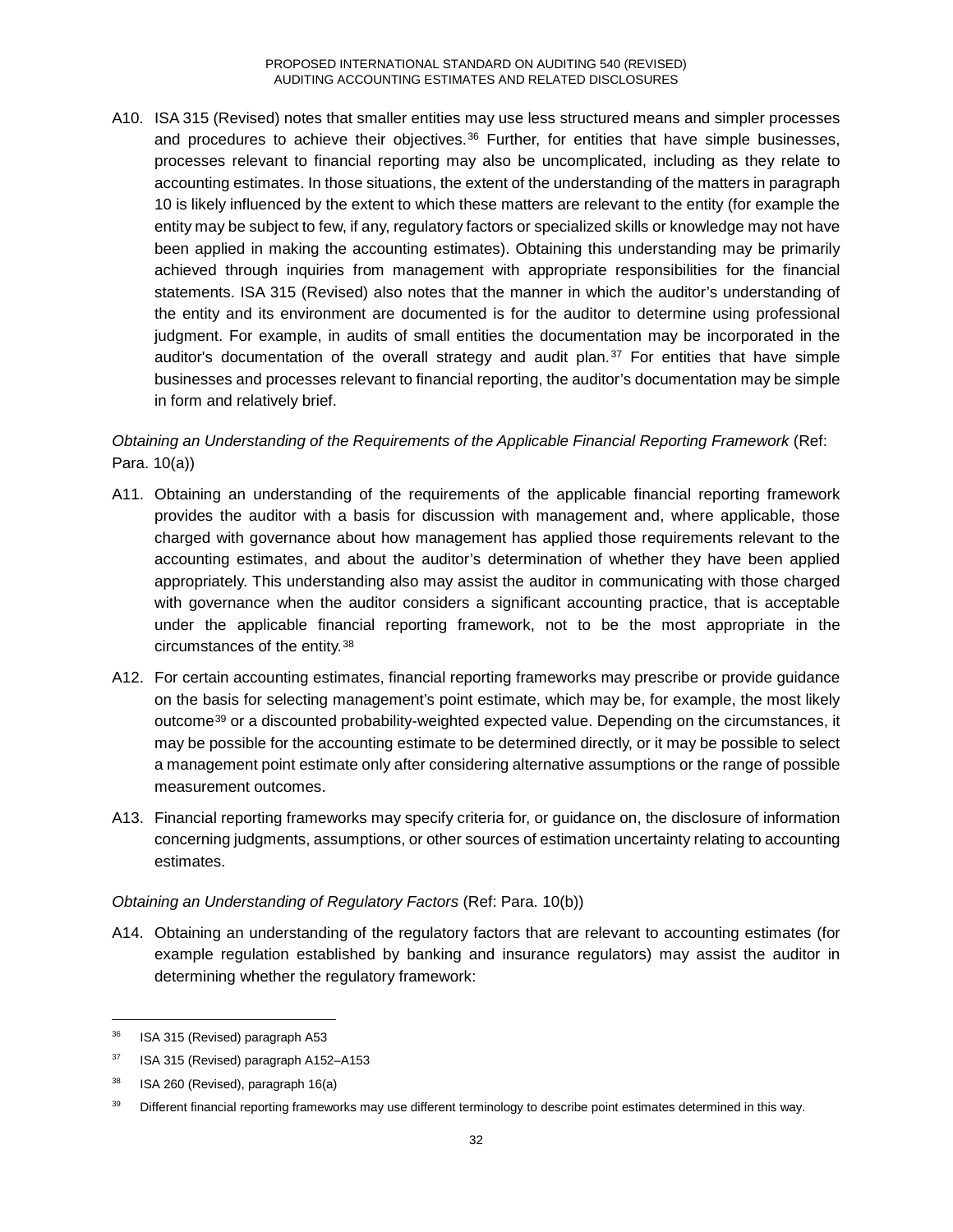- Addresses conditions for the recognition, or methods for the measurement, of accounting estimates, or provides related guidance thereon;
- Specifies, or provides guidance about, disclosures in addition to the requirements of the applicable financial reporting framework; or
- Provides an indication of areas for which there may be a potential for management bias to meet regulatory requirements.
- A15. Obtaining an understanding of the applicable regulatory factors may also highlight requirements for regulatory purposes that are not consistent with requirements of the applicable financial reporting framework, which may indicate potential risks of material misstatement. For example, for certain financial statement items, the measurement basis for regulatory capital maintenance purposes may require earlier recognition of losses than the measurement basis required by the applicable financial reporting framework.

## *Obtaining an Understanding of the Nature of the Accounting Estimates and Related Disclosures That the Auditor Expects to be included in the Financial Statements* (Ref: Para. 10(c))

- A16. Obtaining an understanding of the nature of accounting estimates that the auditor expects to be included in the entity's financial statements assists the auditor in understanding the measurement basis of such accounting estimates and the nature and extent of disclosures that may be relevant. Such an understanding provides the auditor with a basis for discussion with management about how management has made the accounting estimates. The auditor may obtain an understanding of the accounting estimates that the auditor expects to be included in the financial statements through the auditor's:
	- Understanding of the nature of the entity, including the nature of the assets and liabilities and other financial statement items that it would be expected to have, given the nature of its operations, ownership and governance structures and investments, the way it is structured and financed, its objectives and strategies and related business risks;
	- Understanding of the applicable financial reporting framework, and other relevant legal, regulatory and other external factors;
	- Past knowledge and experience, including that obtained through other audits; and
	- Previous experience with the entity.<sup>40</sup>
- A17. Developing an expectation of the nature of the accounting estimates and related disclosures may also assist the auditor in understanding whether the accounting estimates are complex to make, require significant judgment by management, or have high estimation uncertainty.

# *Obtaining an Understanding of How Management Identifies the Need for the Accounting Estimates* (Ref: Para. 10(d))

A18. The preparation of the financial statements requires management to determine whether a transaction, event or condition gives rise to the need to make an accounting estimate, and that all necessary accounting estimates have been recognized, measured, presented, and disclosed in the financial statements, in accordance with the applicable financial reporting framework.

 <sup>40</sup> ISA 315 (Revised), paragraph 9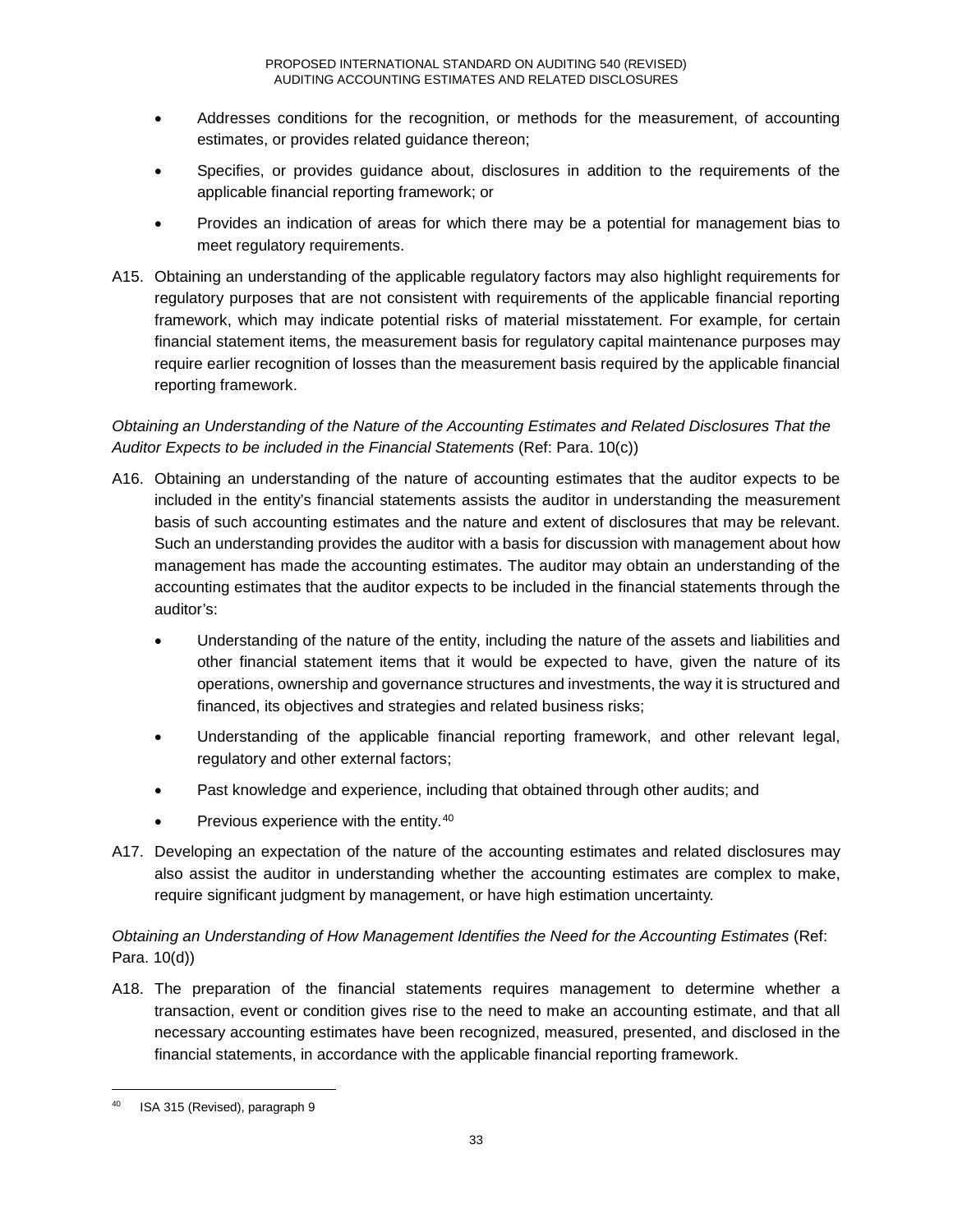- A19. Management's identification of transactions, events and conditions that give rise to the need for accounting estimates is likely to be based on:
	- Management's knowledge of the entity's business and the industry in which it operates.
	- Management's knowledge of the implementation of business strategies in the current period.
	- Where applicable, management's cumulative experience of preparing the entity's financial statements in previous periods.

Management may periodically review the circumstances that give rise to the need for accounting estimates and for re-estimating them as necessary. Further, management may have established a risk assessment process in this area which may involve a formal risk management or similar function. In such circumstances, the auditor's risk assessment procedures may be directed at understanding such a review or risk assessment processes. How management addresses the completeness of accounting estimates, particularly estimates related to liabilities, is often an important consideration of the auditor.

- A20. The auditor's understanding of the entity and its environment obtained during the performance of risk assessment procedures, together with other audit evidence obtained during the course of the audit, assists the auditor in identifying circumstances, or changes in circumstances, that may give rise to the need for accounting estimates.
- A21. Inquiries of management about changes in circumstances may include, for example, whether:
	- The entity has engaged in new types of transactions that may give rise to accounting estimates.
	- Terms of transactions that gave rise to accounting estimates have changed.
	- Accounting policies relating to accounting estimates have changed, as a result of changes to the requirements of the applicable financial reporting framework or otherwise.
	- Regulatory or other changes outside the control of management have occurred that may require management to revise, or make new, accounting estimates.
	- New conditions or events have occurred that may give rise to the need for new or revised accounting estimates.
- A22. During the audit, the auditor may identify transactions, events and conditions that give rise to the need for accounting estimates that management failed to identify. ISA 315 (Revised) deals with circumstances where the auditor identifies risks of material misstatement that management failed to identify, including determining whether there is a significant deficiency in internal control with regard to the entity's risk assessment processes.<sup>41</sup>

# Considerations Specific to Smaller Entities

A23. Obtaining this understanding for smaller entities is often less complex as their business activities and transactions may be less complex. Further, often a single person, for example the owner-manager, identifies the need to make the accounting estimates and the auditor's inquiries may be focused accordingly.

 <sup>41</sup> ISA 315 (Revised), paragraph 16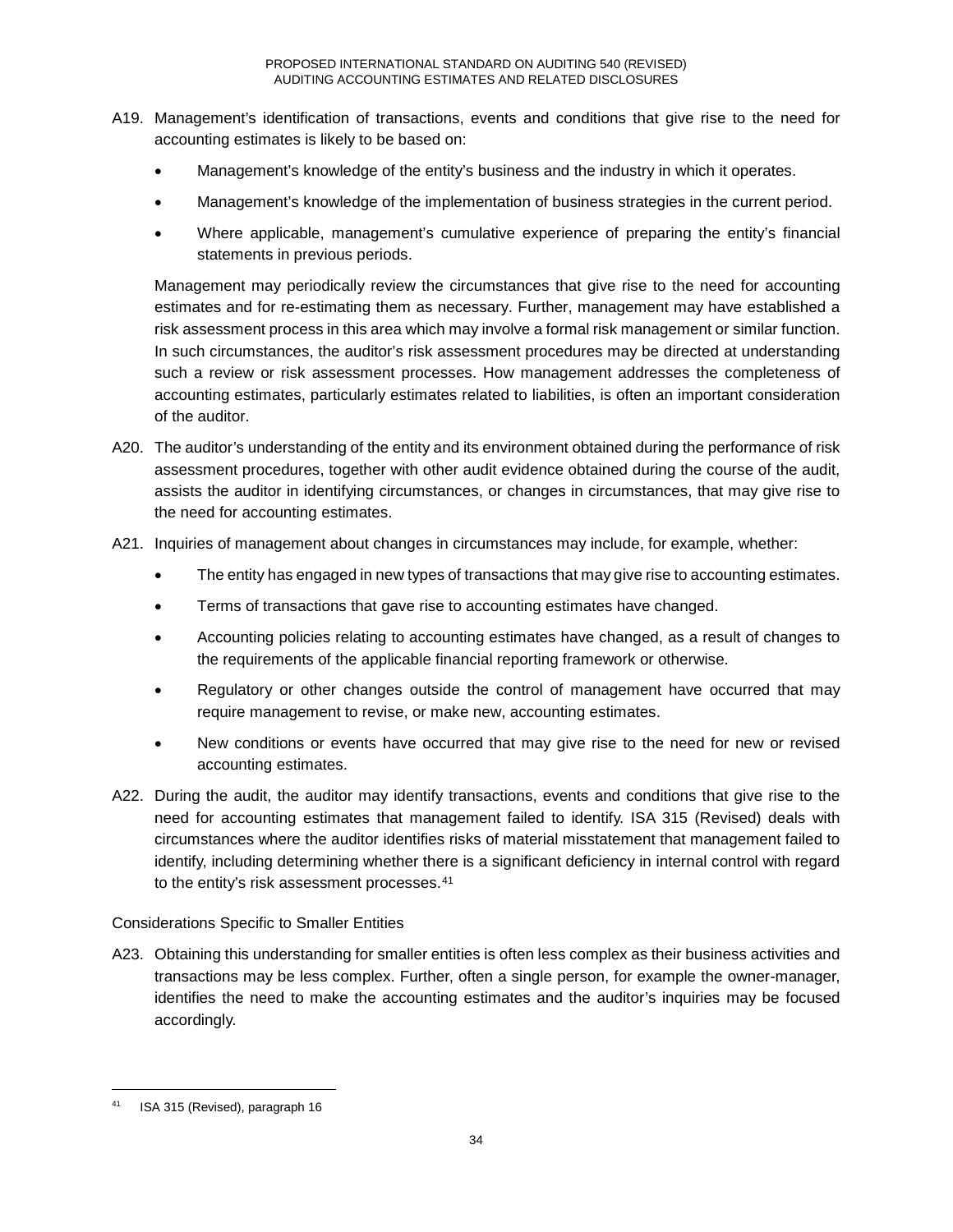### *Obtaining an Understanding of How Management Makes Accounting Estimates* (Ref: Para. 10(e))

- A24. The preparation of the financial statements also requires management to establish financial reporting processes for making accounting estimates, including adequate internal control. Such processes include the following:
	- Selecting appropriate accounting policies and prescribing estimation processes, including appropriate estimation or valuation methods, including, where applicable, models.
	- Developing or identifying relevant data and assumptions that are used in making accounting estimates.
	- Periodically reviewing the circumstances that give rise to the accounting estimates and reestimating as necessary.
- A25. Matters that the auditor may consider in obtaining an understanding of how management makes the accounting estimates include, for example:
	- The types of accounts or classes of transactions to which the accounting estimate relate (for example, whether the accounting estimates arise from the recording of routine and recurring transactions or whether they arise from non-recurring or unusual transactions).
	- Whether and, if so, how management has used recognized measurement techniques for making particular accounting estimates.
	- Whether the accounting estimates were made based on data available at an interim date and, if so, whether and how management has taken into account the effect of events, transactions and changes in circumstances occurring between that date and the period end.

Methods (Ref: Para. 10(e)(i))

- A26. A method is a measurement technique used by management to apply the measurement basis in the financial reporting framework. In some cases, the applicable financial reporting framework may prescribe the method to be used for making an accounting estimate. In many cases, however, the applicable financial reporting framework does not prescribe a single method or the required measurement basis prescribes, or allows, the use of alternative methods.
- A27. For example, one recognized method used to make accounting estimates relating to share-based payment transactions is to determine a theoretical option call price using the Black Scholes option pricing formula. This method may be applied by modelling the data and assumptions of that formula based on the terms of the transaction and market conditions relevant to the underlying share.
- A28. A model is a tool used to make the accounting estimate that applies assumptions and data, and a set of relationships between them as specified by the method.
- A29. A model is complex when:
	- The method it applies requires specialized skills or knowledge;
	- Relevant and reliable data needed for use in the model is difficult to obtain;
	- The integrity of the data is difficult to maintain;
	- It exhibits a significant degree of complexity in its design or operation, which may, for example, involve more extensive use of information technology or large volumes of data; or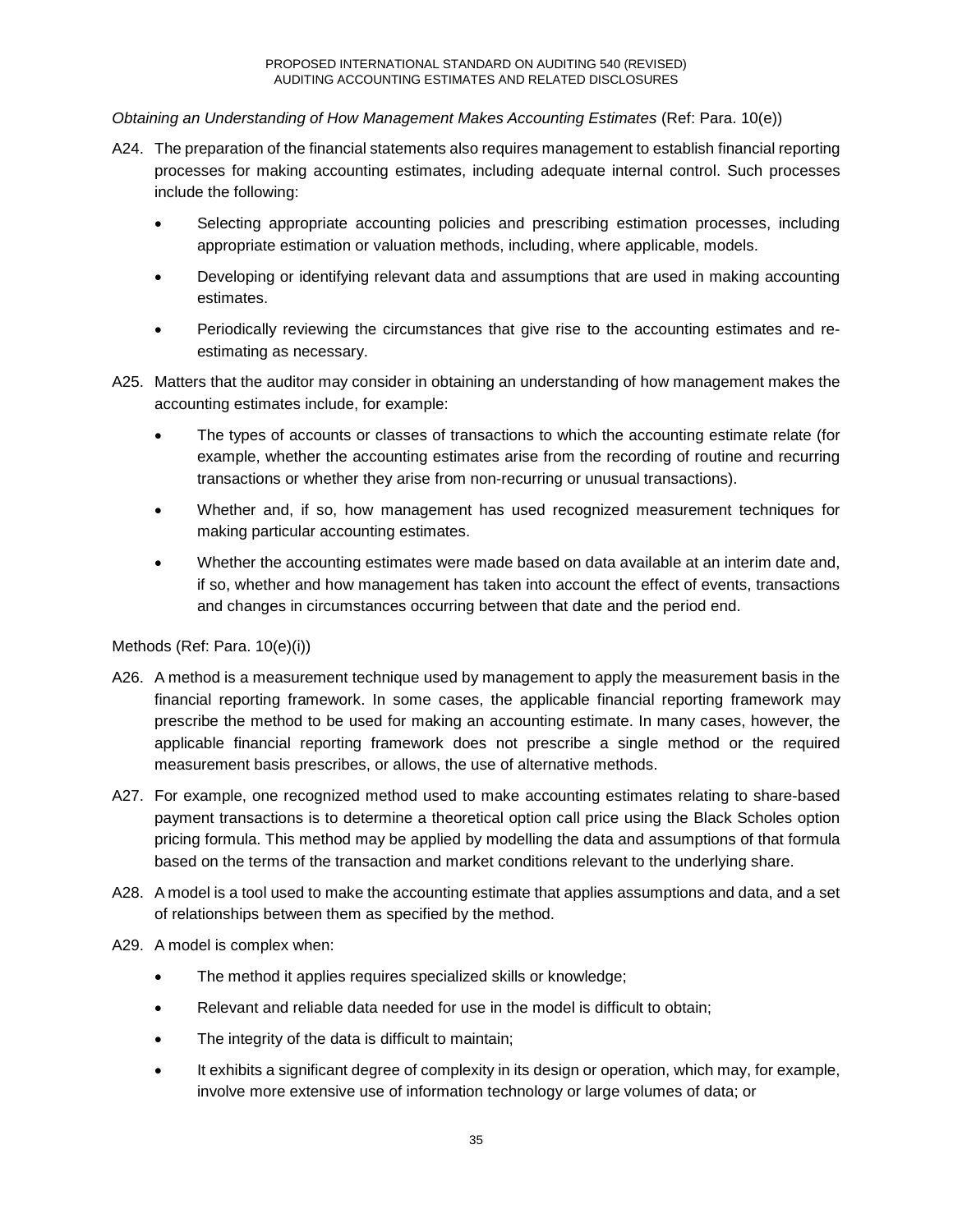- It uses multiple data sources or assumptions with complex-interrelationships.
- A30. Management may design and implement specific controls around models used for making accounting estimates, whether management's own model or an external model. Controls that address complexity around models are more likely to be relevant to the audit when the model used is complex, such as an expected credit loss model or a model used for the valuation of insurance contract liabilities. Factors that may be appropriate for the auditor to consider in obtaining an understanding of the model and of related control activities include the following:
	- How management determines the relevance and accuracy of the model;
	- The validation or back testing of the model, including whether the model is validated prior to use and revalidated at regular intervals to determine whether it remains suitable for its intended use. The entity's validation of the model may include evaluation of:
		- o The model's theoretical soundness;
		- o The model's mathematical integrity;
		- o The accuracy and completeness of the data and appropriate assumptions used in the model; and
		- o Whether the appropriate data is used in the model and appropriate assumptions have been made;
	- How the model is appropriately changed or adjusted on a timely basis for changes in market or other conditions and whether there are appropriate change control policies over the model;
	- Whether adjustments, also referred to as overlays in certain industries, are made to the output of the model and whether such adjustments are appropriate under the circumstances and in accordance with the requirements of the applicable financial reporting framework; and
	- Whether the model is adequately documented, including its intended applications, limitations, key parameters, required data and assumptions, the results of any validation performed on it and the nature of, and basis for, any adjustments made to its output.
- A31. Estimates may have greater susceptibility to material misstatement relating to the use of models in certain circumstances. For example, in cases when management has developed a model internally and has relatively little experience in doing so, or uses a model that applies a method that is not established or commonly used in a particular industry or environment.

Assumptions Ref: Para. 10(e)(ii))

- A32. Assumptions are integral components of accounting estimates and may include matters such as the choice of an interest rate, a discount rate, or judgments about future conditions or events. An assumption may be selected by management from a range of possible alternatives for use in applying a method to make accounting estimates.
- A33. Matters that the auditor may consider in obtaining an understanding of the assumptions used in making the accounting estimates include, for example:
	- The nature of the assumptions used, the alternatives considered and the basis for management's selection. The applicable financial reporting framework may provide criteria or guidance to be used in the selection of an assumption.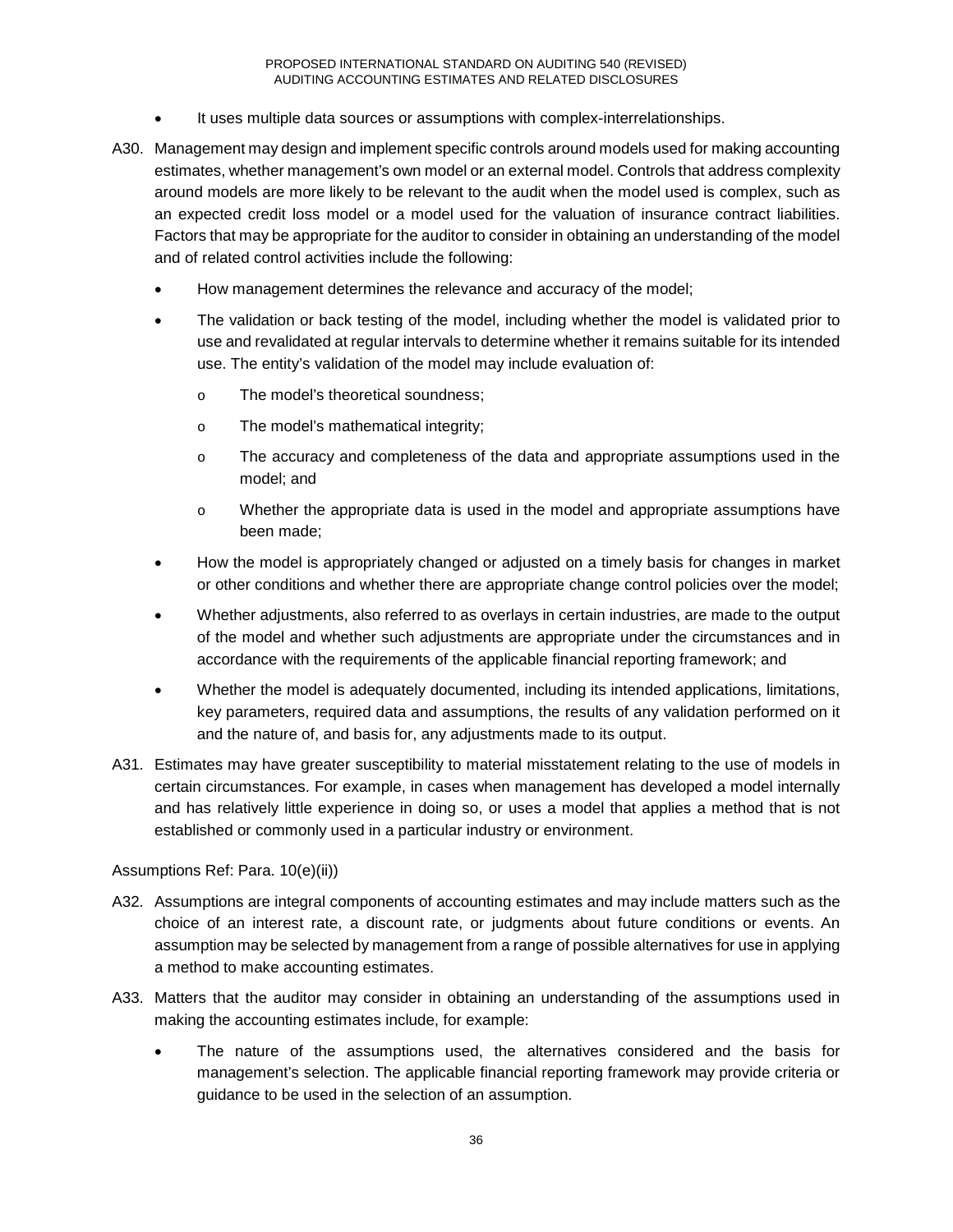- How management assesses whether the assumptions are relevant and complete.
- When applicable, how management determines that the assumptions are consistent with each other and with those used in other accounting estimates or areas of the entity's business activities.
- How the assumptions are consistent with other matters:
	- o Within the control of management (for example, assumptions about the maintenance programs that may affect the estimation of an asset's useful life), and whether they are consistent with the entity's business plans and the external environment; and
	- o Outside the control of management (for example, assumptions about interest rates, mortality rates, potential judicial or regulatory actions, or the variability and the timing of future cash flows).
- Management's documentation supporting the assumptions.
- The requirements of the applicable financial reporting framework related to the disclosure of assumptions.
- How management identifies significant assumptions.

Assumptions may be made or identified by a management's expert to assist management in making the accounting estimates. Such assumptions, when used by management, become management's assumptions.

- A34. With respect to fair value accounting estimates, assumptions vary in terms of the sources of the data and the basis for the judgments to support them, as follows:
	- (a) Those that reflect what marketplace participants would use in pricing an asset or liability, developed based on market data obtained from sources independent of the reporting entity.
	- (b) Those that reflect the entity's own judgments about what assumptions marketplace participants would use in pricing the asset or liability, developed based on the best data available in the circumstances.

In practice, however, the distinction between (a) and (b) may not always be apparent and distinguishing between them depends on understanding the sources of data and the basis for the judgments that support the assumption. Further, it may be necessary for management to select from a number of different assumptions used by different marketplace participants.

### Significant data and significant assumptions

A35. Data and assumptions used in making an accounting estimate are referred to as significant data or significant assumptions in this ISA if a reasonable variation in the data or assumption would materially affect the measurement of the accounting estimate. For example, an accounting estimate may be determined applying a method that uses several data sets and several assumptions, one or more of which particularly influences the measurement of the accounting estimate because the range of reasonable assumptions may be large or the model may be sensitive to specific data or assumption because of the underlying formulas.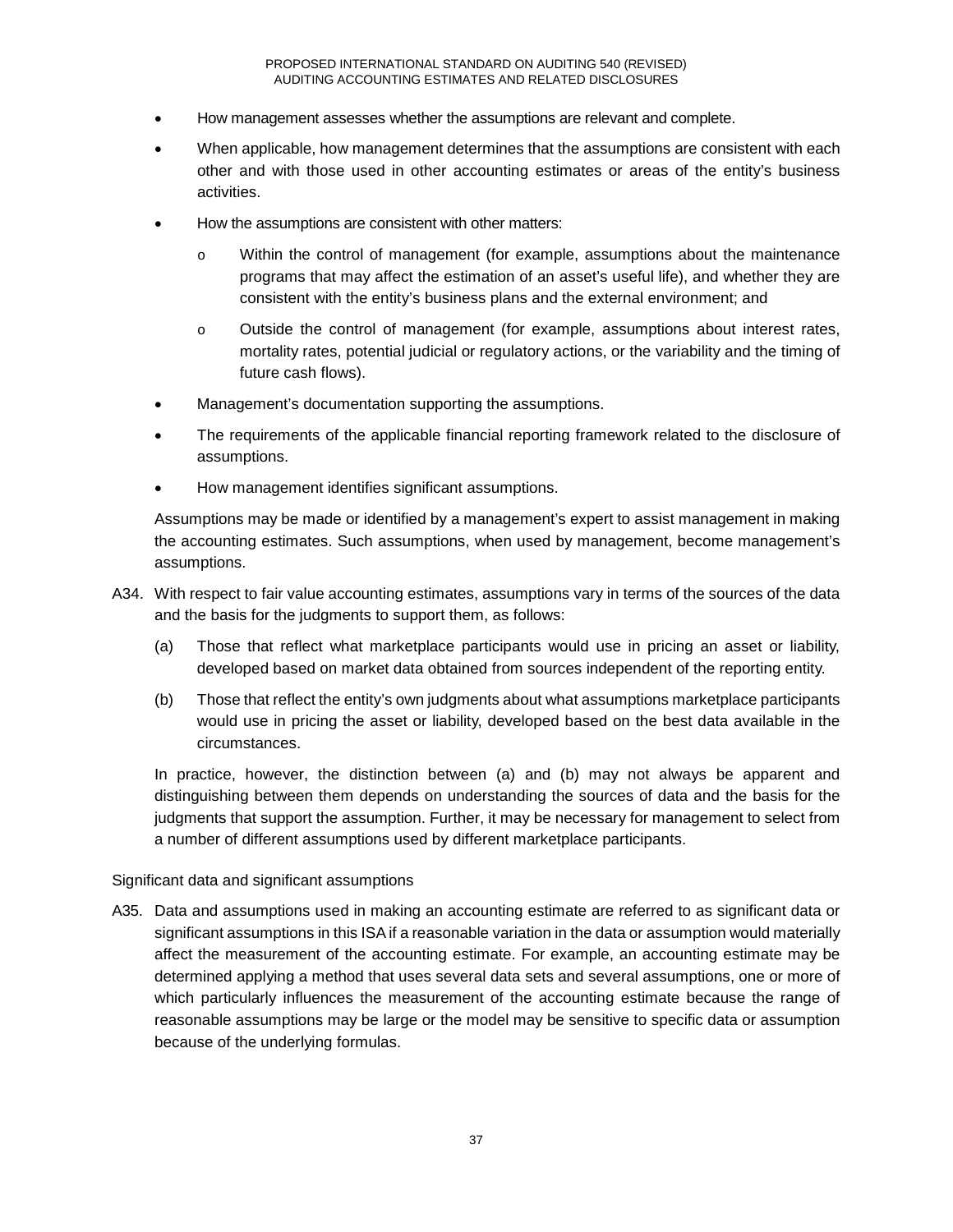Inactive or illiquid markets

- A36. Some financial reporting frameworks require different accounting treatments depending on the level of activity in the market. Estimation uncertainty increases and valuation is more complex when the markets in which financial instruments or their component parts are traded become inactive. Valuation techniques selected when market information was available may not provide appropriate valuations in times of stress. However, even where markets are inactive, prices achieved may still provide relevant evidence about fair value. In these circumstances, valuations may be developed based on more unobservable inputs, requiring more judgment by management. When markets are inactive, prices quoted may not represent prices at which market participants would trade or may represent forced transactions (such as when disposal of an asset is necessary to meet regulatory or legal requirements).
- A37. Particular difficulties may develop where there is severe curtailment or even cessation of trading in particular financial instruments. In these circumstances, financial instruments that have previously been valued using market prices may need to be valued using a model; or, where they have previously been valued using a model, the model may need to change. Reacting to changes in market conditions may be difficult if management does not possess the specialized skills or knowledge necessary to develop an appropriate model on a timely basis, or to select the valuation technique that may be most appropriate in the circumstances.
- A38. When markets are inactive or illiquid, the auditor's understanding of how management selects assumptions may include understanding whether management has:
	- Implemented appropriate policies for adapting the application of the method in such circumstances. Such adaptation may include making model adjustments or developing new models that are appropriate in the circumstances;
	- Resources with the necessary skills or knowledge to adapt or develop a model, if necessary on an urgent basis, including selecting the valuation technique that is appropriate in such circumstances;
	- The resources to determine the range of outcomes, given the uncertainties involved, for example by performing a sensitivity analysis;
	- The means to assess how, when applicable, the deterioration in market conditions has affected the entity's operations, environment and relevant business risks and the implications for the entity's accounting estimates, in such circumstances; and
	- An appropriate understanding of how the price data from particular external information sources may vary in such circumstances.

### Data (Ref: Para. 10(e)(iii))

- A39. Data comprises factual data, which can be observed directly, and derived data, which is data obtained through applying analytical or interpretive techniques to factual data. The analytical or interpretive techniques to be used in deriving data have a well-established theoretical basis and do not involve the application of judgment. Examples of data include:
	- Prices agreed in market transactions;
	- Operating times or quantities of output from a production machine;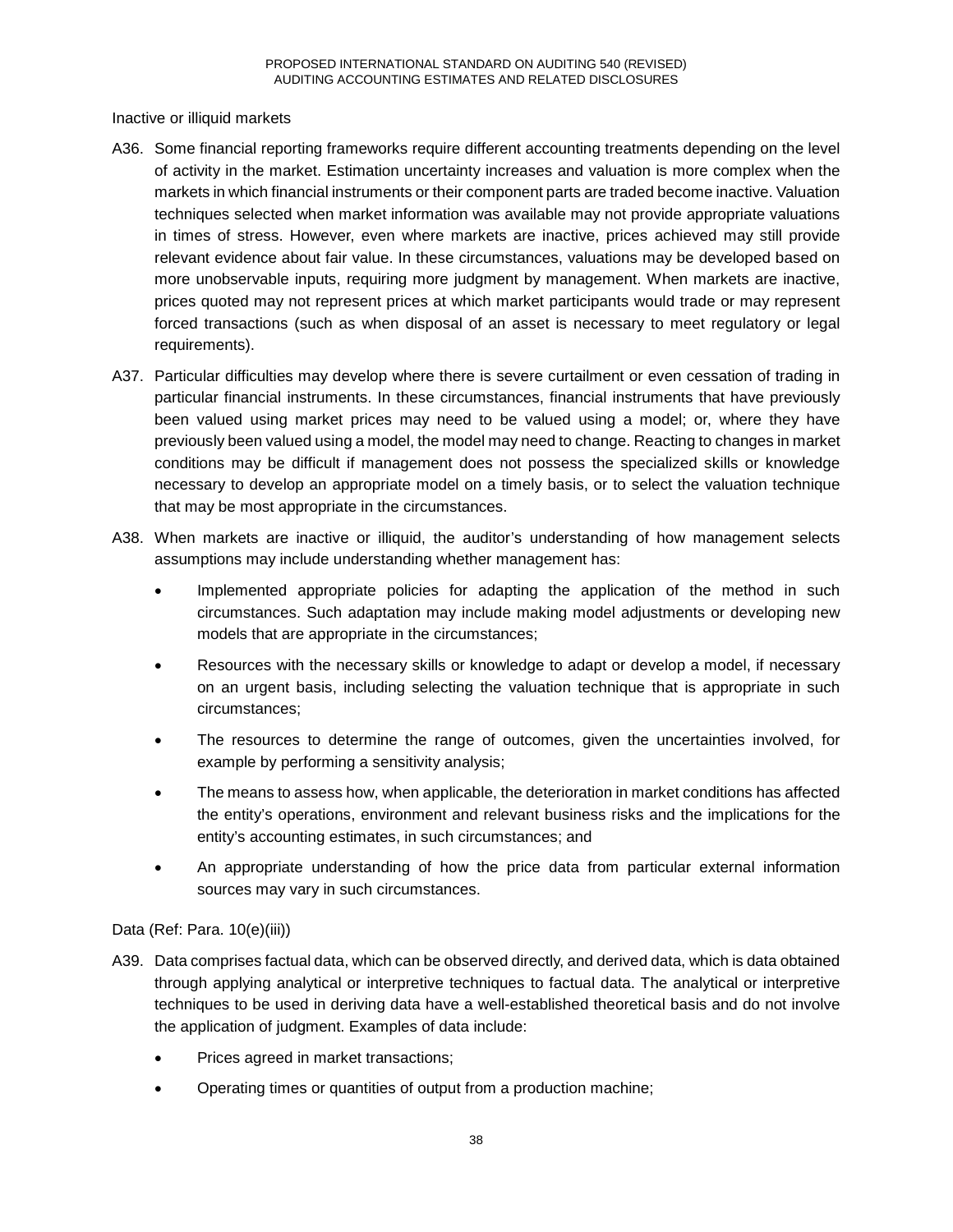- Historical prices or other terms included in contracts (for example, a loan agreement may include a contracted interest rate, a payment schedule, and term of the loan); or
- Forward looking data such as economic or earnings forecasts made publicly, or a future payment schedule in a loan agreement.

A40. Data can come from a wide range of sources. For example, data can be:

- Generated within the organization or externally;
- Obtained from a system that is either within or outside the general or subsidiary ledgers;
- Observable in contracts; or
- Observable in legislative or regulatory pronouncements.

Understanding the source of the data used to make the accounting estimates may help the auditor in understanding the risks with respect to the relevance and reliability of the data.

- A41. Matters that the auditor may consider in obtaining an understanding of the data on which the accounting estimates are based include:
	- The nature of the data.
	- How management evaluates whether the data is appropriate.
	- The accuracy and completeness of the data.
	- The consistency of the data used with data used in previous periods.
	- The complexity of the information technology systems used to obtain and process the data, including when this involves handling large volumes of data.
	- How the data is obtained, transmitted and processed and how its integrity is maintained.
- A42. When making an accounting estimate involves large volumes of data or otherwise involves complex processing, management may make extensive use of information technology. In such cases, controls relevant to the audit are likely to include general IT controls and application controls. Such controls may address risks related to:
	- The complete and accurate extraction of data from the entity's records or from external information sources; and
	- The complete and accurate flow of data through the entity's information systems and the appropriateness of any modification to the data used in making accounting estimates, such as the translation of data into a different currency. Controls to maintain the integrity and security of the data are also likely to be relevant to the audit.

Management's Application of Specialized Skills or Knowledge, Including the Use of Management's Experts (Ref: Para. 10(e)(iv))

A43. Management may have, or the entity may employ individuals with, the skills and knowledge necessary to make the accounting estimates. In some cases, however, management may need to engage an expert to make, or assist in making, them. This need may arise because of, for example: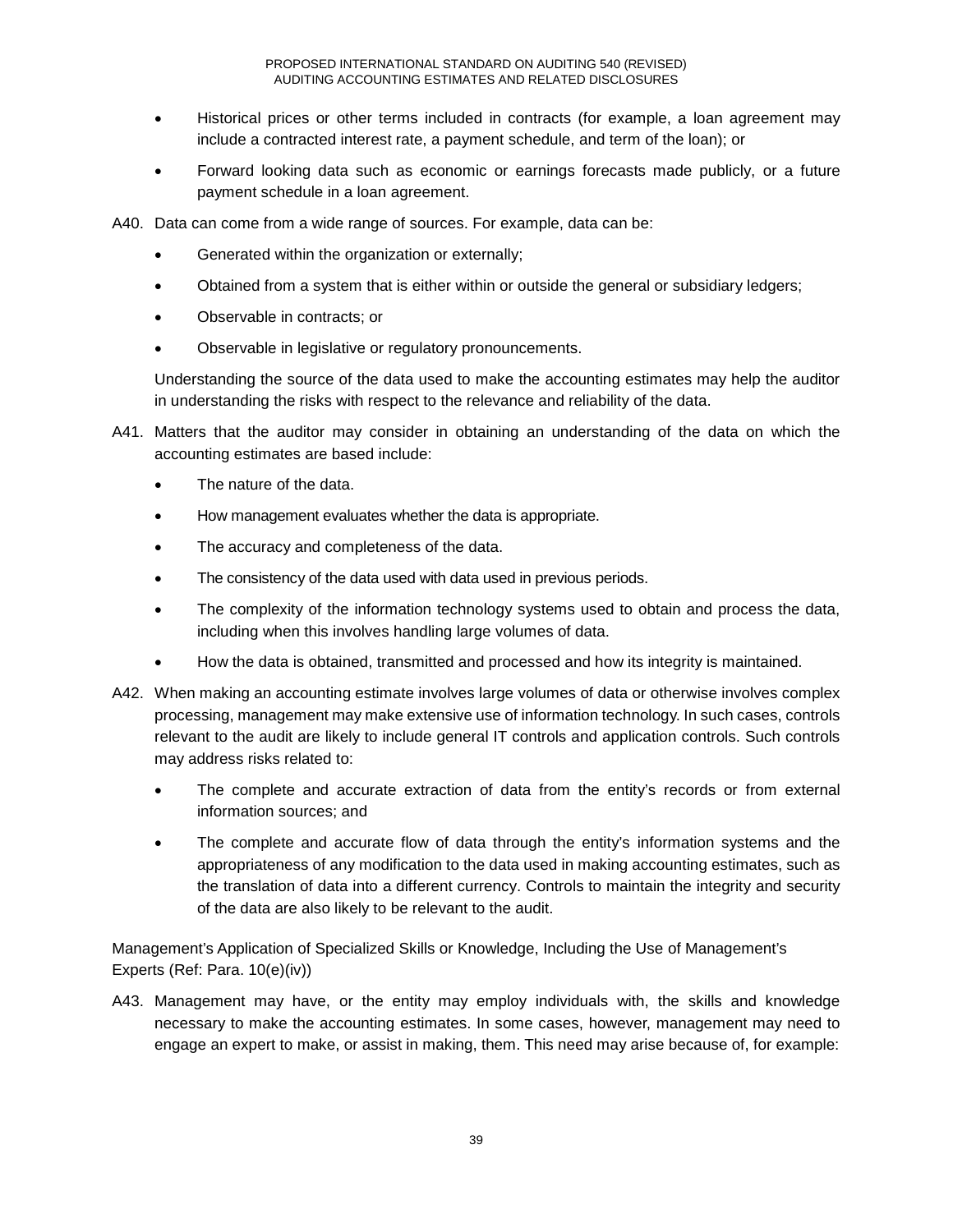- The specialized nature of the matter requiring estimation, for example, the accounting estimate may involve measurement of mineral or hydrocarbon reserves in extractive industries or the evaluation of the likely outcome of applying complex contractual terms.
- The complex nature of the models required to apply the relevant requirements of the applicable financial reporting framework, as may be the case in certain measurements, such as level 3 fair values.
- The unusual or infrequent nature of the condition, transaction or event requiring an accounting estimate.

A failure by management to apply the required specialized skills or knowledge, including engaging an expert when management does not otherwise have access to an individual with such skills and knowledge, increases control risk.

Considerations specific to smaller entities

A44. In smaller entities, the circumstances requiring accounting estimates often are such that the ownermanager is capable of making the required point estimate. In some cases, however, an expert will be needed. Discussion with the owner-manager early in the audit process about the nature of any accounting estimates, the completeness of the required accounting estimates, and the adequacy of the estimating process may assist the owner-manager in determining the need to use an expert.

Risk of Management Bias (Ref: Para. 10(e)(v))

- A45. Matters that the auditor may consider in obtaining an understanding of how management addresses the risk of management bias in making accounting estimates includes whether, and if so how, management:
	- Identifies and pays particular attention to accounting estimates that involve greater levels of subjectivity in related judgments.
	- Monitors key performance indicators that may indicate unexpected or inconsistent performance compared with historical or budgeted performance or with other known factors.
	- Identifies financial or other incentives that may be a motivation for bias.
	- Monitors changes in the methods, or in significant sources of data and significant assumptions, used in making accounting estimates.
	- Establishes appropriate oversight and review of models used in making accounting estimates.
	- Requires documentation of the rationale for, or an independent review of, significant judgments made in making accounting estimates.

Estimation Uncertainty (Ref: Para. 10(e)(vi))

- A46. Matters that may be appropriate for the auditor to consider in obtaining an understanding of whether, and if so, how management has addressed estimation uncertainty include, for example:
	- Whether, and if so, how management has identified alternative methods, significant assumptions or sources of significant data that are appropriate in the context of the applicable financial reporting framework.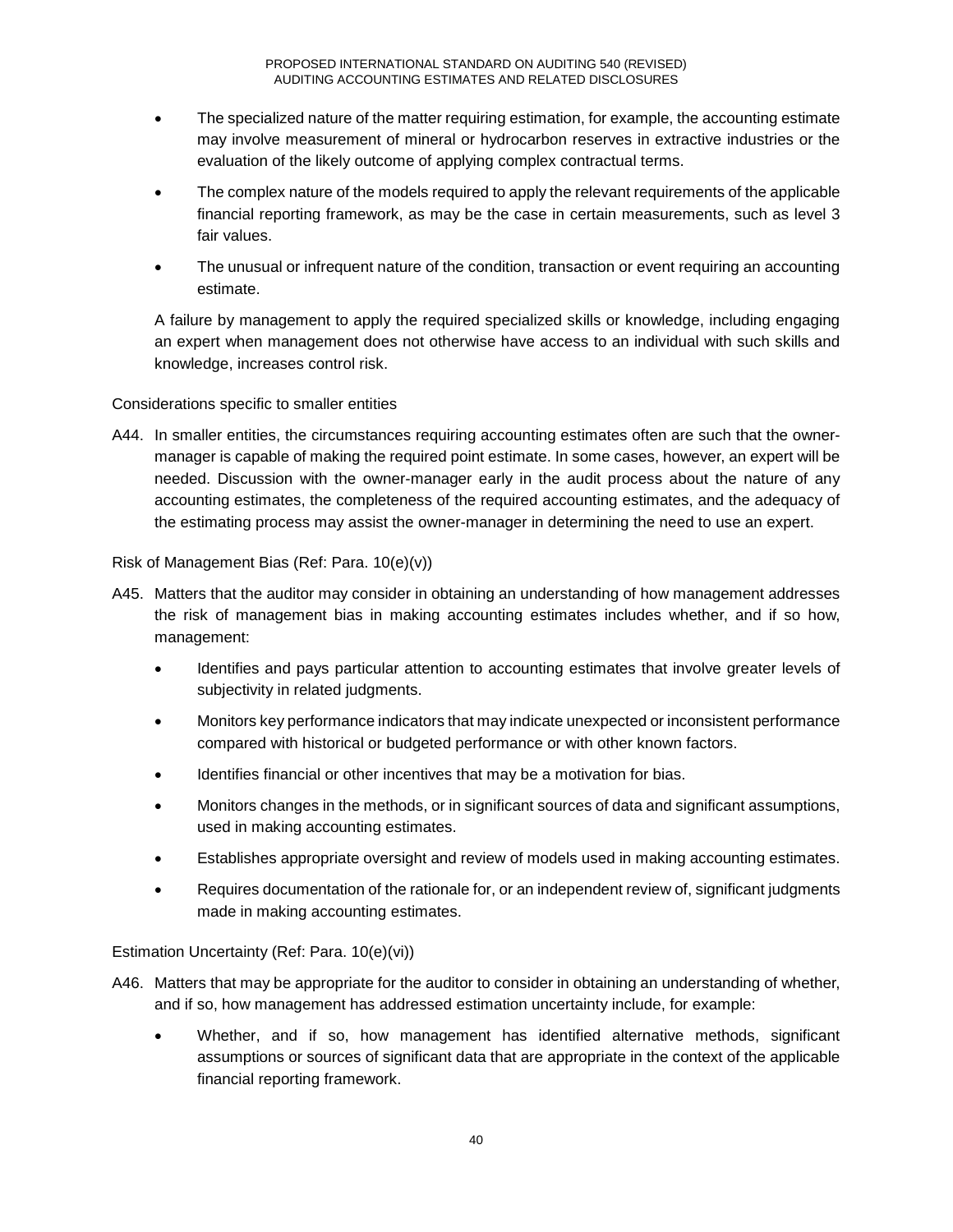- Whether, and if so, how management has considered alternative outcomes by, for example, performing a sensitivity analysis to determine the effect of changes in the data or assumptions on the accounting estimate.
- How management selects its point estimate.
- Whether management monitors the outcome of accounting estimates made in previous periods, and how management has appropriately responded to the results of that monitoring.

Changes in Methods, Assumptions or Data Used in Making Accounting Estimates (Ref: Para. 10(e)(vii))

A47. In evaluating how management makes the accounting estimates, the auditor is required to understand the extent to which management has identified and addressed the need for change in the methods, assumptions or data used. If management has changed the method for making an accounting estimate, it is important that management can demonstrate that the new method is more appropriate, or is itself a response to changes in the environment or circumstances affecting the entity, or to changes in the requirements of the applicable financial reporting framework or regulatory environment. It is also important that management can demonstrate, when no change has been made, that the continued use of the previous methods, assumptions and data is appropriate in view of the current environment or circumstances (for example, whether management's assumptions about marketplace transactions or price quotes reflect fair value when there is reduced market activity).

### *Components of Internal Control Relating To Accounting Estimates* (Ref: Para. 10(f))

- A48. Paragraphs 14–24 of ISA 315 (Revised) address the auditor's understanding of the components of internal control and provide useful information for the auditor in considering the components of internal control as they relate to making accounting estimates.
- A49. Some entities may have a wide range of accounting estimates, some of which may be significantly affected by, or subject to, complexity, the need for use of judgment by management, and estimation uncertainty. In such circumstances, there may be an increased need for the application of specialized skills or knowledge, and management may make extensive use of information technology in making the estimates. In such cases, it will likely be more important for the auditor to understand the design and implementation of relevant controls, and also to test their operating effectiveness in addressing the assessed risks of material misstatements.

### The Control Environment Relevant To Making Accounting Estimates

- A50. The auditor's understanding of the control environment relevant to making accounting estimates includes consideration of the influence that the elements of the control environment would be expected to have on the risks of material misstatement.<sup>42</sup> This may include, for example, whether:
	- Management, with the oversight of those charged with governance, has created and maintained a culture of transparency and proper ethical behavior; and

 <sup>42</sup> ISA 315 (Revised), paragraph A78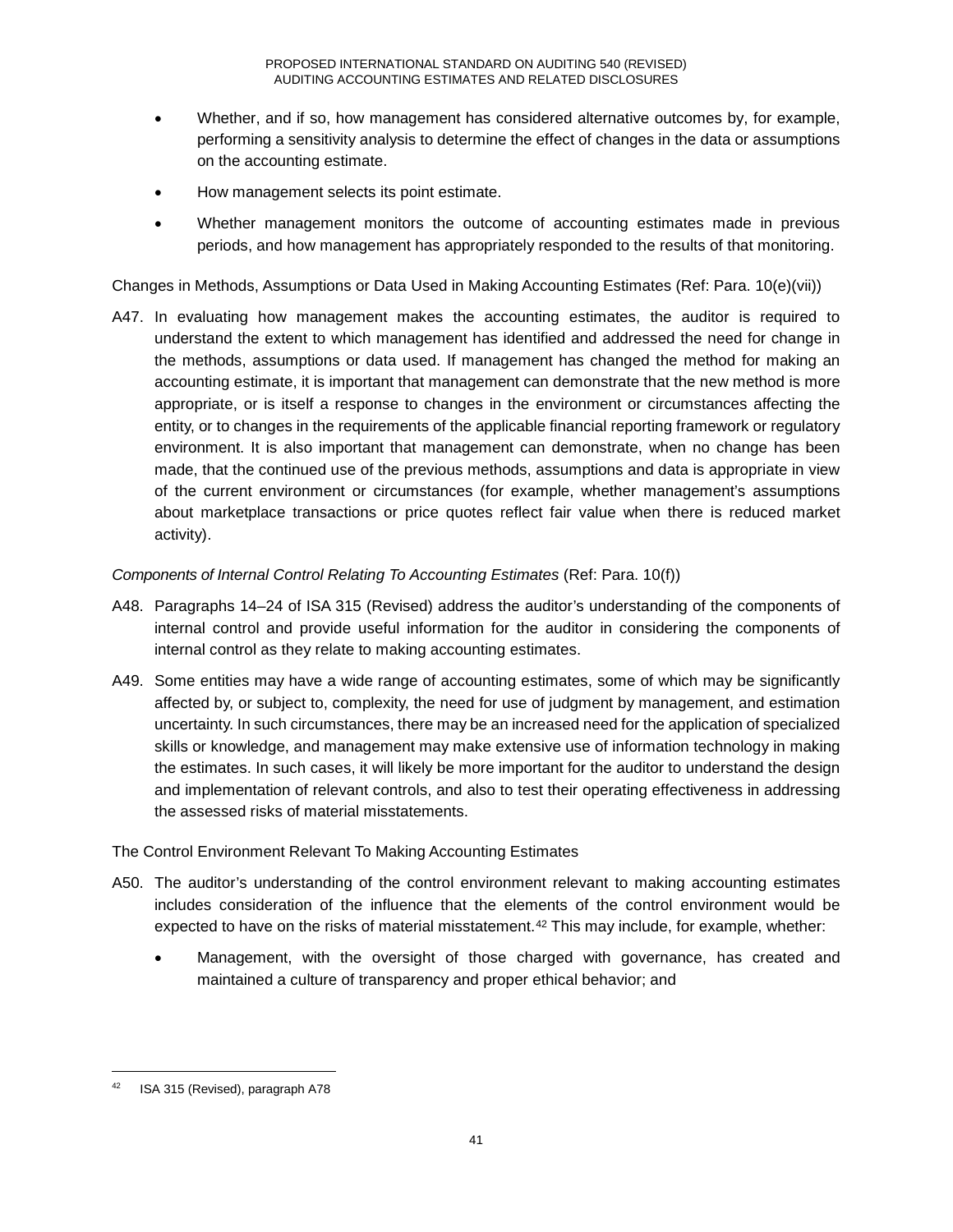- The strengths in the control environment elements collectively provide an appropriate foundation for the other components of internal control and whether those other components are not undermined by deficiencies in the control environment.
- A51. In some industries, such as the banking or insurance industry, the term governance may be used to describe the control environment as described in ISA 315 (Revised). 43

## Oversight by those charged with governance

- A52. With respect to accounting estimates, the control environment may be further influenced by such matters as the extent to which those charged with governance:
	- Have the skills or knowledge to understand the characteristics of a particular method or model to make accounting estimates, or the risks related to the accounting estimate, for example, risks related to the method or information technology used in making the accounting estimates;
	- Have the skills and knowledge to understand whether management made the accounting estimates in accordance with the applicable financial reporting framework; or
	- Are independent from management, have the information required to evaluate on a timely basis how management made the accounting estimates, and the authority to challenge management when those actions appear to be inadequate or inappropriate.
- A53. Depending on the nature of the accounting estimates, the auditor may consider obtaining an understanding of the oversight by those charged with governance over matters such as:
	- Management's process for making the accounting estimates, including the use of models.
	- The monitoring activities undertaken by management. This may include supervision and review of the accounting estimates designed to detect and correct any deficiencies in the design or operating effectiveness of controls over the accounting estimates.
- A54. The oversight by those charged with governance may particularly be important for accounting estimates that:
	- Require significant judgment by management, for example in the selection of the method, significant assumptions or significant data;
	- Have high estimation uncertainty;
	- Are complex to make, for example, because of the extensive use of information technology, large volumes of data or the use of multiple data sources or assumptions with complexinterrelationships;
	- Had, or ought to have had, a change in the method, assumptions or data compared to previous periods; or
	- Involve significant data and significant assumptions.

 <sup>43</sup> ISA 315 (Revised) paragraph A77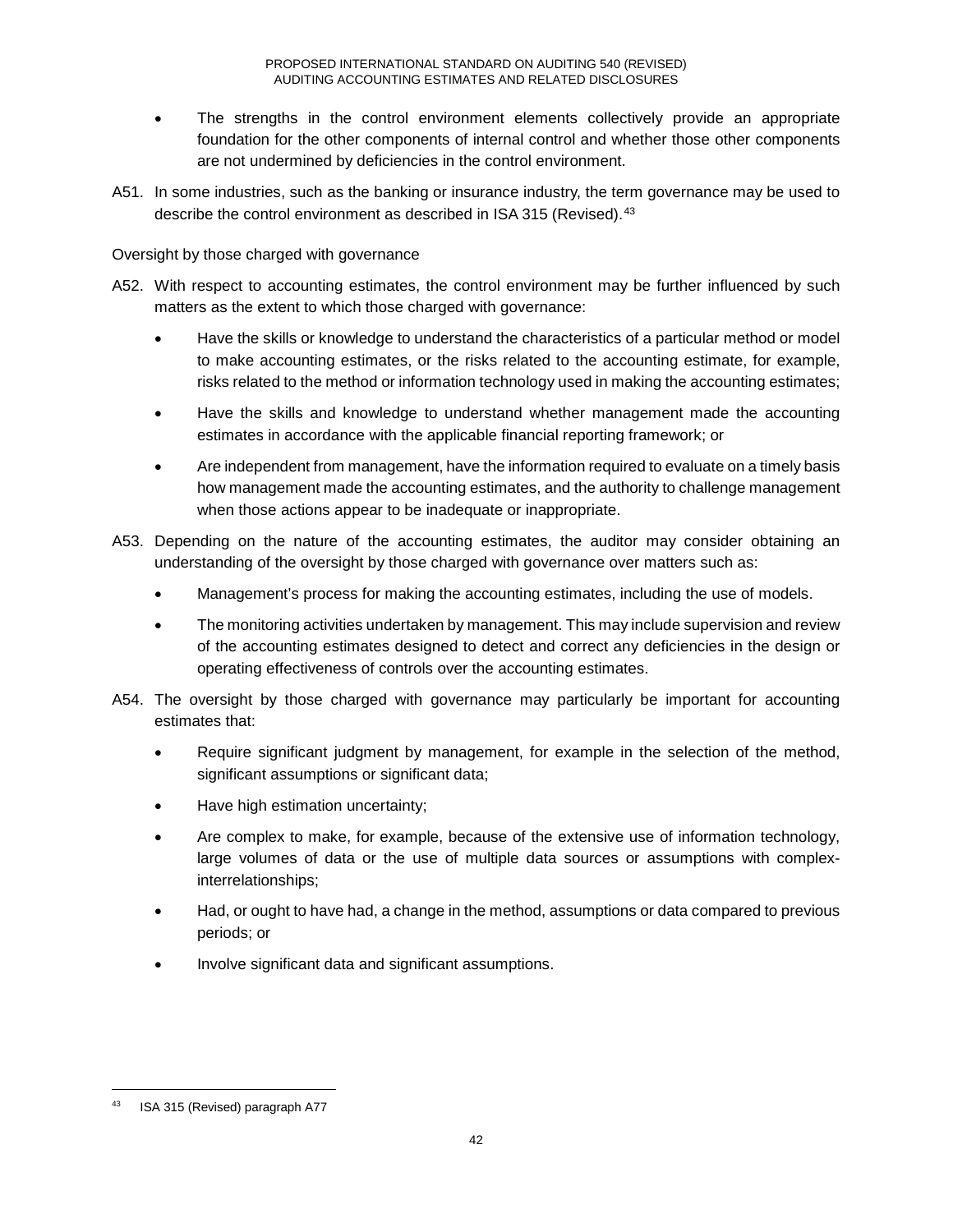### The Entity's Risk Assessment Process

- A55. If the entity has a risk assessment process, the auditor is required to obtain an understanding of the process and its results in relation to the entity's accounting estimates, including how management determines the risks to be managed arising from changes in:
	- The requirements of the applicable financial reporting framework related to the accounting estimates;
	- The availability or nature of data sources that are relevant to making the accounting estimates or that may affect the reliability of the data used;
	- The entity's information systems or IT environment; and
	- Key personnel.

## The Entity's Information Systems

- A56. With respect to the entity's information system relevant to making accounting estimates, it may be appropriate for the auditor to obtain an understanding as to whether:
	- The information systems have the capability and are appropriately configured to process large volumes of data;
	- When diverse systems are required to process complex transactions, regular reconciliations between the systems are made, in particular when the systems do not have automated interfaces or may be subject to manual intervention;
	- The design and calibration of models is periodically evaluated;
	- Management has controls around access, change and maintenance of individual models to maintain a strong audit trail of the accredited versions of models and to prevent unauthorized access or amendments to those models;
	- When using external information sources, management considers and appropriately addresses the risks related to processing or recording the data, recognizing management's responsibility for appropriately reconciling and challenging the data from those sources; and
	- There are appropriate controls over the transfer of information relating to accounting estimates into the general ledger, including appropriate controls over related journal entries.
- A57. Information systems relevant to financial reporting are an important source for the quantitative and qualitative disclosures in the financial statements. This may include a system developed and maintained by the entity primarily for internal reporting, but which also captures, processes and generates data that may be included in disclosures relating to accounting estimates.

### Control Activities

- A58. As part of obtaining an understanding of the control activities relating to accounting estimates, the auditor may consider:
	- How management determines the appropriateness of the data used to develop the accounting estimates, including when management uses an external information source or data from outside the general and subsidiary ledgers.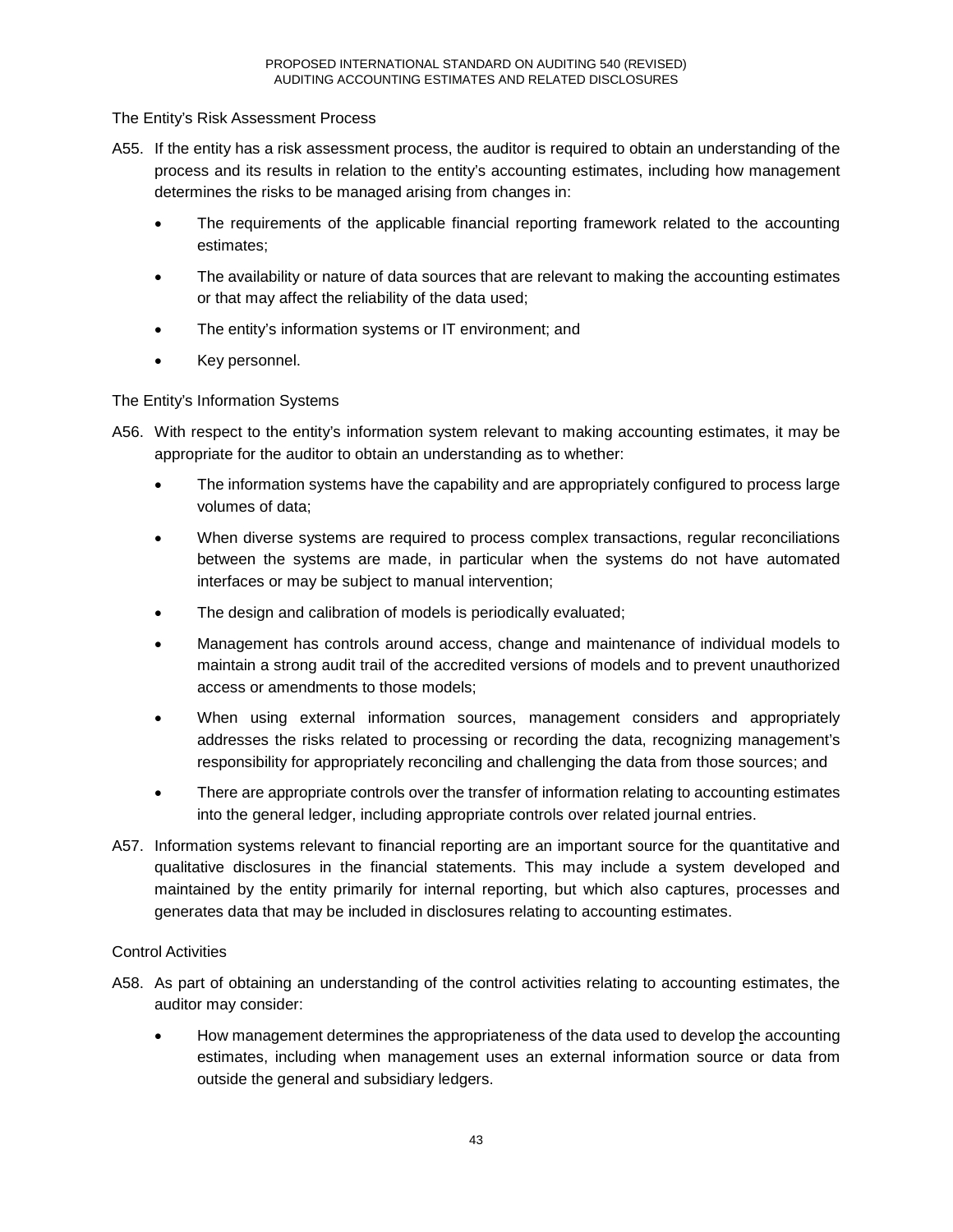- The review and approval of accounting estimates, including the assumptions or data used in their development, by appropriate levels of management and, where appropriate, those charged with governance.
- The segregation of duties between those committing the entity to the underlying transactions and those responsible for making the accounting estimates, including whether the assignment of responsibilities appropriately takes account of the nature of the entity and its products or services. For example, in the case of a large financial institution, relevant segregation of duties may consist of an independent function responsible for estimation and validation of fair value pricing of the entity's financial products staffed by individuals whose remuneration is not tied to such products.
- The control activities included in paragraph A30 and A42.

The Entity's Activities to Monitor Controls over How the Accounting Estimates Are Made

- A59. For entities with an internal audit function, its work may be particularly helpful to the auditor in obtaining an understanding of:
	- The nature and extent of management's use of accounting estimates;
	- The design and implementation of control activities that address the risks related to the data, assumptions and models used to make the accounting estimates;
	- The systems that generate the data on which the accounting estimates are based; and
	- How new risks relating to accounting estimates are identified, assessed and managed.

## Considerations Specific to Smaller Entities

A60. In smaller entities, accounting estimates may be generated outside the general ledger, controls over their development may be limited, and an owner-manager may have significant influence over the determination. The owner-manager's role in making the accounting estimates may need to be taken into account by the auditor both when identifying the risks of material misstatement and when considering the risk of management bias. ISA 315 (Revised)<sup>44</sup> includes specific considerations to smaller entities that the auditor might find helpful in obtaining an understanding of the components of internal control as it relates to making accounting estimates.

### **Reviewing the Outcome or Re-Estimation of Previous Period Accounting Estimates** (Ref: Para. 11)

- A61. A review of the outcome or re-estimation of accounting estimates made in previous periods (retrospective review) assists in identifying and assessing the risks of material misstatement, specifically in circumstances when previous period accounting estimates have an outcome through transfer or realization of the asset or liability, or are re-estimated for the purpose of the current period. Through performing a retrospective review, the auditor may obtain:
	- Information regarding the effectiveness of management's previous estimation process, from which the auditor can obtain insight about the likely effectiveness of management's current process.

 <sup>44</sup> ISA 315 (Revised) paragraph A52, A56, A57, A88, A93, A95, A101, A102 and A108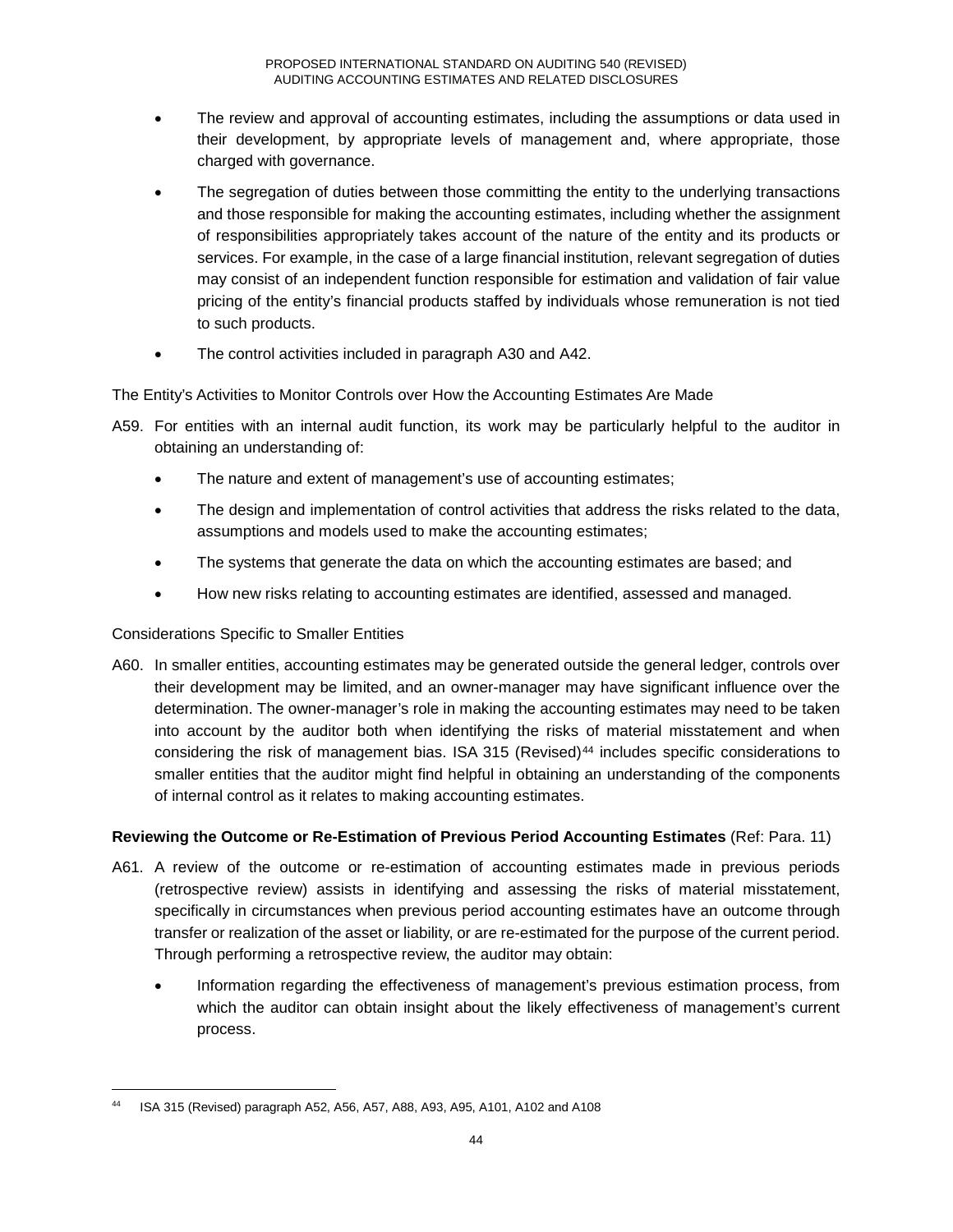- Audit evidence that is pertinent to the re-estimation, in the current period, of previous period accounting estimates.
- Audit evidence of matters, such as estimation uncertainty, that may be required to be disclosed in the financial statements.
- Information regarding the complexity and estimation uncertainty pertaining to the accounting estimates.
- Information regarding the susceptibility of accounting estimates to, or that may be an indicator of, possible management bias. The auditor's professional skepticism assists in identifying such circumstances or conditions and in determining the nature, timing and extent of further audit procedures.
- A62. A retrospective review may be performed over accounting estimates made for prior period financial statements but also for accounting estimates made over several periods or a shorter period (such as half-yearly or quarterly). When entities make accounting estimates that are realized within a shorter timescale than full financial reporting periods, considering the outcomes of such accounting estimates may also provide important information about management's current effectiveness in making accounting estimates and other factors relevant to making estimates. Considering outcomes of accounting estimates that are realized between the end of the financial reporting period and the end of the audit may be useful for similar reasons.
- A63. A retrospective review of management judgments and assumptions related to significant accounting estimates is required by ISA 240.<sup>45</sup> As a practical matter, the auditor's review of previous period accounting estimates as a risk assessment procedure in accordance with this ISA may be carried out in conjunction with the review required by ISA 240.
- A64. The auditor may judge that a more detailed review is required for those accounting estimates that have changed significantly from the previous period, or for those accounting estimates for which the inherent risks were not low in the previous periods. As part of the detailed review, the auditor may pay particular attention, when possible, to the effect of significant assumptions used in making the previous estimates. On the other hand, for example, for accounting estimates that arise from the recording of routine and recurring transactions, the auditor may judge that the application of analytical procedures as risk assessment procedures is sufficient for purposes of the review.
- A65. For fair value accounting estimates and other accounting estimates based on current conditions at the measurement date, more variation may exist between the fair value amount recognized in the previous period's financial statements and the outcome or the amount re-estimated for the purpose of the current period. This is because the measurement objective for such accounting estimates deals with perceptions about value at a point in time, which may change significantly and rapidly as the environment in which the entity operates changes. The auditor may therefore focus the review on obtaining information that would be relevant to identifying and assessing risks of material misstatement. For example, in some cases, obtaining an understanding of changes in marketplace participant assumptions that affected the outcome of a previous period's fair value accounting estimates may be unlikely to provide relevant information for audit purposes. If so, then the auditor's consideration of the outcome of previous period's fair value accounting estimates may be directed more towards understanding the effectiveness of management's prior estimation process, that is,

 <sup>45</sup> ISA 240, *The Auditor's Responsibilities Relating to Fraud in an Audit of Financial Statements*, paragraph 32(b)(ii)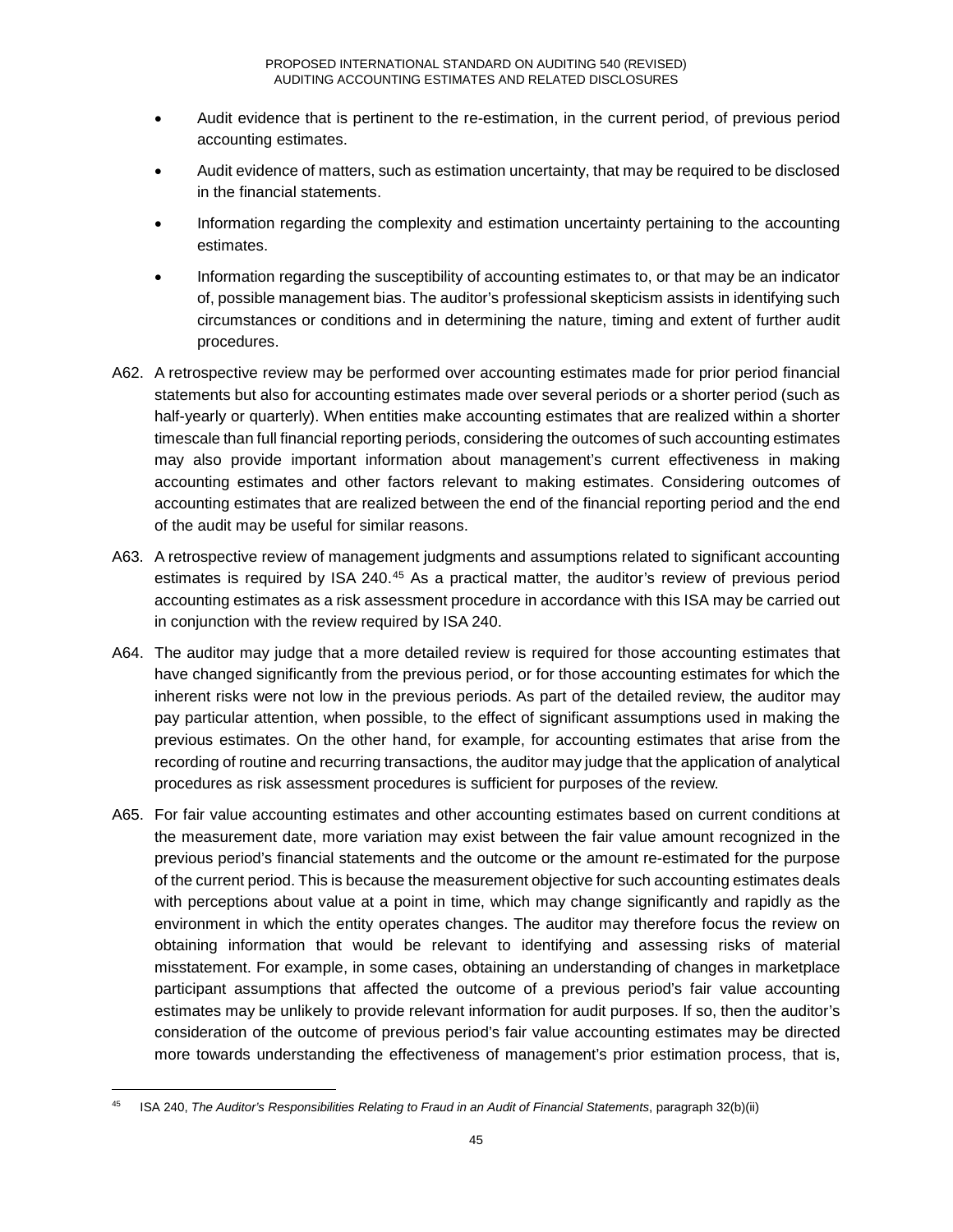management's track record, from which the auditor can judge the likely effectiveness of management's current process.

A66. A difference between the outcome of an accounting estimate and the amount recognized in the previous period's financial statements does not necessarily represent a misstatement of the previous period's financial statements. However, it may do so if, for example, the difference arises from information that was available to management when the previous period's financial statements were finalized, or that could reasonably be expected to have been obtained and taken into account in the preparation of those financial statements. Many financial reporting frameworks contain guidance on distinguishing between changes in accounting estimates that constitute misstatements and changes that do not, and the accounting treatment required to be followed in each case.

### **Specialized Skills or Knowledge** (Ref: Para. 12, 14)

- A67. In planning the audit, the auditor is required to ascertain the nature, timing and extent of resources necessary to perform the audit engagement.46 In some cases, the auditor may determine that specialized skills or knowledge are required in relation to specific areas of accounting or auditing. In addition, ISA 220 requires the engagement partner to be satisfied that the engagement team, and any auditor's external experts, collectively have the appropriate competence and capabilities to perform the audit engagement.<sup>47</sup> During the course of the audit, the auditor may identify a need for specialized skills or knowledge to be applied in relation to one or more aspects of the accounting estimates.
- A68. Matters that may affect the auditor's determination of whether specialized skills or knowledge is required include, for example:
	- The nature of the accounting estimates for a particular business or industry (for example, mineral deposits, agricultural assets, complex financial instruments, insurance contract liabilities).
	- The degree of estimation uncertainty.
	- The complexity of the method or model used.
	- The complexity of the requirements of the applicable financial reporting framework relevant to accounting estimates, including whether there are areas known to be subject to differing interpretation or practice or areas where there are inconsistencies in how accounting estimates are made.
	- The procedures the auditor intends to undertake in responding to assessed risks of material misstatement.
	- The need for judgment about matters not specified by the applicable financial reporting framework.
	- The degree of judgment needed to select data and assumptions.
	- The complexity and extent of the entity's use of information technology in making accounting estimates.

 <sup>46</sup> ISA 300, *Planning an Audit of Financial Statements*, paragraph 8(e)

<sup>47</sup> ISA 220, *Quality Control for an Audit of Financial Statements*, paragraph 14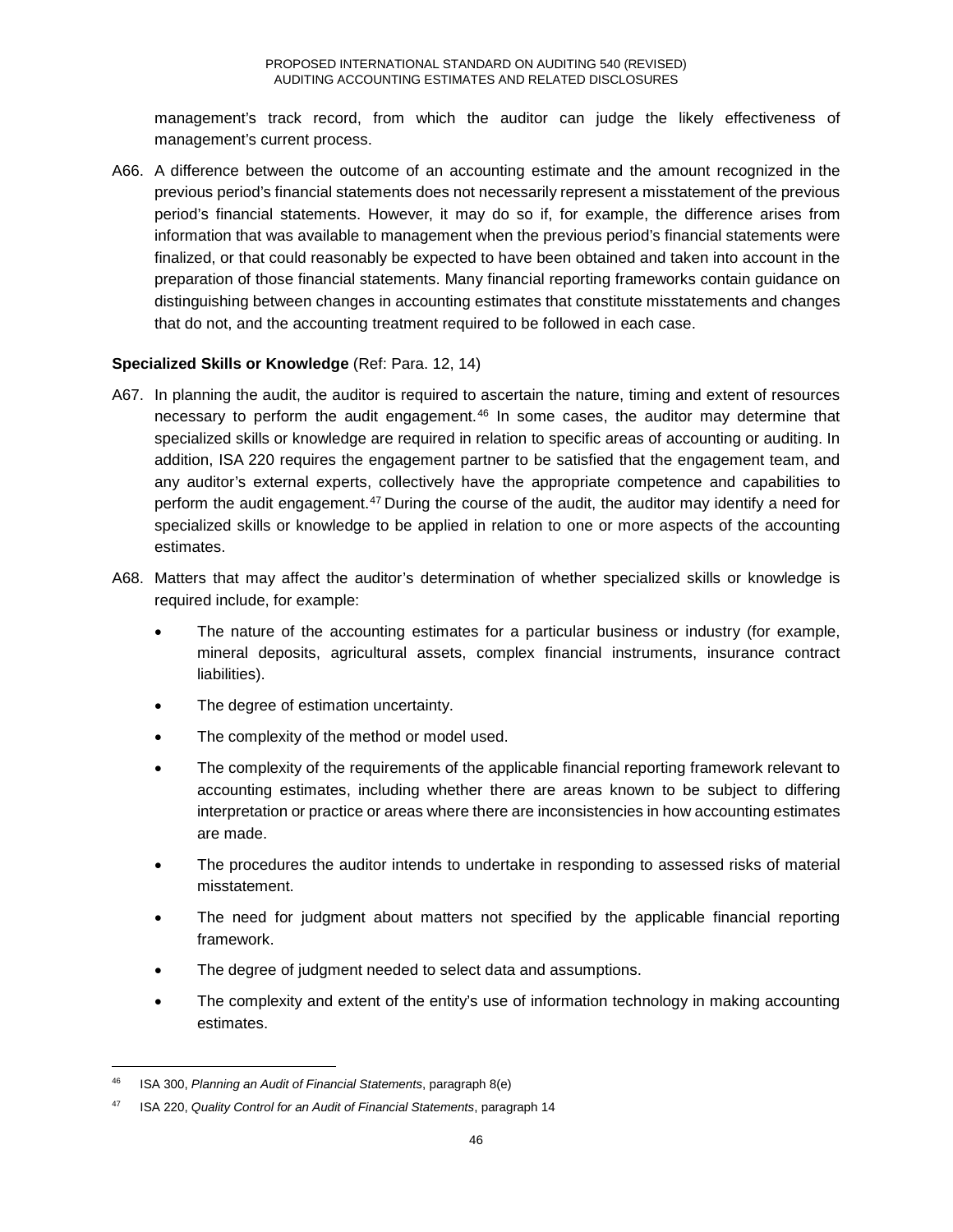- A69. Many accounting estimates do not require the application of specialized skills or knowledge. For example, for most audits it is unlikely that specialized skills or knowledge would be necessary for an auditor to evaluate a bonus accrual or inventory obsolescence. However, for expected credit losses of an internationally active banking institution or the insurance contract liability for an insurance entity, the auditor is likely to conclude that it is necessary to apply specialized skills or knowledge.
- A70. The auditor may not possess the specialized skills or knowledge necessary when the matter involved is in a field other than accounting or auditing and may need to use an auditor's expert. ISA  $620^{48}$ establishes requirements and provides guidance in determining the need to employ or engage an auditor's expert and the auditor's responsibilities when using the work of an auditor's expert.

## **Identifying and Assessing the Risks of Material Misstatement** (Ref: Para. 13)

- A71. Paragraph 13 requires the auditor, in identifying and assessing the risks of material misstatement, to take into account the extent to which the accounting estimate is subject to, or affected by relevant factors, including complexity, the need for the use of judgment by management in making the estimate, and estimation uncertainty.
- A72. For some accounting estimates, the auditor's assessment of the risks of material misstatement may be based on low inherent risk. Examples may include:
	- Depreciation calculations for an entity using a single depreciation method for property and equipment and a relatively low level of additions or disposals.
	- Accounting estimates based on data that is readily available, such as published interest rate or foreign exchange rate data or exchange-traded prices of securities that are listed and actively traded on a recognized exchange, and has few or no assumptions. An example of such an accounting estimate is the translation of a cash balance that is held in a currency other than the reporting currency.
	- A bonus accrual for management which is based on performance indicators that are clearly identified.
- A73. For some accounting estimates, the auditor's assessment of the risks of material misstatement may be influenced by inherent risk that is not low. Examples may include:
	- Accounting estimates relating to the outcome of litigation.
	- Accounting estimates for financial instruments not publicly traded.
	- Accounting estimates for which a complex model is used or for which there are assumptions or data that cannot be observed directly in the marketplace (level 3 fair values).
	- Accounting estimates that collate, weight and integrate assumptions and data from a wide range of internal and external sources, such as an expected credit loss model in a financial institution that is active in different markets.
	- Estimates of the development costs of a new pharmaceutical product.
	- Estimates relating to undeveloped mineral resources.
	- Valuation of goodwill in a business combination.

 <sup>48</sup> ISA 620, *Using the Work of an Auditor's Expert*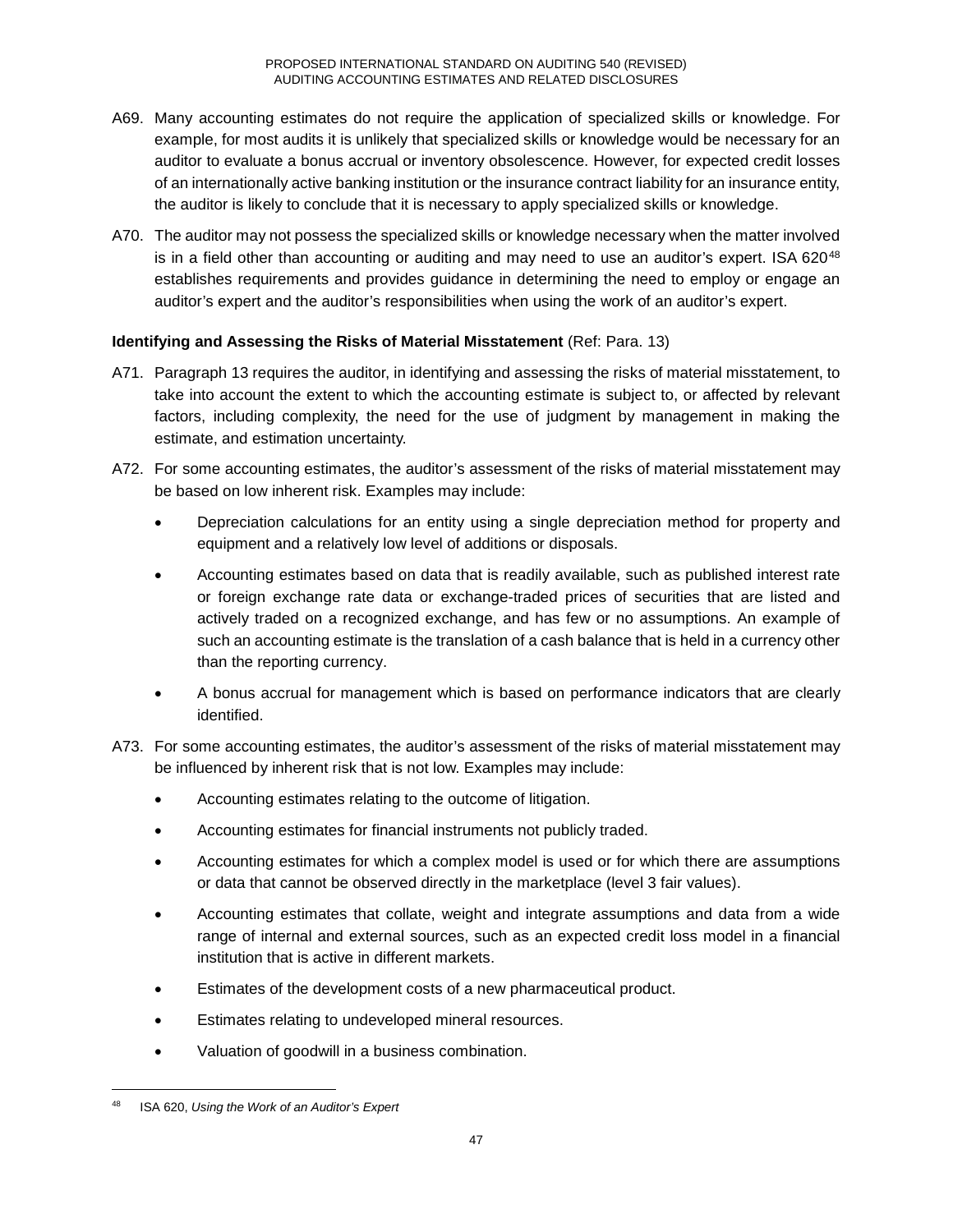- A74. The reasons for the auditor's assessment of the risks of material misstatement may result from one or more of the factors of complexity, judgment and estimation uncertainty. For example:
	- (a) Accounting estimates of expected credit losses are likely to be complex because the expected credit losses cannot be directly observed and may require the use of a complex model. The model may use a complex set of historical data and assumptions about future developments in a variety of entity specific scenarios that may be difficult to predict. Accounting estimates for expected credit losses are also likely to involve high estimation uncertainty and significant subjectivity in making judgments about future events or conditions. Similar considerations apply to insurance contract liabilities.
	- (b) An accounting estimate for an obsolescence provision for an entity with a wide range of different inventory types may require complex systems and processes, but may involve little judgment and the estimation uncertainty may be low, depending on the nature of the inventory.
	- (c) Other accounting estimates may not be complex to make but may have high estimation uncertainty and require significant judgment, for example, an accounting estimate that requires a single critical judgment about a liability, the amount of which is contingent on the outcome of the litigation.
- A75. The auditor's assessment of the risks of material misstatement at the assertion level may be informed by events occurring after the date of the financial statements. For example, the outcome of an accounting estimate may become known during the audit. In such cases, the auditor may assess or revise, <sup>49</sup> when relevant, inherent risk as low, regardless of the extent to which the accounting estimate was subject to, or affected by, complexity, the need for the use of judgment by management or estimation uncertainty at the time management made the estimate.

### *Significant Risks*

- A76. Paragraph 28 of ISA 315 (Revised) and the related application material include factors that are required to be considered when identifying significant risks. If the auditor determines that an accounting estimate gives rise to a significant risk, the auditor is required to obtain an understanding of the entity's controls, including control activities.<sup>50</sup>
- A77. In some cases, the estimation uncertainty relating to an accounting estimate may cast significant doubt about the entity's ability to continue as a going concern. ISA 570 (Revised)<sup>51</sup> establishes requirements and provides guidance in such circumstances.

## *Other Relevant Factors*

- A78. In addition to complexity, judgment and estimation uncertainty, there may be other relevant factors that the auditor may consider in identifying and assessing the risks of material misstatement. These may include the extent to which the accounting estimate is subject to, or affected by:
	- A change in the nature or circumstances of the relevant financial statement items, or requirements of the applicable financial reporting framework which may give rise to the need for changes in the method, assumptions or data used to make the accounting estimate;

 <sup>49</sup> ISA 315 (Revised), paragraph 31

<sup>50</sup> ISA 315 (Revised), paragraph 29

<sup>51</sup> ISA 570, (Revised), *Going Concern*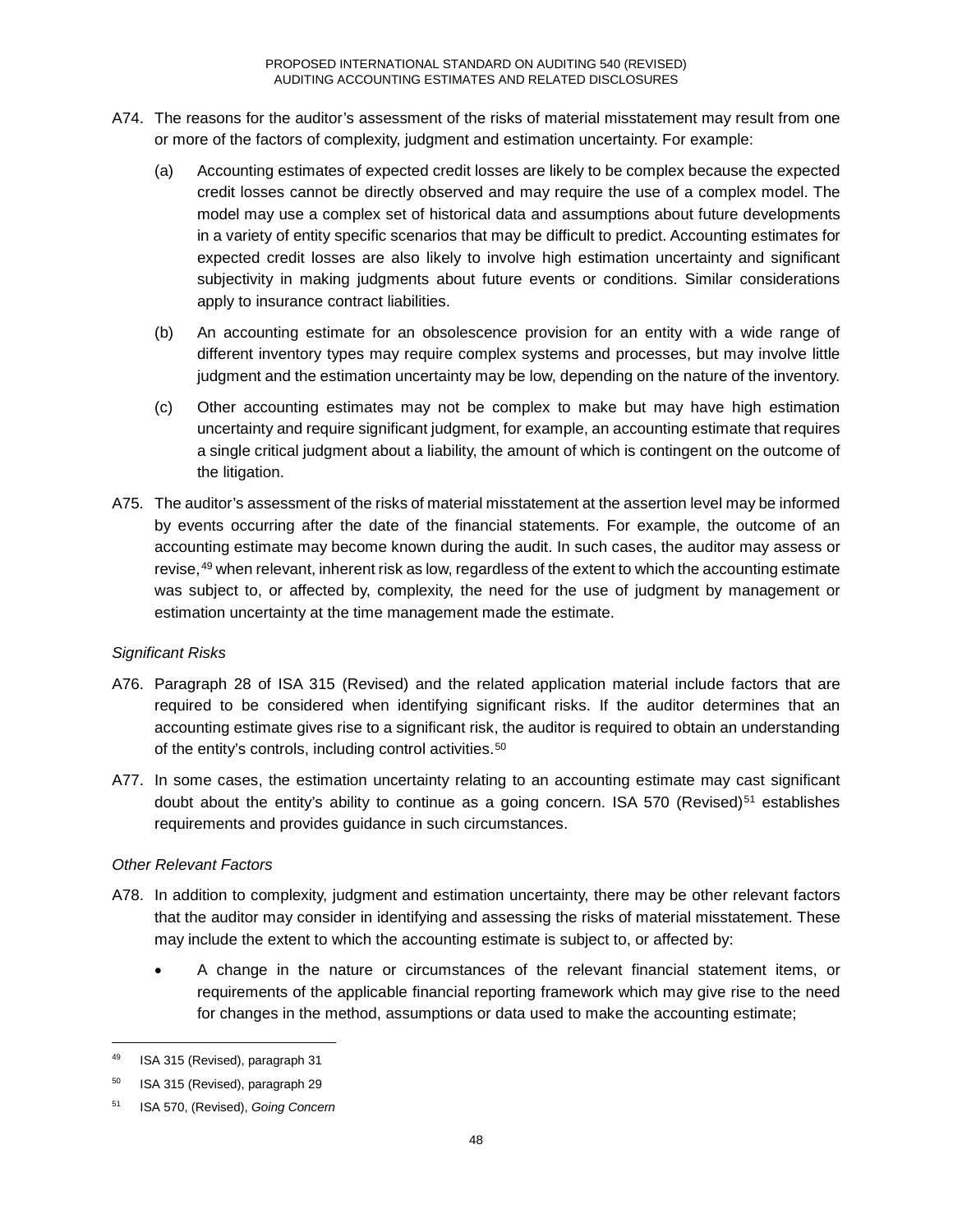- The susceptibility of the accounting estimate to the risks of a material misstatement due to fraud; and
- The regulatory environment, including relevant regulatory requirements.

## *Complexity*

Complexity Arising from the Method Used in Making the Accounting Estimate (Ref: Para. 13(a)(i))

- A79. Methods vary in the extent to which they involve complex concepts or techniques that require management to apply specialized skills or knowledge.<sup>52</sup> In addition, the nature of the measurement basis in the applicable financial reporting framework may result in the need for a complex method that requires multiple sources of historical and forward looking data or assumptions, with complex inter-relationships between them.
- A80. Complex methods are often applied using a complex model, particularly when the measurement basis requires the use of discounted cash flow techniques, projected or expected future cash flows and historical and forward looking data and assumptions obtained or developed from a combination of internal and external sources. Designing and operating such models often involves specialized skills or knowledge, including in relation to valuation attributes arising from the nature and circumstances of the underlying financial statement items and in the use of information technology.
- A81. Examples of accounting estimates for which complex models are likely to be used include:
	- An impairment loss for goodwill or an intangible asset, which may require expectations about future cash flows from the business, asset or a group of related assets to be developed based on historical data and forward looking assumptions.
	- An expected credit loss, which may require expectations of future credit repayments and other cash flows, based on historical experience data and forward looking assumptions.
	- An insurance contract liability, which may require expectations about future insurance contract payments to be projected based on historical experience and current and assumed future trends.
	- A level 3 fair value based on cash flow projections and historical market related data.

Complexity Arising from the Data on Which the Accounting Estimate Is Based (Ref: Para. 13(a)(ii))

- A82. Risks of material misstatement related to complexity in making accounting estimates may arise when such complexity leads to greater difficulty in obtaining, or in maintaining the integrity of, relevant and reliable data, stemming from one or more of the following:
	- The reliability of the data source. Data from certain sources may be more reliable than from others. For example, data obtained from internal systems outside the general and subsidiary ledgers may be more susceptible to misstatements because in some entities it may be difficult to determine whether there were appropriate controls and governance over that data.
	- Data from an external information source may be less relevant in making a fair value estimate if it is not based on observable market transactions. For example, it may be less relevant when it is based on brokers' quotes that reflect brokers' subjective judgments in the context of an

See paragraph 8 of Appendix 2 for examples of complex techniques.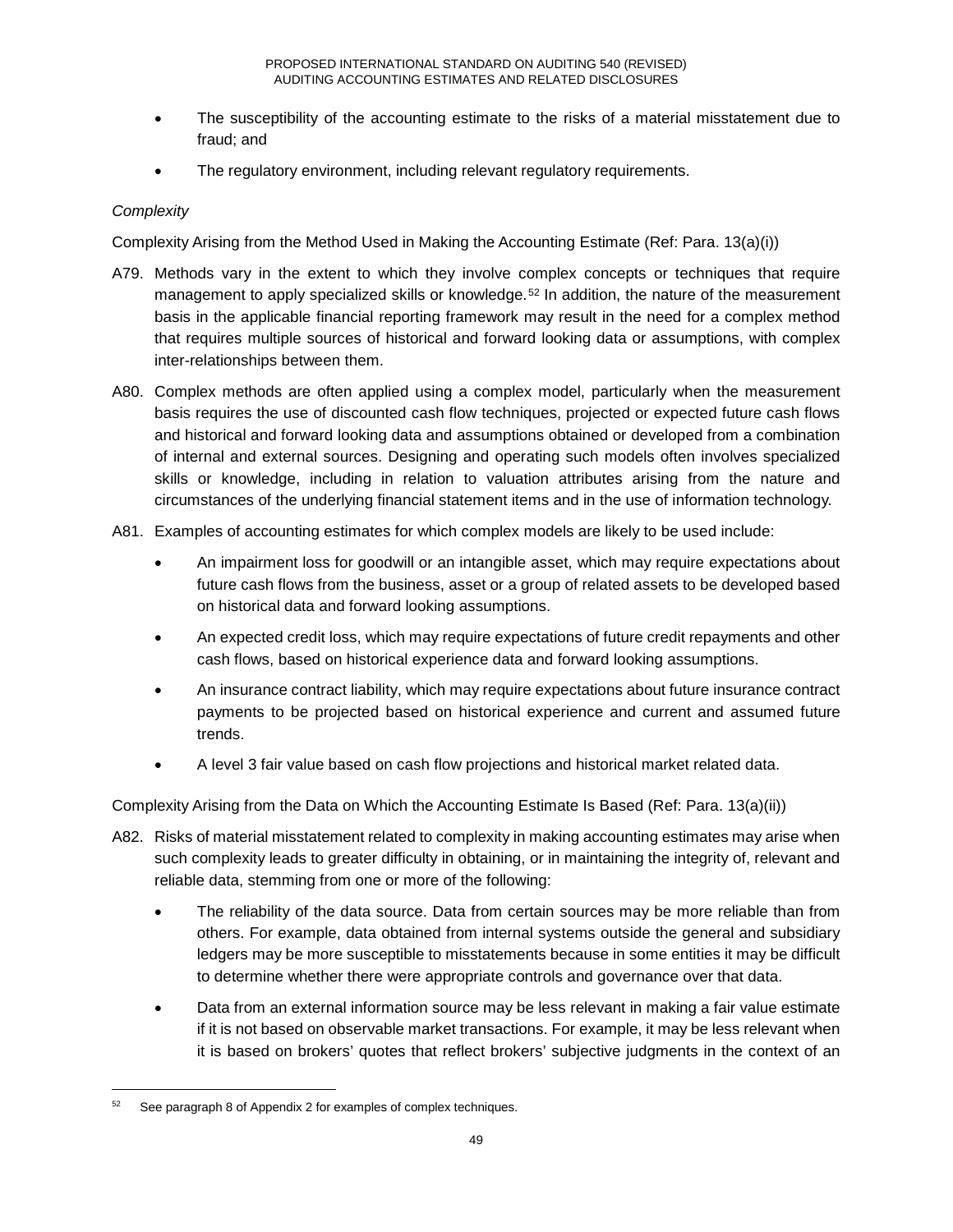inactive market. In addition, for confidentiality or proprietary reasons, some external information sources will not (or not fully) disclose information that may be relevant in considering the relevance and reliability of the data they provide, such as the sources of the underlying data they used or how it was accumulated and processed (including any controls over the process). It may be more difficult to consider the relevance and reliability of such data than in the case of data from more transparent external information sources.

- The integrity of the information systems. Data that is used to make the accounting estimates may be processed by information systems that may require effective general IT controls, and controls over the flow of data through the system.
- A complex organizational structure or a lack of integration between systems in different parts of the entity may give rise to difficulty in reliably and consistently aggregating.
- The volume of data or the source of the data, including data that comes from a wide variety of sources. This may lead to the risk that the data may be inappropriately used, or may be incomplete or from an incorrect data set.

## *Judgment* (Ref: Para. 13(b))

- A83. Judgment may be used by management in the selection or application of appropriate methods, the selection or development of appropriate assumptions, and the selection or interpretation of data. The risks of material misstatement related to judgment involved in making accounting estimates may relate to one or a combination of the following:
	- A lack of experience or competence by management, including a lack of availability to management of necessary skills or knowledge. These factors may result in risks related to the selection of inappropriate methods, assumptions and data. When management lacks the competence or experience in a certain area and decides not to use a management's expert, there may be a risk that:
		- o The method selected may not comply with the applicable financial reporting framework.
		- o Management may select a data source that is not relevant and reliable.
	- Indicators of management bias.
	- The extent to which the applicable financial reporting framework does not specify the appropriate valuation approaches, concepts, techniques and factors to use in the estimation method and therefore may require significant judgment.
- A84. Examples of accounting estimates that are likely to be subject to a high degree of judgment include the following:
	- Accounting estimates that are based on expected future cash flows for which there is uncertainty regarding the amount or timing.
	- Accounting estimates that are based on complex contractual terms. For example, the determination of cash inflows or outflows arising from commercial supplier or customer rebates may depend on very complex contractual terms that require specific expertise or competence.
	- Accounting estimates with a long forecast period.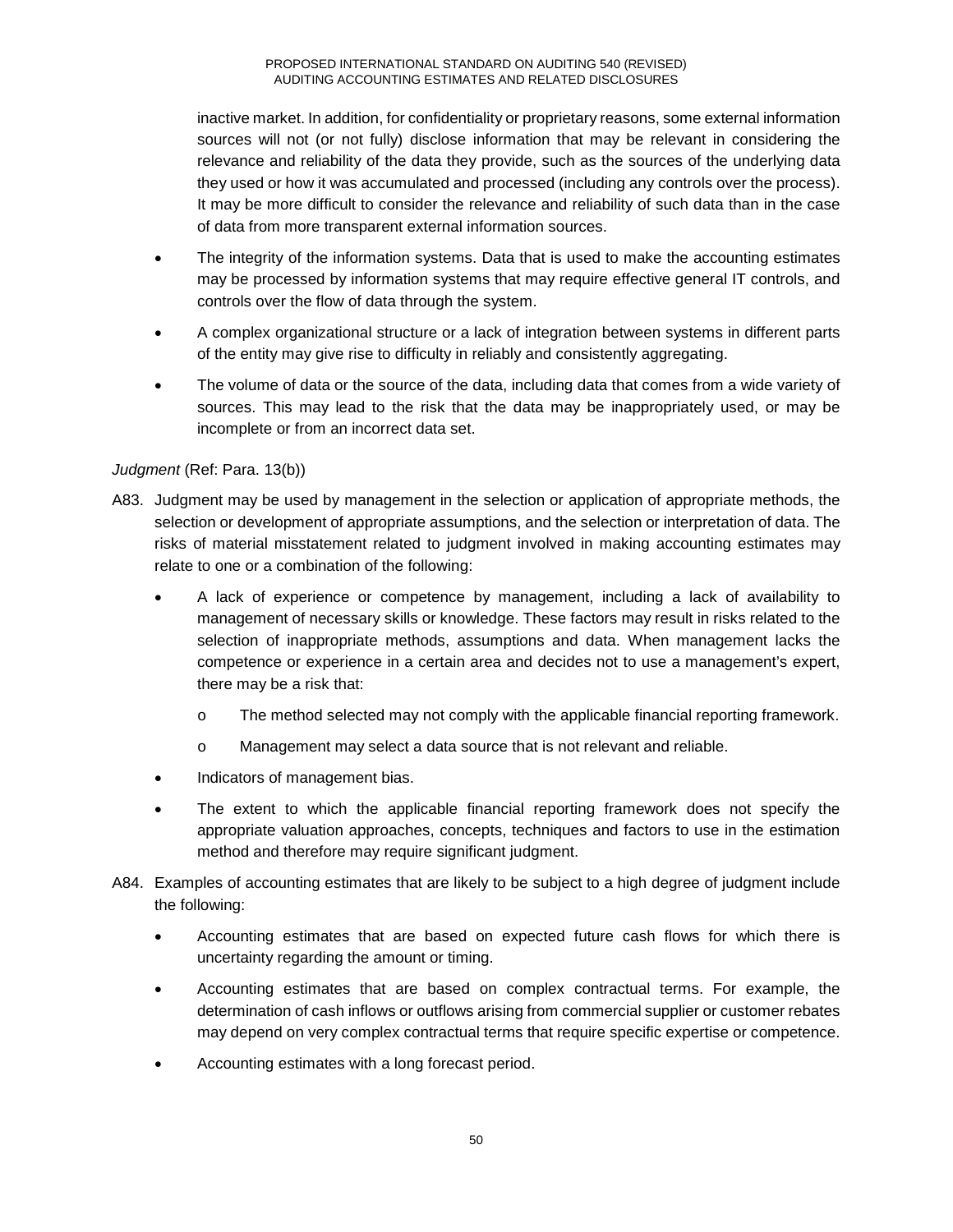A85. When accounting estimates are subject to a high degree of judgment, the accounting estimate may be more susceptible to the potential for management bias, particularly when this judgment involves greater subjectivity. For example, such judgment may result in a wide range of possible measurement of the accounting estimate. Management may select a point estimate from that range that is inappropriate in the circumstances, or that is inappropriately influenced by unintentional or intentional management bias, and that is therefore misstated. For continuing audits, indicators of possible management bias identified during the audit of the preceding periods influence the planning and risk identification and assessment activities of the auditor in the current period.

## *Estimation Uncertainty* (Ref: Para. 13(c))

- A86. Estimation uncertainty arises from factors that give rise to an inherent lack of precision in the measurement of an accounting estimate. The variation in the measurement of an accounting estimate that results from estimation uncertainty is not in itself a misstatement. A risk of material misstatement related to estimation uncertainty arises from variables that increase the likelihood that management's point estimate and related disclosures are not reasonable in the context of the applicable financial reporting framework.
- A87. Estimation uncertainty may arise, for example, when it is not possible (or not practical, insofar as permitted by the applicable financial reporting framework) for management:
	- To make a precise and reliable prediction about the future realization of a past transaction (for example, the amount that will be paid under a contingent contractual term), or about the incidence and impact of future events or conditions (for example, the amount of a future credit loss or the amount that will be settled for a future insurance claim); or
	- To obtain precise and complete information about a present condition (for example, information about valuation attributes that would reflect the perspective of market participants at the date of the financial statements, to develop a fair value estimate).
- A88. The risks of material misstatement related to estimation uncertainty may relate to one or a combination of the following:
	- The applicable financial reporting framework, which may require:
		- $\circ$  The use of a method to make the accounting estimates that inherently has a high level of estimation uncertainty. For example, the financial reporting framework may require the use of a level 3 fair value.
		- o The use of assumptions that inherently have a high level of estimation uncertainty, such as future cash flows for a long-term contract, assumptions that are based on data that is unobservable and are therefore difficult for management to develop or the use of the various assumptions that are interrelated.
		- o Disclosures about estimation uncertainty. There may be a risk of material misstatement related to the failure to make a material disclosure about the estimation uncertainty.
	- The business environment. An entity may be active in a market that experiences turmoil or possible disruption (for example, from major currency movements or inactive markets) and the accounting estimate may therefore be dependent on data that is not readily observable.
- A89. A seemingly immaterial accounting estimate may have the potential to result in a material misstatement due to the estimation uncertainty associated with the accounting estimate; that is, the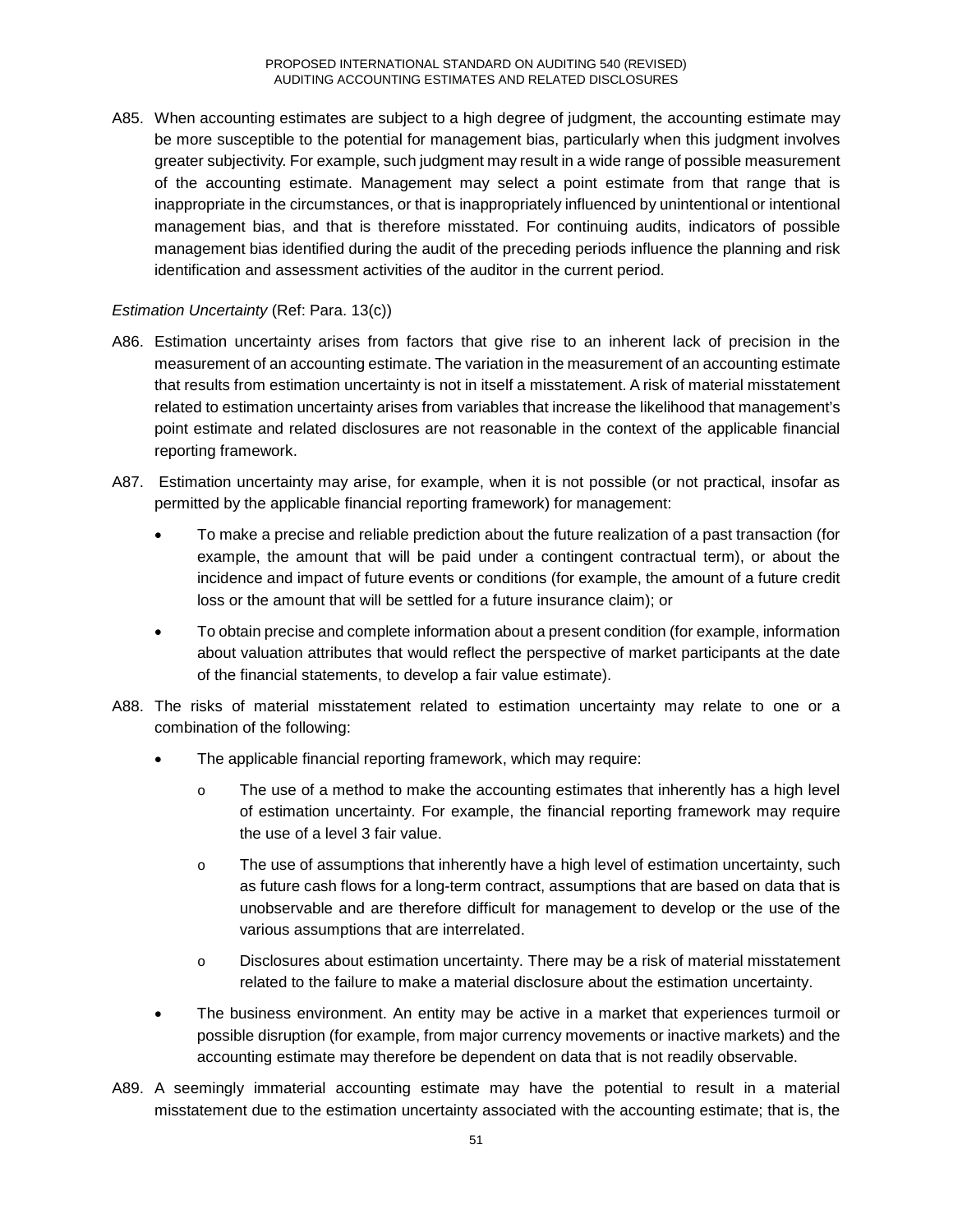size of the amount recognized or disclosed in the financial statements for an accounting estimate is not, in itself, an indicator of its estimation uncertainty.

- A90. In some circumstances, the estimation uncertainty is so high that a reasonable accounting estimate cannot be made. The applicable financial reporting framework may, therefore, preclude recognition of the item in the financial statements, or its measurement at fair value. In such cases, there may be risks of material misstatement that relate not only to whether an accounting estimate should be recognized, or whether it should be measured at fair value, but also to the reasonableness of the disclosures. With respect to such accounting estimates, the applicable financial reporting framework may require disclosure of the accounting estimates and the estimation uncertainty associated with them (see paragraphs A124–A125, A135–A137).
- A91. Not all accounting estimates are affected by high levels of estimation uncertainty. For example, some financial statement items may have an active and open market that provides readily available and reliable information on the prices at which actual exchanges occur. However, estimation uncertainty may exist even when the valuation method and data are well defined. For example, valuation of securities quoted on an active and open market at the listed market price may require adjustment if the holding is significant or is subject to restrictions in marketability. In addition, general economic circumstances prevailing at the time, for example, illiquidity in a particular market, may impact estimation uncertainty.
- A92. A sensitivity analysis may demonstrate that the accounting estimate is sensitive to one or more assumptions that then become the focus of the auditor's attention.
- A93. The degree of estimation uncertainty associated with an accounting estimate may influence its susceptibility to management bias. When the reasons for the assessment given to the risk of material misstatement include estimation uncertainty, the auditor's application of professional skepticism is particularly important.

### **Responses to the Assessed Risks of Material Misstatement** (Ref: Para. 15)

- A94. In designing further audit procedures, ISA 330 requires the auditor to consider the reasons for the assessment given to the risk of material misstatement at the assertion level for each class of transactions, account balance, and disclosure, including the likelihood of material misstatement due to the particular characteristics of the relevant class of transactions, account balance or disclosure (that is, the inherent risk), and whether the risk assessment takes account of relevant controls (that is, control risk), thereby requiring the auditor to obtain audit evidence to determine whether the controls are operating effectively.
- A95. Paragraph A40 of ISA 200<sup>53</sup> states that the ISAs do not ordinarily refer to inherent risk and control risk separately. However, the auditor may make separate or combined assessments of inherent and control risk. Although this ISA neither implies nor requires a separate assessment of inherent and control risk, it highlights the importance of the auditor's consideration of both inherent and control risk in designing and performing further audit procedures to respond to the assessed risks of material misstatement, including significant risks, at the assertion level in accordance with ISA 330.

 <sup>53</sup> ISA 200, *Overall Objectives of the Independent Auditor and the Conduct of an Audit in Accordance with International Standards on Auditing*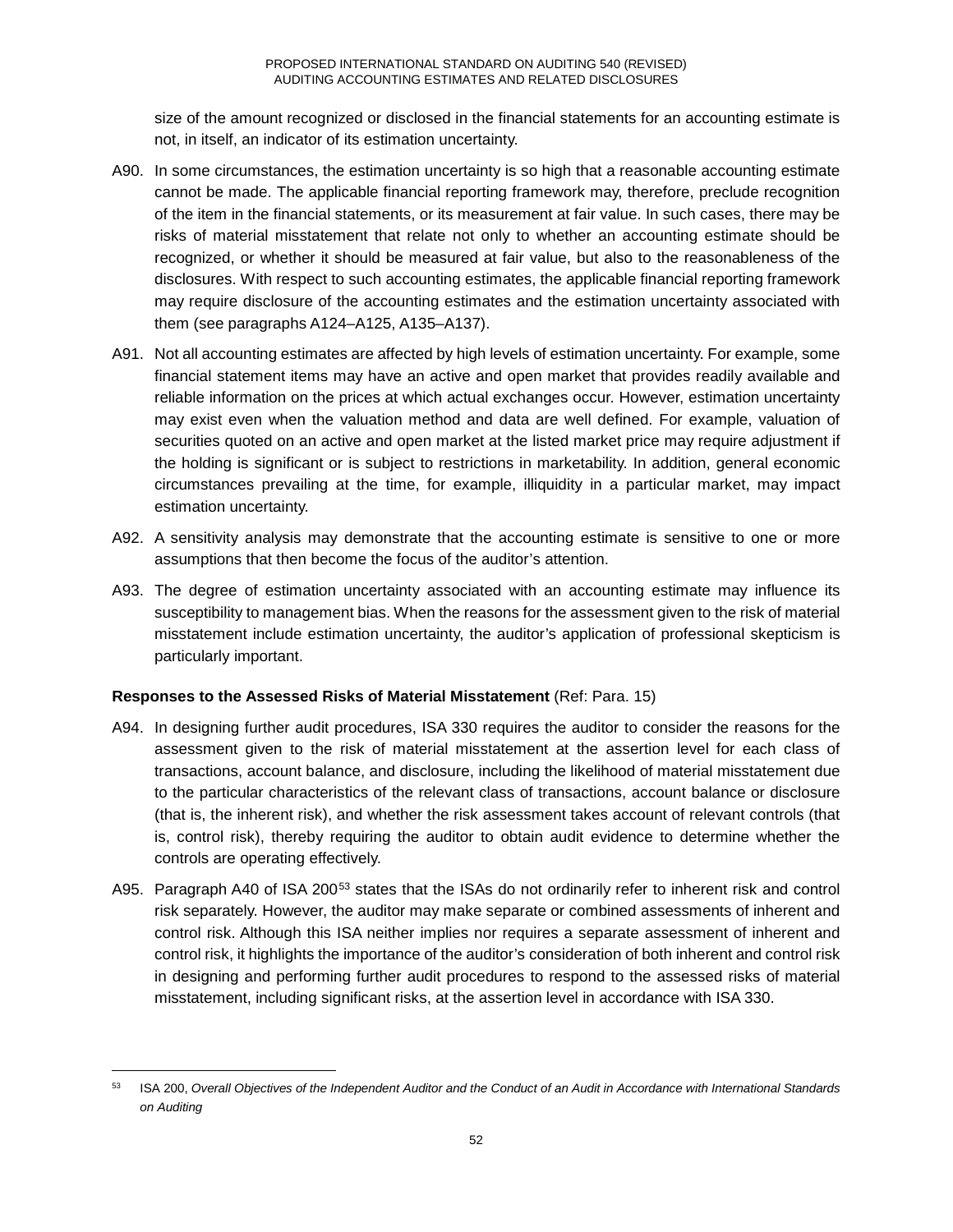#### *When Inherent Risk is Low* (Ref. Para: 15(a))

A96. If the further audit procedures in paragraph 15(a) do not provide sufficient appropriate audit evidence, the auditor is required by ISA 330 to design and perform other procedures.

#### *When Inherent Risk is Not Low* (Ref. Para: 15(b))

A97. When inherent risk is not low, this ISA does not specify the nature of the further audit procedures to be performed to respond to the assessed risk of material misstatement. Procedures such as obtaining audit evidence about events occurring up to the date of the auditor's report, testing how management made the accounting estimate, developing an auditor's point estimate or range, or performing other types of substantive analytical procedures, may assist the auditor in obtaining audit evidence about the matters in paragraphs 17–19. However, such procedures need to be designed to address the matters in paragraphs 17–19.

## *When the Auditor Intends to Rely on Relevant Controls or Substantive Procedures Alone Cannot Provide Sufficient Appropriate Audit Evidence* (Ref: Para: 16)

- A98. In certain circumstances, it may not be possible or practicable for the auditor to design effective substantive procedures that, by themselves, provide sufficient appropriate audit evidence at the assertion level. For example, this may be the case for entities such as large banks, insurers, and telecommunication entities that make extensive use of IT to conduct their business or have a large number of accounting estimates, many of which are highly judgmental or complex. Factors that may indicate that substantive procedures alone may not provide sufficient appropriate audit evidence at the assertion level include:
	- The volume of transactions (for example, a high volume of transactions may occur in a large bank, insurer or telecommunication entity, making it more difficult to design substantive procedures that alone provide sufficient appropriate audit evidence at the assertion level).
	- Whether significant information supporting one or more relevant assertions is electronically initiated, recorded, processed, or reported. For such assertions, audit evidence may be available only in electronic form. In such cases, the sufficiency and appropriateness of the audit evidence may depend on the effectiveness of controls over the accuracy and completeness of the information. In addition, the potential for improper initiation or alteration of information to occur and not be detected may be greater if information is initiated, recorded, processed, or reported only in electronic form and appropriate controls are not operating effectively.
	- The need to combine information from the general and subsidiary ledgers with information obtained from outside the general and subsidiary ledgers (for example, an expected credit loss may require information from the entity's risk management system). In these situations, it may not be possible to design and perform substantive procedures that, by themselves, provide sufficient appropriate audit evidence at the assertion level.
- A99. In some jurisdictions, as part of the audit of the financial statements for certain entities (such as a bank or insurer), the auditor also may be required by law or regulation to undertake additional work to provide assurance on internal controls.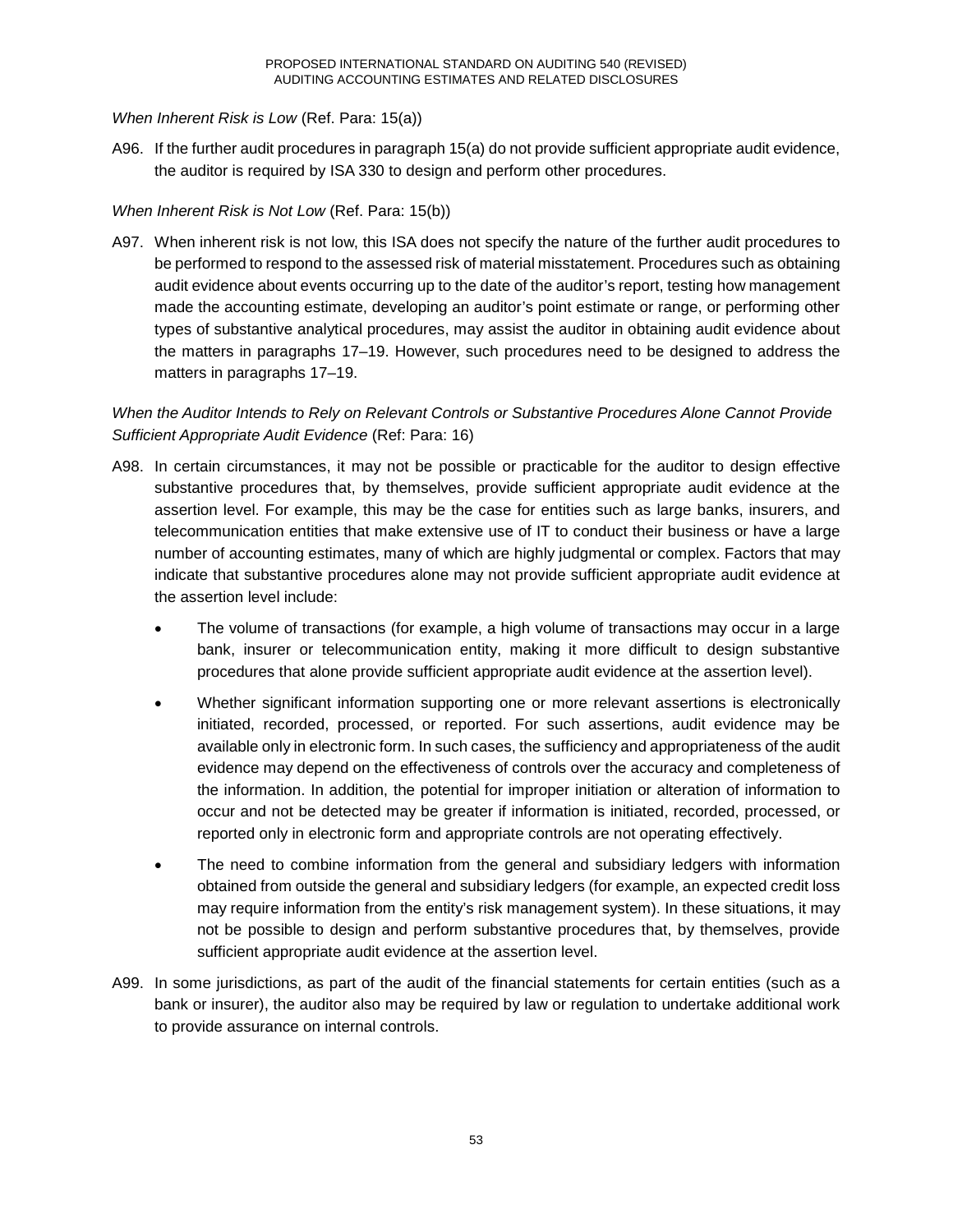### Considerations Specific to Smaller Entities

A100.Controls over the process to make an accounting estimate may exist in smaller entities, but the formality with which they operate may vary. Further, smaller entities may determine that certain types of controls are not necessary because of active management involvement in the financial reporting process. In the case of very small entities, however, it is likely that the auditor will identify few controls related to accounting estimates as relevant to the audit. For this reason, the auditor's response to the assessed risks is more likely to be substantive in nature.

#### *Complexity* (Ref: Para. 17)

A101.When management uses a complex method, an important factor that the auditor may need to consider regarding the appropriateness of the method, and significant data and significant assumptions, is whether there were other available valuation concepts, techniques or factors, types of assumptions or sources of data that, in the circumstances, might have been more appropriate, or more generally accepted, in the context of the applicable financial reporting framework. The auditor may also consider whether management was able to obtain access to the appropriate skills and knowledge involved in applying the complex method.

#### Complex Modelling

- A102.In some cases, management may use a complex model to make an accounting estimate. Whether the complex model used is appropriate in the context of the applicable financial reporting framework may depend on a number of factors, such as the nature of the entity and its environment, including the industry in which it operates, and the specific item being measured.
- A103.The nature and extent of the procedures that may be performed with respect to the complex model depends on the source of the complexity. When complex modelling is needed, the assessed risk of material misstatement is likely to be higher and, therefore, the more persuasive the audit evidence that may need to be obtained.
- A104.The extent to which the following considerations are relevant depends on the circumstances, including whether the complex model is obtained from a third party, or is a proprietary model. Depending on the circumstances, matters that the auditor may consider include, for example, whether:
	- The model is validated prior to usage, with periodic reviews to ensure it is still suitable for its intended use. The entity's validation process may include evaluation of:
		- o The model's theoretical soundness;
		- o The model's mathematical integrity;
		- o The accuracy and completeness of the model's data and assumptions; and
		- o The model's output as compared to actual transactions.
	- Appropriate change control policies and procedures exist.

#### Understanding or Interpreting Data (Ref: Para. 17(c))

A105.An accounting estimate may be based on data that needs to be understood or interpreted. For example, a contract may include complex terms that management needs to understand and interpret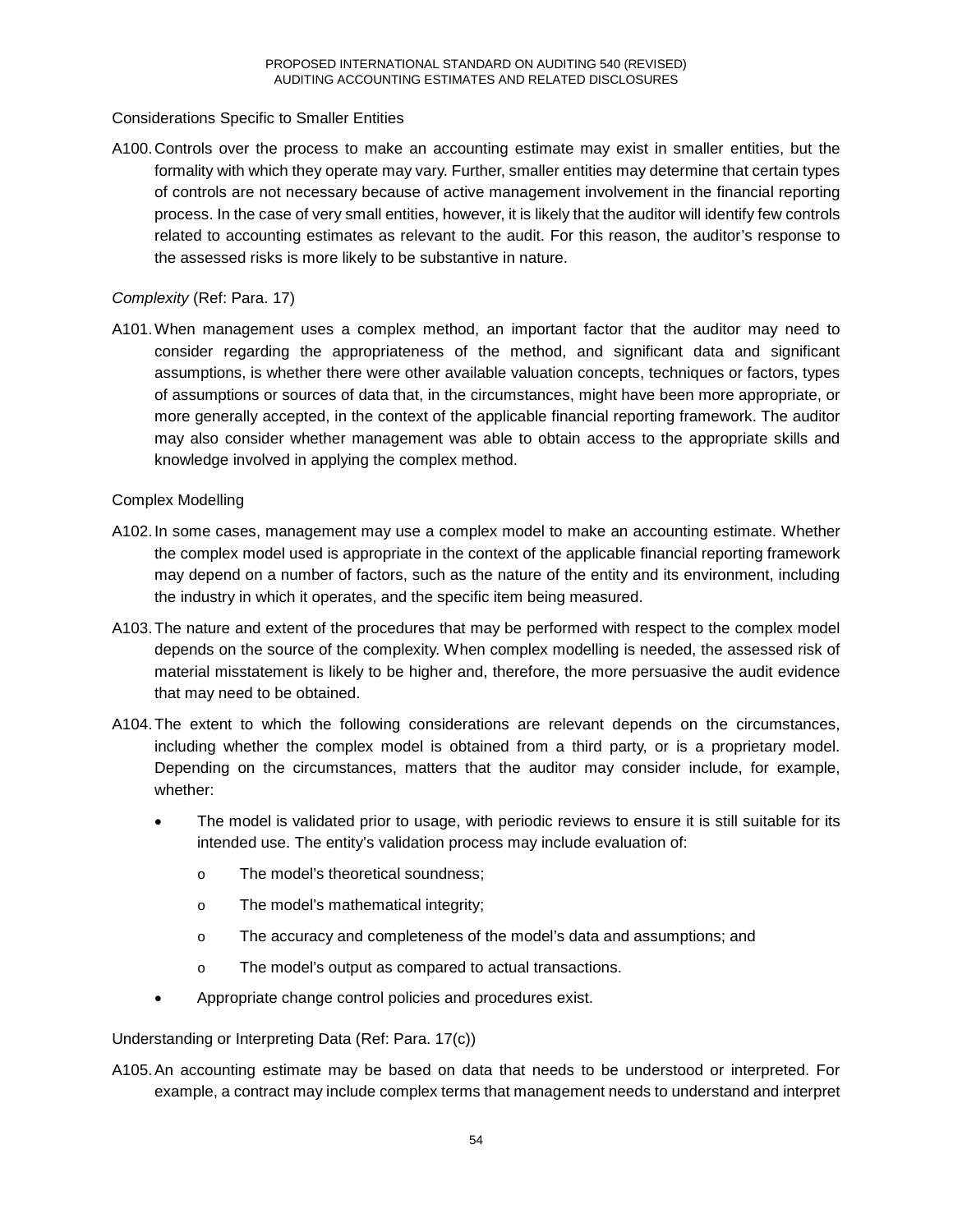based on the facts and circumstances of the entity. Procedures that the auditor may consider when the accounting estimate is based on complex legal or contractual terms include:

- Considering whether specialized skills or knowledge are needed to understand or interpret the contract;
- Inquiring of the entity's legal counsel regarding the legal or contractual terms; and
- Inspecting the underlying contracts, and:
	- o Obtaining an understanding of, and evaluating, the underlying business purpose for the transaction or agreement; and
	- o Considering whether the terms of the contracts are consistent with management's explanations.

Integrity of Significant Data and Significant Assumptions (Ref: Para. 17(d))

A106.Data may be developed internally, or may be obtained from an external information source. When obtaining audit evidence about the integrity of data and assumptions, it may be appropriate for the auditor to compare the data and assumptions with an external information source.

## *Judgment*

The Selection of the Method and the Significant Data and Significant Assumptions (Ref: Para. 18(a)(i))

A107.Audit evidence regarding management's selection of methods and significant data and significant assumptions may be obtained from inquiries of management regarding management's continuing processes of strategic analysis and risk management and inspection of relevant documents (such as committee minutes). Even without formal established processes, such as may be the case in smaller entities, the auditor may be able to evaluate the significant data and assumptions through inquiries of, and discussions with, management, along with other audit procedures in order to obtain sufficient appropriate audit evidence.

Changes From Previous Periods in the Method, or the Significant Data or Significant Assumptions (Ref: Para. 18(a)(ii)

- A108.The auditor's consideration of a change in an accounting estimate, or in the method for making it from previous periods, is important because a change that is not based on a change in circumstances or new information is unlikely to be reasonable nor in compliance with the applicable financial reporting framework. Arbitrary changes in an accounting estimate result in inconsistent financial statements over time and may give rise to a financial statement misstatement or be an indicator of possible management bias. (see paragraphs A147–A152).
- A109.As part of the process of making changes to the methods, assumptions, and data used in previous periods, management may evaluate alternative assumptions or outcomes of the accounting estimates, which can be accomplished through a number of approaches depending on the circumstances. One possible approach is a sensitivity analysis. This might involve determining how the monetary amount of an accounting estimate varies with different assumptions. Even for accounting estimates measured at fair value, there can be variation because different market participants will use different assumptions. A sensitivity analysis could lead to the development of a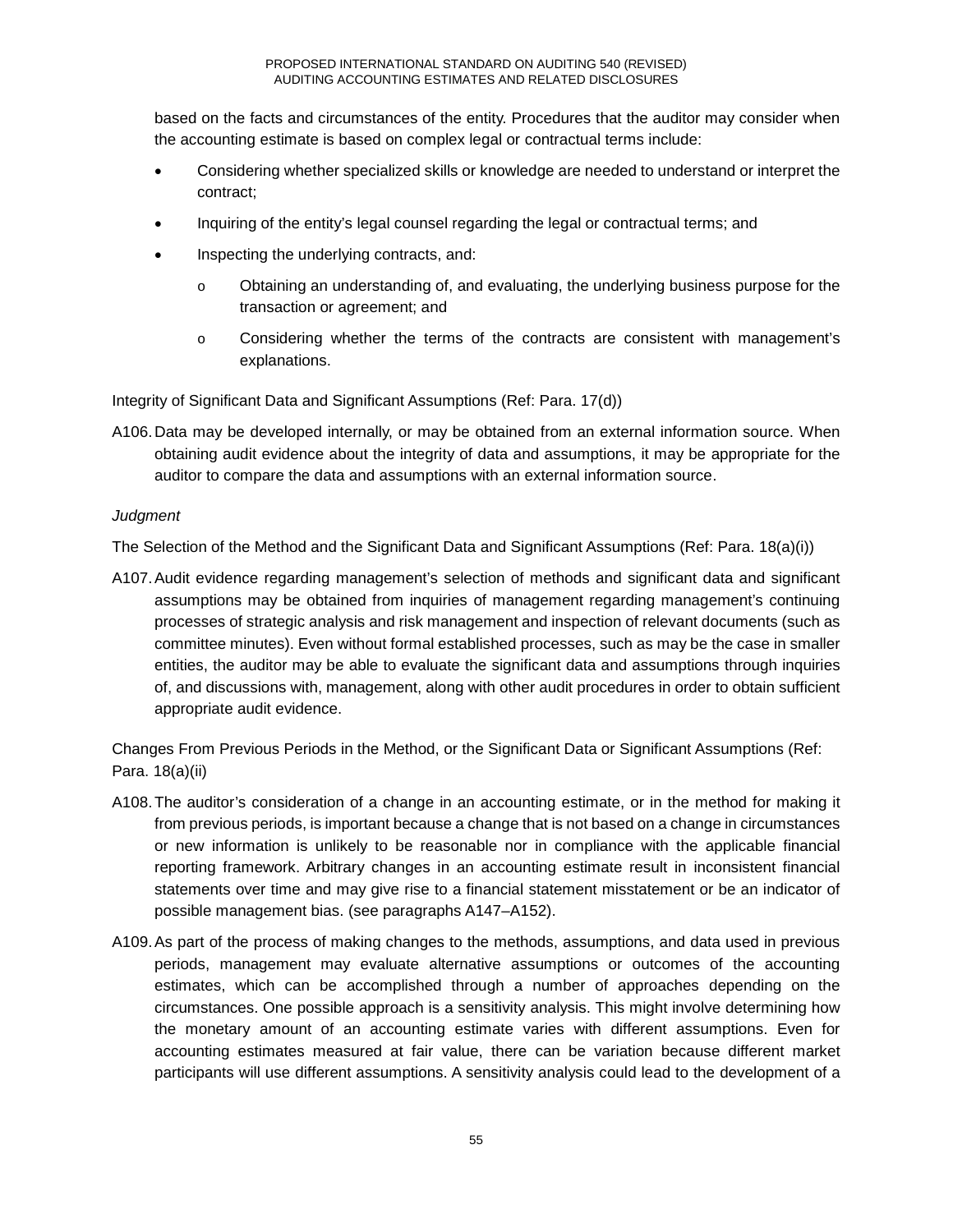number of outcome scenarios, sometimes characterized as a range of outcomes by management, such as "pessimistic" and "optimistic" scenarios.

Considerations Specific To Smaller Entities

A110.Smaller entities may use simple means to assess alternative assumptions or outcomes. In addition to the auditor's review of available documentation, the auditor may obtain other audit evidence of management's consideration of alternative assumptions or outcomes by inquiry of management. In addition, management may not have the expertise to consider alternative assumptions or outcomes and, therefore, may need to obtain specialized skills or knowledge from an external party (see also paragraph 10(e)(iv)).

Management's Intent and Ability (Ref: Para. 18(b))

- A111.The reasonableness of the assumptions used may depend on management's intent and ability to carry out certain courses of action. Management often documents plans and intentions relevant to specific assets or liabilities and the applicable financial reporting framework may require it to do so. Although the extent of audit evidence to be obtained about management's intent and ability is a matter of professional judgment, the auditor's procedures may include the following:
	- Review of management's history of carrying out its stated intentions.
	- Review of written plans and other documentation, including, when applicable, formally approved budgets, authorizations or minutes.
	- Inquiry of management about its reasons for a particular course of action.
	- Review of events occurring subsequent to the date of the financial statements and up to the date of the auditor's report.
	- Evaluation of the entity's ability to carry out a particular course of action given the entity's economic circumstances, including the implications of its existing commitments and legal, regulatory, or contractual restrictions that could affect the feasibility of management's actions.
	- Consideration of whether management has met the applicable documentation requirements, if any, of the applicable financial reporting framework.

Certain financial reporting frameworks, however, may not permit management's intentions or plans to be taken into account when making an accounting estimate. This is often the case for fair value accounting estimates because their measurement objective requires that assumptions reflect those used by marketplace participants.

### Model Adjustments (Ref: Para. 18(c)(iii))

A112.When management has made adjustments to the output of the model (see paragraph A30) to meet the requirements of the applicable financial reporting framework, consideration of those adjustments is likely to be important in obtaining sufficient appropriate audit evidence over risks of material misstatement related to the need for the use of judgment by management. Several types of methods used for the valuation of accounting estimates that require adjustments are for example, fulfilment value accounting for valuing insurance contracts and overlay adjustments when accounting for expected credit losses. In the case of fair value accounting estimates, it may be relevant to consider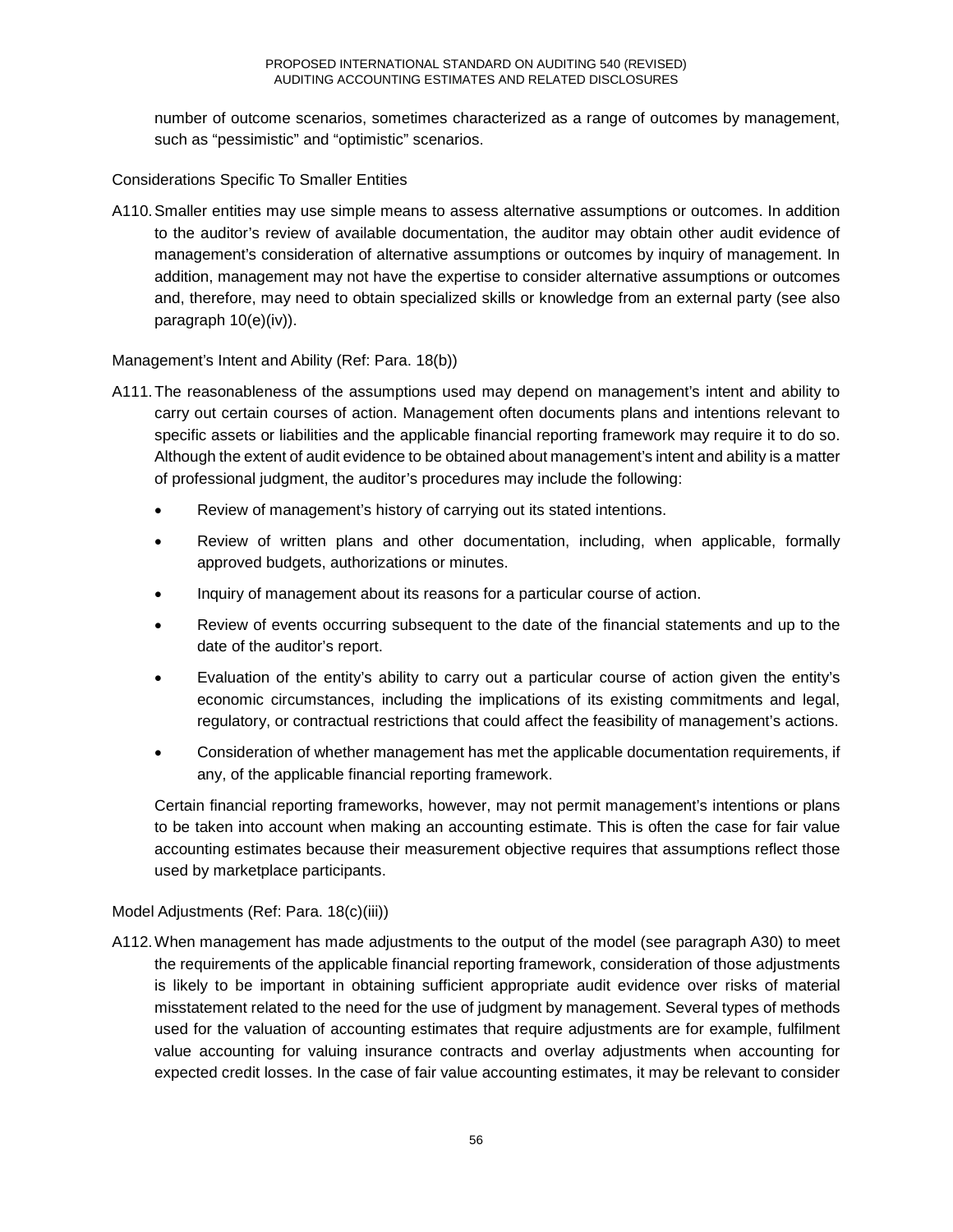whether adjustments to the output of the model, if any, reflect the assumptions marketplace participants would use in similar circumstances.

## *Estimation Uncertainty*

Management's Steps to Understand and Address Estimation Uncertainty (Ref: Para. 19(a)(i))

- A113.To determine an appropriate management point estimate, and related disclosures, it is necessary to understand the sources of inherent variability in the measurement outcomes, the extent of that variability, and the range of reasonably possible measurement outcomes. It also is necessary for management to identify and address the effects of complexity and judgment in the measurement process that increase the susceptibility of the accounting estimate to misstatement. This is important so that the selection of management's point estimate, and the development of related disclosures, is based only on estimation uncertainty.
- A114.There is no particular method of addressing estimation uncertainty that is more suitable than another. For example, management may employ sensitivity analysis, scenario analysis, or, when more robust evaluation is considered necessary (for example, in the banking or insurance industries), stress testing and reverse stress testing. Management's consideration of alternative assumptions or outcomes may not need to be conducted through a detailed process supported by extensive documentation. What is important is whether management has appropriately assessed how estimation uncertainty may affect the accounting estimate, not the specific manner in which it is done. Accordingly, where management has not considered alternative assumptions or outcomes, it may be necessary for the auditor to discuss with management, and request support for, how it has addressed estimation uncertainty.
- A115.Paragraph A46 includes a list of matters that may be appropriate for the auditor to consider in obtaining an understanding of whether, and if so, how management has addressed estimation uncertainty.

Management's Determination of a Point Estimate and Related Disclosures of Estimation Uncertainty (Ref: Para 19(a)(ii))

- A116.When preparing the financial statements, it also is important for management to determine that the estimation uncertainty has been properly depicted. This includes the selection of an appropriate point estimate and the related disclosures in the financial statements that describe the estimation uncertainty. For this purpose, an appropriate management point estimate is an amount that appropriately represents the range of reasonably possible outcomes, and appropriate related disclosures describe the extent of the variability in reasonably possible measurement outcomes.
- A117.The requirements of the applicable financial reporting framework may specify the method that should be applied in selecting an amount from the reasonably possible measurement outcomes. Financial reporting frameworks may recognize that the appropriate amount is one that is representative of the range of reasonably possible measurement outcomes and, in some cases, may indicate that the most relevant amount may be in the central part of that range.
- A118. For example, with respect to fair value estimates, IFRS<sup>54</sup> indicates that, if multiple valuation techniques are used to measure fair value, the results (i.e., respective indications of fair value) shall

 <sup>54</sup> IFRS 13, Fair Value Measurement, paragraph 63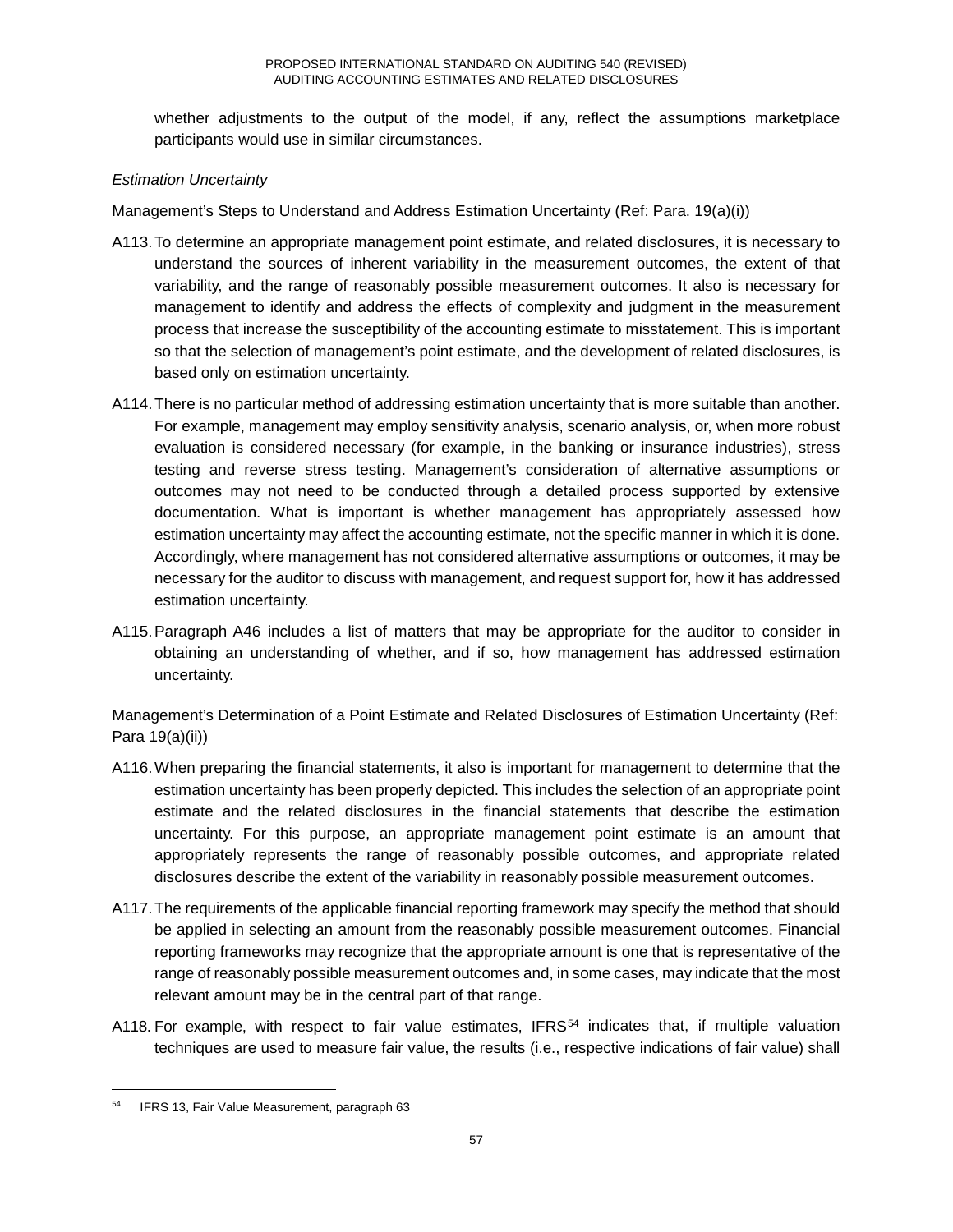be evaluated considering the reasonableness of the range of values indicated by those results. A fair value measurement is the point within that range that is most representative of fair value in the circumstances. In other cases, the applicable financial reporting framework may specify the use of a probability-weighted average of the reasonably possible measurement outcomes, or of the measurement amount that is most likely or that is more likely than not.

- A119.In other cases, the framework may not specify a particular selection method and judgment will be required, having regard to the requirements of the applicable financial reporting framework, including, when applicable, requirements relating to fair presentation and faithful representation.
- A120.The applicable financial reporting framework may require disclosures that describe the amount as an estimate and explain the nature and limitations of the process for making it, including the variability in reasonably possible measurement outcomes. The framework also may require additional disclosures to meet a disclosure objective.<sup>55</sup> In addition, in certain circumstances, it may be necessary for management to provide additional disclosures beyond those specifically required by the financial reporting framework in order to achieve fair presentation, or in the case of a compliance framework, for the financial statements not to be misleading.
- A121.The applicable financial reporting framework may require disclosures about significant accounting policies related to accounting estimates. Depending on the circumstances, relevant accounting policies may include matters such as the specific principles, bases, conventions, rules and practices applied in preparing and presenting accounting estimates in the financial statements.
- A122.The applicable financial reporting framework also may include requirements to disclose significant or critical judgments (for example, those that had the most significant effect on the amounts recognized in the financial statements) as well as significant forward-looking assumptions or other sources of estimation uncertainty.
- A123.Paragraph A2 of this ISA describes considerations that may be relevant to the auditor's evaluation of whether the accounting estimate, and related disclosures, are reasonable in the context of the applicable financial reporting framework. Matters that may be relevant in obtaining sufficient appropriate audit evidence about the reasonableness of management's point estimate and related disclosures include, when applicable:
	- Alternative methods for making the accounting estimate and alternative sources of data were available, and the methods and data used were selected appropriately from those alternatives.
	- Valuation attributes used were appropriate and complete.
	- The assumptions used were selected from a range of reasonably possible amounts and were supported by appropriate data that is relevant and reliable.
	- The data used in the measurement process was appropriate, relevant and reliable, and the integrity of that data was maintained.
	- The calculations applied in developing the outputs from the measurement process were mathematically accurate.
	- Management's point estimate is appropriately representative of the range of reasonably possible measurement outcomes.

 <sup>55</sup> IFRS 13, *Fair Value Measurement*, paragraph 92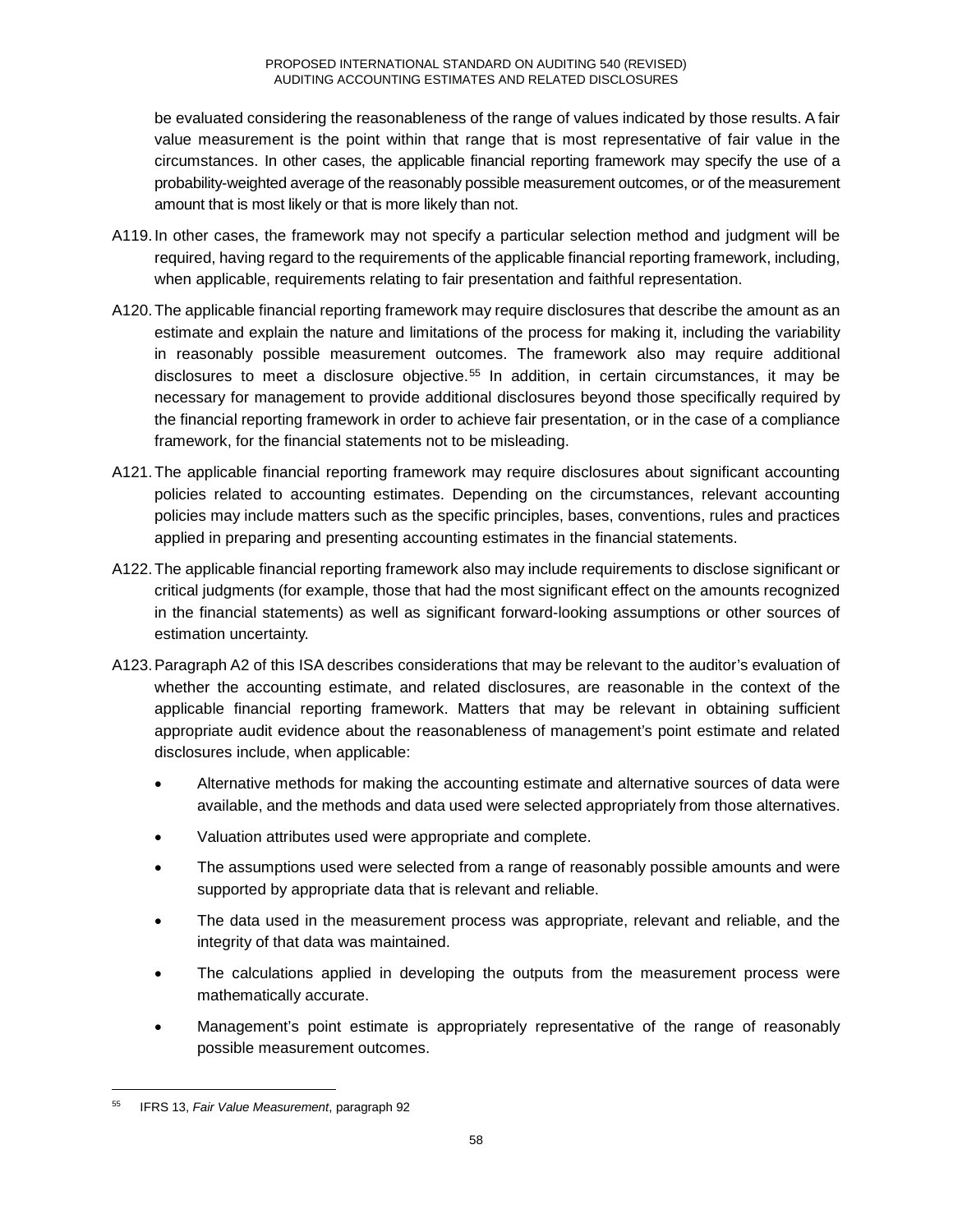- The related disclosures appropriately describe the amount as an estimate and explain the nature and limitations of the estimation process, including the variability of the reasonably possible measurement outcomes.
- A124.The auditor may conclude that the disclosure of estimation uncertainty is not reasonable in light of the circumstances and facts involved, even when the disclosures are in accordance with the applicable financial reporting framework. The auditor's evaluation of the reasonableness of disclosures about estimation uncertainty increases in importance the greater the range of possible outcomes of the accounting estimate (see paragraphs A133–A134).
- A125.In some cases, the auditor may consider it appropriate to encourage management to describe, in the notes to the financial statements, the circumstances relating to the estimation uncertainty. ISA 705  $(Revised)$ <sup>56</sup> provides guidance on the implications for the auditor's opinion when the auditor believes that management's disclosures in the financial statements are inadequate or misleading, including, for example, with respect to estimation uncertainty. If the auditor's consideration of estimation uncertainty associated with an accounting estimate, and its related disclosure, is a matter that required significant auditor attention, then this may constitute a key audit matter (see ISA 701).<sup>57</sup>

When Management Has Not Appropriately Understood or Addressed Estimation Uncertainty (Ref: Para. 19(b))

- A126.When the auditor believes that management has not appropriately understood or addressed estimation uncertainty, the auditor may consider requesting management to consider alternative assumptions or to provide additional disclosure relating to the estimation uncertainty.
- A127.If, in the auditor's judgment, management has not appropriately understood or addressed the estimation uncertainty, the auditor is required, to the extent possible, to develop a point estimate or a range to enable the auditor to evaluate the reasonableness of management's point estimate and the related disclosures in the financial statements that describe the estimation uncertainty. The appropriate methods, assumptions and data for the auditor to use depend on the requirements of the applicable financial reporting framework.

Developing an Auditor's Point Estimate or Using an Auditor's Range

- A128.Whether the auditor develops a point estimate or uses an auditor's range, the auditor is designing and performing a substantive analytical procedure. ISA 520<sup>58</sup> provides requirements and guidance regarding the auditor's use of substantive analytical procedures.
- A129.The approach taken by the auditor in developing either a point estimate or a range may vary based on what is considered most effective in the circumstances. For example, the auditor may initially develop a point estimate, and then assess its sensitivity to changes in assumptions to ascertain a range with which to evaluate management's point estimate. Alternatively, the auditor may begin by developing a range for purposes of determining, when possible, a point estimate.
- A130.The ability of the auditor to develop a point estimate, as opposed to a range, depends on several factors, including the method used, the nature and extent of data available and the estimation

 <sup>56</sup> ISA 705 (Revised), *Modifications to the Opinion in the Independent Auditor's Report*

<sup>57</sup> ISA 701, *Communicating Key Audit Matters in the Independent Auditor's Report*

<sup>58</sup> ISA 520, *Analytical Procedures*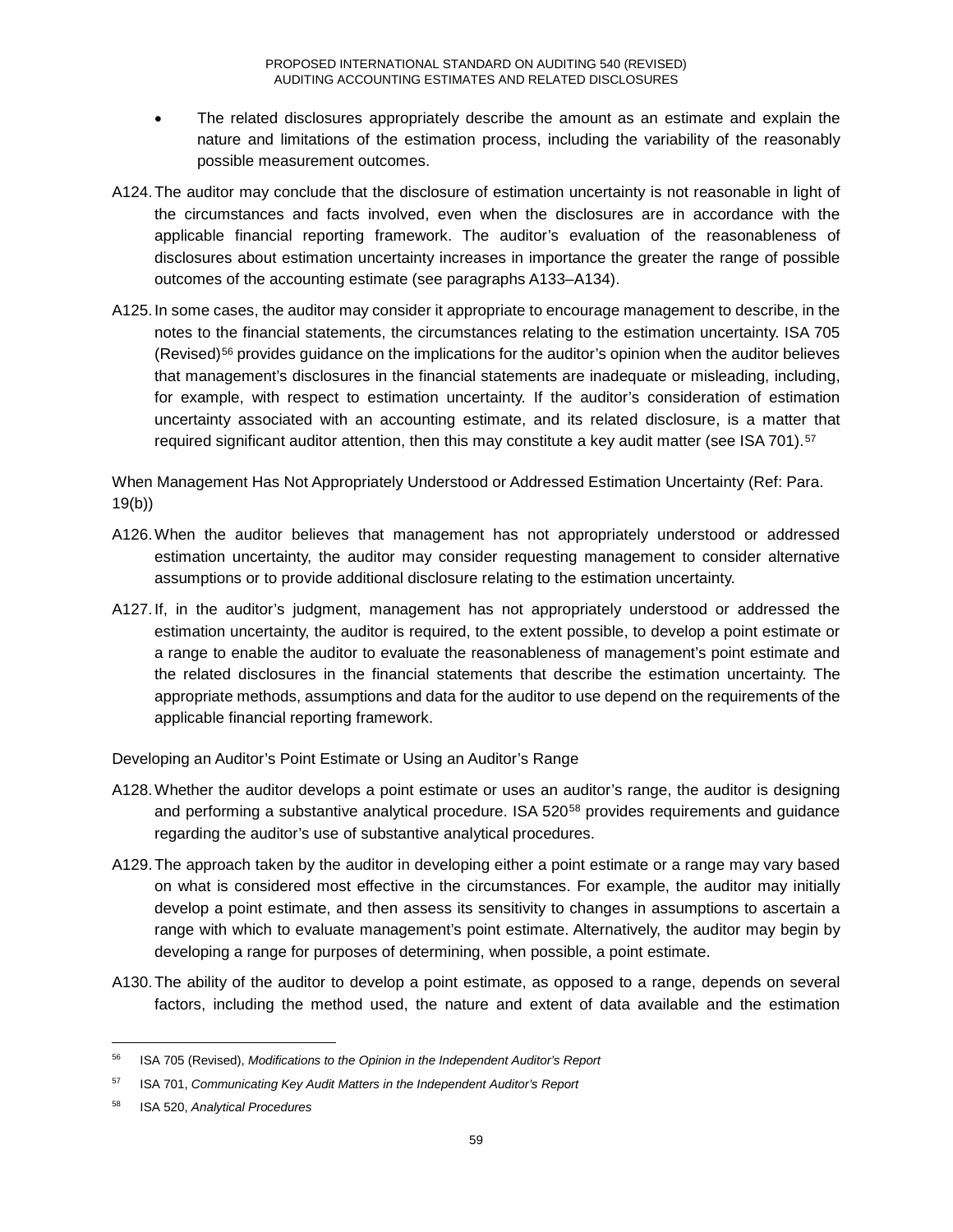uncertainty involved with the accounting estimate. Further, the decision to develop a point estimate or range may be influenced by the applicable financial reporting framework, which may prescribe the point estimate that is to be used after consideration of the alternative outcomes and assumptions, or prescribe a specific measurement method (for example, the use of a discounted probability-weighted expected value, or the most likely outcome).

A131.The auditor may develop a point estimate or a range in a number of ways, for example, by:

- Using a model, for example, one that is commercially available for use in a particular sector or industry, or a proprietary or auditor-developed model.
- Using management's model and selecting alternative assumptions or data sources to develop a point estimate or range.
- Developing a point estimate or range for only part of the accounting estimate (for example, when only a certain part of the accounting estimate is giving rise to the risk of material misstatement).
- Developing alternative assumptions to those used by management.
- Employing or engaging a person with specialized expertise to develop or execute the model, or to provide relevant assumptions.
- Making reference to other comparable conditions, transactions or events, or, where relevant, markets for comparable assets or liabilities.
- A132.It is important for the auditor to obtain a sufficient understanding of the data, assumptions and method used by management in making the accounting estimate as this understanding also may be relevant to the auditor's development of an appropriate point estimate or range and the evaluation of whether the accounting estimate is reasonable or is misstated.
- A133.The auditor also may need to consider whether there is an indication of management bias in the selection of the assumptions, data or method. For example, for a particular accounting estimate, if management has developed an appropriate range for three different assumptions, and in each case the assumption used in making the accounting estimate was from the same end of the range, the auditor may need a further discussion with management and may need to reconsider whether sufficient appropriate audit evidence has been obtained that the assumptions selected were appropriate and supportable in the circumstances.
- A134.In certain circumstances, the auditor's range for an accounting estimate may be multiples of materiality for the financial statements as a whole, particularly when materiality is based on operating results (for example, pre-tax income) and this measure is relatively small in relation to assets or other balance sheet measures. In these circumstances, the auditor's evaluation of the reasonableness of the disclosures about estimation uncertainty becomes increasingly important. Considerations such as those included in paragraphs A133, A144 and A145 may also be appropriate in these circumstances.

### **Disclosures Related to Accounting Estimates** (Ref: Para. 21)

A135.Paragraph 21 applies regardless of whether the auditor is required to perform procedures under paragraph 19.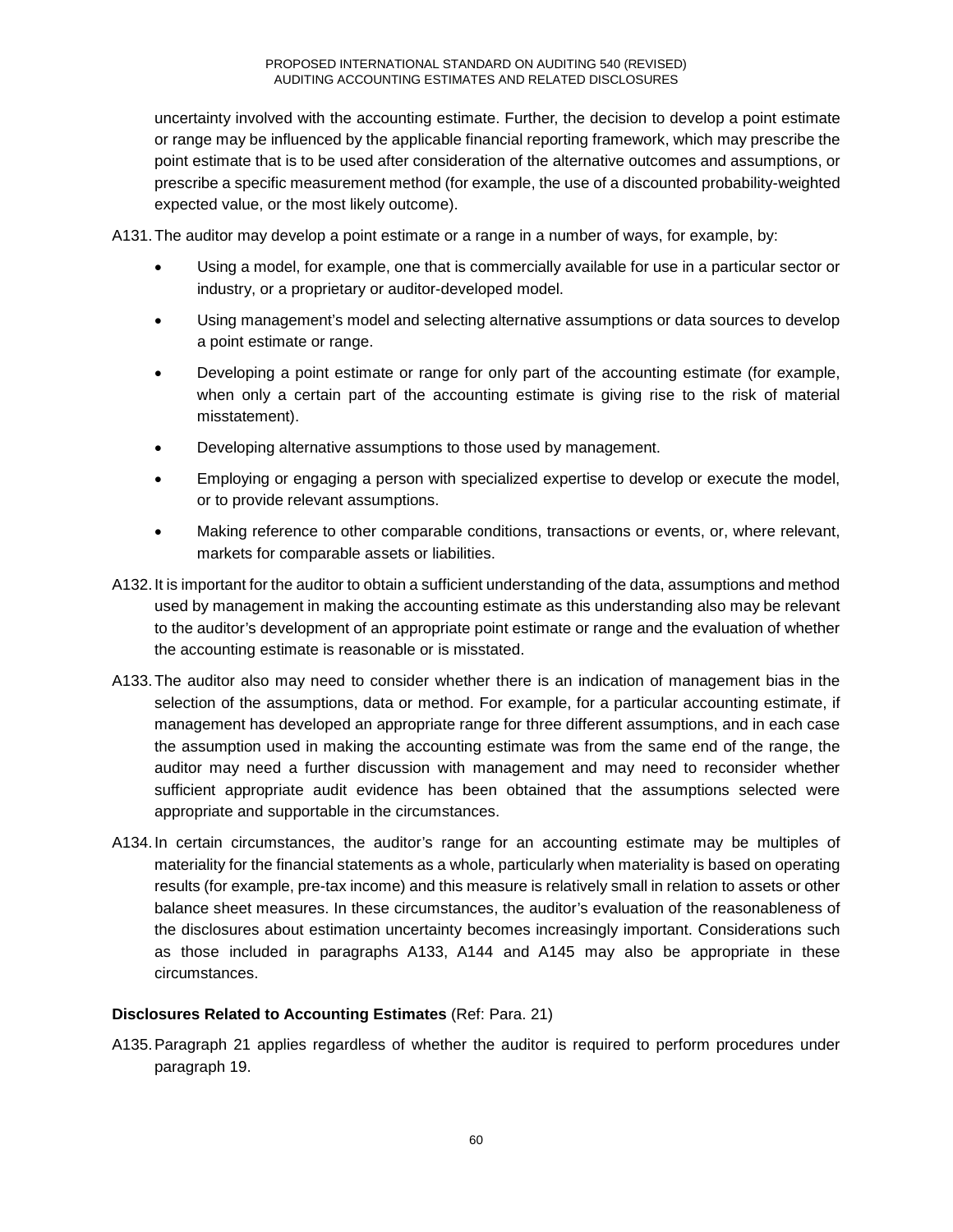- A136.The presentation of financial statements in accordance with the applicable financial reporting framework includes disclosure of relevant matters. The applicable financial reporting framework may permit, or prescribe, disclosures related to accounting estimates, and some entities may disclose voluntarily additional information in the notes to the financial statements. These disclosures may include, for example:
	- The method of estimation used, including any applicable model.
	- The basis for the selection of the method of estimation.
	- Information that has been obtained from models, or from other calculations used to determine estimates recognized or disclosed in the financial statements, including information relating to the underlying data and assumptions used in those models, such as:
		- o Assumptions developed internally; or
		- o Data, such as interest rates, that are affected by factors outside the control of the entity.
	- The effect of any changes to the method of estimation from the prior period.
	- The sources and implications of estimation uncertainty.
	- Fair value information, including when produced by management's experts.
	- Information about sensitivity analyses derived from financial models that demonstrates that management has considered alternative assumptions.

Such disclosures are relevant to users in understanding the accounting estimates recognized or disclosed in the financial statements, and sufficient appropriate audit evidence needs to be obtained about whether the disclosures are reasonable in the context of the applicable financial reporting framework.

- A137.In some cases, the applicable financial reporting framework may require specific disclosures regarding uncertainties. For example, some financial reporting frameworks prescribe:
	- The disclosure of key assumptions and other sources of estimation uncertainty that have a significant risk of causing a material adjustment to the carrying amounts of assets and liabilities. Such requirements may be described using terms such as "Key Sources of Estimation Uncertainty" or "Critical Accounting Estimates."
	- The disclosure of the range of possible outcomes, and the assumptions used in determining the range.
	- The disclosure of specific information, such as:
		- o Information regarding the significance of fair value accounting estimates to the entity's financial position and performance; and
		- o Disclosures regarding market inactivity or illiquidity.
	- Qualitative disclosures such as the exposures to risk and how they arise, the entity's objectives, policies and procedures for managing the risk and the methods used to measure the risk and any changes from the previous period of these qualitative concepts.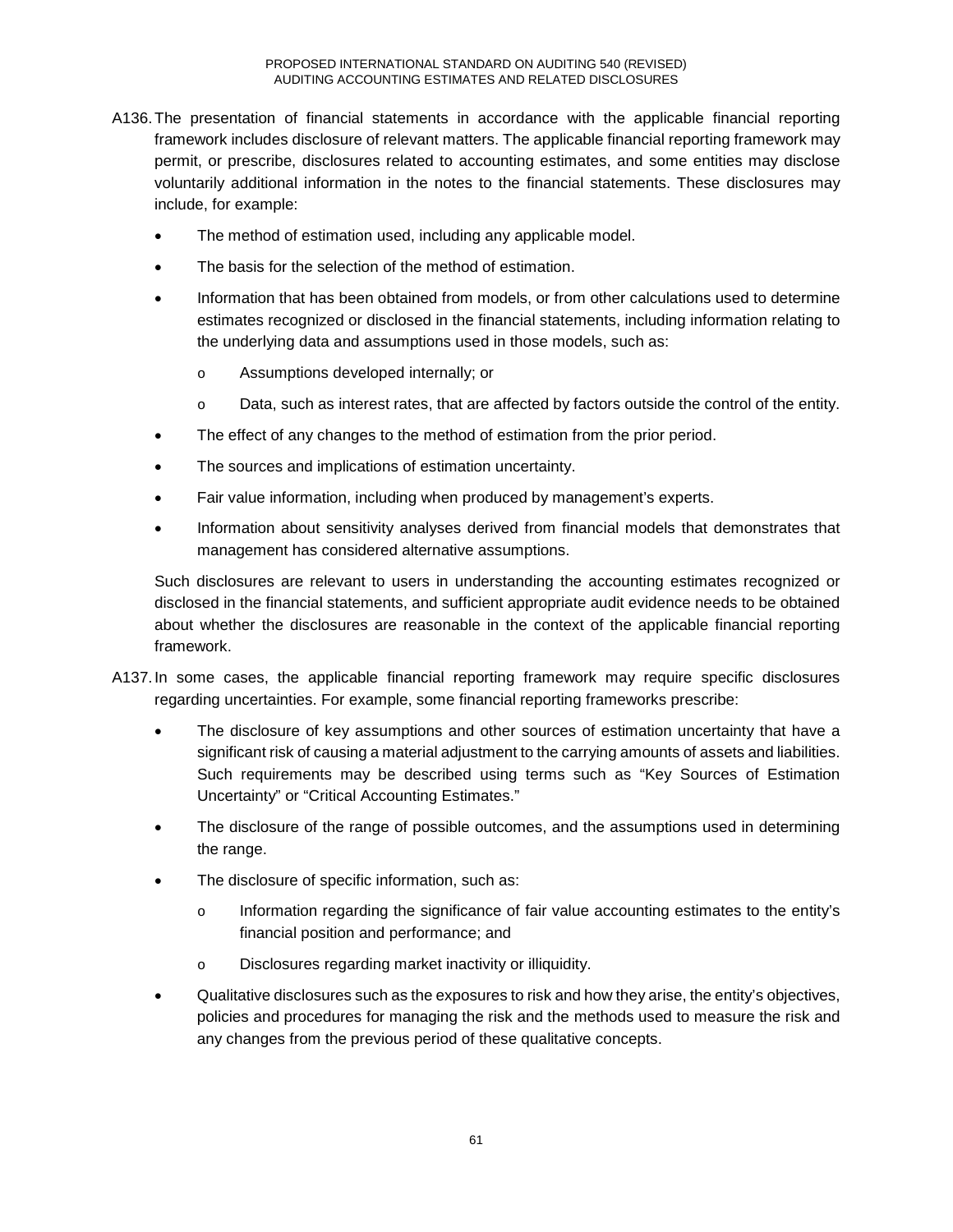- Quantitative disclosures such as the extent to which the entity is exposed to risk, based on information provided internally to the entity's key management personnel, including credit risk, liquidity risk and market risk.
- A138. When the financial statements are prepared in accordance with a fair presentation framework, the auditor's evaluation as to whether the financial statements achieve fair presentation<sup>59</sup> include the consideration of the overall presentation, structure and content of the financial statements, and whether the financial statements, including the related notes, represent the underlying transactions and events in a manner that achieves fair presentation. Depending on the facts and circumstances, given the importance of accounting estimates to the overall financial statements, the auditor may determine that additional disclosures related to accounting estimates are necessary to achieve fair presentation. This may be the case, for example, when an accounting estimate is subject to significant estimation uncertainty (see paragraphs A124–A125).

#### **Overall Evaluation Based on Audit Procedures Performed** (Ref: Para. 22)

- A139. ISA 330<sup>60</sup> notes that an audit of financial statements is a cumulative and iterative process. As the auditor performs planned audit procedures, the audit evidence obtained may cause the auditor to modify the nature, timing or extent of other planned audit procedures. In relation to accounting estimates, information may come to the auditor's attention through performing procedures to obtain audit evidence about the matters in paragraphs 17–19, when applicable, that differs significantly from the information on which the risk assessment was based.
- A140.For example, the auditor may have identified that the only reason for an assessed risk of material misstatement is the need for the use of judgment by management in making the accounting estimate. However, while performing procedures to address the matters in paragraph 18, as applicable, the auditor may discover that the accounting estimate is more complex than originally contemplated, indicating that the assessment of the risk of material misstatement may need to be revised (that is, the reasons for the assessment now include complexity). Therefore, the auditor needs to perform additional audit procedures to address the matters in paragraph 17, as applicable. ISA 315 (Revised) contains further guidance on revising the auditor's risk assessment.<sup>61</sup>
- A141.With respect to accounting estimates that have not been recognized, the focus of the auditor's evaluation may be on whether the recognition criteria of the applicable financial reporting framework have in fact been met. When an accounting estimate has not been recognized, and the auditor concludes that this treatment is appropriate, some financial reporting frameworks may require disclosure of the circumstances in the notes to the financial statements.

### **Misstatements** (Ref: Para.23)

- A142. ISA 450<sup>62</sup> provides guidance on distinguishing misstatements for purposes of the auditor's evaluation of the effect of uncorrected misstatements on the financial statements. In relation to accounting estimates, a misstatement, whether caused by fraud or error, may arise as a result of:
	- Misstatements about which there is no doubt (factual misstatements).

 <sup>59</sup> ISA 700 (Revised), paragraph 14

<sup>60</sup> ISA 330, paragraph A60

<sup>&</sup>lt;sup>61</sup> ISA 315 (Revised), paragraph 31

<sup>62</sup> ISA 450, *Evaluation of Misstatements Identified during the Audit*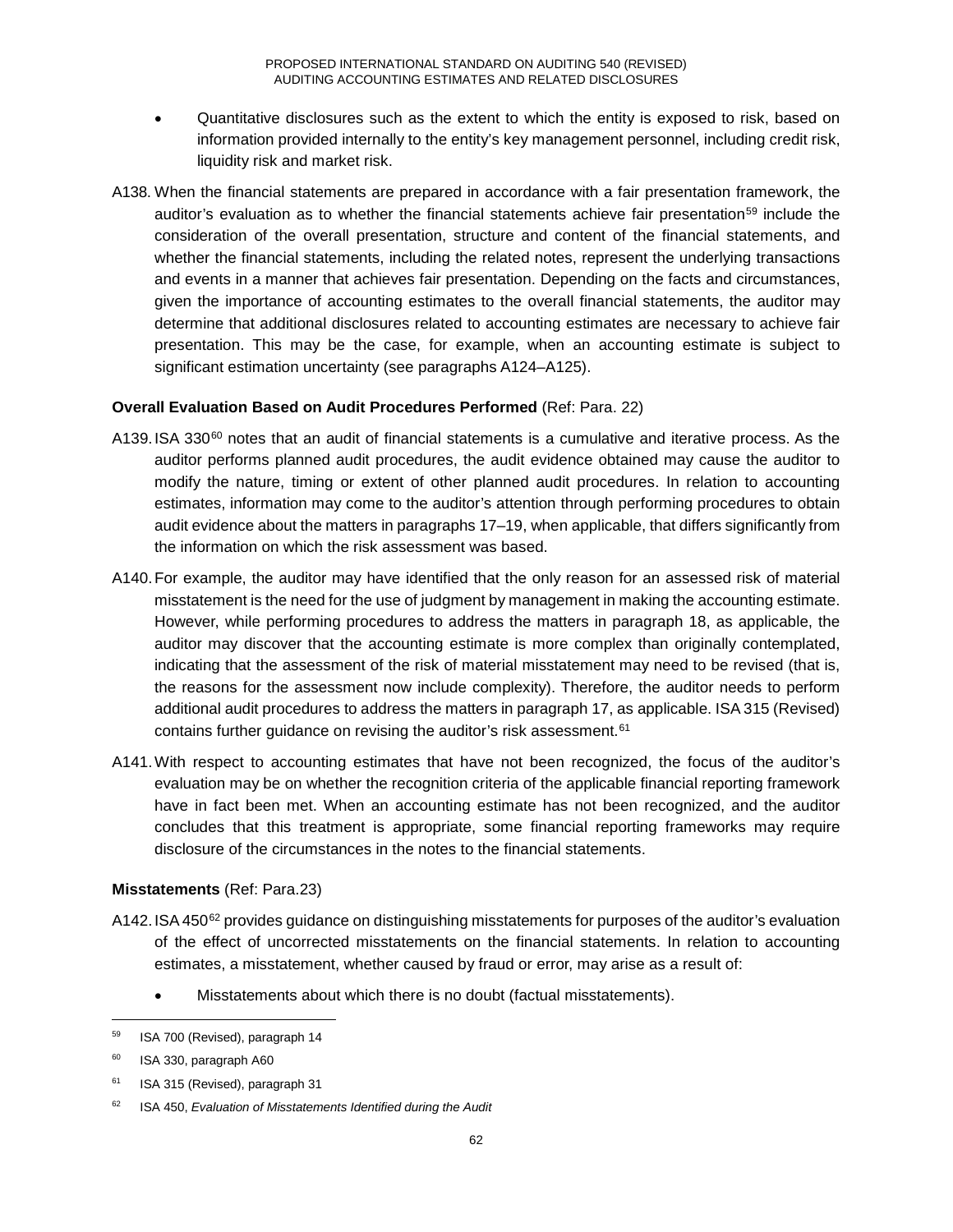- Differences arising from the judgments of management, including those concerning recognition, measurement, presentation and disclosure of accounting estimates (including the selection or application of accounting policies) that the auditor considers unreasonable or inappropriate (judgmental misstatements).
- The auditor's best estimate of misstatements in populations, involving the projection of misstatements identified in audit samples to the entire populations from which the samples were drawn (projected misstatements).
- A143.Paragraphs A113 to A118 provide guidance to assist the auditor in evaluating management's selection of a point estimate to be included in the financial statements. Based on the audit evidence obtained, the auditor may conclude that there is sufficient appropriate audit evidence supporting a point estimate that does not differ from management's point estimate. When the auditor uses a range, and provided that the auditor's range only includes amounts that are supported by audit evidence obtained and the auditor has evaluated to be reasonable as required by paragraph 20 of this ISA, the auditor may determine that management's point estimate falls within the auditor's range. In either of these situations, the auditor may conclude that the accounting estimate is reasonable in the context of the applicable financial reporting framework.
- A144.In some cases, management may have determined an amount or a range of amounts that it believes are reasonable, and that the auditor also may have determined are reasonable, based on the audit evidence obtained, in developing an auditor's point estimate or range. In other circumstances, the audit evidence obtained may support other amounts or another range of amounts as being reasonable. In each of these circumstances, the variation in such amounts or the auditor's range may be significant. Such variation does not necessarily mean that any of the amounts identified or supported or any amount in the auditor's range is not reasonable. Nonetheless, if the variation is significant it may be important for the auditor to reconsider whether sufficient appropriate audit evidence has been obtained regarding the reasonableness of the amounts within the range.
- A145.The audit evidence may support a point estimate that differs from management's point estimate, or a range that does not include management's point estimate. When the audit evidence supports an auditor's point estimate that differs from management's point estimate, the difference between the auditor's point estimate and management's point estimate constitutes a misstatement. When the audit evidence supports a range that does not encompass management's point estimate, the misstatement is the difference between management's point estimate and the nearest point of the auditor's range.
- A146.Evaluating whether sufficient appropriate audit evidence has been obtained, and whether the accounting estimate is misstated, for accounting estimates and related disclosures included in the notes to the financial statements involves essentially the same types of considerations applied when auditing an accounting estimate recognized in the financial statements.

### **Indicators of Possible Management Bias** (Ref: Para. 24)

A147.Examples of indicators of possible management bias with respect to accounting estimates include:

- Changes in an accounting estimate, or the method for making it, when management has made a subjective assessment that there has been a change in circumstances.
- Selection or construction of significant assumptions that yield a point estimate favorable for management objectives.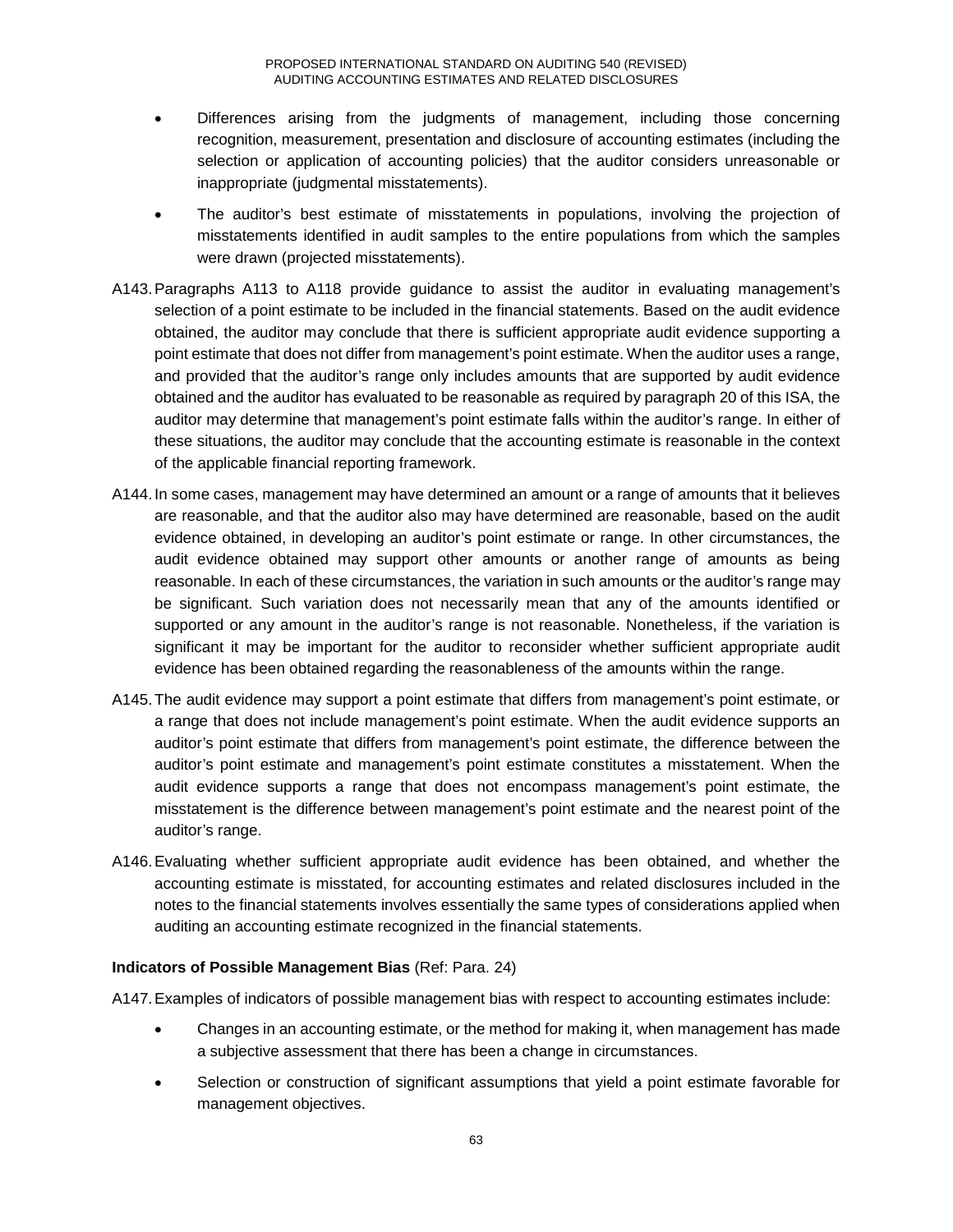- Selection of a point estimate that may indicate a pattern of optimism or pessimism.
- A148.Indicators of possible management bias themselves do not constitute misstatements for purposes of drawing conclusions on the reasonableness of individual accounting estimates. However, in some cases the audit evidence may point to a misstatement rather than simply an indicator of bias. For example, when management has changed an accounting estimate, or the method of making it, from the prior period based on a subjective assessment that there has been a change in circumstances, the auditor may conclude based on the audit evidence obtained that the accounting estimate is misstated as a result of an arbitrary change by management, or may regard it as an indicator of possible management bias.
- A149.Management bias may be more difficult to detect at an account level than when considering groups of accounting estimates or all accounting estimates, or when observed over a number of accounting periods. Although some form of management bias is inherent in subjective decisions, in making such judgments there may be no intention by management to mislead the users of financial statements. When, however, there is intention to mislead, management bias is fraudulent in nature.
- A150.For example, if each accounting estimate included in the financial statements was individually reasonable but each management point estimate trends toward one end of the auditor's range, such circumstances may indicate possible bias by management in making the estimates. Bias may also be evident from the cumulative effect of changes in multiple accounting estimates. For example, if the estimates in the financial statements are grouped at one end of the range of reasonable outcomes in the prior year and are grouped at the other end of the range of reasonable outcomes in the current year, such changes may be an indicator of possible bias in seeking to achieve an expected or desired outcome, e.g., to offset higher or lower than expected earnings.
- A151.Indicators of management bias may affect the auditor's conclusion as to whether the auditor's risk assessment and related responses remain appropriate, and the auditor may need to consider the implications for the rest of the audit. Further, they may affect the auditor's evaluation of whether the financial statements as a whole are free from material misstatement, as discussed in ISA 700 (Revised).
- A152.In addition, in applying ISA 240, the auditor is required to evaluate whether management's judgments and decisions in making the accounting estimates included in the financial statements indicate a possible bias that may represent a material misstatement due to fraud. Fraudulent financial reporting is often accomplished through intentional misstatement of accounting estimates, which may include intentionally understating or overstating accounting estimates. Possible indicators of management bias that may also be indicators of a fraud risk may cause the auditor to reassess whether the auditor's risk assessments, in particular the assessment of fraud risks, and related responses remain appropriate.

### **Written Representations** (Ref: Para. 25)

A153.ISA 580<sup>63</sup> discusses the use of written representations. In obtaining written representations that management and, where appropriate, those charged with governance, believe the methods and significant data and significant assumptions used in making the accounting estimates and their related disclosures are appropriate, the auditor is required to consider the need to obtain representations about specific accounting estimates. These representations may address accounting

 <sup>63</sup> ISA 580, *Written Representations*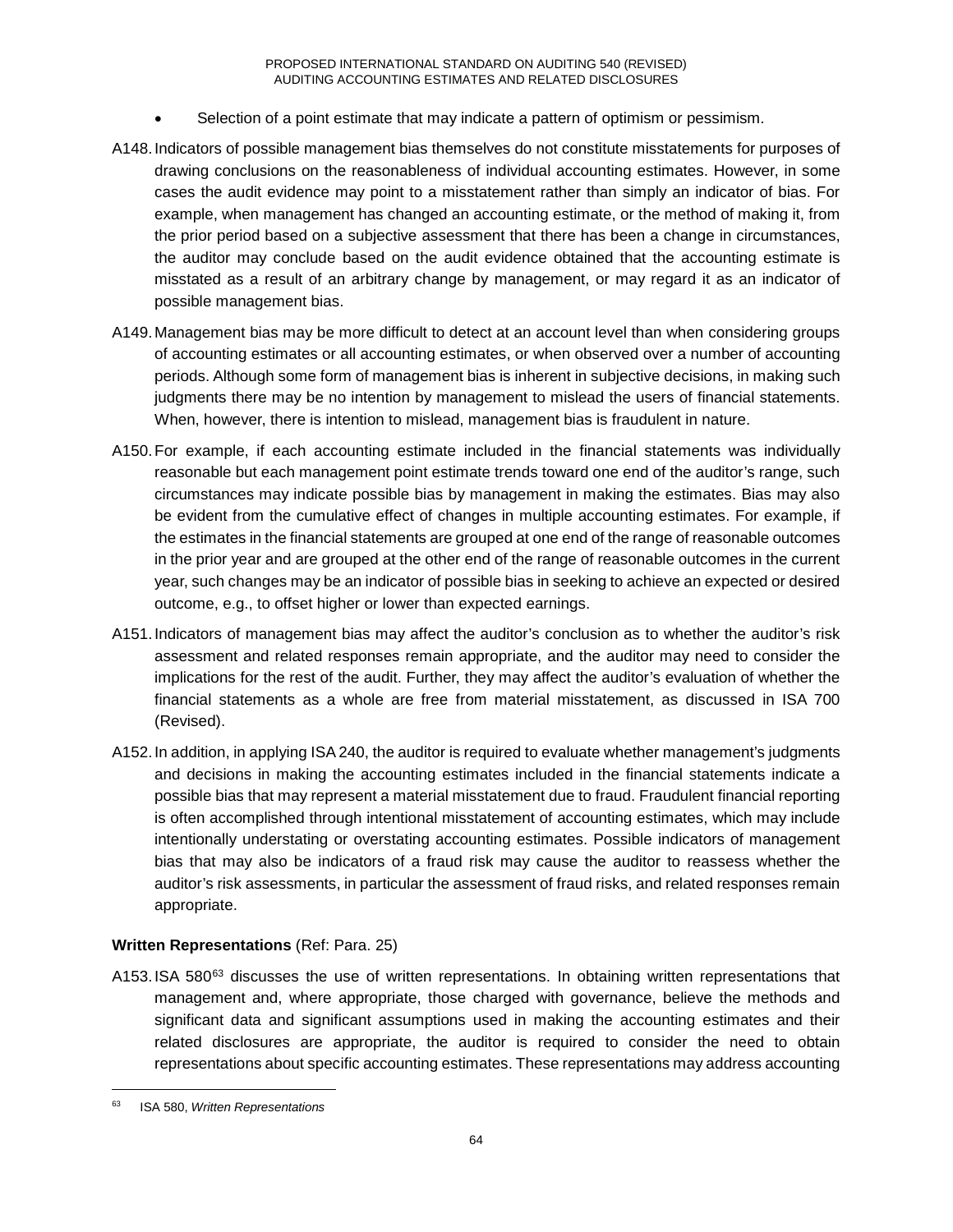estimates recognized or disclosed, or about decisions not to recognize or disclose an accounting estimate, in the financial statements and may include representations:

- That management's point estimate is reasonable in the context of the applicable financial reporting framework.
- About the appropriateness of the method selected and, when applicable, the model used for making the accounting estimate in the context of the applicable financial reporting framework.
- That the significant judgments made in making the accounting estimate have been taken into account all relevant information of which management is aware.
- About the consistency in the selection or application of the method, assumptions, and data used by management in making the accounting estimates in the context of the applicable financial reporting framework.
- That the assumptions appropriately reflect management's intent and ability to carry out specific courses of action on behalf of the entity, when relevant to the accounting estimates and disclosures.
- That disclosures related to accounting estimates, including disclosures describing estimation uncertainty, are complete and reasonable in the context of the applicable financial reporting framework.
- That appropriate specialized skills or expertise, when necessary, has been applied in making the accounting estimates.
- That no subsequent event requires adjustment to the accounting estimates and related disclosures included in the financial statements.
- A154.For those accounting estimates not recognized or disclosed in the financial statements, written representations may also include representations about the appropriateness of the basis used by management for determining that the recognition or disclosure criteria of the applicable financial reporting framework have not been met.

### **Communication with Those Charged With Governance or Management** (Ref: Para 26)

- A155.In applying ISA 260 (Revised), the auditor communicates with those charged with governance the auditor's views about significant qualitative aspects of the entity's accounting practices relating to accounting estimates and related disclosures. This may include, when applicable, why the auditor considers a significant accounting practice, which include management's judgments in making the accounting estimates, although acceptable under the applicable financial reporting framework, not to be most appropriate to the particular circumstances of the entity. In communicating those views, matters specific to the accounting estimates that the auditor may consider communicating to those charged with governance include:
	- (a) The nature and consequences of significant assumptions used in accounting estimates and the degree of subjectivity involved in the development of the assumptions;
	- (b) The relative materiality of the accounting estimates to the financial statements as a whole;
	- (c) Management's understanding (or lack thereof) regarding the nature and extent of, and the risks associated with, accounting estimates, particularly financial instruments;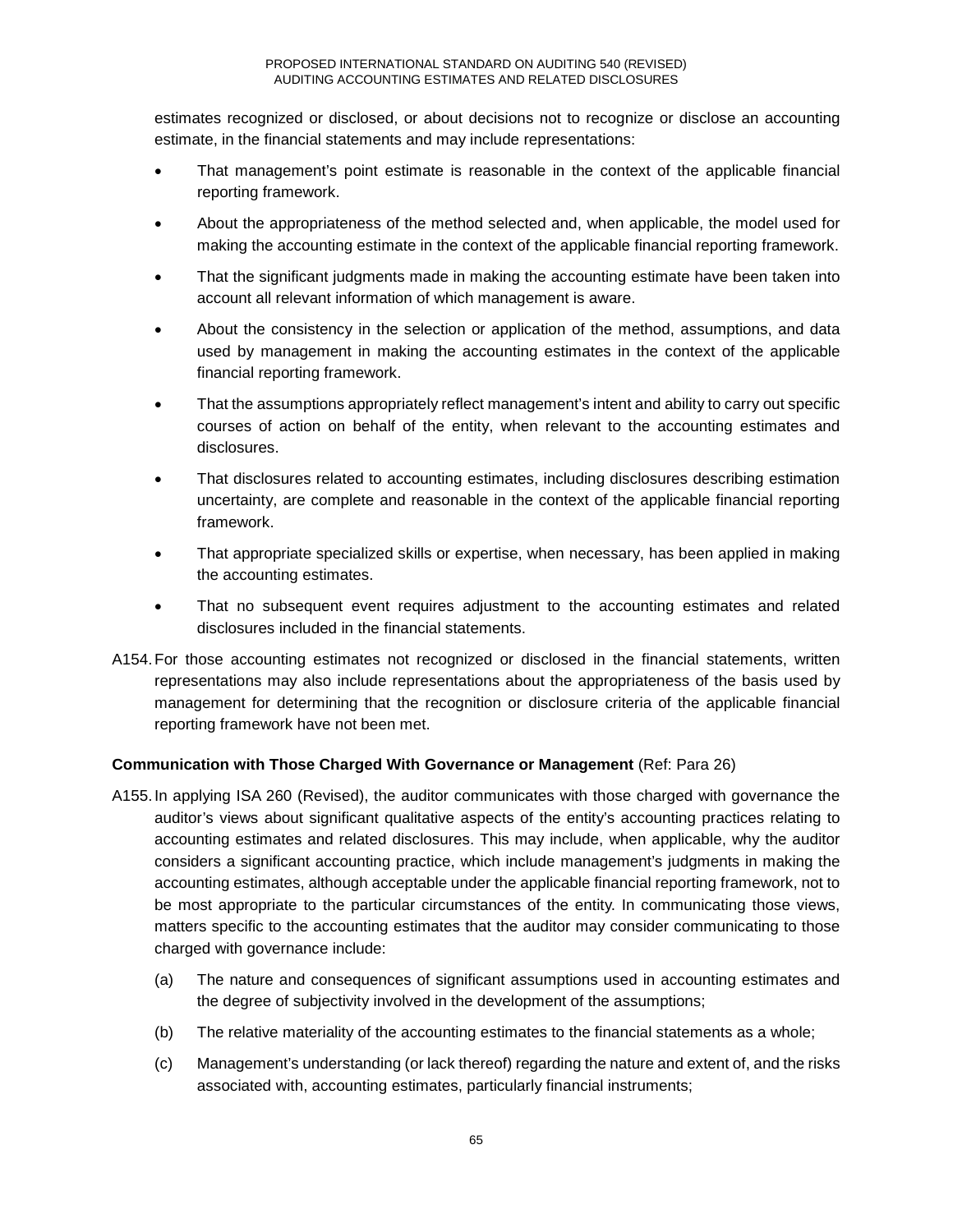- (d) Significant difficulties encountered when obtaining sufficient appropriate audit evidence relating to data obtained from an external information source or valuations performed by management or a management's expert;
- (e) Significant differences in judgments between the auditor and management or a management's expert regarding valuations;
- (f) The auditor's views about differences between the auditor's point estimate or range and management's point estimate;
- (g) The auditor's views about the appropriateness of the selection of accounting policies and presentation of accounting estimates in the financial statements;
- (h) The auditor's views about the qualitative aspects of the entity's accounting practices and financial reporting for accounting estimates; and
- (i) The potential effects on the entity's financial statements of material risks and exposures required to be disclosed in the financial statements, including the estimation uncertainty associated with accounting estimates.
- A156.In applying ISA 265, the auditor communicates significant deficiencies in internal control to those charged with governance or management, including significant deficiencies regarding accounting estimates. For example, significant deficiencies may be identified related to controls over:
	- (a) The selection and application of significant accounting policies related to accounting estimates, and the selection and application of methods, assumptions, and data;
	- (b) Risk management and related systems;
	- (c) Data integrity, including when data is obtained from an external information source; and
	- (d) The use, development and validation of models, including third-party models, and any adjustments that may be required.
- A157.In addition to communicating with those charged with governance, the auditor may be permitted or required to communicate directly with regulators or prudential supervisors. Such communication may be useful throughout the audit or at particular stages, such as when planning the audit or when finalizing the auditor's report. For example, in some jurisdictions, financial institution regulators seek to cooperate with auditors to share information about the operation and application of controls over financial instrument activities, challenges in valuing financial instruments in inactive markets, expected credit losses, and insurance reserves while other regulators may seek to understand the auditor's views on significant aspects of the entity's operations including the entity's costs estimates. This communication may be helpful to the auditor in identifying risks of material misstatement.

### **Documentation** (Ref: Para. 27)

A158.Paragraph 8 of ISA 230 requires the auditor to prepare audit documentation that is sufficient to enable an experienced auditor, having no previous connection with the audit, to understand, among other things, significant professional judgments. In the context of auditing accounting estimates, these professional judgments include the basis for the auditor's evaluation of whether the accounting estimates and related disclosures are reasonable in the context of the applicable financial reporting framework. The auditor's judgments are likely to be supported by the documentation of the procedures performed to address the matters in paragraphs 17–21 including the auditor's judgment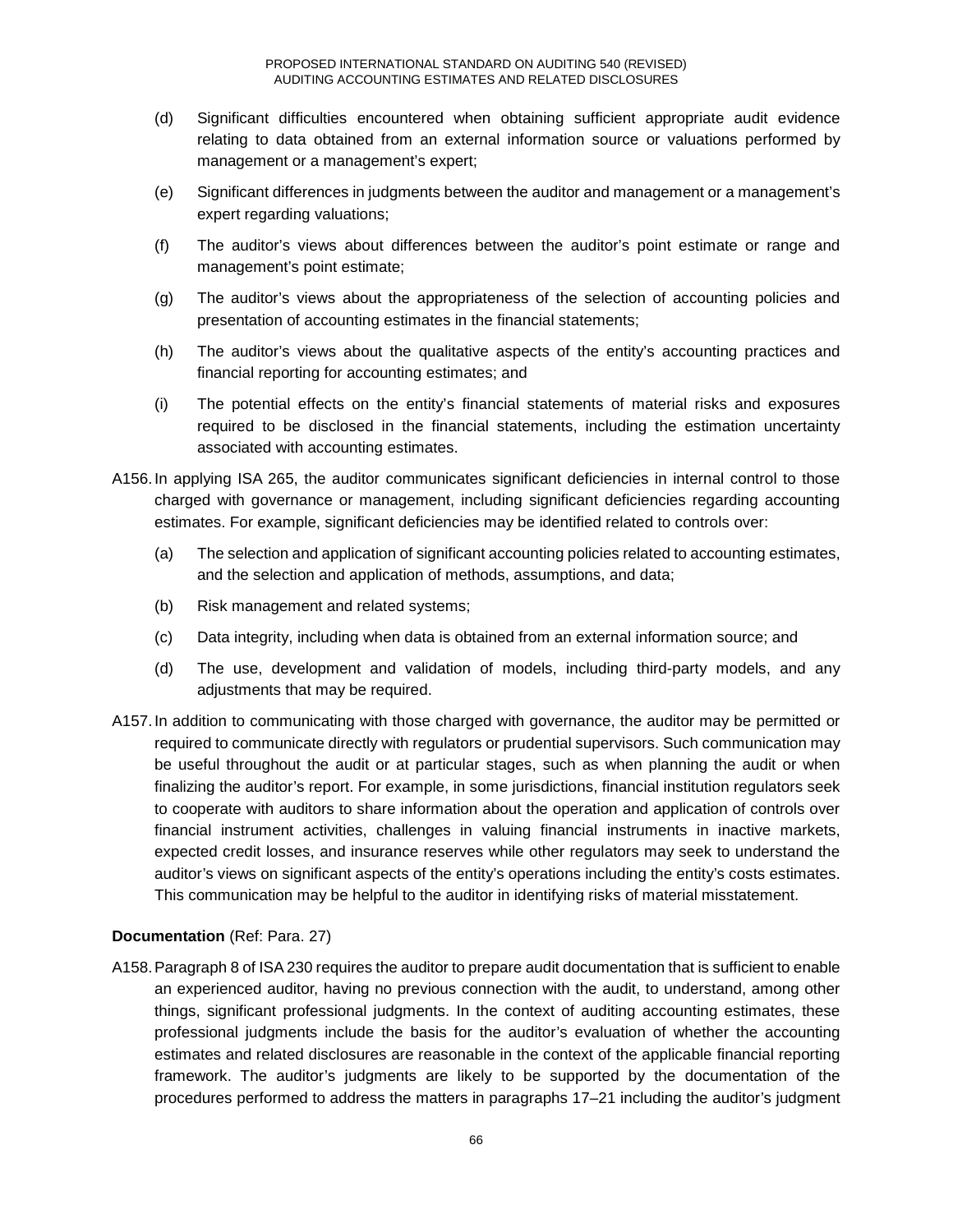about management's selection of methods, significant data, and significant assumptions, as well as the overall evaluation required by paragraphs 22–23, of this ISA. In addition, the auditor's judgments about the assessed risk of material misstatement related to accounting estimates, and the auditor's response, may likely be further supported by documentation of communications with those charged with governance and management, particularly for accounting estimates for which the assessed risk of material misstatement is based on inherent risk that is not low.

A159.Documentation of indicators of possible management bias identified during the audit assists the auditor in concluding whether the auditor's risk assessment and related responses remain appropriate, and in evaluating whether the financial statements as a whole are free from material misstatement. See paragraph A147 for examples of indicators of possible management bias.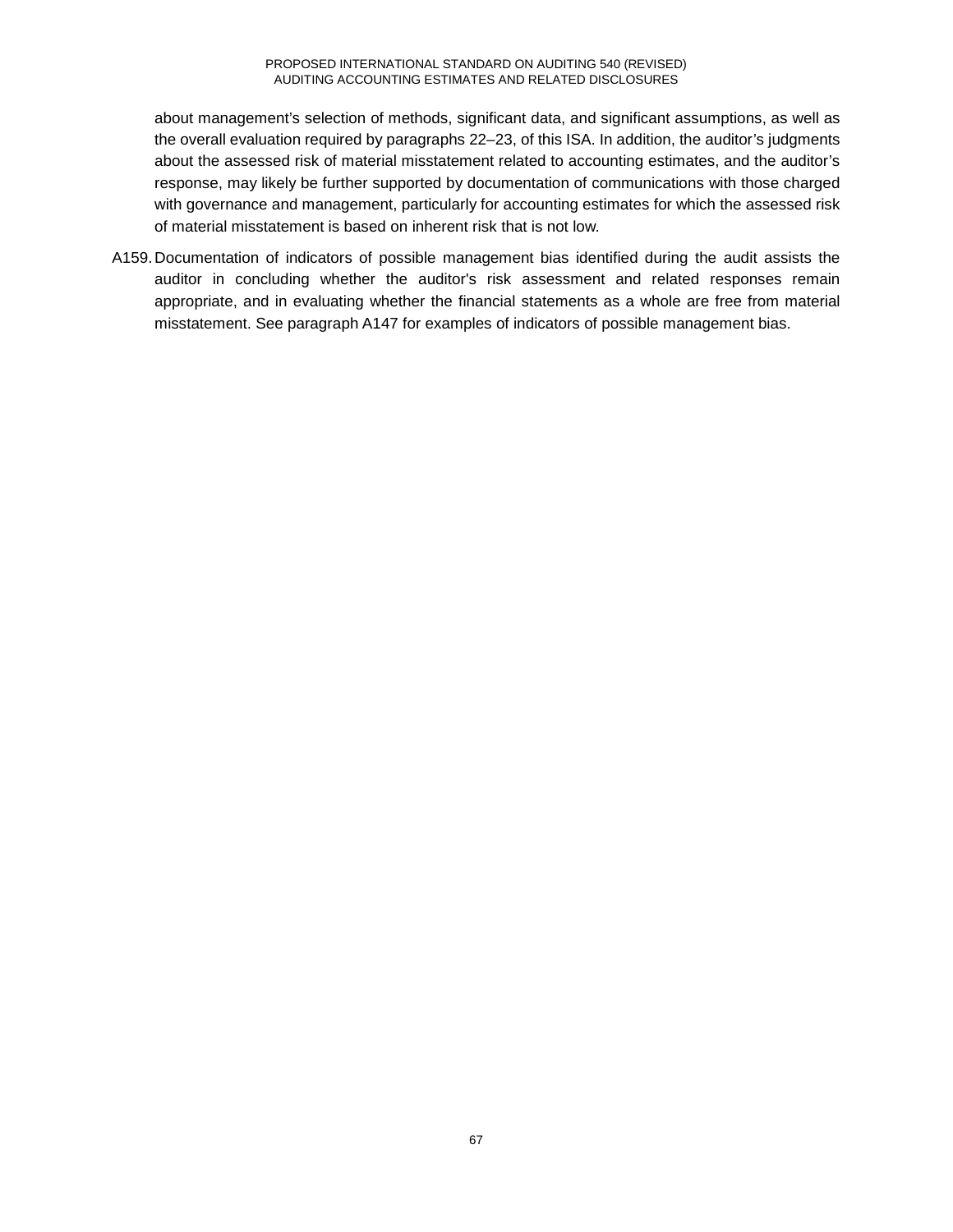# **Appendix 1**

(Ref: Para. 2)

# **Measurement Bases of Accounting Estimates**

- 1. The purpose of this appendix is to explain the range of different types of measurement bases that may be relevant in making an accounting estimate. It is intended to provide context for the auditor's consideration of the extent to which the factors of complexity, the need for the use of judgment by management, and estimation uncertainty may be inherent in the use of a particular measurement basis.
- 2. Measurement bases are the measurement objectives for determining the required monetary amounts for financial statement items. They may be either historical cost or current value measurement bases. Monetary amounts for financial statement items measured at historical cost provide information derived from the transaction or event that created them and those measured at current value provide information that is updated to reflect conditions at the measurement date. A current value measurement basis may reflect either an entity-specific or a market-based perspective of value.
- 3. Depending on the measurement basis and on the nature, condition and circumstances of a financial statement item, the monetary amount required to be measured for the item may be a cost or price for the item at initial recognition, which thereafter may be re-measured, or adjusted to reflect certain subsequent changes in the condition and circumstances of the item. A cost or price may be directly observable in actual transactions (either of the entity or between market participants) or may need to be estimated using other valuation techniques. Adjustments to reflect subsequent changes often also require estimation. Examples of circumstances in which accounting estimates may be required, when applying a range of common measurement bases, are discussed below.
- 4. The nature, condition and circumstances of financial statement items vary widely and give rise to quantitative and qualitative attributes of those items that would influence the monetary amount of the item on the relevant measurement basis (valuation attributes).
- 5. The nature of a financial statement item may give rise to valuation attributes relating to the rights, obligations or other claims relating to resources, or changes therein, which the item embodies. The circumstances and condition of a financial statement item may give rise to valuation attributes. These may relate to general economic, regulatory, technological and market conditions. They may also relate to conditions of more specific relevance to the item, including the nature of the business, how the items are used in the business and how the risks and uncertainties inherent in the business activities affect the item.
- 6. Valuation attributes may affect how the item contributes to the timing and amounts of cash flows, and related risks and uncertainties, and may reflect other risks and uncertainties inherent in the item. Valuation attributes may influence the cost or price of the item on initial recognition, or on remeasurement, or may influence the monetary amount relating to subsequent changes for which adjustment is required.
- 7. When accounting estimates need to be made, other than by direct observation of the cost or price, valuation techniques may be used to model the cost or price of the item, or the effects of any subsequent changes for which adjustments are required. Using such techniques involves measuring or estimating relevant valuation attributes and applying functions to the resulting amounts. Amounts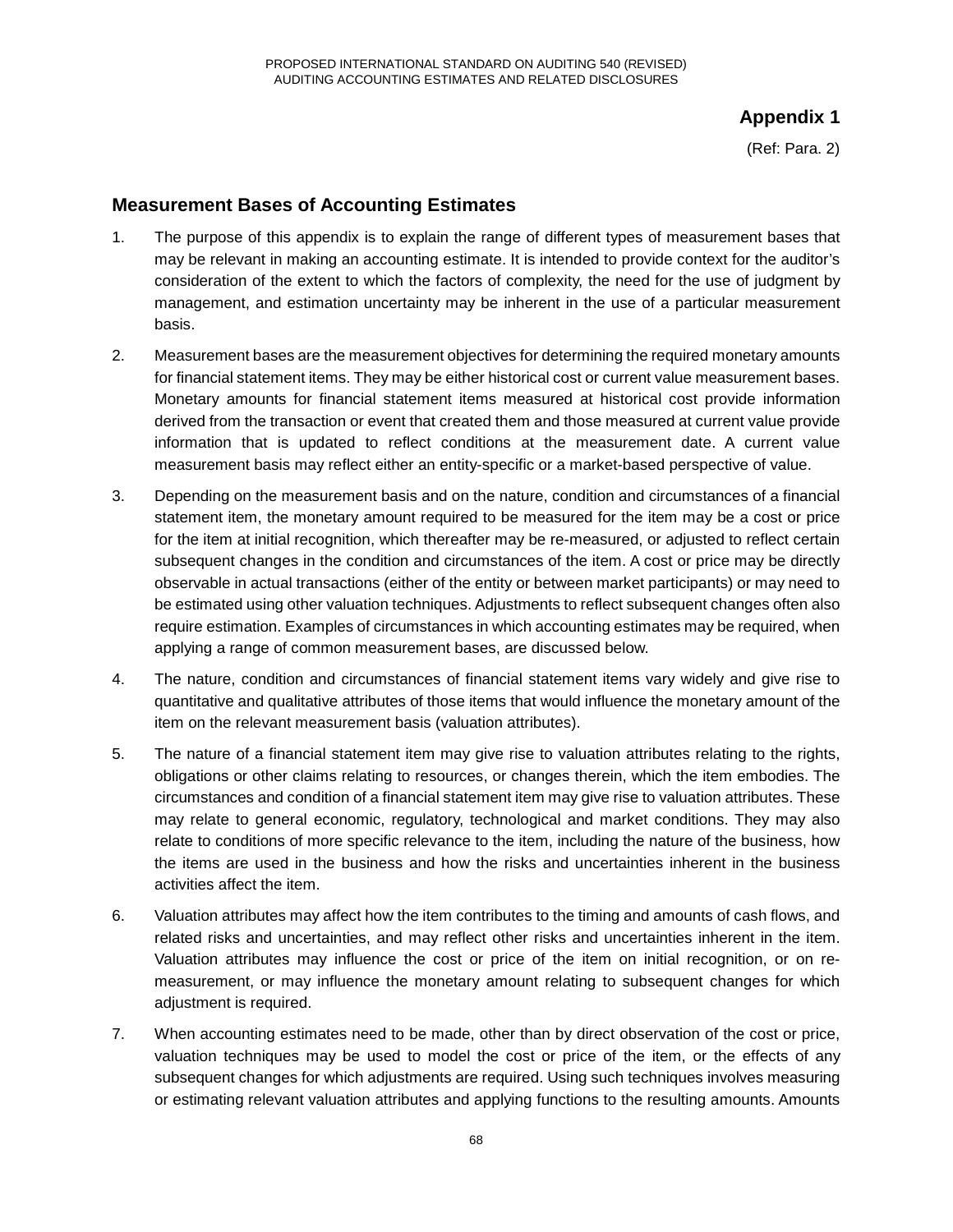may be measured or estimated for valuation attributes based on observable data, where available, or otherwise based on assumptions that take into account the best available data or other information. The selection and application of appropriate valuation techniques, including the measurement or estimation of such attributes and the application of functions to the resulting amounts, are undertaken in a manner that reflects the objectives of the measurement basis and takes into account the nature, circumstances and conditions of the item.

- 8. Making an accounting estimate for a financial statement item, by modelling the amount to be measured in this way, may therefore involve determining:
	- The relevant quantitative and qualitative valuation attributes;
	- The extent to which observable data is available to measure relevant valuation attributes;
	- If such data is available to measure relevant valuation attributes, the sources of data that would provide appropriate measures of those attributes;
	- If such data is not available to measure relevant valuation attributes, or is not sufficiently precise or comprehensive, the types of assumptions that need to be made in estimating appropriate values for those attributes and the sources of data that would provide appropriate support in making those assumptions;
	- The method (valuation technique or combination of valuation techniques) by which such data and assumptions would be used to make the estimate , and to develop information about the sensitivity of that amount to reasonably possible variations in the data and assumptions used; and
	- Where applicable, the nature and extent of any adjustments that may be made to the estimated measurement arising from the application of that method, for example to reflect practical limitations in the validity of the valuation technique(s) used in measuring what it purports to measure.

# **Examples of Circumstances in Which Accounting Estimates May Be Required in Applying Certain Measurement Bases**

### *Historical Cost Measurement Bases*

- 9. Some measurement bases require the use of monetary amounts at initial recognition that reflect the cost paid or consideration given (and transaction costs) for a statement asset acquired or built, and the consideration received (less transaction costs) for a liability incurred or assumed, based on the terms of the transactions that gave rise to them (historical cost). Such amounts may be directly observable (for example, they may be observed in invoices, remittance or payment advices or contract notes or other primary transaction records).
- 10. When such amounts are not directly observable, it may be necessary to estimate a deemed cost for the item(s) using a proxy such as fair value (see paragraph 19). For example, the deemed cost of an item may be the fair value of the other assets or liabilities exchanged for the item or may be the fair value of the item itself when no other assets or liabilities are exchanged for it. That deemed cost may not be known at the measurement date and may depend on the outcome of future events or circumstances (such as would be the case when part or all of the amount payable for the acquisition of a business depends on the future earnings of the business). Deemed cost may therefore be difficult to determine.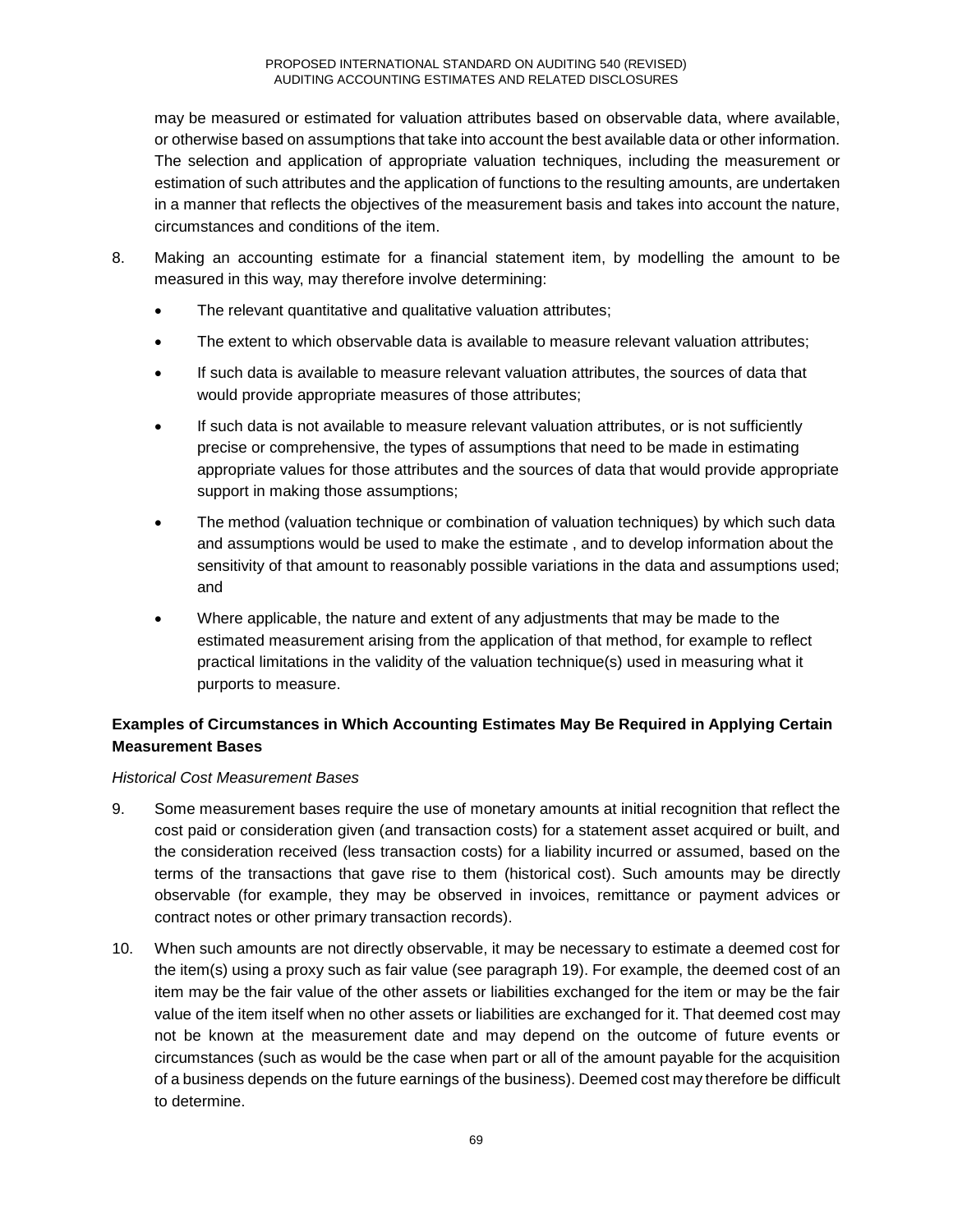### *Adjustments of Historical Cost Measures after Initial Recognition*

- 11. Historical cost measurement bases require adjustments to reflect changes after initial recognition of the item, other than changes in prices. Such changes may occur over several reporting periods. For non-financial assets and liabilities, these changes may reflect the consumption or impairment of an asset or the fulfilment of, or the onset of onerous conditions relating to, a liability. The historical cost of a financial asset or a financial liability may be referred to as amortized cost.
- 12. For financial assets and financial liabilities measured using amortized cost, adjustments are made to reflect changes after initial recognition such as the accrual of interest, changes in the estimates of cash flows (including the impairment of financial assets) and payments or receipts, but not to reflect subsequent changes in prices caused by other factors.
- 13. The monetary amounts of adjustments to historical costs measured at initial recognition will often not be directly observable and will need to be estimated. Estimating consumption and identifying impairment losses or onerous liabilities can be subjective. Hence, the historical cost of an asset or a liability can sometimes be as difficult to estimate as a current value.

#### *Impairment of an Asset*

- 14. Impairment adjustments are made when the amount recoverable from disposal or use of an asset is less than its carrying amount, after taking account of adjustments for depreciation or amortization. Impairment may be caused by a number of factors, depending on the nature of the asset, such as obsolescence, physical damage, a reduction in creditworthiness (financial assets), a reduction in market value or a reduction in the operational use of the asset. The monetary amount of the impairment, if any, of a historical cost measure of an asset at the balance sheet date is not ordinarily directly observable, and may depend on future realizations from the use or sale of the item.
- 15. The amount recoverable from disposal may be required to be determined based on a fair value measurement or at net realizable value, and may require estimation. Similarly the amount recoverable from use (value in use) will ordinarily require estimation. There can also be complex considerations relating to the appropriate unit of account.
- 16. Even if the amount of the impairment of the asset is confirmed in transactions subsequent to the balance sheet date at a monetary amount that is then observable, that amount may not reflect the level of impairment at the balance sheet date. This is because the level of impairment at the balance sheet date may have been subject to the effects of changes in circumstances between that date and the date of such transactions.

### *Depreciation or Amortization*

17. The depreciation or amortization of an asset's historical cost reflects the consumption of the underlying economic resource that constitutes the asset, during its useful life. The capacity of the economic resource (useful life of the asset), the progress of its consumption and the residual value of the asset are all uncertain. These amounts may not be known with certainty until the asset's total economic capacity and its consumption have been observed over its useful life and the asset at the residual stage has been disposed of. Ordinarily, therefore, none of these amounts would be directly observable when accounting estimates for depreciation or amortization are required to be made during the asset's useful life. They would all therefore ordinarily require estimation.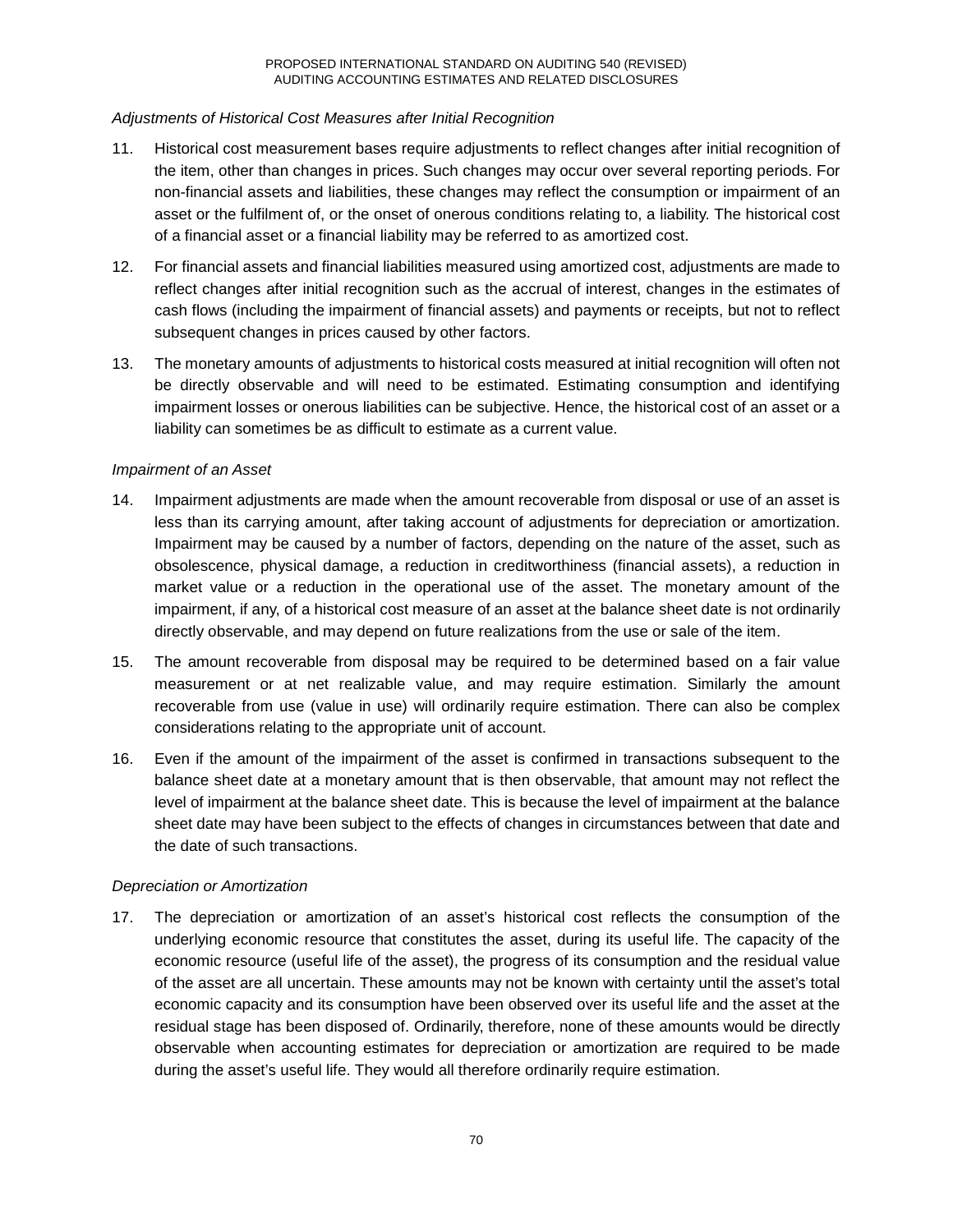#### *Current Value Measurement Bases*

18. Some measurement bases require the use of monetary amounts that reflect information about conditions at the measurement date rather than information based on historical transactions. Such measurement bases require the use of either a market-participant or an entity-specific perspective.

#### *Fair Value*

- 19. The fair value measurement basis requires measurement of the price for which an asset would have been sold, or a liability transferred, in an orderly transaction (or, if no such transaction has occurred, in an assumed transaction) between market participants in an active market at the measurement date. The objective of a fair value measurement is to estimate the price at which an orderly transaction to sell the asset or to transfer the liability would take place between market participants at the measurement date under current market conditions.
- 20. Financial reporting frameworks often establish a 'fair value hierarchy' that categorises the inputs used to measure fair value into three levels and gives priority to using those in the higher levels over using those in lower levels. The purpose of doing so is to increase consistency and comparability in fair value measurements and related disclosures. Quoted prices in active markets for identical assets or liabilities that the entity can access at the measurement date and that are not subject to adjustment, provide the most relevant evidence of fair value and are included in the highest level of the hierarchy (these are level 1 inputs).
- 21. If a level 1 input is not available or accessible, it may be possible to measure the fair value using other observable inputs, such as quoted prices for similar items in an active market or quoted prices for identical items in a non-active market or other inputs observed in or corroborated with active markets (e.g., interest rates, yield curves, implied volatilities or credit spreads) (such other observable inputs are level 2 inputs).
- 22. Otherwise, it may be necessary to measure the fair value, sometimes using discounted cash flow techniques, based on the best information available in the circumstances, including unobservable inputs to the extent observable inputs are not available, and taking into account all information about market participant assumptions that is reasonably available (unobservable inputs are level 3 inputs).
- 23. In some circumstances, fair value may be measured using inputs from more than one level of the hierarchy, or using a level 1 input that has been adjusted. Fair value measurements are categorized in their entirety in the same level of the hierarchy as the lowest level of input that is significant for the entire measurement. If so, their categorizations are ordinarily based on the lowest level of input used that is significant to the measurement as a whole, and on categorizing a fair value measurement that uses an adjusted level 1 input into a level lower than level 1.

#### *Value in Use and Fulfilment Value*

24. Some measurement bases require the use of monetary amounts that reflect the present value of the future cash flows that the entity will obtain from using and disposing of an asset (value in use) or will incur in fulfilling its obligations inherent in a liability (fulfilment value). For example, value in use is frequently used to test for impairment (see paragraph 15). Certain types of provisions may be measured using fulfilment value, such as provisions for pension obligations, product warranties, reinstatement obligations, or legal disputes. The monetary amounts required by such measurement bases cannot be observed directly and are estimated using discounted cash flow techniques. In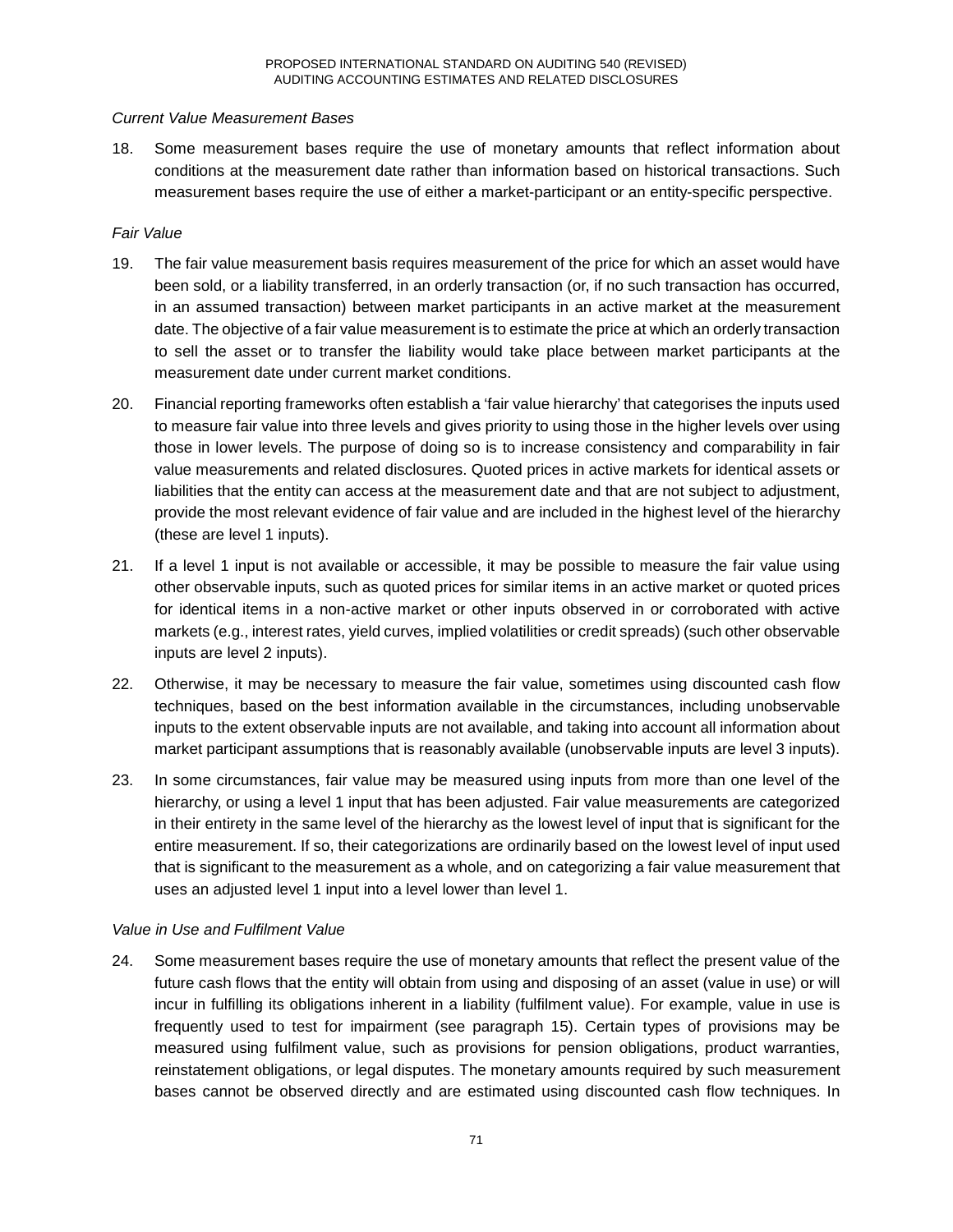principle, accounting estimates measured using value in use and fulfilment value, reflect an entityspecific perspective but some valuation attributes used in making them may be required to reflect a market-participant perspective, such as market interest rates.

### **Valuation Techniques Commonly Used in Making Current Value Measurements**

#### *Valuation Techniques*

25. Valuation techniques can be categorized within three different approaches: the market approach; the cost approach; and the income approach.

## *Market Approach*

26. Valuation techniques within the market approach typically use prices and other relevant information generated by market transactions involving identical or similar assets, liabilities or groups of assets and liabilities, such as businesses. Examples include the use of valuation techniques for measuring fair value that use level 1 and level 2 inputs and valuation techniques for measuring fair value of real estate by reference to comparable properties.

## *Cost Approach*

27. Valuation techniques within the cost approach typically reflect the amount that would be required to replace the service capacity of an asset at the measurement date (often referred to as current replacement cost). For example, current replacement cost is used to measure the fair value of tangible assets used in combination with other assets or liabilities.

#### *Income Approach*

28. Valuation techniques within the income approach typically convert future amounts, such as cash flows, or income and expenses, to a single discounted current amount. Valuation techniques that apply this approach include, for example, present value techniques and option pricing models. For example, discounted cash flow is a valuation technique within the income approach, which applies present value techniques to cash flows that are commonly used in measuring value in use and fulfilment value and sometimes used in measuring fair value.

### *Discounted Cash Flow*

- 29. Measurement bases that involve the use of discounted cash flow in making accounting estimates generally require valuation attributes such as the following to be addressed:
	- Estimates of the amount and timing of future cash flows arising from the item;
	- Possible variations in the amount and timing of those cash flows, resulting from uncertainty inherent in those cash flows;
	- Time value of money;
	- Price (a risk premium or discount) for bearing the uncertainty inherent in the cash flows;
	- Other attributes, such as liquidity, that would be taken into account in the circumstances; and
	- If used to measure fair value of a liability, the price for bearing the entity's own credit risk.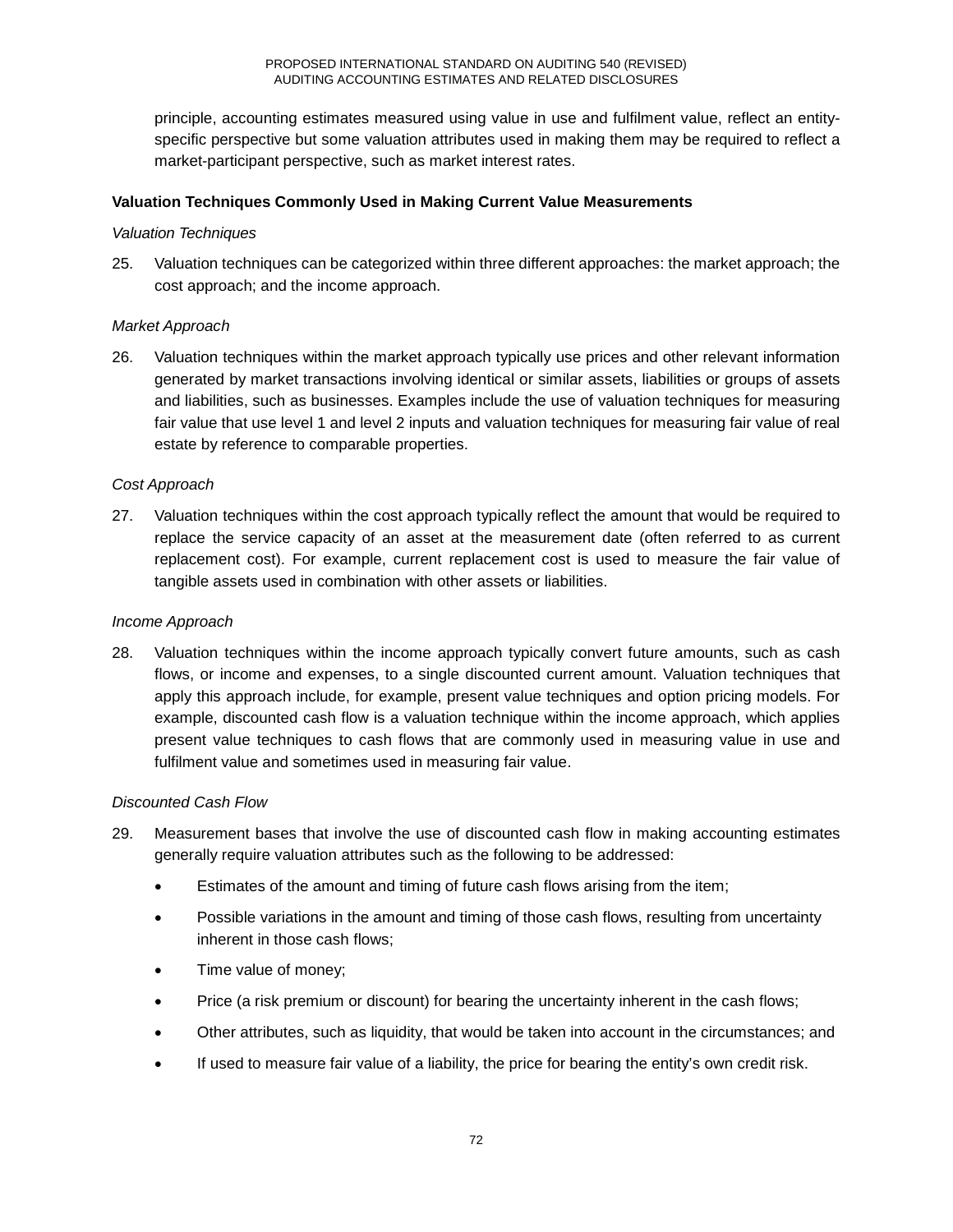- 30. The assumptions reflected in the discount rate should be consistent with the assumptions inherent in the cash flows – if uncertainty about future defaults is reflected in the discount rate, then the cash flows should be the contractual flows. If the cash flows are probability-weighted and therefore already reflect assumptions about uncertainty of future default, then the discount rate should not doublecount that risk.
- 31. Assumptions about cash flows and discount rates should also be internally consistent. For example, nominal cash flows, which include the effect of inflation, should be discounted at a rate that includes the effect of inflation and after-tax cash flows should be discounted using after-tax discount rates.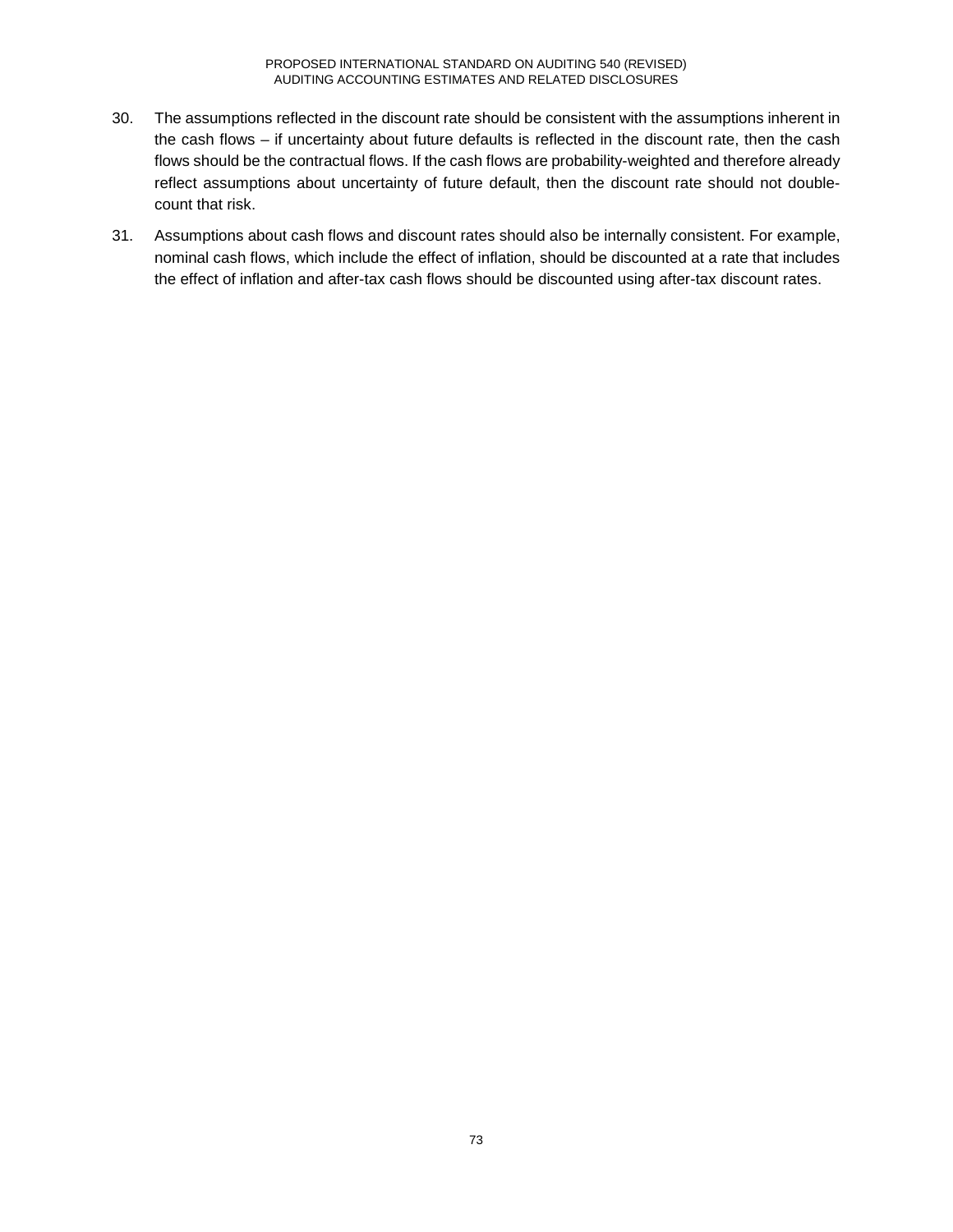(Ref: Para. 2, A6)

## **Factors That May be Indicators of Risks of Material Misstatement for Accounting Estimates**

1. Paragraphs 2, 3 and 13 of this ISA, respectively, introduce the factors of complexity, judgement and estimation uncertainty and require the auditor to take them, and any other relevant factors, into account in the identification and assessment of the risks of material misstatement related to an accounting estimate. Accordingly, these factors are referred to throughout this ISA and this appendix provides additional background information in relation to them. In responding to the assessed risks of material misstatement the auditor is required, in accordance with paragraph 15(b) of this ISA, to perform procedures to obtain sufficient appropriate audit evidence about certain matters, when specified circumstances are applicable, related to each of these factors.

#### **Circumstances Where the Three Factors Are Likely To Be More Prevalent**

- 2. As explained in Appendix 1, the nature of the measurement basis applied and the nature and circumstances of the financial statement item will also influence the extent to which these factors are present and need to be taken into account by management, when applicable, in:
	- (a) Making an accounting estimate of the required monetary amount;
	- (b) Understanding the sensitivity of the accounting estimate to variation in those factors; and
	- (c) Considering the related disclosures that may be required.
- 3. Estimates are more likely to be affected by the interrelationship of these three factors, and to a greater extent, when the method by which they are made involves complex modelling.

#### **Estimation Uncertainty**

- 4. Estimation uncertainty is the inherent uncertainty that makes accounting estimates susceptible to a lack of precision in their measurement. Depending on the nature of the measurement basis applied and on the nature and circumstances of the financial statement item, the monetary amount of the item may be directly observable before the financial statements are finalized or may only be directly observable at a later date or, in some cases, may not be directly observable at all. Estimation uncertainty arises when the required monetary amount for a financial statement item cannot be determined with precision and the outcome of the estimate is not known before the date the financial statements are finalized.
- 5. Estimation uncertainty may give rise to variation in the possible methods, data sources and types of assumptions that could be used to make the accounting estimate and therefore may give rise to the need for the use of judgment in making estimates. This in turn may give rise to variation in the possible outcomes of the estimation process (both in the amount of the accounting estimate and in information developed about the sensitivity of that amount to variations in the data or assumptions used). Such variation is relevant in considering how to depict accounting estimates in the financial statements, in accordance with the recognition, measurement, presentation and disclosure requirements of the applicable financial reporting framework.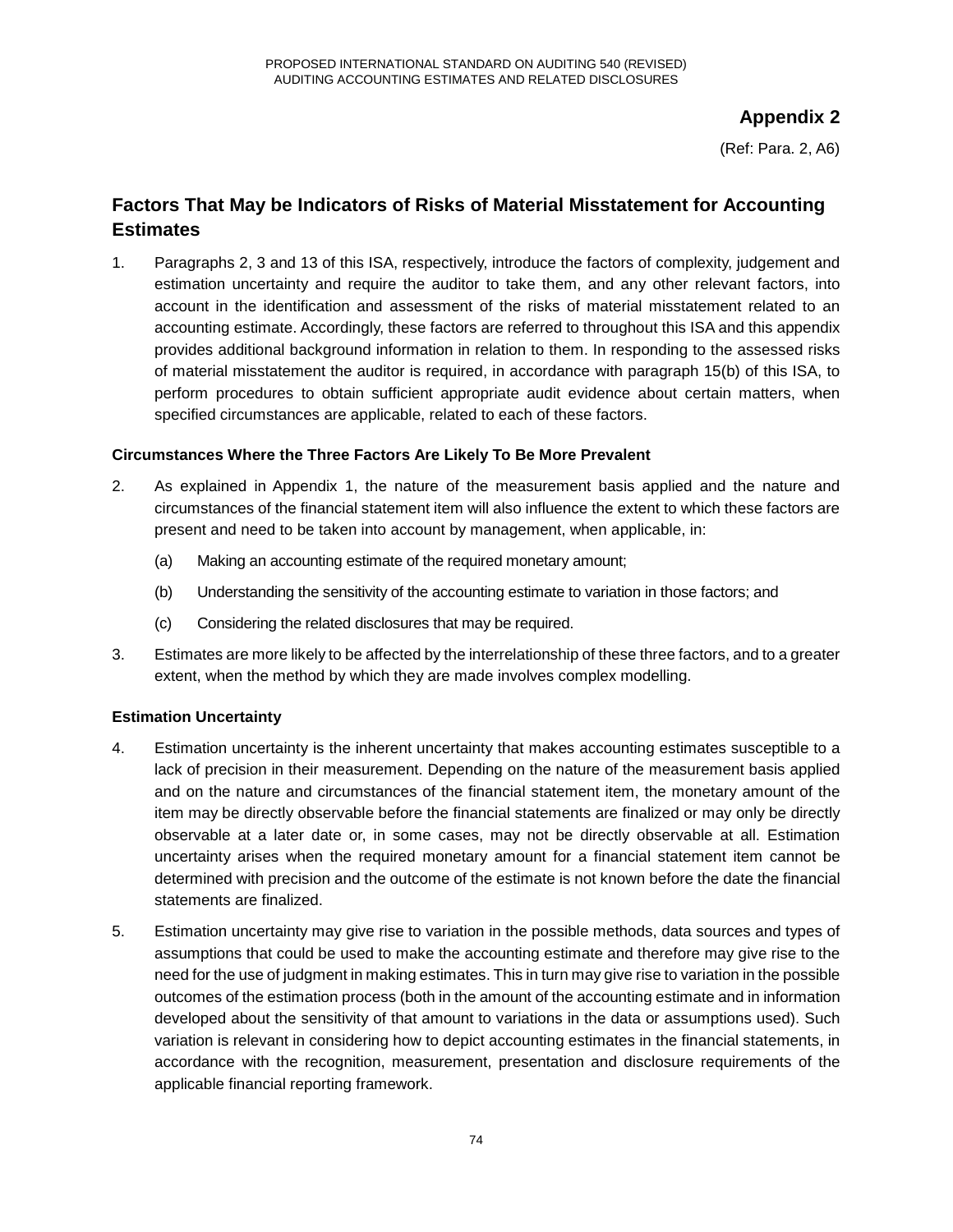- 6. As a result of inherent limitations in information, it is not possible to reduce estimation uncertainty beyond certain limits. Furthermore, most accounting frameworks acknowledge that the information that should be taken into account may also be limited (and that it is therefore not practical to reduce estimation uncertainty beyond this limit) when the cost of obtaining it would exceed the benefits (the cost constraint).
- 7. The extent to which there is residual estimation uncertainty is reflected in the sensitivity of the amount of the accounting estimate to the use of different methods, to variations in the available data, or in the values for the assumptions that could be used, in making the accounting estimate. Although an estimate subject to higher levels of estimation uncertainty may be less precisely measureable than one subject to lower levels, the accounting estimate may still have significant relevance for users of the financial statements if the description of the nature and extent of the estimation uncertainty in the financial statements is reasonable in the context of the applicable financial reporting framework. Addressing the estimate in the financial statements is accomplished by selecting a reasonable point estimate to use in the financial statements and describing the extent, nature and measurement effect of the estimation uncertainty i.e., the range of possible outcomes. In some cases, estimation uncertainty associated with an accounting estimate may be so great that the recognition criteria in the applicable financial reporting framework are not met and the accounting estimate cannot be recognized in the financial statements, though there may still be relevant disclosure requirements.

#### **Complexity**

- 8. Complexity in making accounting estimates arises when there are multiple valuation attributes and multiple or non-linear relationships between them. Management may require specialized skills or knowledge may, for example, be needed in relation to:
	- Available valuation concepts and techniques that could be used in the context of the measurement basis and objectives or other requirements of the applicable financial reporting framework and how to apply those concepts or techniques;
	- Experience of the underlying valuation attributes that may be relevant given the nature and circumstances of the financial statement items for which accounting estimates are being made; or
	- Identifying available appropriate sources of data (including data relevant to the development of appropriate assumptions) from internal sources (including from sources outside the general or subsidiary ledgers) or from external information sources, or how to address difficulties in obtaining data from such sources or in maintaining its integrity in applying the method.
- 9. Complexity in applying valuation concepts or techniques may exist when concepts or techniques involve the use of, for example probability-based methods, option pricing formulae or simulation techniques to predict uncertain future outcomes or hypothetical behaviors. Complexity in relation to the method may also exist when multiple sources of data, assumptions or valuation concepts or techniques need to be used in determining the output(s) of the estimation process, including when such items need to be interpreted or processed to be appropriate for use or to support the development of assumptions.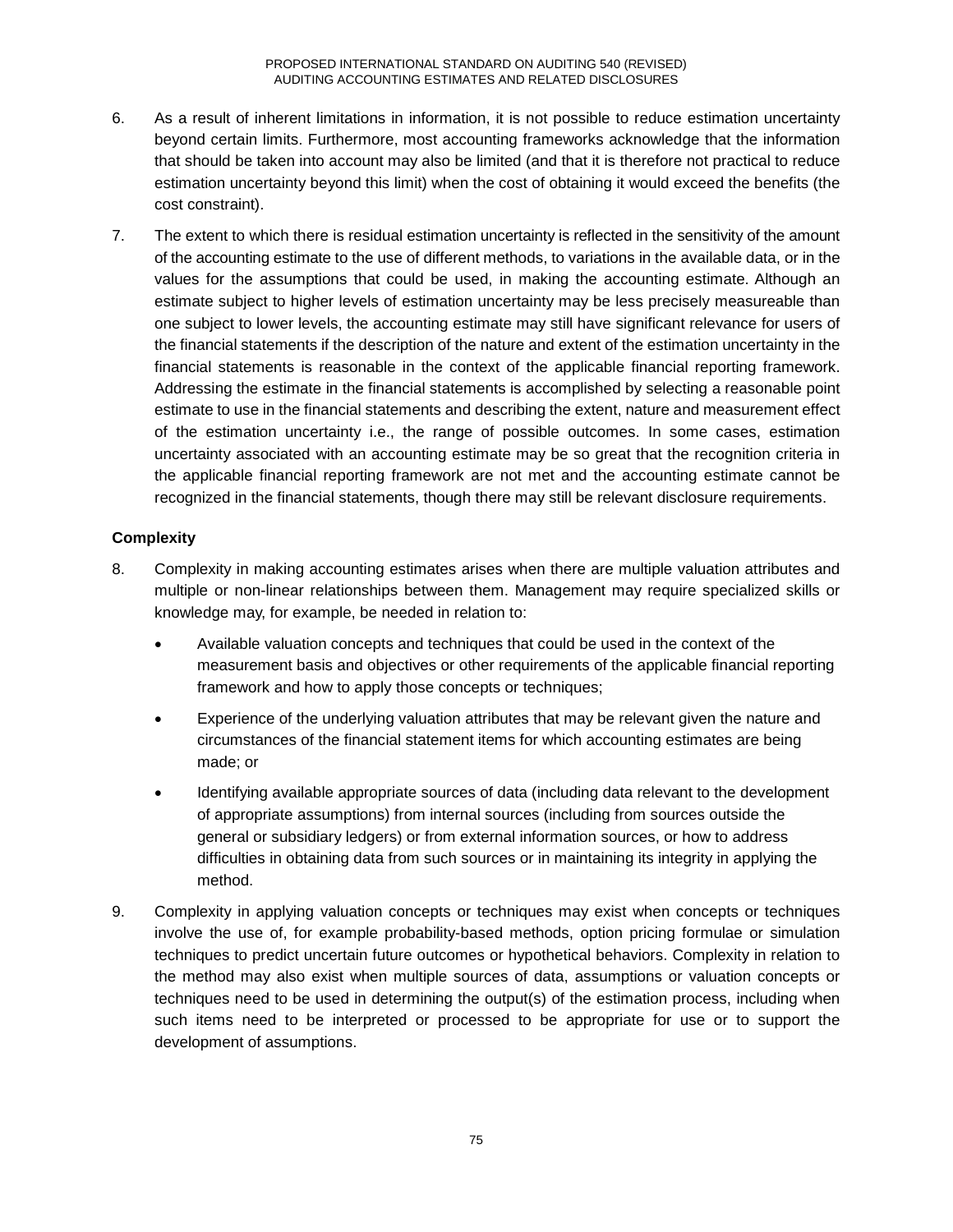- 10. Complexity in applying valuation concepts or techniques may also relate to data (including data relevant to the development of appropriate assumptions), including when the data is inherently difficult to identify, capture, access or understand. For example:
	- (a) Data may be difficult to obtain when it relates to transactions that are not generally transparent to the public at large. Even when such data is accessible through an external information source, it may be difficult to understand unless the external information source discloses adequate information about the underlying data sources it has used and about any data processing that has been performed.
	- (b) Data reflecting an external information source's views about future conditions or events, which may be relevant in developing support for an assumption, may be difficult to understand without transparency about the rationale and information taken into account in developing those views.
	- (c) Certain types of data may be inherently difficult to understand because they require an understanding of technically complex business or legal concepts, such as may be required to properly understand data that comprises the terms of legal agreements about transactions involving complex financial instruments or insurance products.

#### **Judgment**

- 11. When an accounting estimate is required, the applicable financial reporting framework may not fully specify, for each type of financial statement item and in each possible circumstance, the most appropriate approach to make that accounting estimate. It is also generally not practical for the applicable financial reporting framework to specify all the particular valuation attributes, concepts and techniques that should be used to determine an accounting estimate and related disclosures. As a result, consideration of these matters generally requires the need for the use of judgment by management in making the accounting estimate.
- 12. Judgments are generally also needed to address the inherent limitations in available information. In some cases, the level or nature of the inherent limitations in available information may introduce a high degree of subjectivity in making some judgments.
- 13. The applicable financial reporting framework may provide a basis for making certain judgments, such as explicit or implied objectives relating to measurement, disclosure, the unit of account, or the application of a cost constraint. The applicable financial reporting framework may also highlight the importance of such judgments through requirements for related disclosures.
- 14. Judgments are generally needed in determining some or all of the following:
	- To the extent not specified under the requirements of the applicable financial reporting framework, the appropriate valuation approaches, concepts, techniques and factors to use in the estimation method, having regard to available knowledge;
	- To the extent valuation attributes are observable but there are various potential sources of data available, the appropriate sources of data to use;
	- To the extent valuation attributes are not observable, the appropriate assumptions or range of assumptions to use, having regard to the limited data available, including, for example, market views;
	- The range of point estimates that could be reasonable to use in the financial statements and the relative likelihood that certain points within the range would be consistent with the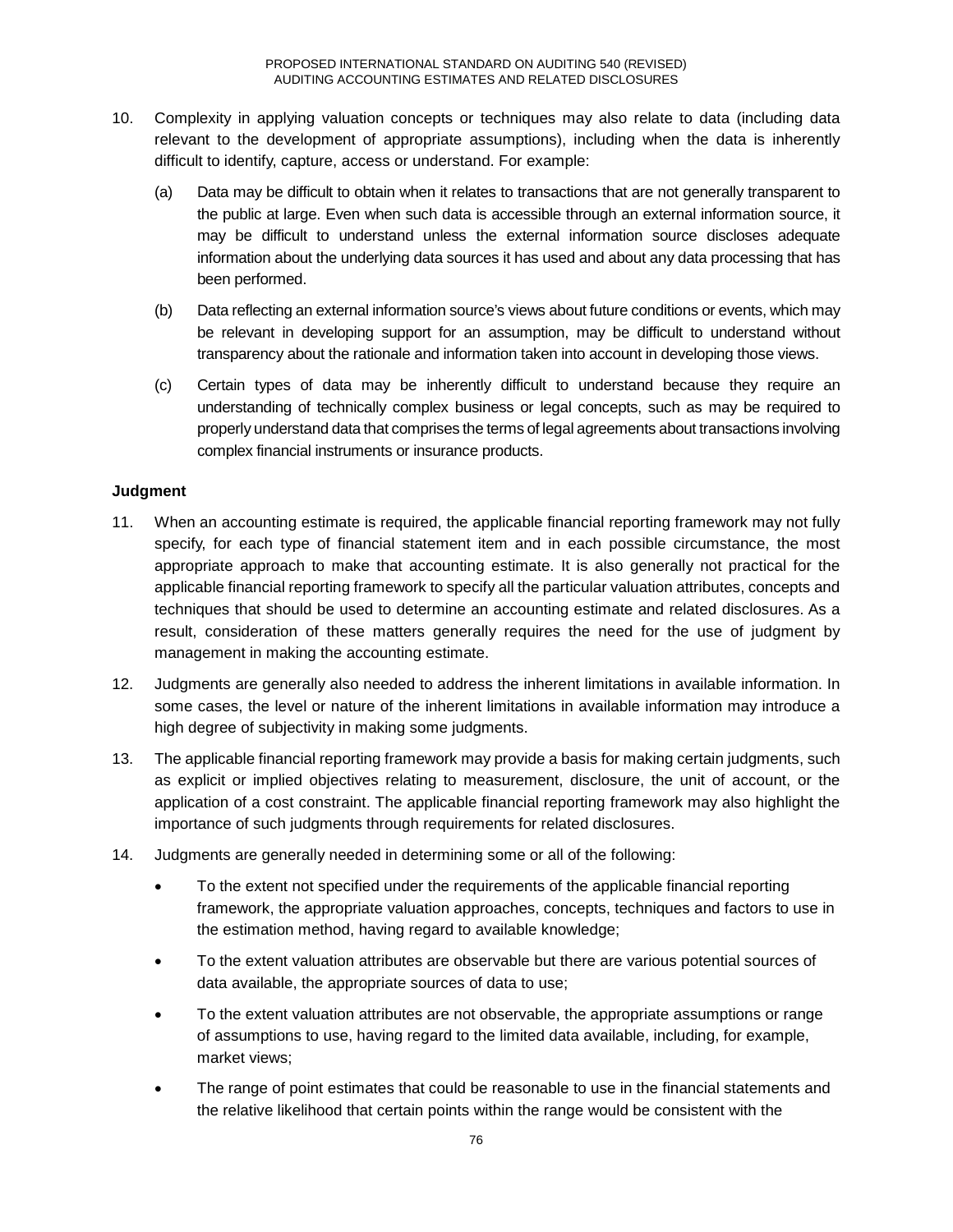objectives of the measurement basis required by the applicable financial reporting framework; and

- The reasonable amount to use for the accounting estimate, and the reasonable related disclosures to be made, in the financial statements.
- 15. Management may also need to make judgments about cost constraints, including valuation attributes that need to be taken into account but are not directly observable and about the best information available in the circumstances.
- 16. Making assumptions about future events or conditions involves the use of judgment, the difficulty of which varies with the extent to which those events or conditions are uncertain. The precision with which it is possible to predict uncertain future events or conditions depends on the extent to which those events or conditions are determinable based on available knowledge, including knowledge of past conditions, events and related outcomes. The lack of precision also contributes to estimation uncertainty, as described above.
- 17. Not all features of a future outcome may be uncertain and assumptions will only need to be made in respect of those features of the outcome that are uncertain. For example, in considering the measurement of a possible impairment of a receivable for a sale of goods at the balance sheet date, the amount of the receivable may be unequivocally established and directly observable in the related transaction documents. What may be uncertain is the amount, if any, for loss due to impairment. In this case, assumptions may only be required about the likelihood of loss and about the amount and timing of any such loss.
- 18. However, in other cases, the amounts of cash flows embodied in the rights relating to an asset may be uncertain (for example, the amount of compensation for loss claimed in an ongoing litigation may be highly uncertain). In those cases, assumptions may have to be made about both the amounts of the underlying rights to cash flows and about potential losses due to impairment depending on the creditworthiness of the party against whom the claim is made.
- 19. Some uncertain outcomes may be relatively easy to predict with a high level of precision for an individual item. For example, the useful life of a production machine may be easily predicted if sufficient technical information is available about its average useful life. When it is not possible to predict a future outcome, such as an individual's life expectancy based on actuarial assumptions, with reasonable precision, it may still be possible to predict that outcome for a group of individuals with greater precision. Measurement bases may, in some cases, indicate a portfolio level as the relevant unit of account for measurement purposes, which may reduce inherent estimation uncertainty.
- 20. In other cases, it may be necessary to consider information about past conditions and events, together with current trends and expectations about future developments. Past conditions and events provide historical information from which repeating historical patterns of behavior relating to uncertain valuation attributes may be discerned and extrapolated in evaluating future outcomes. Such historical information may also indicate changing patterns of such behavior over time (cycles or trends). These may suggest that the underlying historical patterns of behavior have been changing in somewhat predictable ways that may also be extrapolated in evaluating future outcomes. Other types of information may also be available that indicate possible changes in historical patterns of such behavior or in related cycles or trends. Difficult judgments may be needed about the predictive value of such information.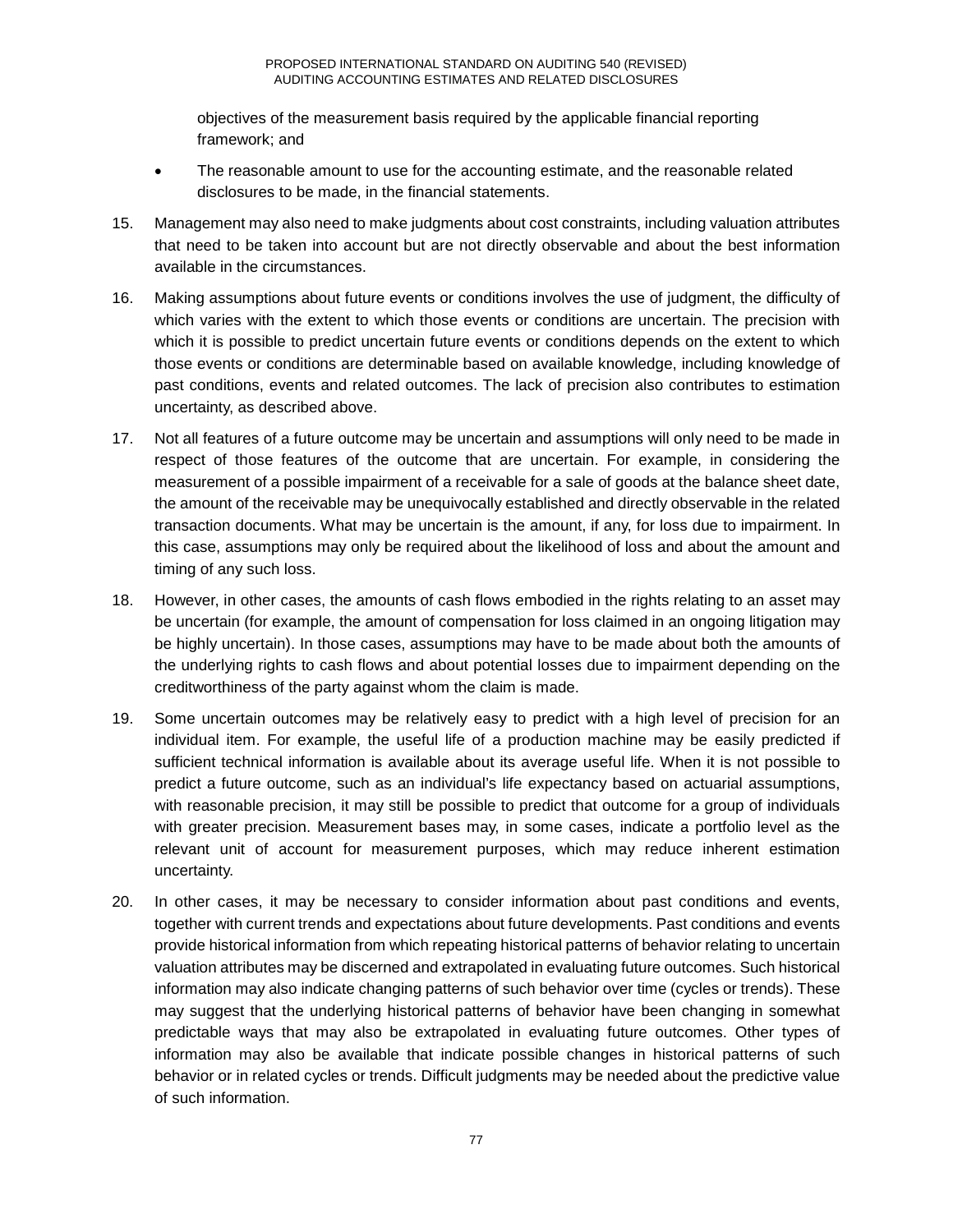PROPOSED INTERNATIONAL STANDARD ON AUDITING 540 (REVISED) AUDITING ACCOUNTING ESTIMATES AND RELATED DISCLOSURES

21. The extent and nature (including the degree of subjectivity involved) of the judgments taken in making the accounting estimates may create opportunity for management bias in making decisions about the course of action that, according to management, is appropriate in making the accounting estimate. When there is also a high level of complexity or a high level of estimation uncertainty, or both, the risk of, and opportunity for, management bias and the ability to conceal it may also be increased.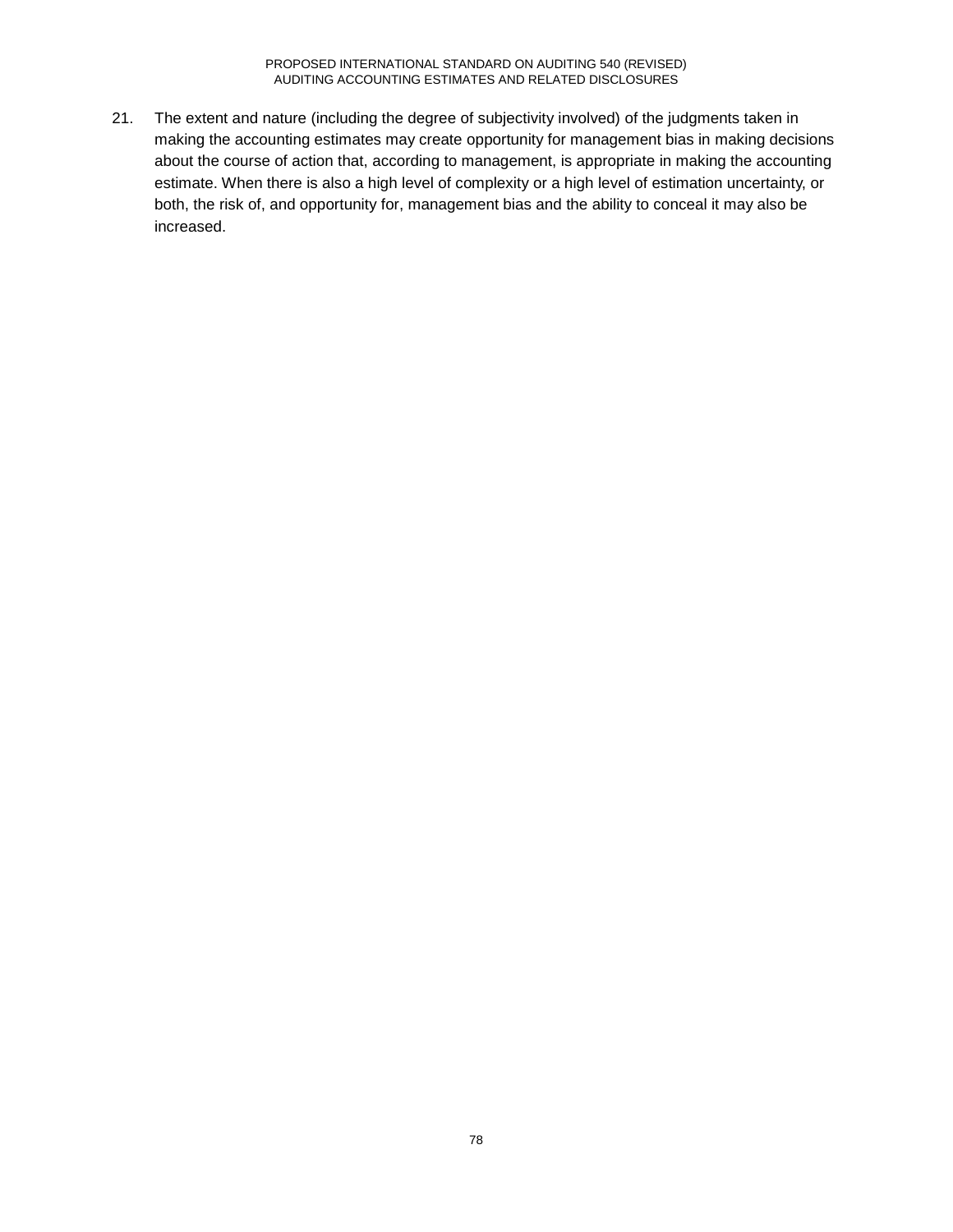# **Supplement to Proposed ISA 540 (Revised)**

## **Illustration of Work Effort Requirements**

*Note: This chart summarizes key aspects of paragraphs 13, 15-23 of ED 540. It is not a substitute for reading the ED.*

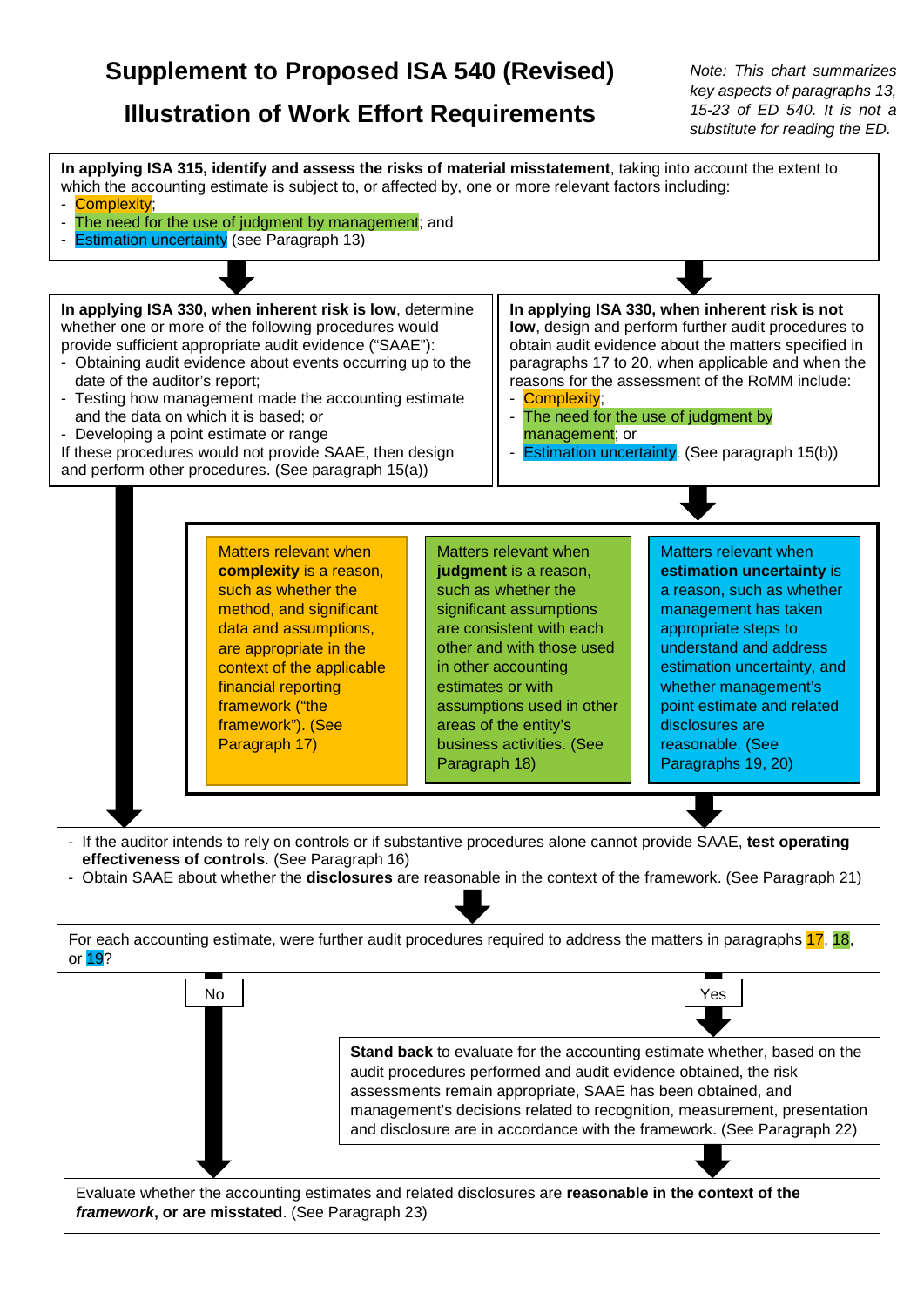## **CONFORMING AND CONSEQUENTIAL AMENDMENTS ARISING FROM DRAFT PROPOSED ISA 540 (REVISED)**

**ISA 260 (Revised), Communication with Those Charged with Governance**

## **Requirements**

…

#### **Matters to Be Communicated**

*…*

*Note: Paragraph 18 is provided for reference purposes only.*

#### *Significant Findings from the Audit*

- 16. The auditor shall communicate with those charged with governance: (Ref: Para. A17–A18) [
	- a) The auditor's views about significant qualitative aspects of the entity's accounting practices, including accounting policies, accounting estimates and financial statement disclosures. When applicable, the auditor shall explain to those charged with governance why the auditor considers a significant accounting practice, that is acceptable under the applicable financial reporting framework, not to be most appropriate to the particular circumstances of the entity; (Ref: Para. A19–A20)
	- b) Significant difficulties, if any, encountered during the audit; (Ref: Para. A21)
	- c) Unless all of those charged with governance are involved in managing the entity:
		- (i) Significant matters arising during the audit that were discussed, or subject to correspondence, with management; and (Ref: Para. A22)
		- (ii) Written representations the auditor is requesting;
	- d) Circumstances that affect the form and content of the auditor's report, if any; and (Ref: Para. A23–A25)
	- e) Any other significant matters arising during the audit that, in the auditor's professional judgment, are relevant to the oversight of the financial reporting process. (Ref: Para. A26–A28)

**\*\*\***

## **Application and Other Explanatory Material**

…

#### **Matters to Be Communicated**

…

*Significant Findings from the Audit*

…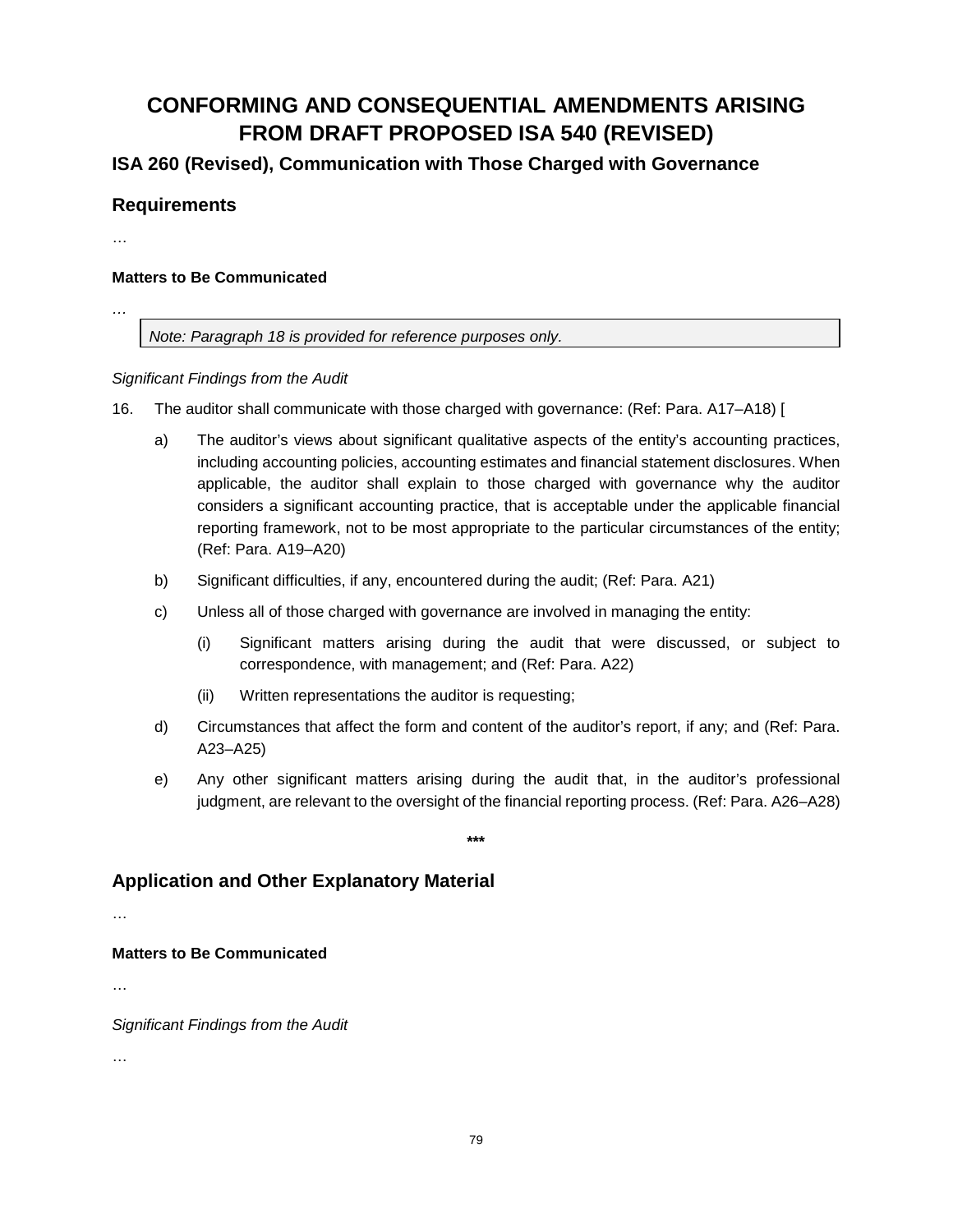Significant Qualitative Aspects of Accounting Practices (Ref: Para. 16(a))

- A19. Financial reporting frameworks ordinarily allow for the entity to make accounting estimates, and judgments about accounting policies and financial statement disclosures, for example, in relation to the use of key assumptions in the development of accounting estimates for which there is significant measurement uncertainty. In addition, law, regulation or financial reporting frameworks may require disclosure of a summary of significant accounting policies or make reference to "critical accounting estimates" or "critical accounting policies and practices" to identify and provide additional information to users about the most difficult, subjective or complex judgments made by management in preparing the financial statements.
- A20. As a result, the auditor's views on the subjective aspects of the financial statements may be particularly relevant to those charged with governance in discharging their responsibilities for oversight of the financial reporting process. For example, in relation to the matters described in paragraph A19, those charged with governance may be interested in the auditor's evaluation of the adequacyreasonableness of disclosures of the estimation uncertainty and significant judgments relating to accounting estimates that give riseare affected by, or subject to significant risks, estimation uncertainty, complexity, the need for the use of judgment by management, or other relevant factors. Open and constructive communication about significant qualitative aspects of the entity's accounting practices also may include comment on the acceptability of significant accounting practices and the quality of the disclosures. Appendix 2 identifies matters that may be included in this communication.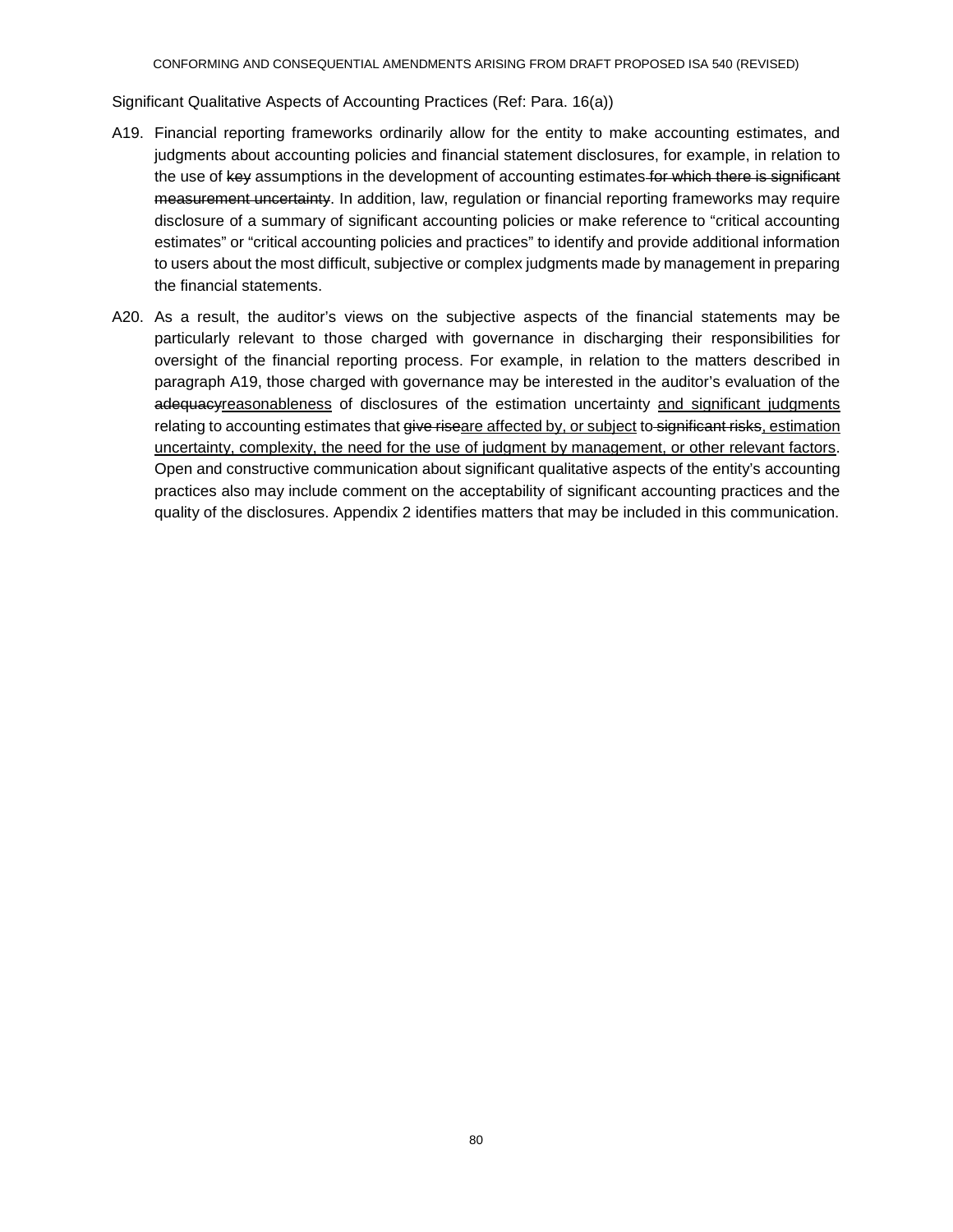(Ref: Para. 3)

## **Specific Requirements in ISQC 1 and Other ISAs that Refer to Communications with Those Charged With Governance**

This appendix identifies paragraphs in ISQC 1<sup>64</sup> and other ISAs that require communication of specific matters with those charged with governance. The list is not a substitute for considering the requirements and related application and other explanatory material in ISAs.

- ISQC 1, *Quality Control for Firms that Perform Audits and Reviews of Financial Statements, and Other Assurance and Related Services Engagements* – paragraph 30(a)
- ISA 240, *The Auditor's Responsibilities Relating to Fraud in an Audit of Financial Statements* paragraphs 21, 38(c)(i) and 40-42
- ISA 250, *Consideration of Laws and Regulations in an Audit of Financial Statements* paragraphs 14, 19 and 22–24
- ISA 265, *Communicating Deficiencies in Internal Control to Those Charged with Governance and Management* – paragraph 9
- ISA 450, *Evaluation of Misstatements Identified during the Audit* paragraphs 12-13
- ISA 505, *External Confirmations* paragraph 9
- ISA 510, *Initial Audit Engagements―Opening Balances* paragraph 7
- ISA 540 (Revised), *Auditing Accounting Estimates and Related Disclosures – paragraph 22A*
- ISA 550, *Related Parties* paragraph 27
- ISA 560, *Subsequent Events* paragraphs 7(b)-(c), 10(a), 13(b), 14(a) and 17
- ISA 570 (Revised), *Going Concern* paragraph 25
- ISA 600, *Special Considerations―Audits of Group Financial Statements (Including the Work of Component Auditors)* – paragraph 49
- ISA 610 (Revised), *Using the Work of Internal Auditors* paragraph 18; ISA 610 (Revised 2013), *Using the Work of Internal Auditors* – paragraphs 20 and 31
- ISA 700 (Revised), *Forming an Opinion and Reporting on Financial Statements* paragraph 46
- ISA 701, *Communicating Key Audit Matters in the Independent Auditor's Report* paragraph 17
- ISA 705 (Revised), *Modifications to the Opinion in the Independent Auditor's Report* paragraphs 12, 14, 23 and 30
- ISA 706 (Revised), *Emphasis of Matter Paragraphs and Other Matter Paragraphs in the Independent Auditor's Report* – paragraph 12
- ISA 710, *Comparative Information—Corresponding Figures and Comparative Financial Statements*  – paragraph 18
- ISA 720 (Revised), *The Auditor's Responsibilities Relating to Other Information* paragraph 17―19

 <sup>64</sup> ISQC 1, *Quality Control for Firms that Perform Audits and Reviews of Financial Statements, and Other Assurance and Related Services Engagements*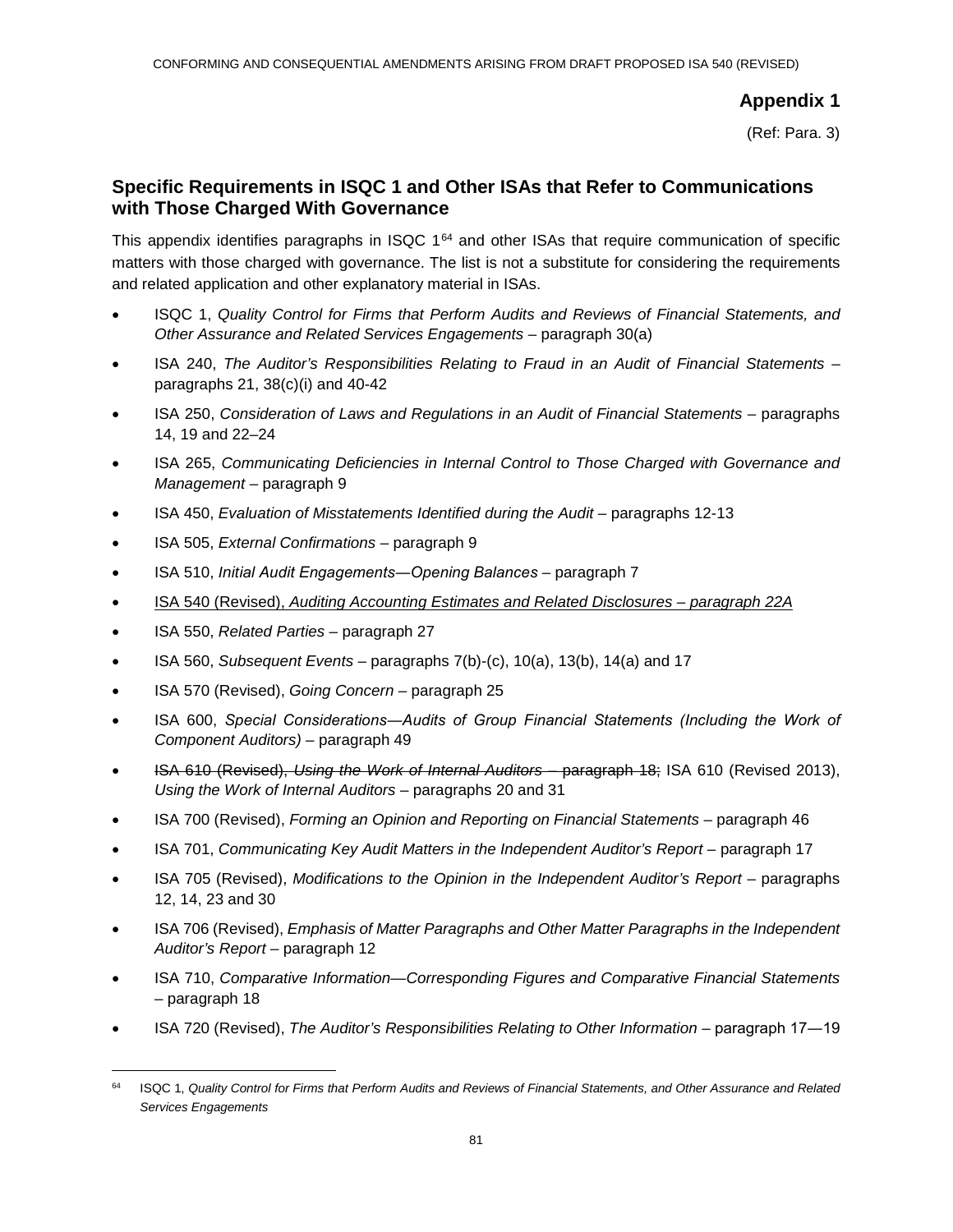(Ref: Para. 16(a), A19–A20)

## **Qualitative Aspects of Accounting Practices**

The communication required by paragraph 16(a), and discussed in paragraphs A19–A20, may include such matters as:

#### **Accounting Policies**

…

#### **Accounting Estimates**

- For items for which estimates are significant, issues discussed in ISA 540 (Revised), including, for example:
	- o How management identifies those transactions, events and conditions that may give rise to the need for accounting estimates to be recognized or disclosed in the financial statements.
	- o Changes in circumstances that may give rise to new, or the need to revise existing, accounting estimates.
	- o Whether management's decisiondecisions relating to recognize, or to not recognize,the recognition, measurement, presentation and disclosure of the accounting estimates in the financial statements isare in accordance with the applicable financial reporting framework.
	- o Whether there has been or ought to have been a change from the prior period in the methods for making the accounting estimates and, if so, why, as well as the outcome of accounting estimates in prior periods.
	- o Management's process Whether management's method for making the accounting estimates (e.g.,, including when management has used a model), including whether the selected measurement basis for the accounting estimate, is in accordance with the applicable financial reporting framework.
	- o Whether the significant data and assumptions used by management in developing making the accounting estimate are reasonable in the context of the measurement objectives and other requirements of the applicable financial reporting framework.
	- o Where relevant to the reasonableness of the significant assumptions used by management or the appropriate application of the applicable financial reporting framework, management's intent to carry out specific courses of action and its ability to do so.
	- o Risks of material misstatement.
	- o Indicators of possible management bias.
	- o How management has considered alternative assumptions or outcomes and why it has rejected them, or how management has otherwise addressed estimation uncertainty in making the accounting estimate.
	- o The adequacyreasonableness of disclosure of estimation uncertainty in the financial statements.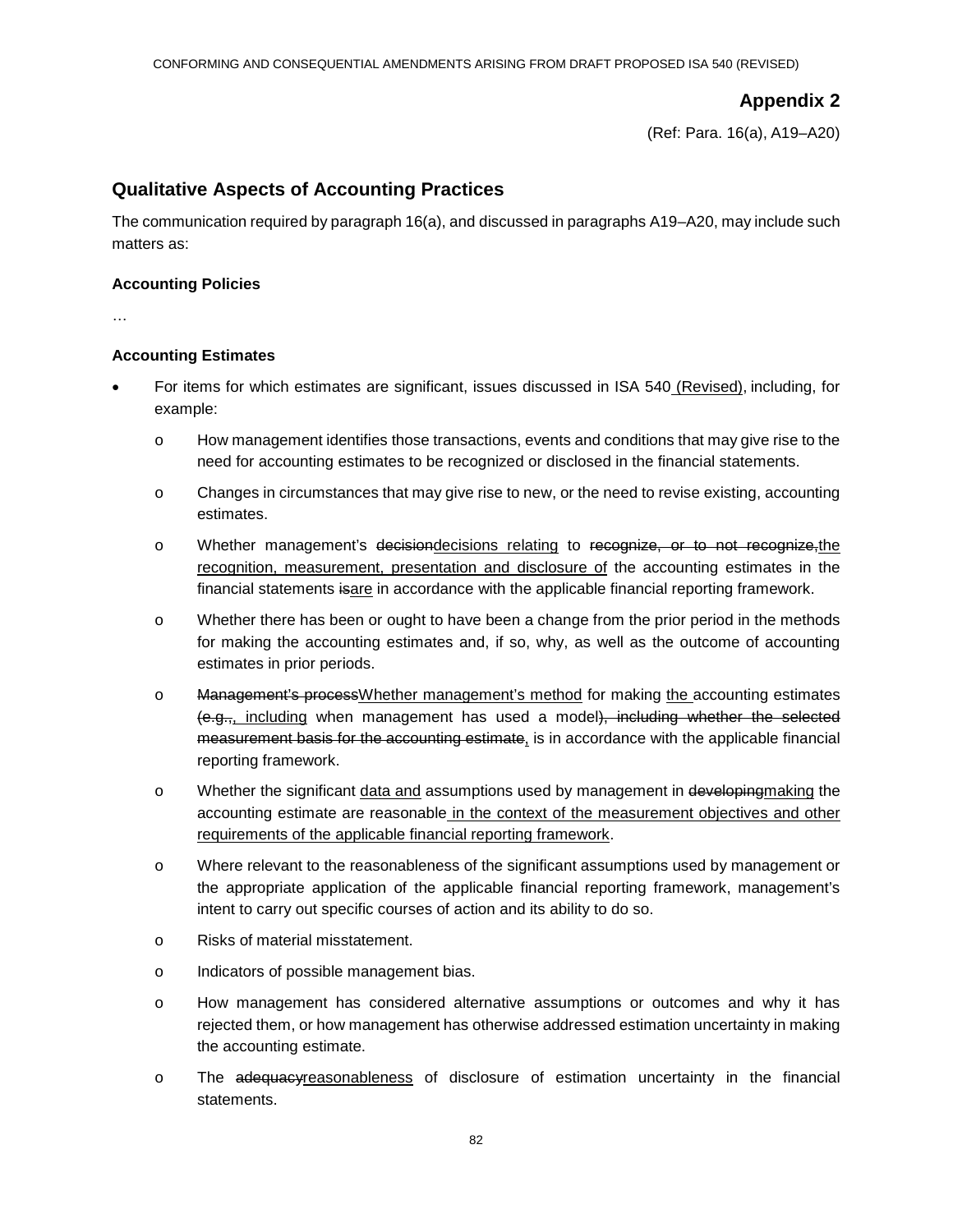## **ISA 500,** *Audit Evidence*

### **Definitions**

- 5. For purposes of the ISA, the following terms have the meanings attributed below:
	- (a) Accounting records The records of initial accounting entries and supporting records, such as checks and records of electronic fund transfers; invoices; contracts; the general and subsidiary ledgers, journal entries and other adjustments to the financial statements that are not reflected in journal entries; and records such as work sheets and spreadsheets supporting cost allocations, computations, reconciliations and disclosures.
	- (b) Appropriateness (of audit evidence) The measure of the quality of audit evidence; that is, its relevance and its reliability in providing support for the conclusions on which the auditor's opinion is based.
	- (c) Audit evidence Information used by the auditor in arriving at the conclusions on which the auditor's opinion is based. Audit evidence includes both information contained in the accounting records underlying the financial statements and information obtained from other sources.
	- (cA) External information source An individual or organization, other than a management's expert, that provides publicly available information used by the entity in preparing the financial statements. (Ref: Para. A1A-A1C)
	- (d) Management's expert An individual or organization possessing expertise in a field other than accounting or auditing, whose work in that field is used by the entity to assist the entity in preparing the financial statements.
	- (e) Sufficiency (of audit evidence) The measure of the quantity of audit evidence. The quantity of the audit evidence needed is affected by the auditor's assessment of the risks of material misstatement and also by the quality of such audit evidence.

#### …

### **Requirements**

…

#### **Information to Be Used as Audit Evidence**

7. When designing and performing audit procedures, the auditor shall consider the relevance and reliability of the information to be used as audit evidence, including information obtained from an external information source. (Ref: Para. A26–A33J)

\*\*\*

## **Application and Other Explanatory Material**

#### **External Information Source (Ref: Para 5(cA))**

A1A. In preparing the financial statements, management may make use of information obtained from an external information source. An important consideration in determining whether an individual or organization is acting as an external information source is whether the individual or organization meets the definition of a management's expert with respect to that information. Indicators that an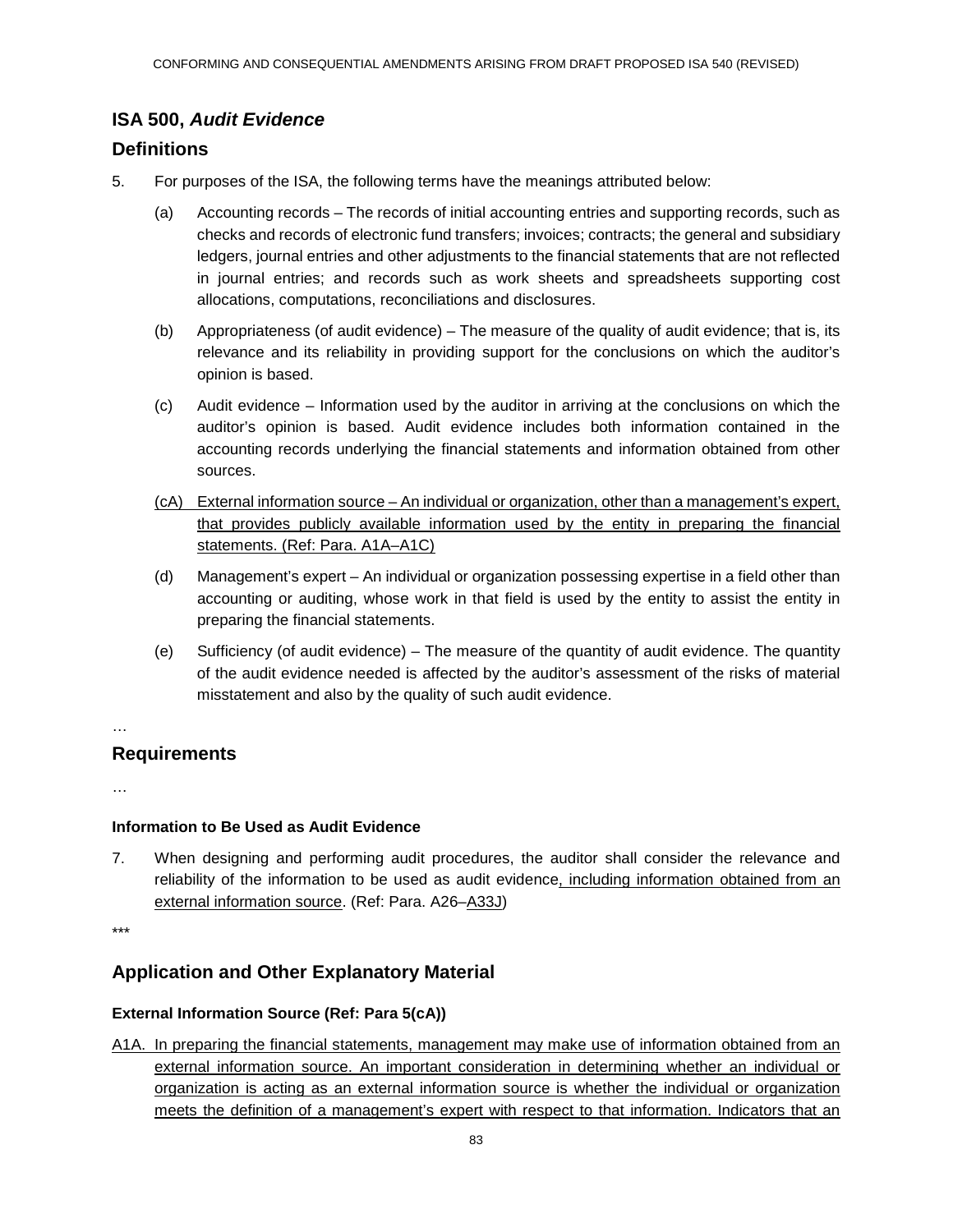CONFORMING AND CONSEQUENTIAL AMENDMENTS ARISING FROM DRAFT PROPOSED ISA 540 (REVISED)

external organization may be acting as an external information source rather than as a management's expert include the following:

- The information is not specifically generated for the entity; and
- The information is available to the public.

When such indicators are present, it is less likely that management will be able to influence the external information source. Whether or not management pays a fee to access information from an external information source is not relevant in considering whether an individual or organization is acting as an external information source.

- A1B. External information sources may include pricing services, governmental organizations, central banks or recognized stock exchanges. Examples of information that may be obtained from external information sources include:
	- Prices and pricing related data;
	- Macro-economic data such as historical and forecast unemployment rates and economic growth rates, or census data;
	- Credit history data;
	- Industry specific data such as an index of reclamation costs for certain extractive industries or viewership information or ratings used to determine advertising revenue in the entertainment industry; and
	- Mortality tables used to determine liabilities in the life insurance and pension sectors.
- A1C. Depending on the facts and circumstances, an individual or organization may, in respect of any particular set of information, be either an external information source or a management's expert but not both. Professional judgment may be needed to determine whether a specific organization is acting as an external information source or as a management's expert with respect to a particular set of information. For example:
	- An external organization may be acting as an external information source with respect to data about real estate prices for a particular geographical region that it makes generally available to the public and that management uses in preparing the financial statements. The same external organization may at the same time be acting as a management's expert for the same entity in providing management with a valuation service with respect to the entity's real estate portfolio.
	- Some actuarial organizations publish mortality tables for general use which, when used by an entity, may be information from an external information source, while the same actuarial organization may be a management's expert when helping management to calculate the pension liability for several of its pension plans.
	- An individual or organization may possess expertise in the application of models to estimate the fair value of securities for which there is no observable market. If the individual or organization applies that expertise in making an estimate specifically for the entity and which the entity uses in preparing its financial statements, the individual or organization is a management's expert. If, on the other hand, that individual or organization merely provides price data regarding private transactions to the public, and the entity uses that information in its own estimation methods, the individual or organization is an external information source.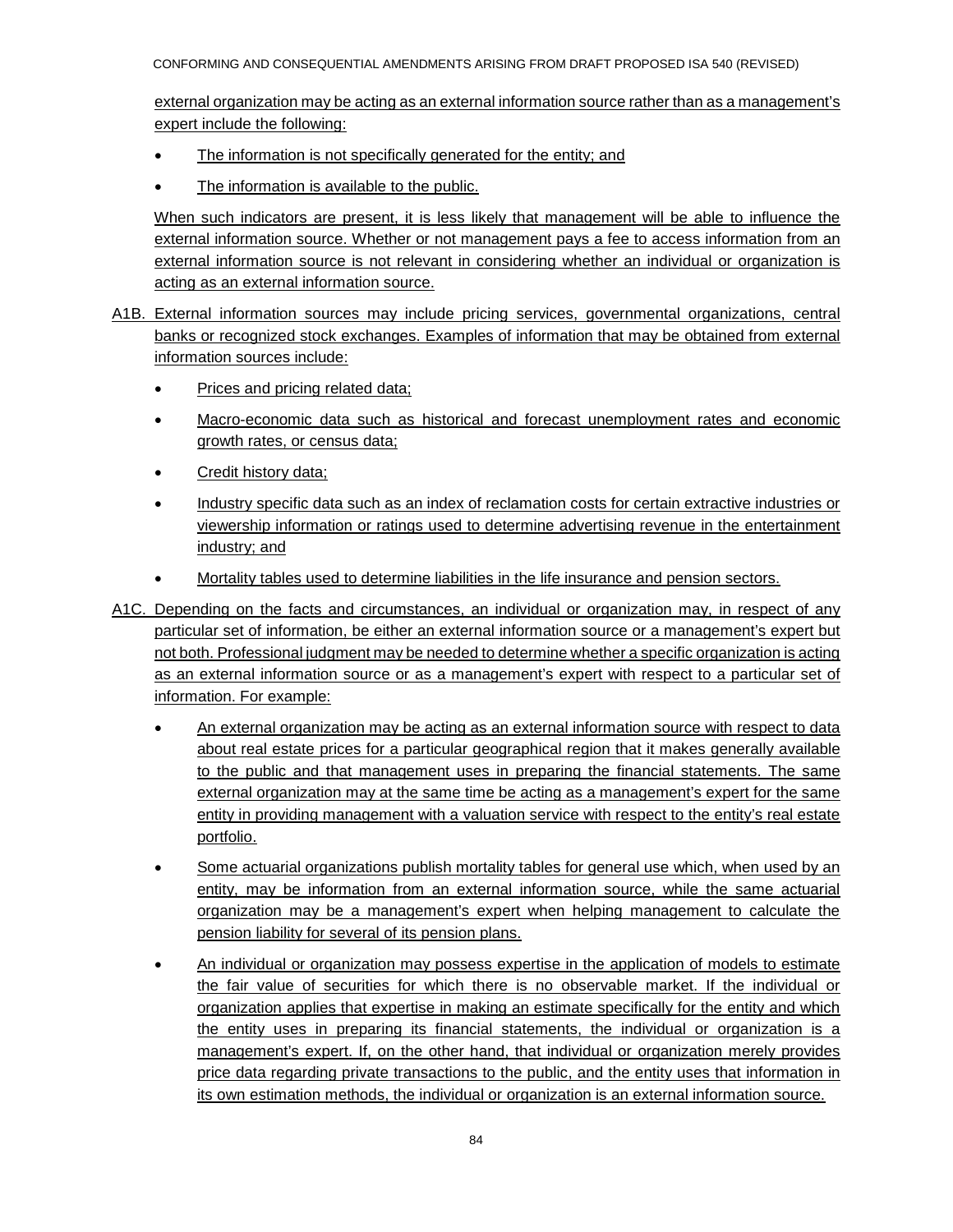…

#### **Information to Be Used as Audit Evidence**

…

#### *External Information Sources*

A33A.Obtaining an understanding of why management uses an external information source, and how management considered the relevance and reliability of the information for use in preparing its financial statements, helps to inform the auditor's consideration of the relevance and reliability of that information.

A33B. Depending on the circumstances, the following factors may be important considerations about the relevance and reliability of information obtained from an external information source:

- The nature and authority of the external information source used by the entity. For example, a central bank or government statistics office with a legislative mandate to provide industry information to the public is likely to be an authority for certain types of information;
- The ability of management to influence the information obtained from the external information sources;
- The competence and reputation of the external information source with respect to that particular type of information;
- Past experience of the auditor with the reliability of the information provided by the external information source;
- When available, information about the methods used in preparing the information, how the methods are being applied including, where applicable, how models have been used in such application, and the controls over the methods;
- The entity's controls over the information obtained from external information sources;
- Whether the information was developed taking into account the applicable financial reporting framework;
- The nature and extent of disclaimers or other restrictive language relating to the information obtained; and
- Whether information is available regarding the appropriateness of techniques, assumptions and inputs applied by the external information sources in developing the information obtained.
- A33C. The auditor's consideration of the reliability of the information from the external information source, including its accuracy and completeness, may depend on the nature of the external information source and the circumstances. In many circumstances, the auditor may not be able to consider the accuracy and completeness of the information received from an external information source as there may be no contractual relationship between the external information source and the entity that requires the provision of information, or the external information source may refuse to provide information considered to be intellectual property. For example, when an entity uses a central bank's inflation rate to make an accounting estimate, as part of considering the accuracy and completeness of the information, the auditor may, depending on the significance of the information, consider the nature and authority of the source or, the auditor may obtain information from a different information source, when available.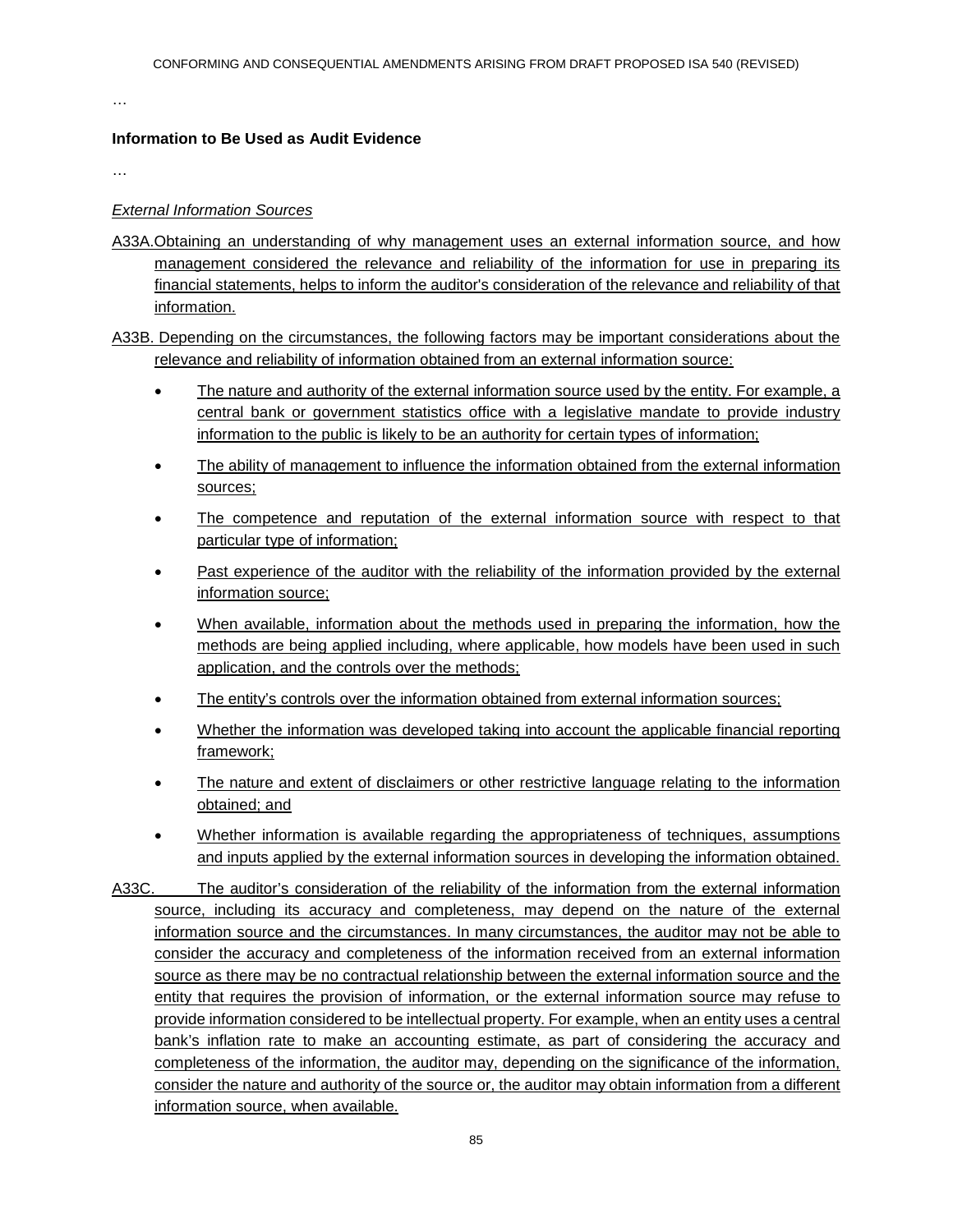- A33D.The availability of information to understand the methods and assumptions used by the external information source may influence the auditor's consideration of the nature, timing and extent of procedures to test management's use of the sources. For example, pricing services often provide information about their methods and assumptions by asset class rather than individual securities. Brokers often provide only limited information about their inputs and assumptions when providing broker indicative quotes for individual securities.
- A33E. The observability of inputs and complexity of methods used to generate the information from the external information source may also influence the auditor's considerations related to the reliability of information from the external information source, including considerations related to the nature and extent of procedures to perform to test the reliability of that information.
- A33F. As part of the consideration of the relevance and reliability of information from external information sources, one or more of the following may be relevant:
	- Performing procedures at the external information source to understand and, where relevant, test the controls and processes, techniques, and assumption used.
	- Performing procedures, including when relevant, tests of the operating effectiveness of controls management has in place to assess the reliability of the information from external information sources.
	- Considering whether the information is intended to be used in the manner management is using it.
	- When the information received from the external information source relates to security prices, obtaining an independent price from another information source.
- A33G. For fair value measurement, additional considerations of the relevance and reliability of information obtained from external information sources may also include the following:
	- (a) Whether fair values are based on trades of the same instrument or active market quotations;
	- (b) When the fair values are based on transactions of comparable assets or liabilities, how those transactions are identified and considered comparable;
	- (c) When there are no transactions either for the asset or liability or comparable assets or liabilities, how the information was developed including whether the inputs developed and used represent the assumptions that market participants would use when pricing the asset or liability, if applicable. and
	- (d) When the fair value measurement is based on a broker quote, whether the broker quote:
		- (i) Is from a market maker who transacts in the same type of financial instrument;
		- (ii) Is binding or nonbinding, with more weight placed on quotes based on binding offers; and
		- (iii) Reflects market conditions as of the date of the financial statements, when required by the applicable financial reporting framework.

A33H. In some situations, management and the auditor may use the same information source, for example, because there is only one provider of certain information. When the information obtained from that information source is used to make an accounting estimate, the auditor may consider whether using the same information source as management is appropriate, or whether additional audit evidence is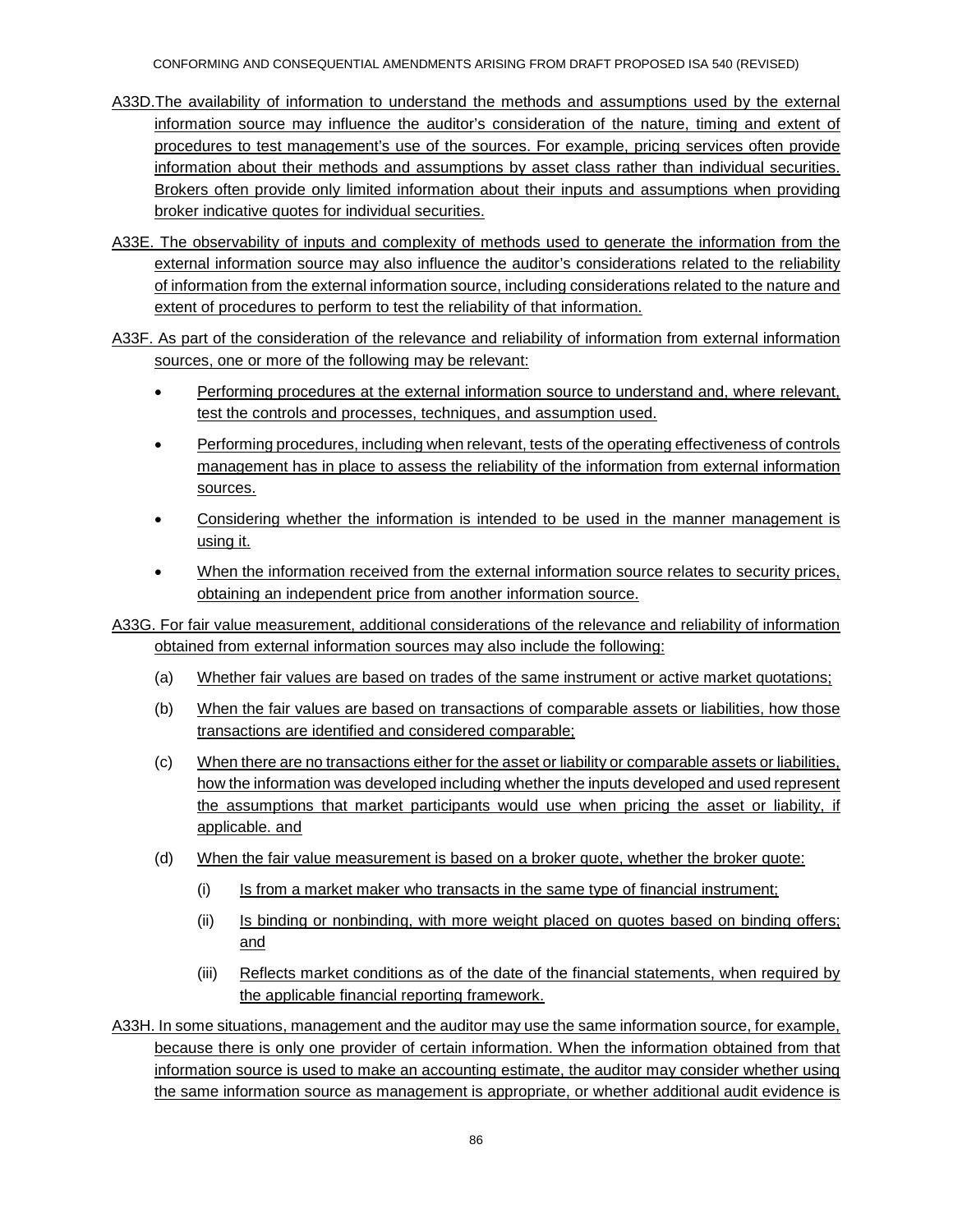CONFORMING AND CONSEQUENTIAL AMENDMENTS ARISING FROM DRAFT PROPOSED ISA 540 (REVISED)

needed. In such cases, additional consideration may need to be given to whether the information is accurate and complete (see also A33C for additional considerations related to the nature and authority of an external information source). This may include accessing a different information source, when available, from that used by management to evaluate the external information source used by management.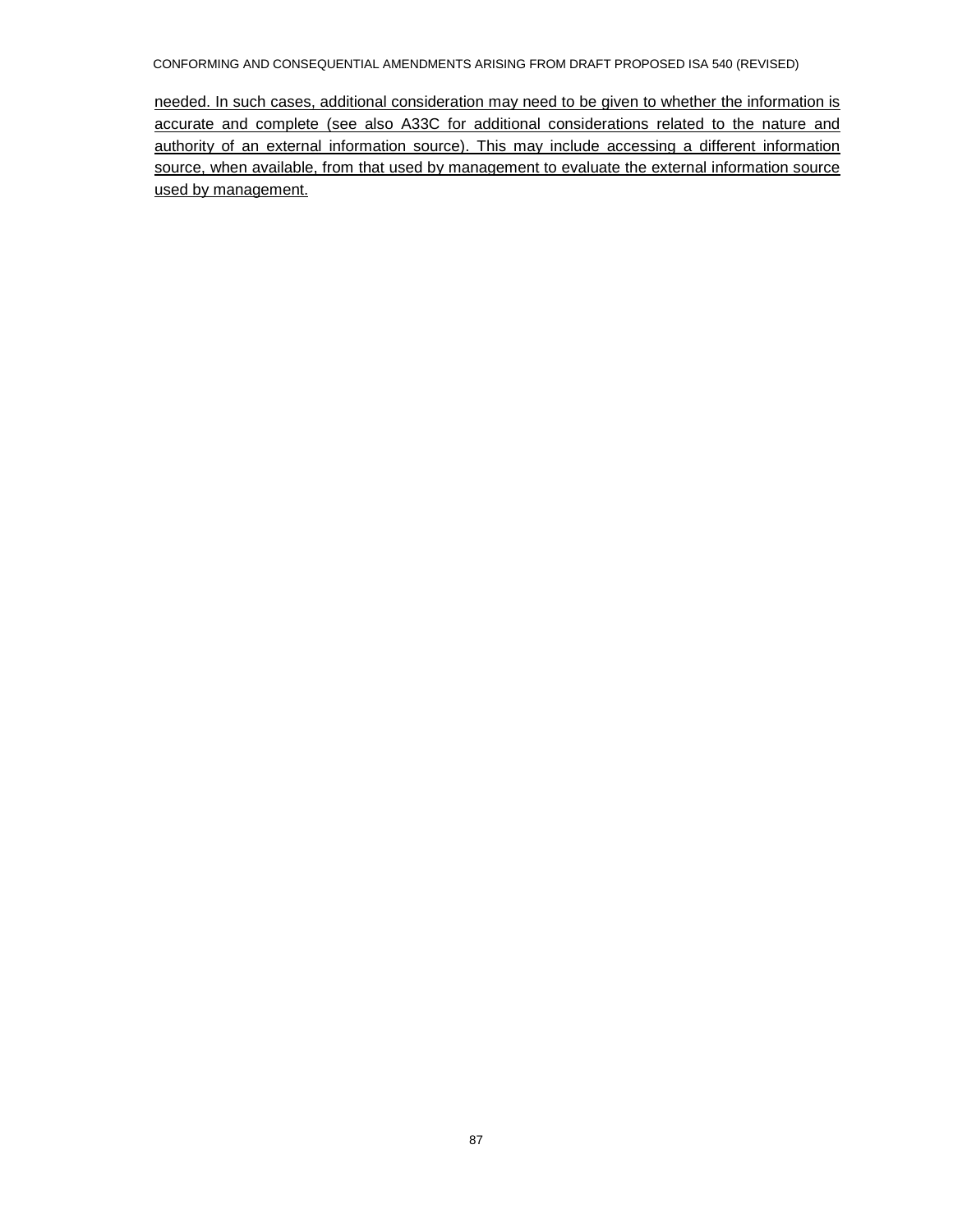#### **ISA 580,** *Written Representations*

## **Appendix 1**

(Ref: Para. 2)

## **List of ISAs Containing Requirements for Written Representations**

This appendix identifies paragraphs in other ISAs that require subject-matter specific written representations. The list is not a substitute for considering the requirements and related application and other explanatory material in ISAs.

- ISA 240, *The Auditor's Responsibilities Relating to Fraud in an Audit of Financial Statements* paragraph 39
- ISA 250, *Consideration of Laws and Regulations in an Audit of Financial Statements* paragraph 16
- ISA 450, *Evaluation of Misstatements Identified during the Audit* paragraph 14
- ISA 501, *Audit Evidence—Specific Considerations for Selected Items* paragraph 12
- ISA 540 (Revised), *Auditing Accounting Estimates, Including Fair Value Accounting Estimates, and Related Disclosures* – paragraph 22
- ISA 550, *Related Parties* paragraph 26
- ISA 560, *Subsequent Events* paragraph 9
- ISA 570 (Revised), *Going Concern* paragraph 16(e)
- ISA 710, *Comparative Information—Corresponding Figures and Comparative Financial Statements* – paragraph 9
- ISA 720 (Revised), *The Auditor's Responsibilities Relating to Other Information*  paragraph 13(c)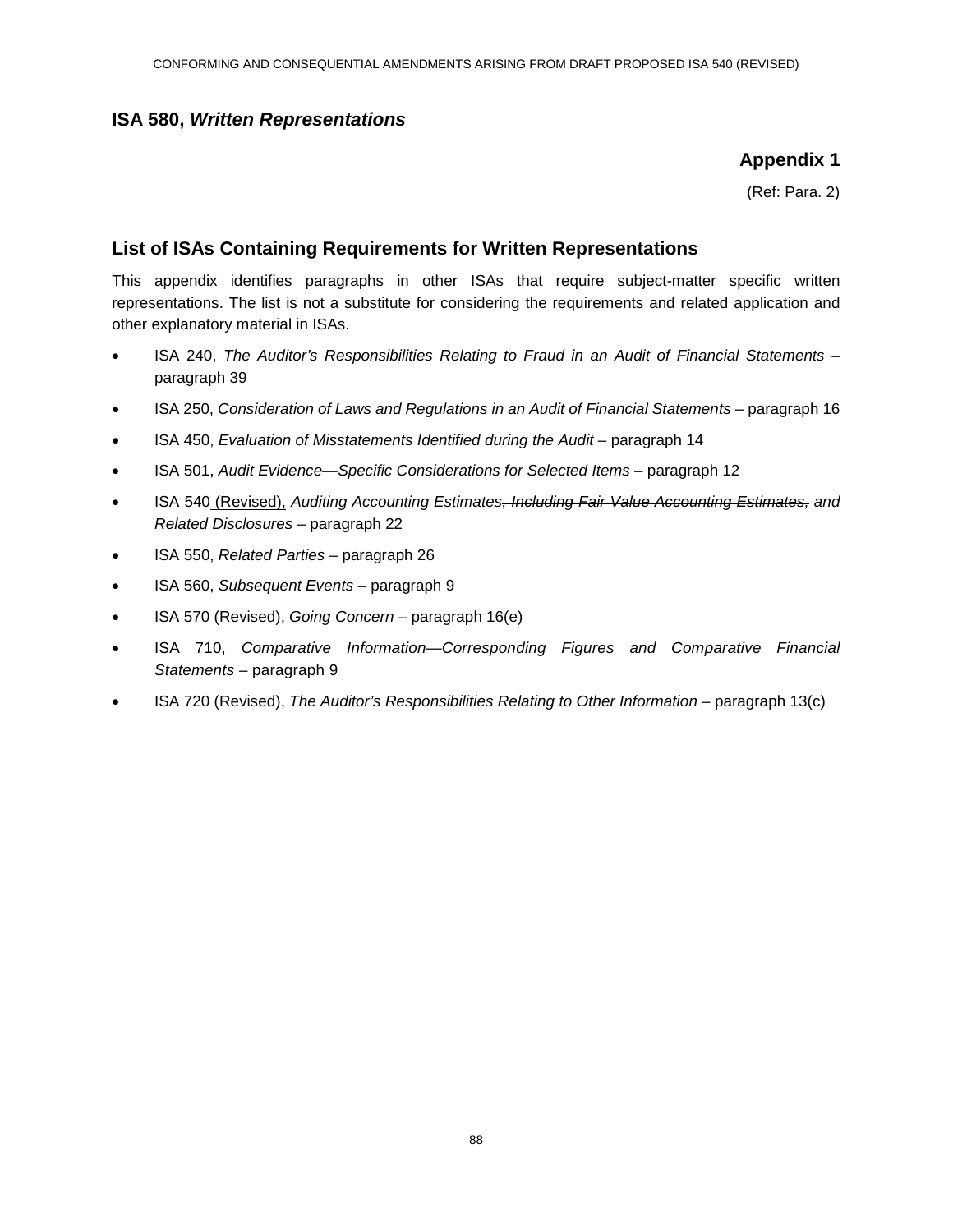(Ref: Para. A21)

## **Illustrative Representation Letter**

The following illustrative letter includes written representations that are required by this and other ISAs. It is assumed in this illustration that the applicable financial reporting framework is International Financial Reporting Standards; the requirement of ISA 570 (Revised)<sup>65</sup> to obtain a written representation is not relevant; and that there are no exceptions to the requested written representations. If there were exceptions, the representations would need to be modified to reflect the exceptions.

(Entity Letterhead)

(To Auditor) (Date)

This representation letter is provided in connection with your audit of the financial statements of ABC Company for the year ended December 31, 20XX $66$  for the purpose of expressing an opinion as to whether the financial statements are presented fairly, in all material respects, (or *give a true and fair view*) in accordance with International Financial Reporting Standards.

We confirm that (*, to the best of our knowledge and belief, having made such inquiries as we considered necessary for the purpose of appropriately informing ourselves*):

#### *Financial Statements*

- We have fulfilled our responsibilities, as set out in the terms of the audit engagement dated [insert date], for the preparation of the financial statements in accordance with International Financial Reporting Standards; in particular the financial statements are fairly presented (or *give a true and fair view*) in accordance therewith.
- Significant The methods, the significant data, and the significant assumptions used by us in making the accounting estimates, including those measured at fair value, and their related disclosures are appropriate to achieve recognition, measurement or disclosure that is reasonable. in the context of the applicable financial reporting framework. (ISA 540) (Revised))
- Related party relationships and transactions have been appropriately accounted for and disclosed in accordance with the requirements of International Financial Reporting Standards. (ISA 550)

 <sup>65</sup> ISA 570 (Revised), *Going Concern*

<sup>&</sup>lt;sup>66</sup> Where the auditor reports on more than one period, the auditor adjusts the date so that the letter pertains to all periods covered by the auditor's report.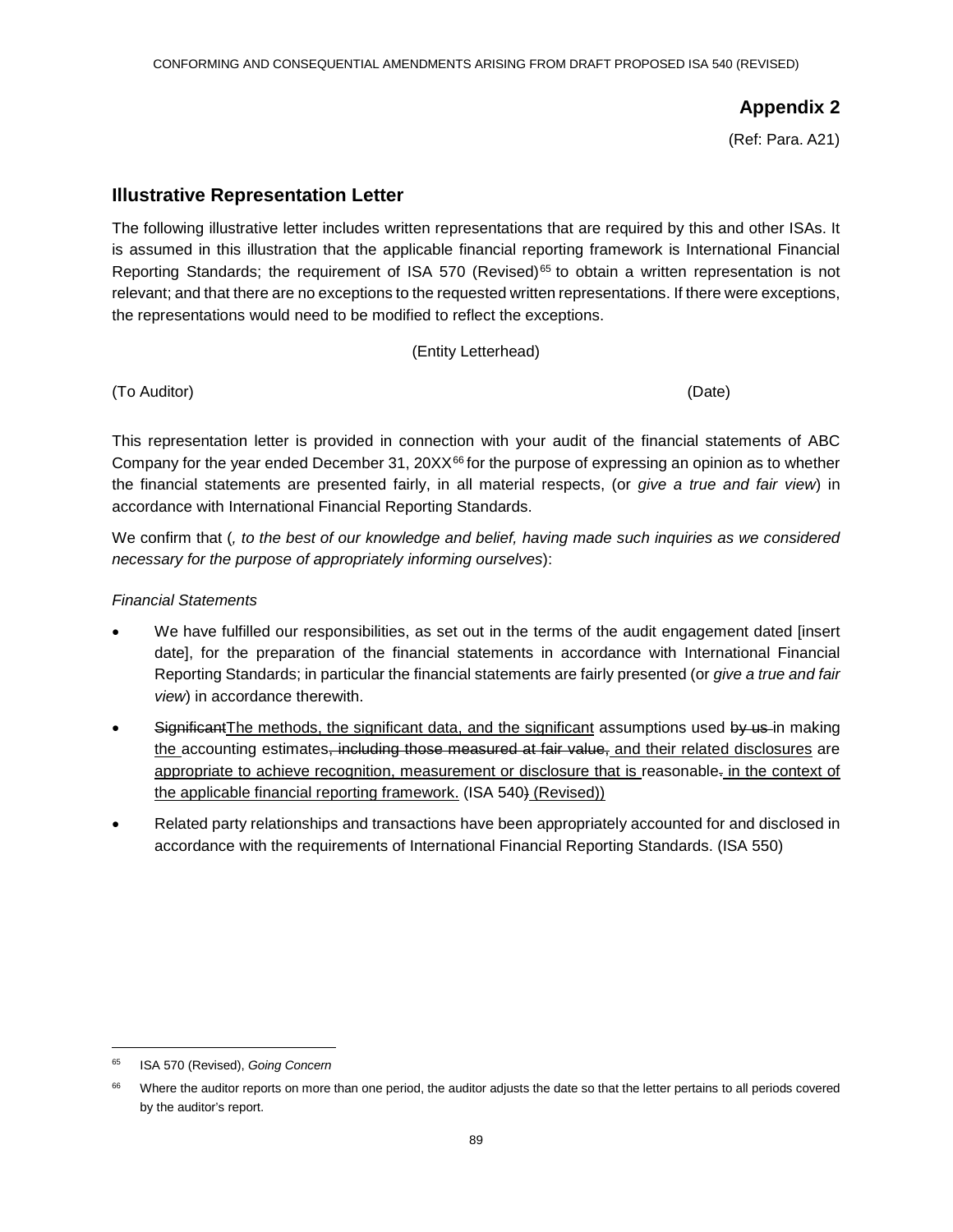The structures and processes that support the operations of the IAASB are facilitated by the International Federation of Accountants<sup>®</sup> or IFAC<sup>®</sup>.

The IAASB and IFAC do not accept responsibility for loss caused to any person who acts or refrains from acting in reliance on the material in this publication, whether such loss is caused by negligence or otherwise.

International Standards on Auditing, International Standards on Assurance Engagements, International Standards on Review Engagements, International Standards on Related Services, International Standards on Quality Control, International Auditing Practice Notes, Exposure Drafts, Consultation Papers, and other IAASB publications are published by, and copyright of, IFAC.

Copyright © April 2017 by IFAC. All rights reserved. Permission is granted to make copies of this work to achieve maximum exposure and feedback provided that each copy bears the following credit line: *"Copyright © April 2017 by the International Federation of Accountants® or IFAC®. All rights reserved. Used with permission of IFAC. Permission is granted to make copies of this work to achieve maximum exposure and feedback."*

The 'International Auditing and Assurance Standards Board', 'International Standards on Auditing', 'International Standards on Assurance Engagements', 'International Standards on Review Engagements', 'International Standards on Related Services', 'International Standards on Quality Control', 'International Auditing Practice Notes', 'IAASB', 'ISA', 'ISAE', 'ISRE', 'ISRS', 'ISQC', 'IAPN', and IAASB logo are trademarks of IFAC, or registered trademarks and service marks of IFAC in the US and other countries.

For copyright, trademark, and permissions information, please go to permissions or contact permissions@ifac.org.